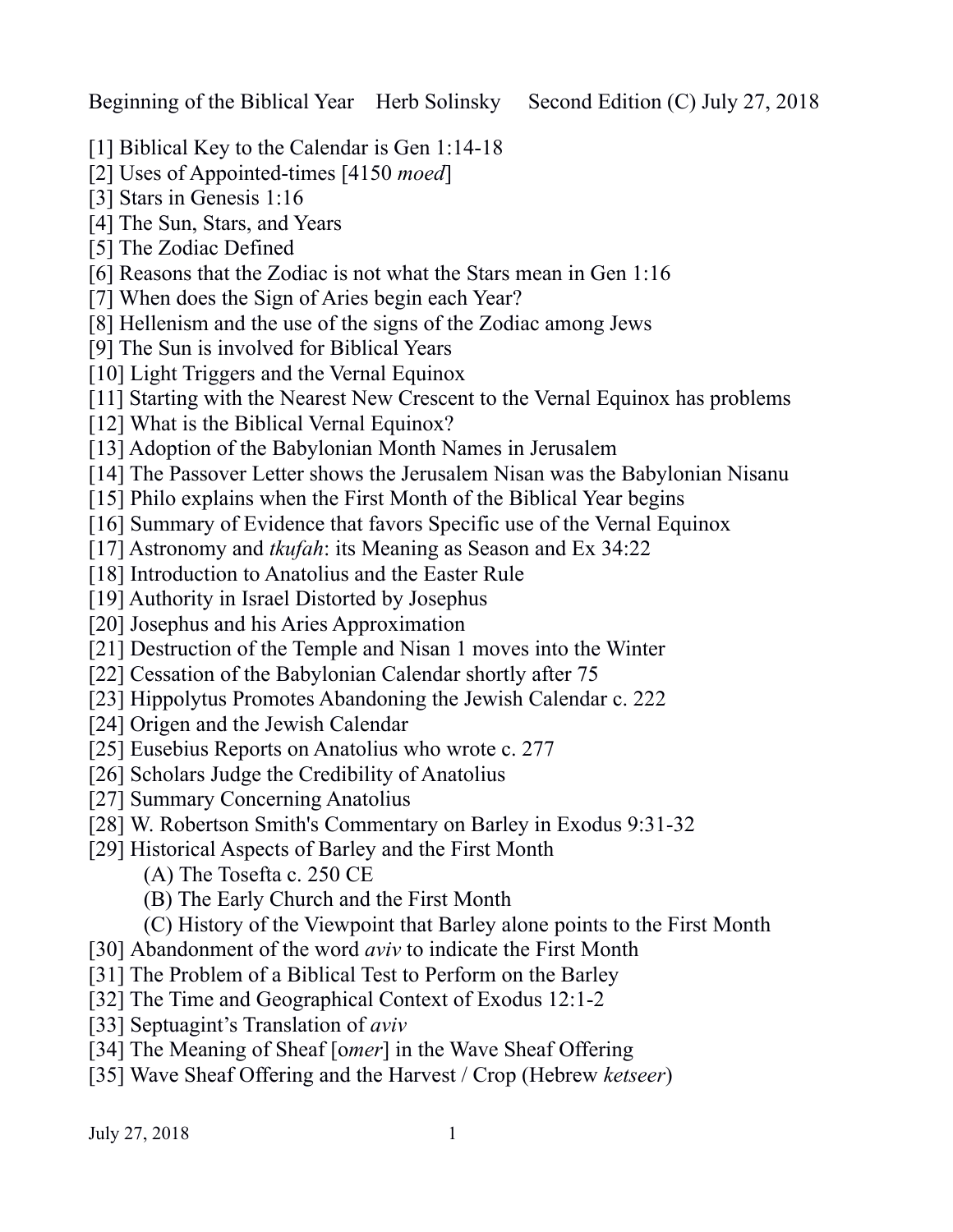[36] The Lack of firstfruits [*bikurim*] in the Wave Sheaf Offering

- [37] Month of the Sheaf?
- [38] Is there a command to search for *aviv?*
- [39] Meaning of Lev 2:14-16 which contains *aviv*
- [40] Smith's Commentary on Exodus 9:31-32
- [41] Bibliography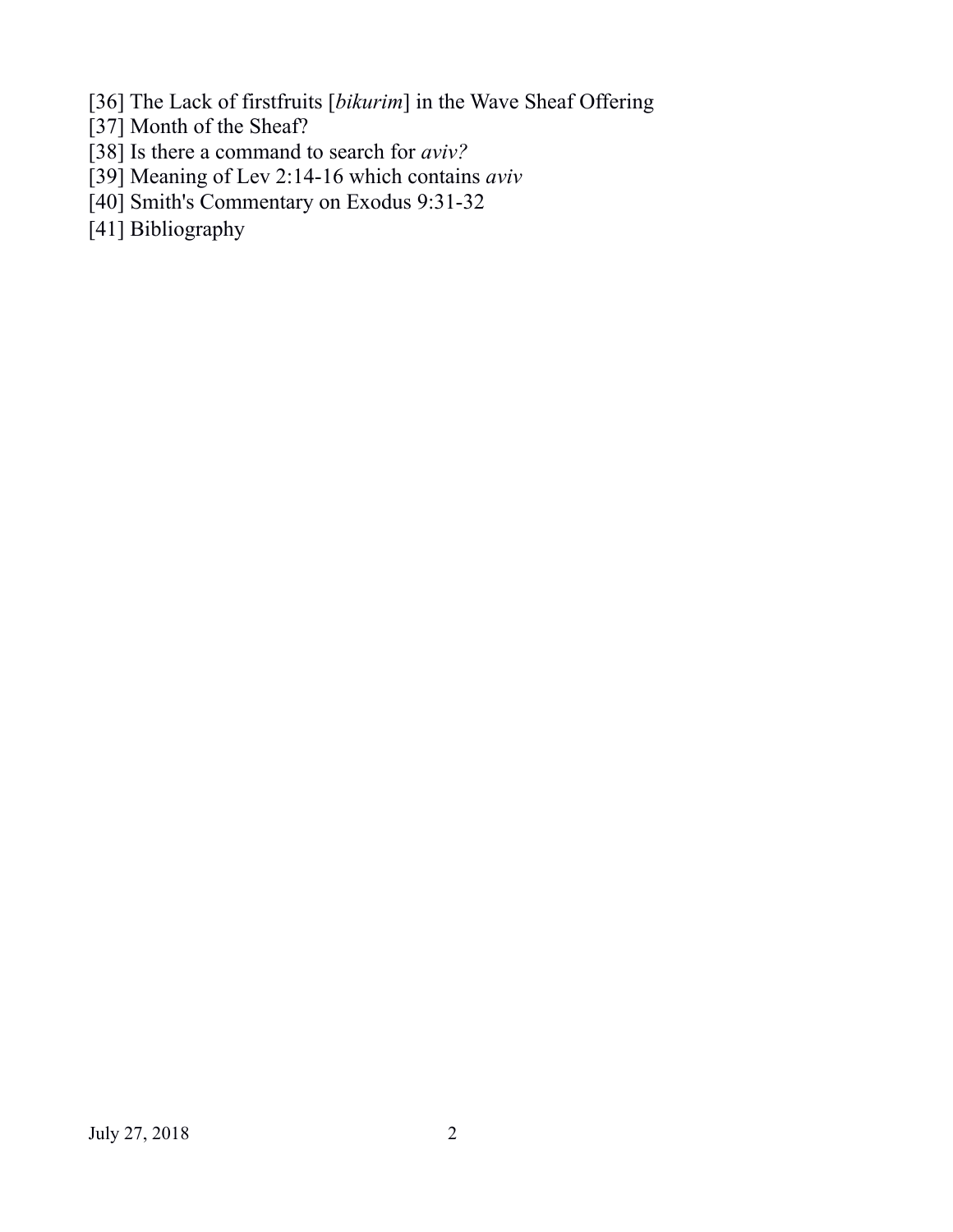[1] Biblical Key to the Calendar is Gen 1:14-18

The overall goal of this study is to shed light on the biblical calendar. More specifically it is to focus on how the new year begins, which translates into which new moon is the first new moon of the year.

Gen 1:14, "And the Almighty said: Let there be lights in the expanse of the heavens to separate between the daytime and the night, and let them be for signs, and for appointedtimes [4150 *moed* (the Hebrew has the plural)], and for days and years."

Gen 1:15, "And let them be for lights in the expanse of the heavens to give light on the earth, and it was so."

Gen 1:16, "And the Almighty made the two great lights, the greater light to rule the daytime and the lesser light to rule the night, and [He made] the stars."

Gen 1:17, "And the Almighty set them in the expanse of the heavens to give light upon the earth"

Gen 1:18, "and to rule by daytime and by night, and to separate between the light and the darkness."

In verse 14 the word *moed* appears, and all 222 occurrences of this word are shown separated into nine categories below. From these categories we note that the only ones that make sense in the context of periodically occurring events based on the heavenly lights are the annual festival(s), the seventh day Sabbath, the Day of Atonements, and bird migrations. Since the latter only occurs once and the former occurs 40 times, it only seems sensible to understand the appointed-times in Gen 1:14 to refer to the annual festivals, the Sabbath, and the Day of Atonements. Lev 23 is the festival chapter and *moed* occurs six times in that chapter.

## **Since the annual festivals are determined by the calendar, Gen 1:14-18 makes the calendar dependent on the lights in the heavens.**

In verse 15 the word "them" refers back to the subject in verse 14, namely the lights. Thus verse 15 is saying in essence, "let the lights be for lights... **to give light** on the earth". Even the names of the heavenly bodies are absent to put emphasis on the "light bringing" purpose and mission of these heavenly light bodies to fulfill the need to determine "signs, appointed-times, days, and years". The triply emphasized mission of light from the heavenly bodies (in verses 14-15) **to give light** to determine appointedtimes and years must be given its appropriate place in thought and use. **Specifically verse 15 states "***to give light***", and thus it is the giving of light by the lights that is the key principle for the calendar.**

[2] Uses of Appointed-times [4150 *moed*]

9 Usages, 222 Occurrences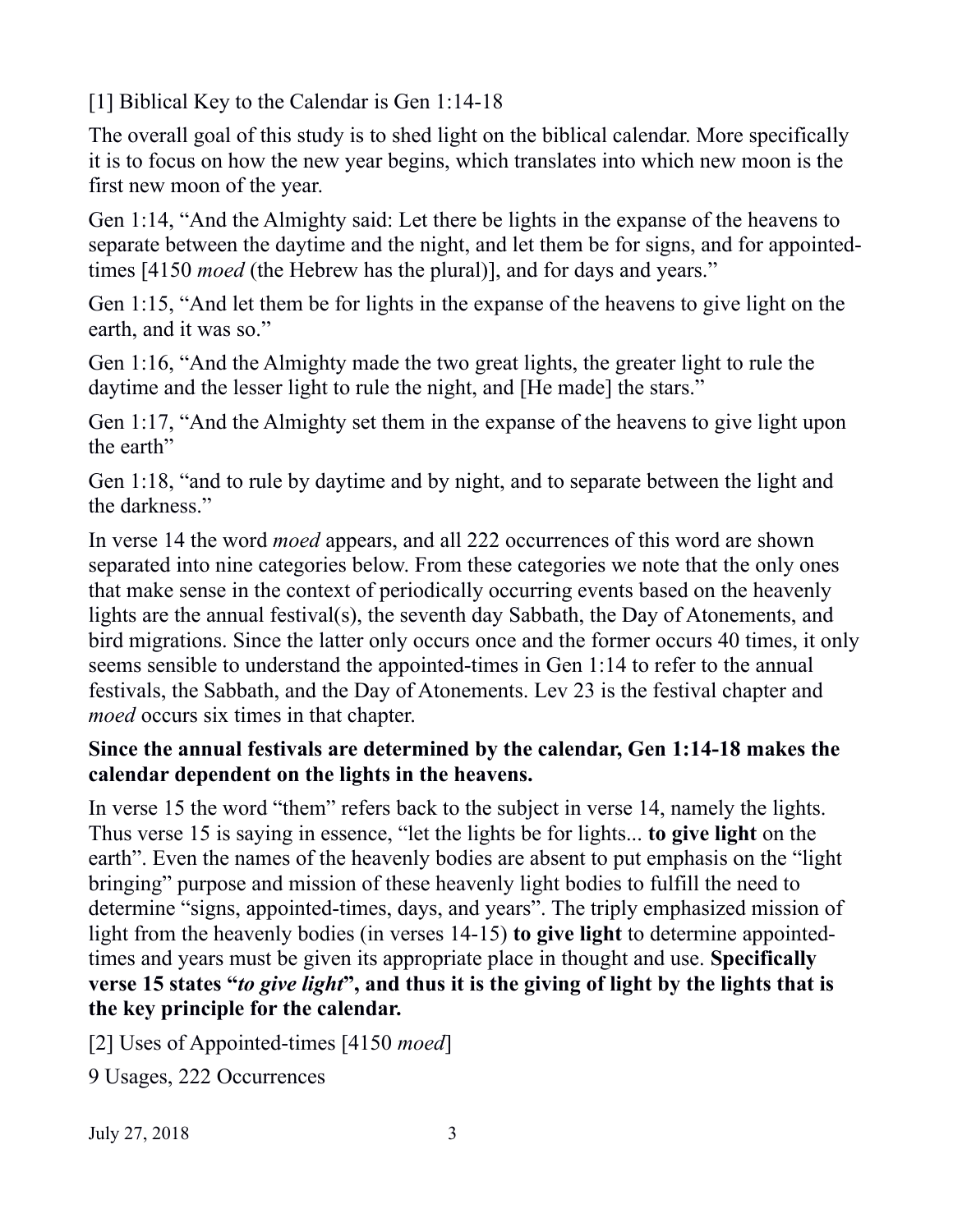| Appointed Meeting (Tent of Meeting) - 146 Occurrences |  |  |
|-------------------------------------------------------|--|--|
|-------------------------------------------------------|--|--|

| Ex 27:21    | Ex 28:43                                                 | Ex 29:4     | Ex 29:10    | Ex 29:11    |
|-------------|----------------------------------------------------------|-------------|-------------|-------------|
| Ex 29:30    | Ex 29:32                                                 | Ex 29:42    | Ex 29:44    | $Ex\,30:16$ |
| $Ex$ 30:18  | $Ex$ 30:20                                               | $Ex\,30:26$ | $Ex\,30:36$ | $Ex\,31:7$  |
| Ex 33:7     | $Ex\,33:7$                                               | $Ex\,35:21$ | $Ex\,38:8$  | Ex 38:30    |
| Ex 39:32    | $Ex$ 39:40                                               | Ex 40:2     | $Ex$ 40:6   | $Ex\,40:7$  |
| $Ex\,40:12$ | $Ex\,40:22$                                              | $Ex\,40:24$ | $Ex\,40:26$ | Ex 40:29    |
| $Ex\,40:30$ | $Ex\,40:32$                                              | $Ex\,40:34$ | $Ex\,40:35$ | Lev $1:1$   |
| Lev $1:3$   | Lev $1:5$                                                | Lev $3:2$   | Lev $3:8$   | Lev $3:13$  |
| Lev $4:4$   | Lev $4:5$                                                | Lev $4:7$   | Lev $4:7$   | Lev $4:14$  |
| Lev $4:16$  | Lev $4:18$                                               | Lev $4:18$  | Lev $6:16$  | Lev $6:26$  |
| Lev $6:30$  | Lev $8:3$                                                | Lev $8:4$   | Lev $8:31$  | Lev $8:33$  |
| Lev $8:35$  | Lev $9:5$                                                | Lev $9:23$  | Lev $10:7$  | Lev $10:9$  |
| Lev $12:6$  | Lev $14:11$                                              | Lev $14:23$ | Lev $15:14$ | Lev $15:29$ |
| Lev $16:7$  | Lev $16:16$                                              | Lev 16:17   | Lev $16:20$ | Lev 16:23   |
| Lev $16:33$ | Lev $17:4$                                               | Lev $17:5$  | Lev $17:6$  | Lev $17:9$  |
| Lev 19:21   | Lev $24:3$                                               | Num $1:1$   | Num $2:2$   | Num 2:17    |
| Num 3:7     | Num 3:8                                                  | Num 3:25    | Num 3:25    | Num 3:38    |
| Num 4:3     | Num $4:4$                                                | Num 4:15    | Num 4:23    | Num 4:25    |
| Num 4:25    | Num 4:28                                                 | Num 4:30    | Num 4:31    | Num 4:33    |
| Num 4:35    | Num 4:37                                                 | Num 4:39    | Num 4:41    | Num 4:43    |
| Num 4:47    | Num 6:10                                                 | Num 6:13    | Num 6:18    | Num 7:5     |
|             | Num 7:89 Num 8:9 Num 8:15 Num 8:19 Num 8:22              |             |             |             |
|             | Num 8:24 Num 8:26 Num 10:3 Num 11:16 Num 12:4            |             |             |             |
|             | Num 14:10 Num 16:18 Num 16:19 Num 16:42 Num 16:43        |             |             |             |
|             | Num 16:50 Num 17:4 Num 18:4 Num 18:6 Num 18:21           |             |             |             |
|             | Num 18:22 Num 18:23 Num 18:31 Num 19:4 Num 20:6          |             |             |             |
|             | Num 25:6 Num 27:2 Num 31:54 Deut 31:14 Deut 31:14        |             |             |             |
|             | Josh 18:1 Josh 19:51 I Sam 2:22 I Ki 8:4 I Chr 6:32      |             |             |             |
|             | I Chr 9:21 I Chr 23:32 II Chr 1:3 II Chr 1:6 II Chr 1:13 |             |             |             |
|             |                                                          |             |             |             |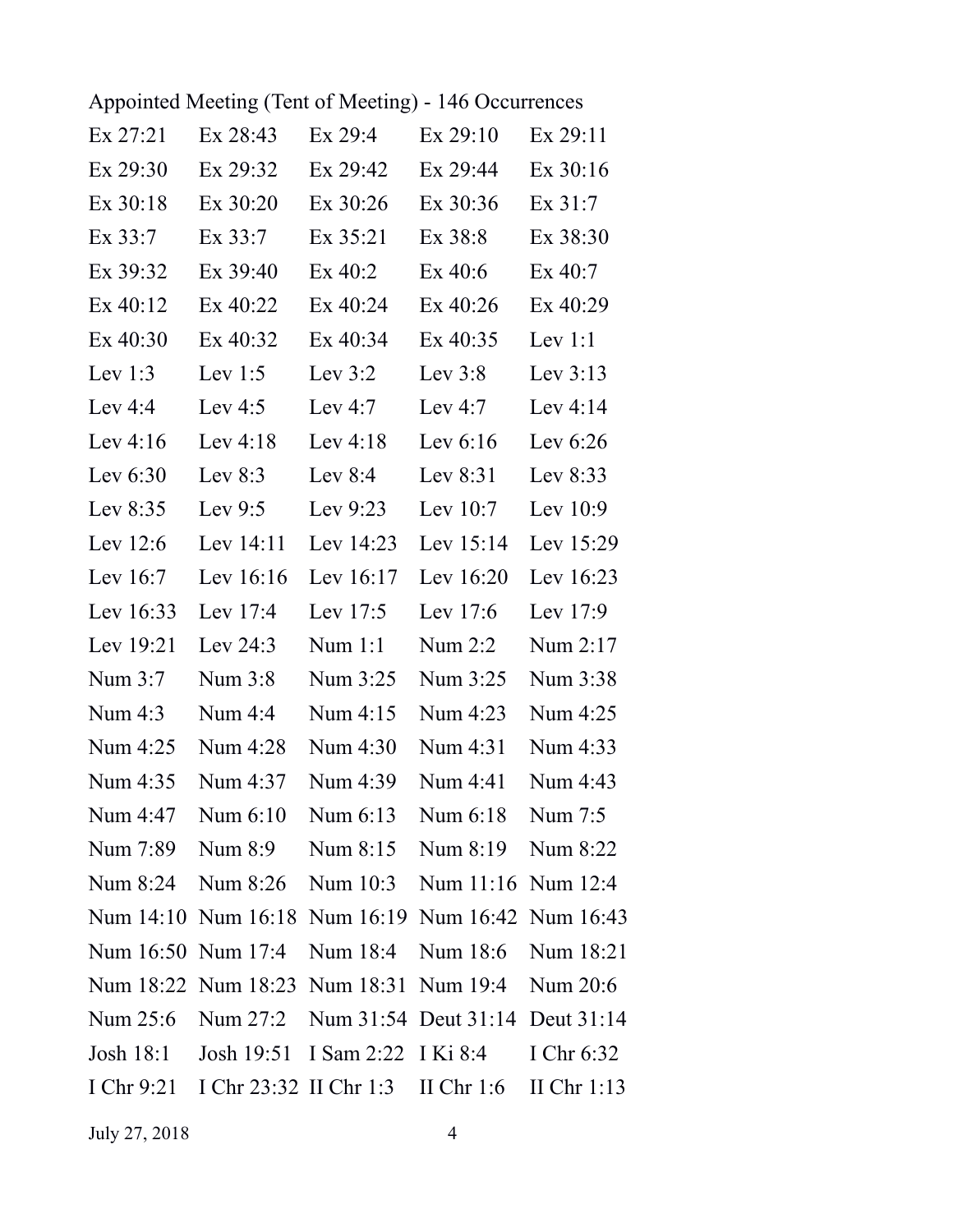#### II Chr 5:5

Periodic Dated Festival / Festivals / Sabbath - 40 Occurrences

(In the context of Lev 23:2, 4 mentioned below, the seventh day Sabbath is included with the festivals in the use of *moed*. Hence, as a periodic time, the Sabbath is included with the festivals under the use of *moed*. This indicates that the Sabbath is also a festival, but there is no biblical evidence that an annual festival is also a Sabbath (= specific Hebrew word *shabat*), except for the Day of Atonement – see Lev 16:31; 23:32.

| Gen 1:14                                                                     | Ex 13:10                      | $Ex\,23:15$                               | Ex 34:18            | Lev $23:2$                                                |  |  |
|------------------------------------------------------------------------------|-------------------------------|-------------------------------------------|---------------------|-----------------------------------------------------------|--|--|
| Lev $23:2$                                                                   |                               | Lev $23:4$ Lev $23:4$                     | Lev 23:37 Lev 23:44 |                                                           |  |  |
| Num 9:2                                                                      |                               | Num 9:3 Num 9:7                           | Num 9:13 Num 10:10  |                                                           |  |  |
| Num 15:3                                                                     | Num 29:39 Deut 16:6           |                                           |                     | Deut 31:10 I Chr 23:31                                    |  |  |
| II Chr $2:4$                                                                 |                               | II Chr $30:22$ II Chr $31:3$ Ezr $3:5$    |                     | Neh 10:33                                                 |  |  |
| Ps 104:19                                                                    | Isa $1:14$                    | Isa 33:20                                 | Lam $1:4$           | Lam $2:6B$                                                |  |  |
| Lam 2:7                                                                      |                               | Lam 2:22 Ezek 36:38 Ezek 44:24 Ezek 45:17 |                     |                                                           |  |  |
|                                                                              | Ezek 46:9 Ezek 46:11 Hos 2:11 |                                           | Hos $9:5$           | Hos $12:9$                                                |  |  |
| Appointed Time - 22 Occurrences                                              |                               |                                           |                     |                                                           |  |  |
|                                                                              | Gen 17:21 Gen 18:14 Gen 21:2  |                                           | Ex9:5               | Num 28:2                                                  |  |  |
|                                                                              |                               |                                           |                     | I Sam 9:24 I Sam 13:8 I Sam 13:11 I Sam 20:35 II Sam 20:5 |  |  |
|                                                                              |                               | II Sam 24:15II Ki 4:16 II KI 4:17 Ps 75:2 |                     | Ps 102:13                                                 |  |  |
| Jer 46:17                                                                    |                               | Dan 8:19 Dan 11:27 Dan 11:29 Dan 11:35    |                     |                                                           |  |  |
| Hab 2:3 Zech 8:19                                                            |                               |                                           |                     |                                                           |  |  |
| Appointed Place - 7 Occurrences                                              |                               |                                           |                     |                                                           |  |  |
| Josh 8:14                                                                    | Job $30:23$ Ps $74:4$         |                                           | Ps 74:8             | Isa 14:13                                                 |  |  |
| Lam 2:6A Zeph 3:18                                                           |                               |                                           |                     |                                                           |  |  |
| Appointed People - 2 Occurrences Num 16:2; Lam 1:15                          |                               |                                           |                     |                                                           |  |  |
| Appointed Prophetic Time Interval - 2 Occurrences Dan 12:7; 12:7             |                               |                                           |                     |                                                           |  |  |
| Appointed Sign - 1 Occurrence Judg 20:38                                     |                               |                                           |                     |                                                           |  |  |
| Bird Migration - 1 Occurrence Jer 8:7                                        |                               |                                           |                     |                                                           |  |  |
| General Season - 1 Occurrence Hos 2:9                                        |                               |                                           |                     |                                                           |  |  |
| [3] Stars in Genesis 1:16                                                    |                               |                                           |                     |                                                           |  |  |
| Gen 1:14-18 mentions the word "stars" at the end of Gen 1:16. We now seek to |                               |                                           |                     |                                                           |  |  |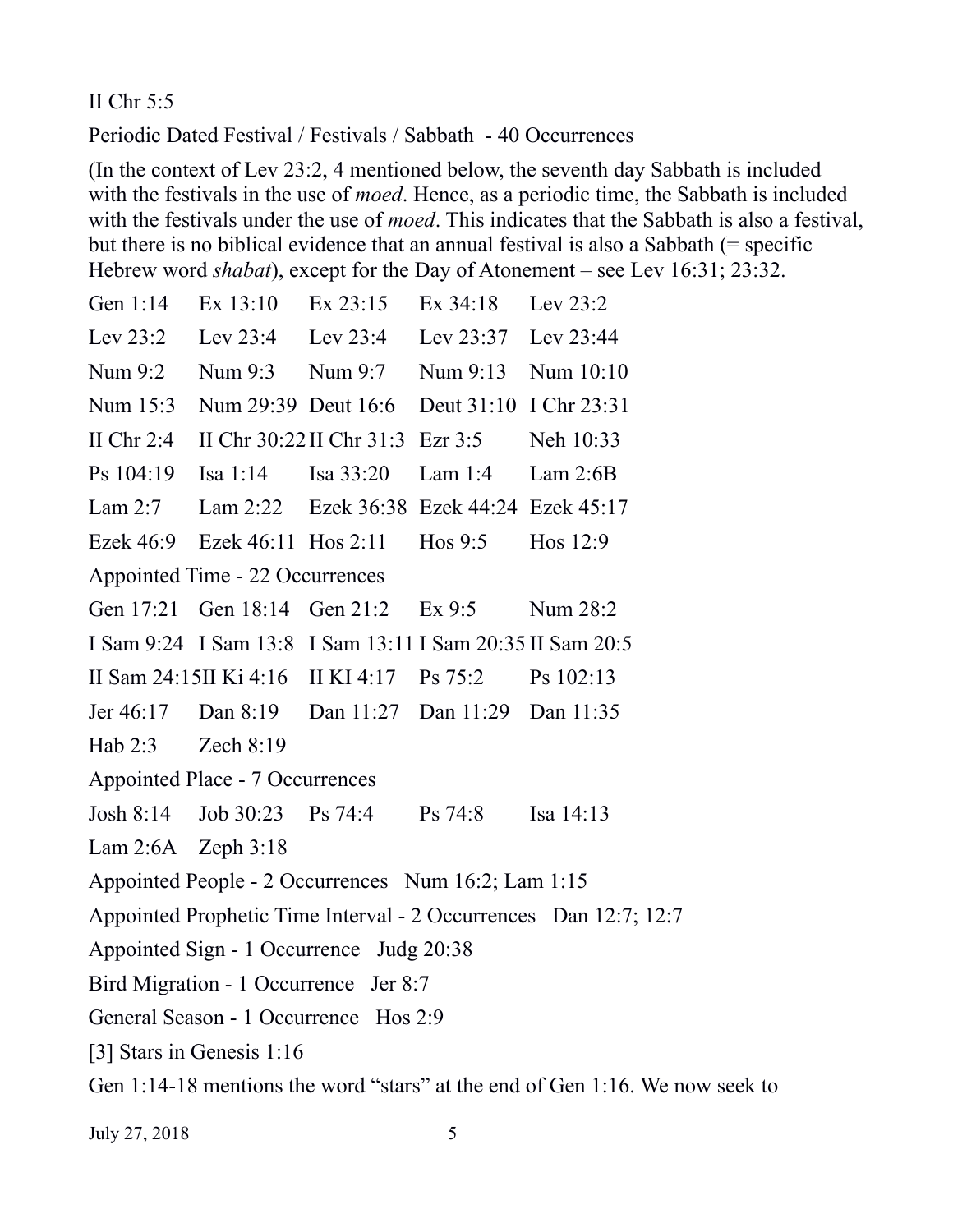understand the role of the stars. This is important to arrive at an understanding of the role of the sun as well as to understand both Philo of Alexandria and Josephus. The use of the word *stars* in Gen 1:16 may be seen through comments elsewhere in Scripture.

Ps 136:7, "To Him who made the great lights [216 *ohr*] ..."

Ps 136:8, "The sun to rule in [the] daytime ..."

Ps 136:9, "The moon and the stars to rule in [the] night ..."

Jer 31:35, "Thus says YHWH who gives [the] sun for a light by day [and the] fixedorder of [the] moon and stars for a light [by] night, who moves [the] sea so that its waves roar. YHWH of hosts [is] His name."

From the above we can see that Ps 136:9 and Jer 31:35 mention that the stars help to define the daily time period known as *night*. The stars rule the night according to Ps 136:9. This ruling authority by the stars in the night is understood to be known through the **visibility** of the stars from observers on the earth. **The concept of visibility is neither a prediction nor a calculation.**

The question that is now to be considered is whether the stars have a role in the biblical calendar other than its use in ruling the night through its visibility during the night.

[4] The Sun, Stars, and Years

The last word in Gen 1:14 is years. According to Ex 34:22 the Feast of Weeks occurs when the firstfruits of the wheat harvest should be available for offering. This pertains to the approximately stable agricultural year, which has a long-term average equal to the "tropical year" commonly called *the year* in modern society. **Hence the biblical year must have a long-term average length that is equal to the modern year of about 365.2422 days.** This cycle is based upon the earth's orbit around the sun, but are the stars excluded from consideration?

Now consider the possibility that the visible stars (or visible constellations) may determine the beginning of the biblical year. Each year there is a time of first visibility of each constellation. In modern astronomy books concerning the solar system there is almost always a discussion of the concept called the "precession of the equinoxes" which is caused by the gravitational pull of the moon upon the center of mass of the earth, and the earth is pear-shaped rather than an exact sphere. **This lack of symmetry causes the axis of the earth to make one complete cone-shaped cycle each 25,800 years, called precession of the equinoxes.** According to our present knowledge of the history of astronomy, precession was first discovered by the ancient Greek astronomer Hipparchus (c. 190- c. 120 BCE) toward the creative ending of his life perhaps c. 140 BCE. The stars gradually shift in their annual time of visibility based upon this 25,800 year cycle. Hence every 1000 years the stars shift about 14.157 days further away from the vernal equinox. This means that from the time of Moses (about 1450 BCE) until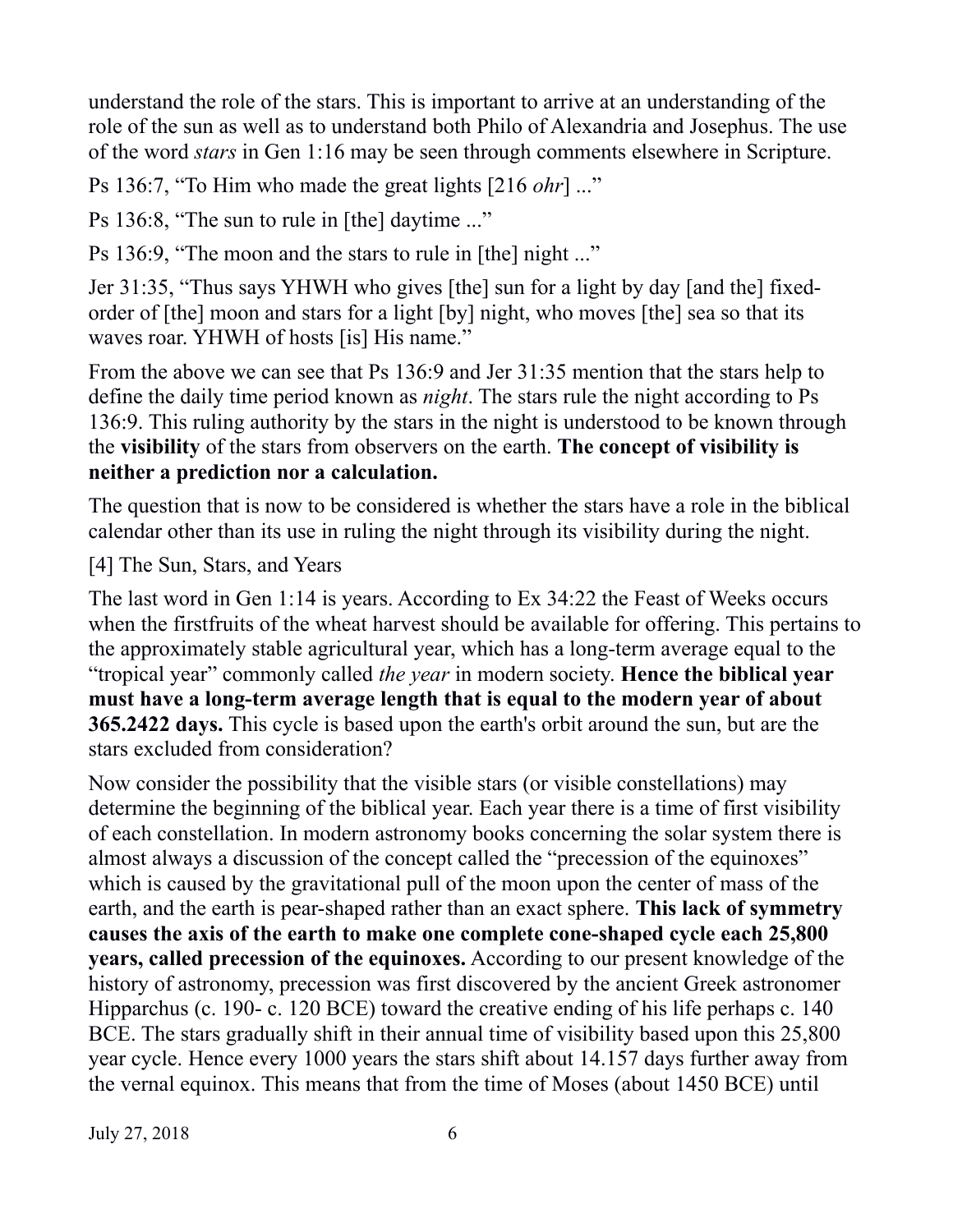today there would be a shift of when the stars are seen of about 49 days in the yearly cycle. This shift would destroy the required long-term harmony between the agricultural year and the biblical year. Therefore the visible stars cannot be used to determine the start of the biblical year.

How long would it take for precession of the equinoxes to shift the sighting of the constellations by only one day? This is  $25,800 / 365.2422 = 70.6$  years. This is too slow for a person to notice from year to year. Generally speaking, a person would not suspect that precession is a reality so a person would not even want to start keeping records to see if there was a shift at some time in the future.

#### [5] The Zodiac Defined

Ancient peoples noticed that some clusters of visible stars formed a recognizable pattern, and they gave names to these patterns which are called constellations. In the biblical Hebrew language the word *mazalot* (Strong's number 4208, only found in II Ki 23:5) and *mazarot* (Strong's number 4216, only found in Job 38:32) are typically translated "constellations". Some authors of biblical Hebrew lexicons that discuss these two words give the meaning "constellations", but also add "perhaps signs of the zodiac". Note this "perhaps" on p. 561 in BDB. We now devote space for discussion of the latter suggestion and define the word zodiac. An additional reason to discuss the zodiac is that it is mentioned by both Philo of Alexandria and Josephus.

Many aspects of history have become available in more recent times because a knowledge of ancient languages has increased. In particular, the common language spoken in ancient Assyria and then later in ancient Babylon before c. 700 BCE was the Akkadian language. Gradually the Aramaic language replaced Akkadian in Babylon, yet the ancient Babylonian scholars who were involved in Babylonian astronomy and astrology continued to use the Akkadian language so that their secret methods would not be discovered by others. Tens of thousands of clay tablets written in the Akkadian cuneiform script remained untranslated until after c. 1840 to c. 1870 during which several European scholars gradually deciphered this difficult language with about 500 symbols. The Babylonian astronomical writings in Akkadian were primarily first deciphered in the years leading up to 1900. Before those years there was much incorrect speculation about some aspects of the history of the zodiac. BDB is an example of the speculation.

On page 31 of the book by Koch-Westenholz 1995 the term *zodiac* is defined. Her definition uses the word *ecliptic*, which is the apparent path of the sun in the sky during a complete tropical year as observed from the earth. Constellations appear in the sky at or close to the ecliptic. Her definition of the *zodiac* is: "The ecliptic is divided into twelve equal parts, [called] the signs of the zodiac. The zodiacal *signs* are a mathematical construction and do no longer correspond to the portion of the sky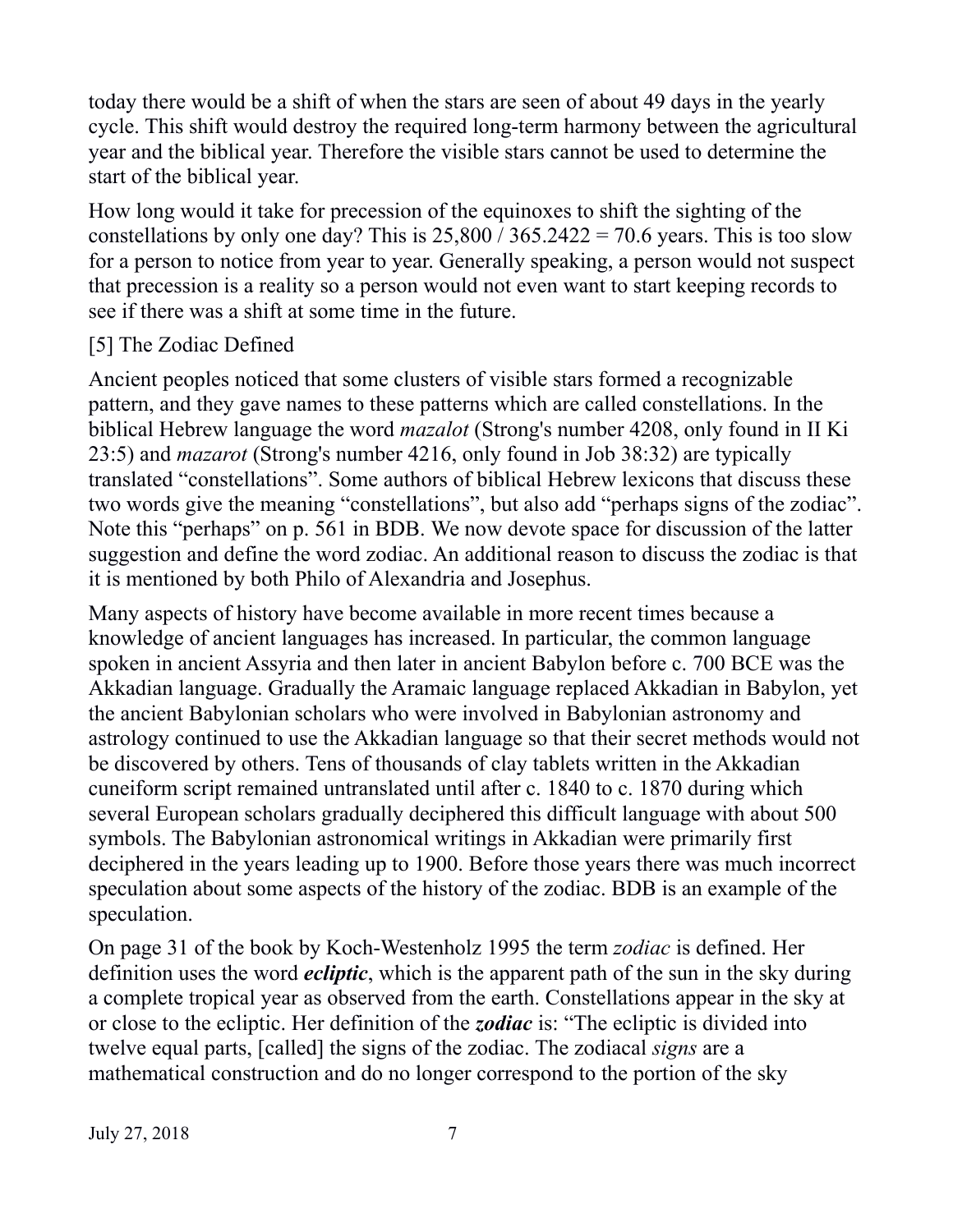occupied by the zodiacal *constellations* whose name they bear. The zodiacal signs are: Aries, Taurus, Gemini, Cancer, Leo, Virgo, Libra, Scorpio, Sagittarius, Capricorn, Aquarius, and Pisces."

In the above quote, the reason that they "**do no longer correspond to the portion of the sky**" is precession of the equinoxes. The visible constellations have shifted away from the time that the zodiac was originally defined. Since the zodiac is a mathematical construct whose boundaries are artificial rather than visible and the originally seen constellations did not occupy the full one-twelfth of the year that is their whole sign, the zodiac is theoretical rather than visibly seen. However, at the time of the origin of the zodiac, the zodiac was partially visible from the visible constellations.

[6] Reasons that the Zodiac is not what the Stars mean in Gen 1:16

**Since Gen 1:14-18 as translated and discussed above is shown to base the use of**  *moed* **(festivals and thus the calendar) from visible lights in the heavens in contrast to the zodiac as a theoretical construct rather than a visible construct, the zodiac cannot be what was originally intended by the word "stars" in Gen 1:16.**

**It will soon be shown that the time of the origin of the definition of the zodiac is roughly 1000 years after the time Moses, so that is a second reason that the word "stars" in Gen 1:16 cannot be a reference to the zodiac. In fact this will also show that the suggestion in BDB that** *mazalot* **and** *mazarot* **might be a reference to the zodiac is incorrect.**

These 12 signs are used in horoscopes which are part of astrology, which attempts to predict the future of a person based upon the sign under which that person was born.

Concerning the origin of the zodiac, which refers to the division of the year into 12 equal parts, each originally containing one designated constellation, but no longer tied to the current location of that constellation, here is a comment by John Britton, a specialist in ancient mathematical astronomy, especially Babylonian astronomy. On p. 244 Britton 1999 wrote, "Obviously the [Babylonian System A] theory [of lunar anomaly] was invented earlier, but it [this mathematical theory of astronomy] seems unlikely to have materially predated the zodiac, which seems to have appeared between -463 and -453. On balance, if we assign its [this theory of lunar anomaly's] invention to -440  $+/-15$ years, we should not be too far off."

Here Britton estimates the origin of the zodiac as 12 equally divided signs of the year between 464 and 454 BCE. On page x of Rochberg 1998, we note the following concerning the origin of horoscopes: "The appearance of horoscopes in Babylonia at the end of the fifth century B.C.  $[= c. 400 \text{ BCE}]$  marks the point when the situation of the heavens at the time of a [person's] birth came to be regarded as significant for the future of an individual." On pages 20 and 25 Rochberg gives the year 410 BCE as the earliest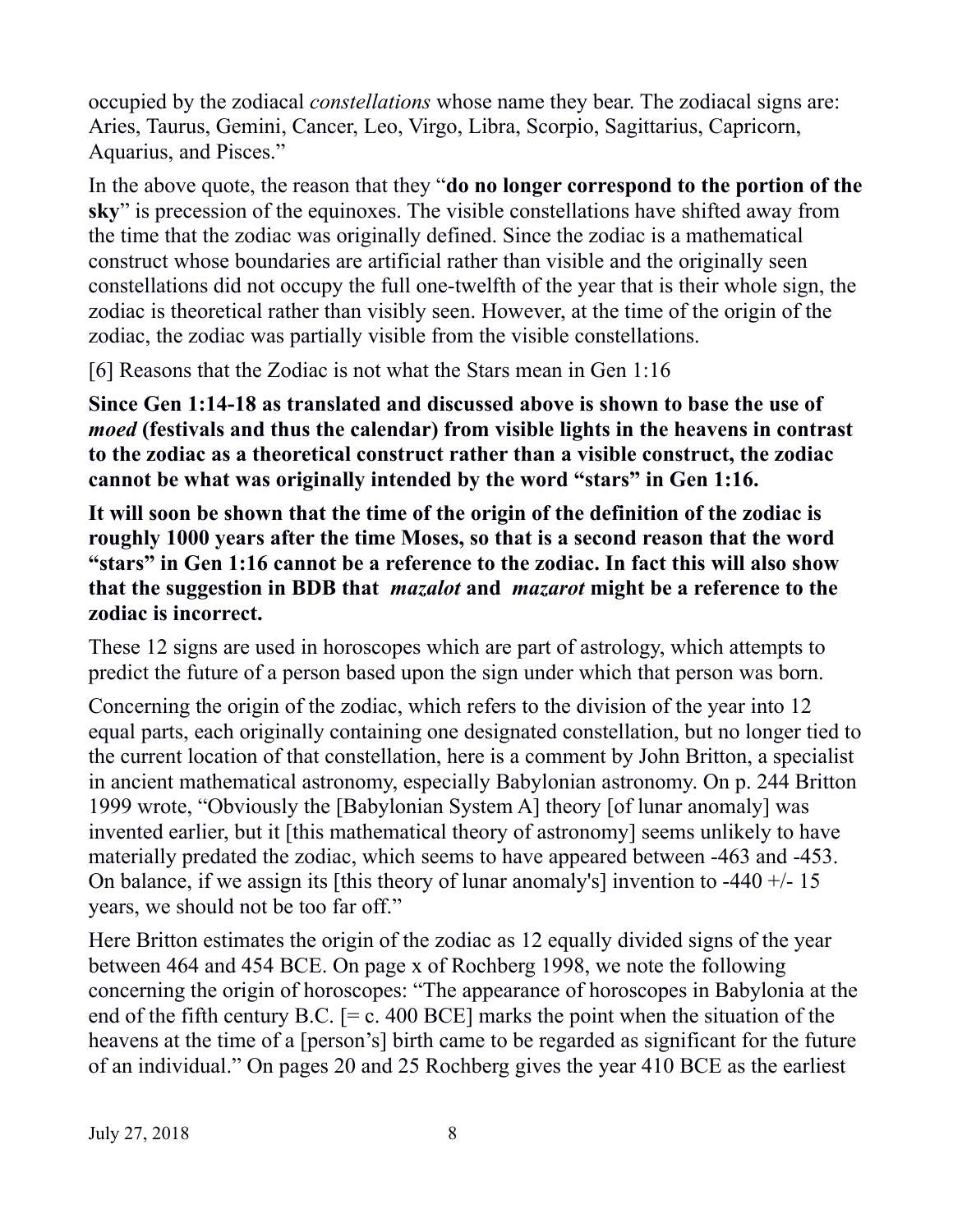known text of a horoscope. Horoscopes are based on the zodiac. Thus we may roughly say that the zodiac was invented by the Babylonians c. 460 BCE. The origin of both the zodiac and horoscopes is ancient Babylon as will be further referenced next.

An important and frequently referenced paper on the history of the zodiac is that of van der Waerden 1952-1953. On p. 217 he wrote, "Babylonian observational astronomy had nothing to learn from the Greeks: it was far ahead of them. The Babylonians had observed and recorded planetary positions for centuries, the Greeks had not." Later on the same page he continued, "The conclusive proof of the Babylonian origin of the 12 signs can be given by penetrating into the motives, why they were introduced and considered as important." P. 218 explains the primary motives. The Babylonians (and Greeks) used lunar months in their calendar, but these calendric lunar months shifted widely from year to year with respect to the stars, so that it was very inconvenient to record star positions and also to both record and predict planetary positions using terminology of calendric lunar months.

This recording problem was solved by inventing a *schematic year*, which is an artificial (non-observable) year. This schematic year was divided into 12 equal parts with a name attached to each part, called a sign. **To avoid confusion with calendric month names, these sign names had to be different despite the fact that there was some close time association of a few weeks difference between calendric lunar months and the sign names of this schematic year that later became called the zodiac.**

For each day of the zodiacal schematic year it was possible to select which visible constellations would appear each two hours of the night. Hence by examining the visible constellations during the night, it was possible to determine the approximate time of the night. This was very useful for those Babylonian astronomers who observed the heavenly bodies during the night and looked for planetary positions, lunar positions, and star positions. It enabled them to easily record the approximate time of events without going to the extra trouble of using water clocks which they could and did use for the time of some lunar eclipses and some other events that they deemed important.

**According to van der Waerden in this journal article** (p.218)**, the ability to easily determine the approximate time of the night by examining the visible constellations was the more important reason to create this zodiacal schematic year.** In other words, the zodiac promoted their ability to increase their knowledge of mathematical astronomy. The Babylonian astronomers were diligent to examine the sky every night that weather permitted.

Soon the Babylonian astrologers also used the zodiac to earn income by means of developing horoscopes for wealthy people who were willing to pay for this supposed knowledge about themselves. People believed that if the astronomer-astrologers could predict eclipses, then they could also predict their personal future.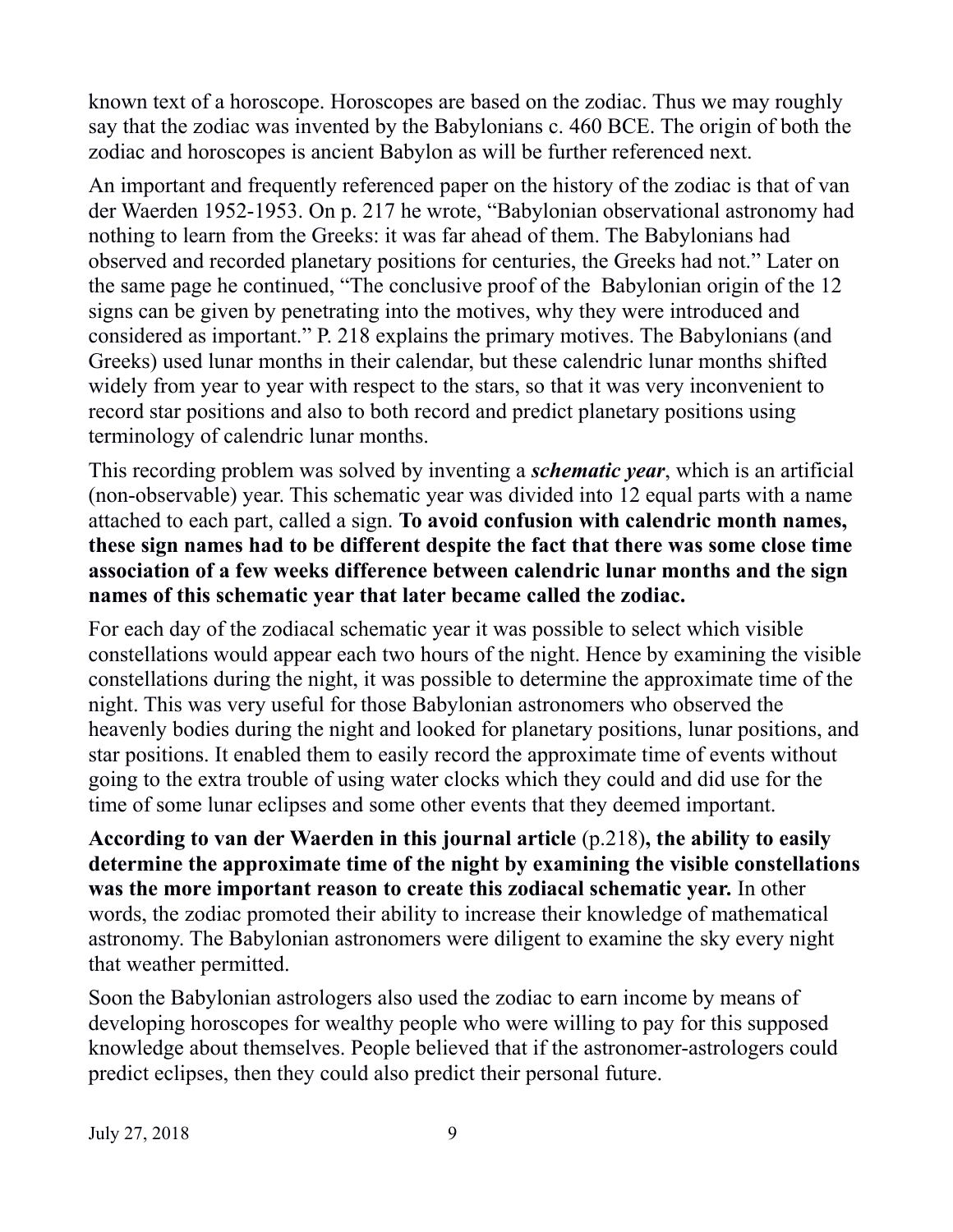On p.225 van der Waerden wrote, "The Greek zodiac with its 12 signs was not, like the Babylonian zodiac, the result if a gradual development, starting with long and careful observations of planets and zodiacal constellations, but it apparently was introduced all at once by Cleostratus, after Anaximander had discovered its obliquity." Later on p. 225 we quote, "Hence the conclusion is unavoidable that *the whole Greek zodiac with its 12 signs is of Babylonian origin*.

On p. 227 we note that the Greek astronomers (in chronological order) Hypsicles, Hipparchus, Geminos, Ptolomy, and Theon began the sign of Aries with the vernal equinox.

At the top of p. 229 van der Waerden wrote, "The only thing that remains really and genuinely Egyptian, is the doctrine of the 36 'Decans' or Calendar Stars, which were supposed to rise and set at intervals of 10 days throughout the year, and to culminate at intervals of 1 hour throughout the night." Later, on the same page after some further discussion, he wrote, "Obviously the Egyptians had no better method of determining time during the night than the rising, culmination and setting of decans. This means: they knew nothing about the zodiac [at that time before Alexander the Great]." In the next paragraph he wrote, "This conclusion is confirmed by the total absence of texts concerning the zodiac or related topics, before Hellenistic times [beginning c. 330 BCE]. Serious [= mathematically trained] Greek authors (Geminus, Hypsicles, Ptolemy) often use Babylonian methods and observations, but never Egyptian ones."

In an email sent by professor Lester Ness to the internet group HASTRO-L (history of astronomy discussion group) on June 17, 2004 he translated from the French on p. 53 of the book by Auguste Bouche-Leclercq 1899 as follows, "However, it has been proven beyond doubt that the Egyptian zodiacs are all from the Roman period and freely imitate the Greek zodiac. At one blow, all the extravagant suppositions based upon their [the Egyptian's] supposed antiquity are destroyed." This was written to combat the erroneous claims that the zodiac originated in ancient Egypt before the Babylonians.

### **Since the zodiac was invented by the Babylonians c. 460 BCE, which is about 1000 years after Moses, the stars in Gen 1:16 cannot refer to the signs of the zodiac.**

The constellation of Orion (Hebrew *keseel*, Strong's number 3685) is mentioned in the singular in Job 9:9; 38:31; Amos 5:8. This word is also mentioned in the plural in Isa 13:10. On page 493 of BDB it states, concerning its use in Isa 13:10 "Orion and other constellations of the same brilliancy". This constellation covered nearly two-thirds of the sign of Gemini in the zodiac, but that sign is not named after Orion. Hence the Tanak's usage of constellations does step outside of the names of the signs of the zodiac.

**The constellations named in Scripture are not signs of the zodiac, but visible constellations because of the Babylonian origin of the zodiac c. 460 BCE.** Due to precession of the equinoxes, the constellations (stars) cannot be part of the biblical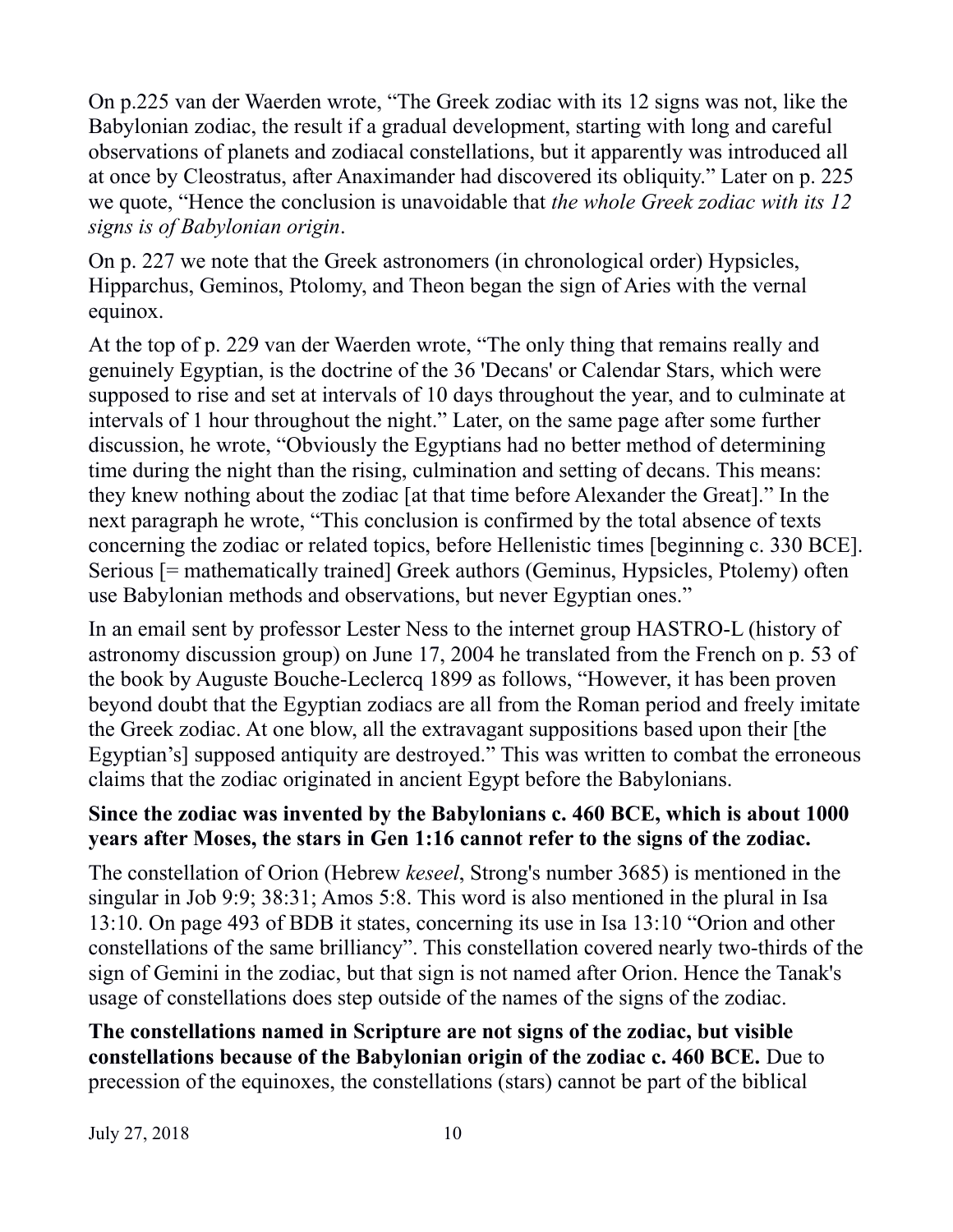calendar because the long-term average biblical year must approximate the tropical year of 365.2422 days as explained above. There is no Scripture that has an association between a constellation and a biblical festival.

[7] When does the Sign of Aries begin each Year?

Aries is the Latin word that means "ram". Aries is the name of the first of the 12 signs of the zodiac. However, it did not become the name of the first sign until after the Greeks adopted the zodiac from the Babylonians. The Babylonians named the first sign of the zodiac "Hired Man" (hireling). The word "zodiac" is a Greek word that means circle of animals.

The zodiac is divided up into 360 equal parts, each of which is called a degree. This shows that each degree is slightly longer than one day because there are about 365.2422 days per year. Each of the 12 signs is 30 degrees, so that each sign averages almost 30.5 days.

The constellation of Aries is not the sign of Aries. The constellation shifts, but the sign does not shift. When writers are discussing time and they mention the name of a sign of the zodiac, they are never referring to the visible constellation.

When does the sign of Aries begin each year? The answer is not as simple as one may think, because it depends upon the time in history, the location, and sometimes the person who is writing!!

The Roman author named Columella wrote a series of 12 books titled *On Agriculture* in Latin c. 50 CE, which is about the time that Philo of Alexandria died and Josephus was 13 years old. On page 481 of Columella in 9:14:1, he wrote, "From the first equinox, which takes place about the twenty-fourth of March in the eighth degree of the Ram ..." He was using the Julian calendar, and in the first century the vernal equinox in the Julian calendar fell on March 22 or 23, so he was close in writing March 24. He wrote that the vernal equinox occurred in the 8th degree of the sign of Aries. This means that the first day of Aries was seven days before the vernal equinox for Columella. If we take the vernal equinox to be Julian March 23 in the first century, then the first day of Aries is on March 16.

On pages 487, 489 of Columella in 9:14:12, he wrote, "I am well acquainted with the reckoning of Hipparchus, which declares that the solstices and equinoxes occur not in the eighth but in the first degrees of the signs of the Zodiac; however, in these rural instructions I am now following the calendar of Eudoxus and Meton and the old astronomers, which are adapted to the public festivals, because this view, accepted in old times, is more familiar to farmers and, on the other hand, the authority of Hipparchus is not necessary for rustics of less refined education."

The Roman author Columella informs us here that the Greek astronomer Hipparchus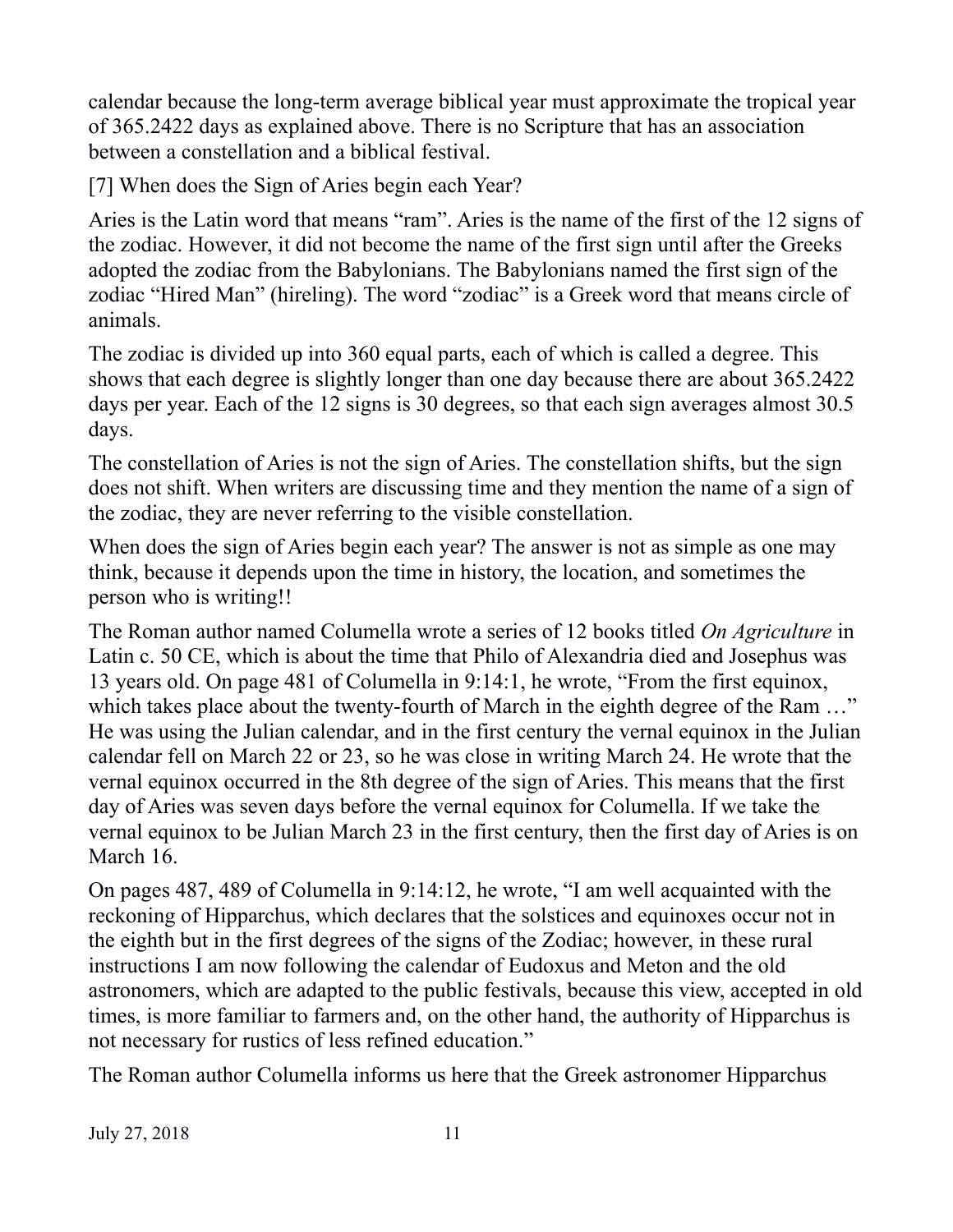began the sign of Aries on the vernal equinox, but he is beginning it seven days earlier.

The Roman architect Vitruvius wrote a series of 10 books titled *On Architecture* after 27 BCE. On page 233 of Vitruvius (translated by Granger) in 9:100:3, he wrote, "When he [the sun] enters the sign of the Ram and traverses the eighth degree, he makes the vernal equinox." Vitruvius is in perfect agreement with Columella.

The Roman writer Pliny the Elder (23-79) wrote his encyclopedia *Natural History* c. 50- 77 in Latin. This encompassed a vast array of ancient knowledge in 37 books, and it was highly esteemed for hundreds of years after his death. Vespasian, the Emperor of the Roman Empire, granted him a tract of land in Rome for his later years, just as Vespasian granted to Josephus in 70. During Pliny's last nine years of life, from 70 to 79, it is likely that Pliny and Josephus met since they had the same patron and lived in the same environs. However, Pliny was a traveler by nature, so they may not have met frequently. The nobility in Rome for which Josephus wrote would have been familiar with Pliny's works, so Josephus would have used Pliny's terminology knowing it was familiar to the nobles. On page 225 of Pliny\_1 in 2:16:81, he wrote, "The sun itself has four differences, as there are two equinoxes, in spring and autumn, when it coincides with the center of the earth at the eighth degree of Aries and Libra …" On page 329 of Pliny\_5 in 18:59:221, he wrote, "… all these changes occur at the eighth degree of the signs of the zodiac, midwinter at the eighth degree of Capricorn, about December 26, the equinox at the eighth of the Ram, the summer solstice at the eighth of the Crab and the other equinox at the eighth of the scales …" From these selections from Pliny we note that he agreed perfectly with Vitruvius and Columella.

The ancient Babylonians had two systems of mathematical astronomy for the moon, the earlier one called System A and the later one called System B. System A had the vernal equinox occur in the tenth degree of Aries and System B had the vernal equinox occur in the eighth degree of Aries. This is explained by Neugebauer on pages 594 and 596 of volume 2 of HAMA. Although the historical trail is not known, most of the Roman Empire in the first century followed the practice of Babylonian System B in placing the vernal equinox in the eighth degree of Aries. Page 600 of HAMA mentions that Hipparchus (c. 140 BCE), Ptolemy (c. 150 CE), and other earlier Greek astronomers placed the first day of Aries on the vernal equinox.

The Greek astronomer Geminos wrote an elementary book on astronomy translated with commentary by James Evans and J. Lennart Berggren. They date Geminos c. 90-35 BCE (p. 19). In this work, at 1:19 (p. 114), Geminos wrote, "Spring equinox occurs around the height of flowering time, [when the Sun is] in the first degree of Aries." (The bracketed addition is by those translators.) The survival of this elementary Greek textbook of astronomy that avoided mathematics makes it reasonable to suppose that in the first century in Alexandria where the Greek astronomers were famous in their most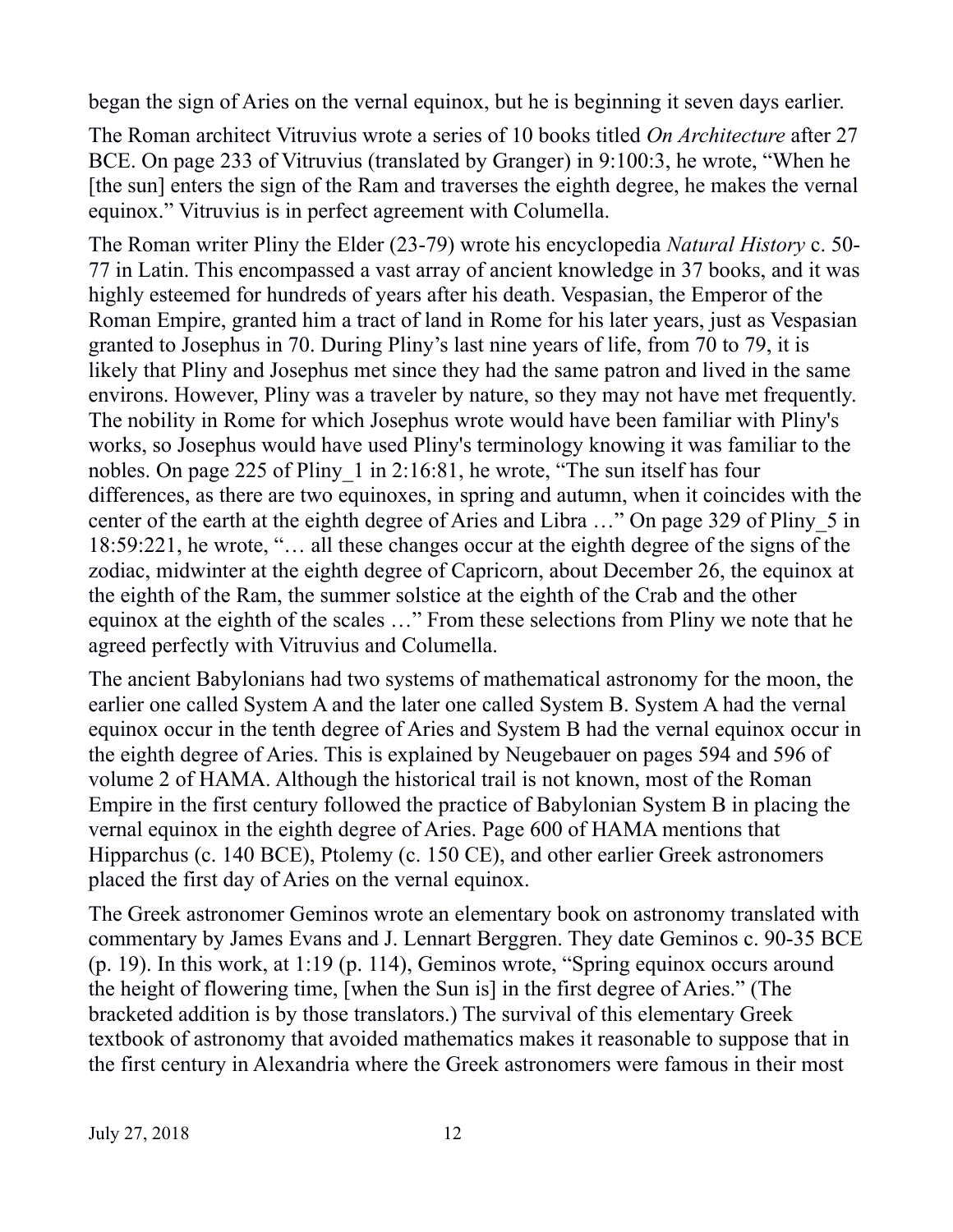significant city, the educated people placed the first day of Aries on the vernal equinox. The sign of Aries in Alexandria no doubt began exactly where modern astronomers place it, at the vernal equinox, which is seven days later than in most of the Roman Empire in the first century. The famous work of mathematical astronomy known as the *Almagest* by Ptolemy, c. 150, had such a strong influence that its use of the vernal equinox at the beginning of Aries prevailed in the Mediterranean region after several centuries, but it was a slow process. On page 90 of Toomer's translation of the *Almagest*, we note, "We shall use the names of the signs of the zodiac for the twelve [30 degree-] divisions of the ecliptic, according to the system in which the divisions begin at the solsticial and equinoctial points. We call the first division, beginning at the spring equinox and going towards the rear with respect to the motion of the universe, 'Aries', the second 'Taurus', and so on for the rest, in the traditional order of the 12 signs." (The addition in brackets is by Toomer.)

In summary, the tradition of the skilled Greek astronomers including Hipparchus, Geminos, and Ptolemy, and from above, van der Waerden also included Hypsicles and Theon, was to place the vernal equinox at the start of Aries. On the other hand, the nonastronomers Pliny, Vitruvius, and Columella, wrote that the vernal equinox begins at the eighth degree of Aries. The city of Alexandria, islands near it, and possibly parts of Asia Minor promoted the terminology for Aries of the Greek mathematical astronomers, putting the vernal equinox at the beginning of the sign of Aries, but elsewhere in the Roman Empire, the terminology of Pliny was promoted in the first century, which put the vernal equinox on the eight day of the sign of Aries. Thus Pliny put the sign of Aries seven days earlier than the Greek astronomers.

Could Pliny be regarded as an astronomer? Books 2 and 18 of Pliny's *Natural History* contain astronomical matters. Olaf Pedersen 1986 surveyed Pliny's astronomical accomplishments. On page 189 Pedersen wrote, "The conclusion to be drawn from the preceding sketch of Pliny's astronomy must be that he was no astronomer, but a rather incompetent compilator of astronomical lore culled from a variety of sources, some of which were not of the purest water. Thus it is impossible to give him any place at all in the development of astronomy." Alexander Jones 1991 also commented on Pliny. On page 148 he wrote of Pliny, "He consulted and took notes on numerous writings on astronomy that have not otherwise come down to us, but he possessed neither the scientific competence necessary to understand the texts nor an adequate Latin technical vocabulary to make them intelligible to his reader." This will be important to understand Josephus later.

[8] Hellenism and the use of the signs of the Zodiac among Jews

The Greek language and its literature was spread into much of the Mediterranean region due to the settlements of Greek peoples in many parts of those lands over several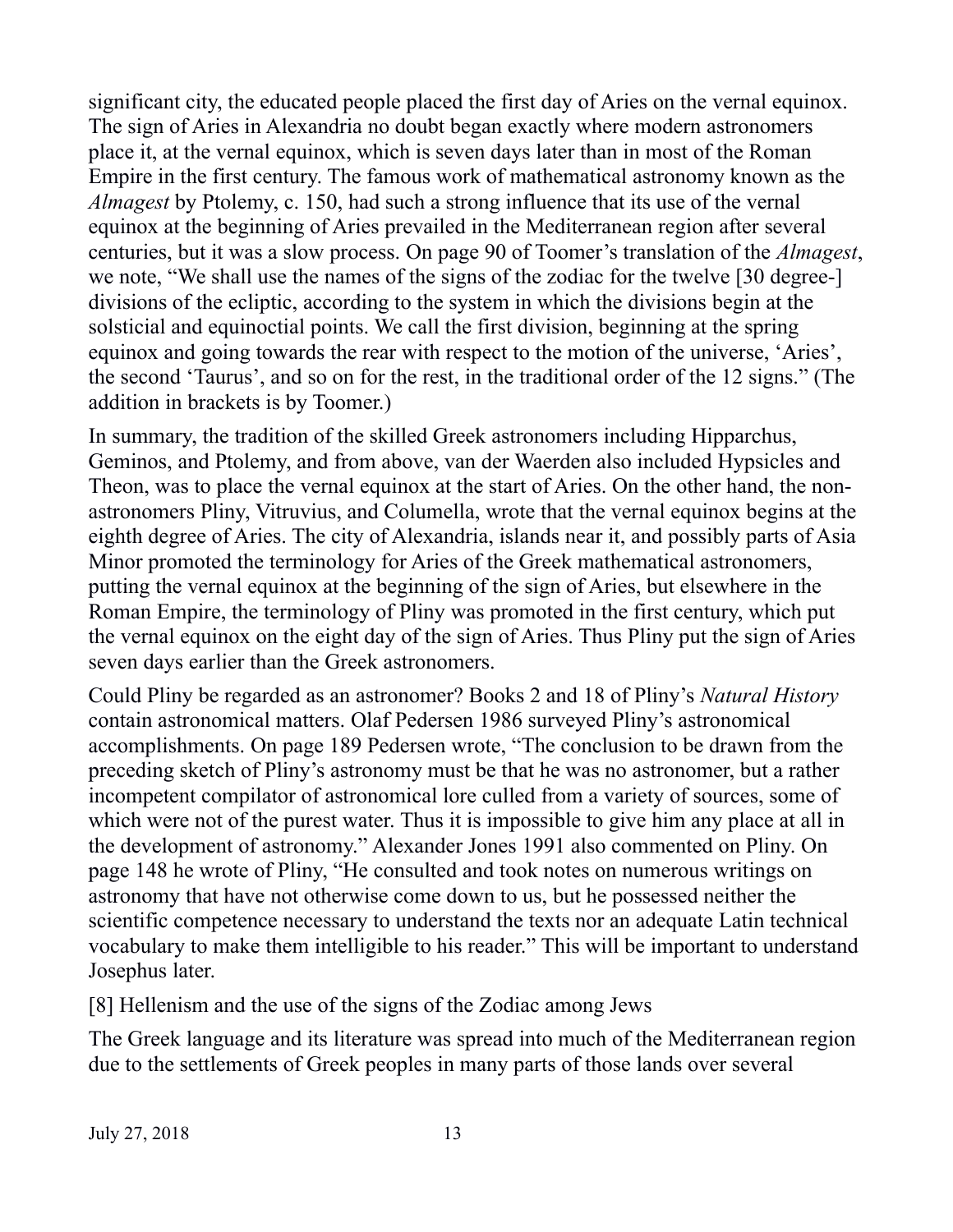centuries. The Greeks so loved their language that they became bilingual in various places, thus refusing to give up their use of Greek. Apart from that, Alexander the Great promoted the use of the Greek language and Greek culture in his empire, which was soon split into four parts due to his early death. Without any influence from Alexander, Roman nobles in the capital city of Rome admired the Greek classics that primarily originated from Athens. Hence the Roman Empire also promoted the Greek language and Greek culture. Greek language and Greek culture was known as Hellenism.

The tiny town that Alexander commanded to be established as a great city to be named after him became Alexandria, soon the second largest city in the Roman Empire. Alexandria became a leading center for Hellenism. The Jewish philosopher Philo of Alexandria was well educated and Hellenism was part of his education. When the Greeks accepted the zodiac from the Babylonians, the Greeks promoted its use and thus the zodiac became part of Hellenism. The spread of Hellenism also penetrated to the Jews in Judea, but not as intensely as it did in Alexandria. Thus the zodiac also spread to the Jews generally. The zodiac was a division of the year that was part of Hellenism, but it was not a calendar. The signs of the zodiac were never called months.

Nevertheless it was possible to approximate the Jewish months with the time of the signs of the zodiac, and Philo did occasionally do this as part of his educational ingestion of Hellenism. When Philo does this, he needs to be understood in an approximate allegorical way. There are also some few writings among the Dead Sea Scrolls that use the names of the signs of the zodiac because of the influence of Hellenism. There are several different kinds of calendars found among the Dead Sea Scrolls, showing that Jews tolerated a wide variety of beliefs among themselves. Some of those calendars did not use the cycle of the moon for months, and these included the calendar promoted in the Book of Enoch and the Book of Jubilees (both rejected by Judaism into their Tanak).

The Kabbalah is Jewish mysticism that is claimed to have originated c. 165, long after the Temple was destroyed in 70 and the Jewish calendar had become corrupted through its acceptance of several divergent conditions to determine the first month. The Kabbalah mentions the zodiac, and this proves nothing about the biblical calendar. Also, some excavated synagogues show designs of the zodiac, which proves nothing about the biblical calendar, which was in place about 1000 years before the zodiac was invented by the Babylonians.

Rabbinic literature began with the Mishnah c. 200, and this was the first part of the two Talmuds (Palestinian Talmud c. 400 and Babylonian Talmud between 500 and 600). The adoption of some aspects of Hellenism with its zodiac among Jews also infiltrated the rabbinic writings, so that even those writings include reference to the signs of the zodiac. This also proves nothing about the original calendar in regard to the zodiac. Interested readers may examine the document RL.pdf for a discussion concerning the lack of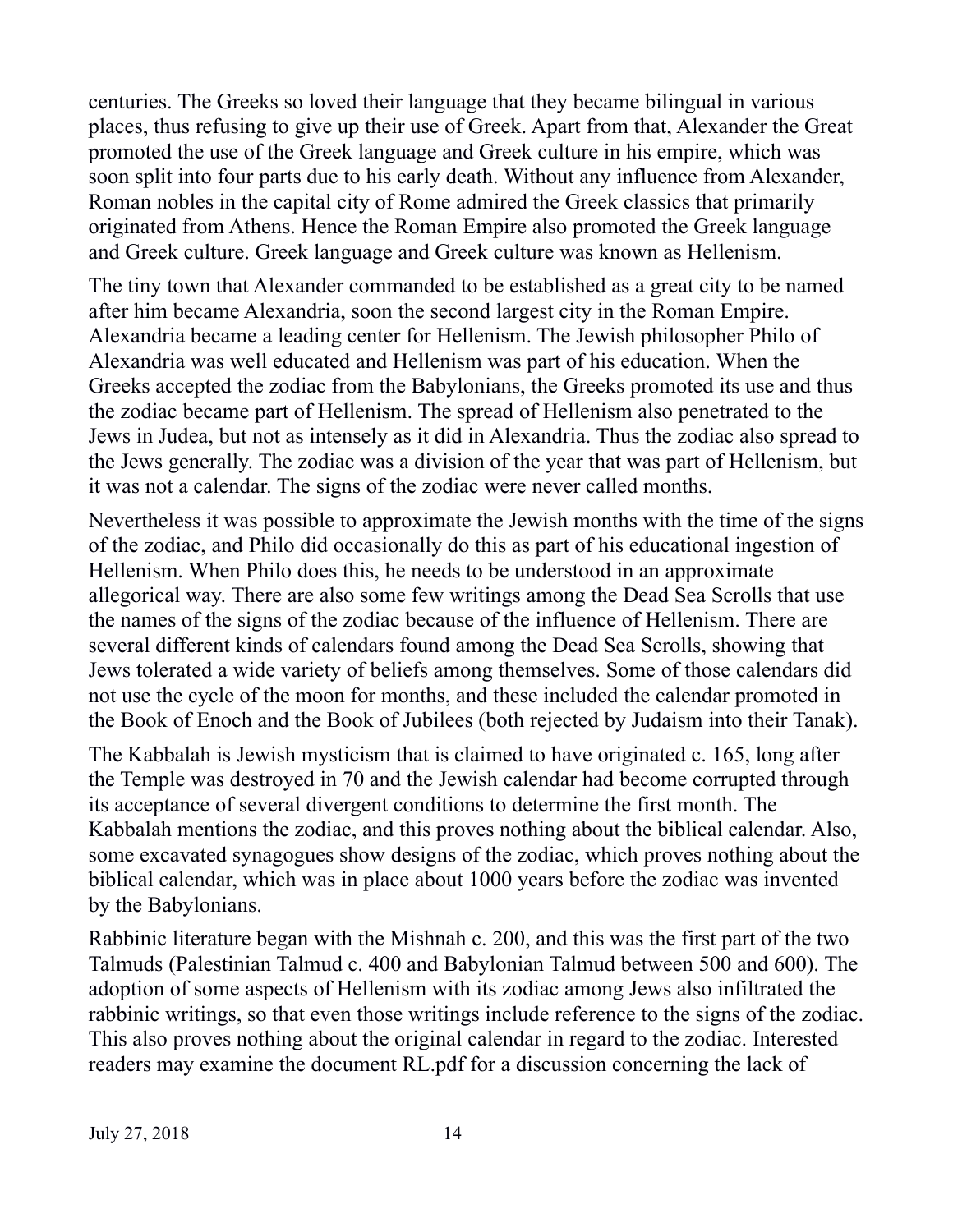reliability of rabbinic literature for history and for its invented concept of the Oral Law and its occasional incorrect interpretations of the Torah as presented in the Penteteuch.

[9] The Sun is involved for Biblical Years

The lights seen in the sky are the sun, the moon, the stars, the planets, and comets. The comets do return periodically at a long time interval. For example Halley's Comet returns at a period of 75 years. Each planet has its own time period for circling the sun and it is different from the earth year. The stars have already been discussed, showing that due to precession of the equinoxes their appearance gradually shifts away from their annual stability so that the stars fail to qualify for the required long-term average of 365.2422 days. The moon cycle that averages 29.53 days has no light indicator to show how one particular month could be known to be the first month yet still adhere to the long-term required average. Only the sun remains to consider, so that the sun must be involved to determine biblical years.

[10] Light Triggers and the Vernal Equinox

In order to understand what is intended from Gen 1:14 for *years*, we should look for a consistent pattern in what we already know about the beginning of *days* and *months*. Light from the heavenly bodies is a trigger for the events described. The light trigger for distinguishing a new day is the transition from light to dark of the sun. The light trigger for beginning a new month is the new crescent in the western sky. Gen 1:14 declares that the lights themselves determine these matters, not a prediction of these lights, and not an approximate calculation of these lights.

For these two events (start of a day and start of a month):

(1) The light trigger occurs at the beginning of the event; and

(2) Only the lights themselves, no advance prediction or calculation is present. We should expect these two characteristics of a light trigger to apply to the determination of *years*. This continues the pattern.

To continue this biblical pattern we should expect these two characteristics of a light trigger to apply to the determination of each new year. Deut 11:12 has the expression "*from the beginning of the year",* showing that a biblical year has a definite beginning. Num 28:14 has the expression "*each month throughout the months of the year"*. Hence a year consists of whole months, and the months are numbered as seen in Lev 23. We need to consider a light trigger that determines the first month. To be consistent with the pattern having the two characteristics described, we should seek a light trigger that identifies which new crescent is the first in the year, it should occur at or shortly before that event, and the trigger should not require advance prediction.

As already mentioned, the sun must be involved. There are only four repeatable signs of the sun that recur in an annual pattern: the two equinoxes and the two solstices. Among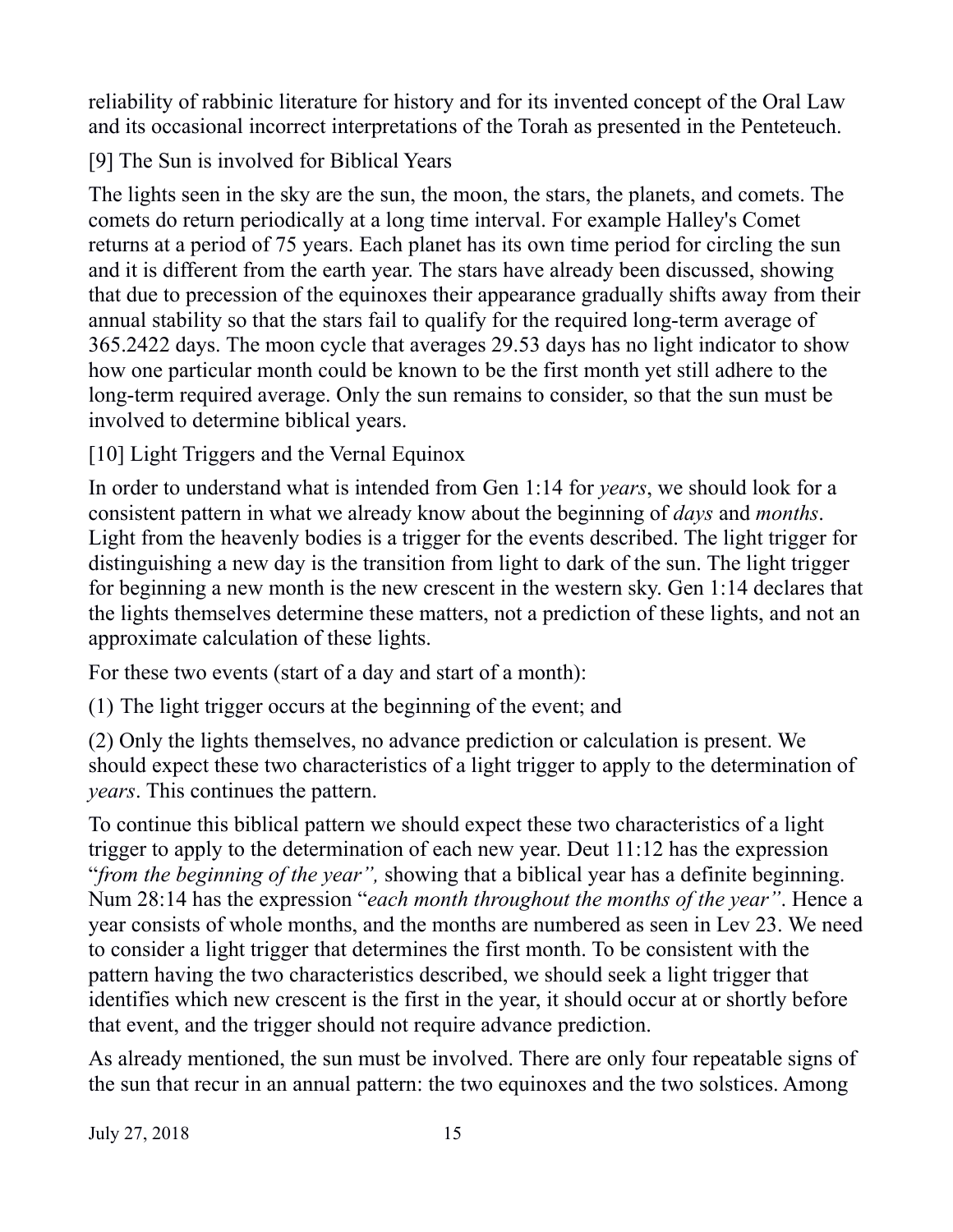these four, only the vernal equinox fits the time of the year that the Israelites left Egypt for the following reason.

Jer 36:22, "Now the king was sitting in the winter house in the ninth month, with [a fire] burning in the hearth before him."

This shows that the ninth month occurs in the winter. Since there are roughly three months per season, this would imply that the sixth month occurs in the autumn, the third month occurs in the summer, and the first month occurs in the spring. Of course the spring begins with the vernal equinox. Another Scripture that corroborates the involvement of the vernal equinox is Ex 34:22, which calls the Feast of Weeks the "*firstfruits of the harvest of wheat".* This occurs in Israel from about mid-May through early July. If you back up from this 50 days plus about another 20 with consideration for the count to the Feast of Weeks, that is about two months and 10 days. This also approximates the time of the vernal equinox. Hence two separate biblical identifiers lead to the vernal equinox. The other three signs of the sun are too far away in time to be candidates. Thus Scriptural descriptive approximations are used to point to the vernal equinox as the only candidate for Gen 1:14.

Therefore, from Gen 1:14 (along with some helping Scriptures) we note that the vernal equinox is the trigger of light from the sun that points to the new crescent that begins the first month on the day of the vernal equinox or afterward. This conclusion stems from the two above principles for the light triggers for the calendar. It avoids prediction and calculation.

[11] Starting with the Nearest New Crescent to the Vernal Equinox has problems

To keep matters simplest, let us suppose that the nearest new crescent to the vernal equinox is defined to be the new crescent whose 15th day of the month is on or after the vernal equinox.

This would mean when the new crescent for that month is seen, one would have to know in advance that when the 15th day arrives, it will be on or after the vernal equinox. Someone may argue why it should matter whether we know in advance. Why can't people merely wait until the 15th day arrives and compare that with the vernal equinox? In other words, why is it necessary to know at the beginning of the month whether it is the first month or the 13th? Consider the people in ancient Israel and what they were expected to do for the first month.

When people are expected to leave their homes to attend the Passover festival in one central location (Deut 12:5-7) throughout all Israel, they need to know at the beginning of the month whether it is the first month or the 13th month so they can make preparations of clothing, food, exchange of goods for silver, wagon repair, and long distance travel over hilly land (Deut 11:11, and most of Jerusalem is about 2500 feet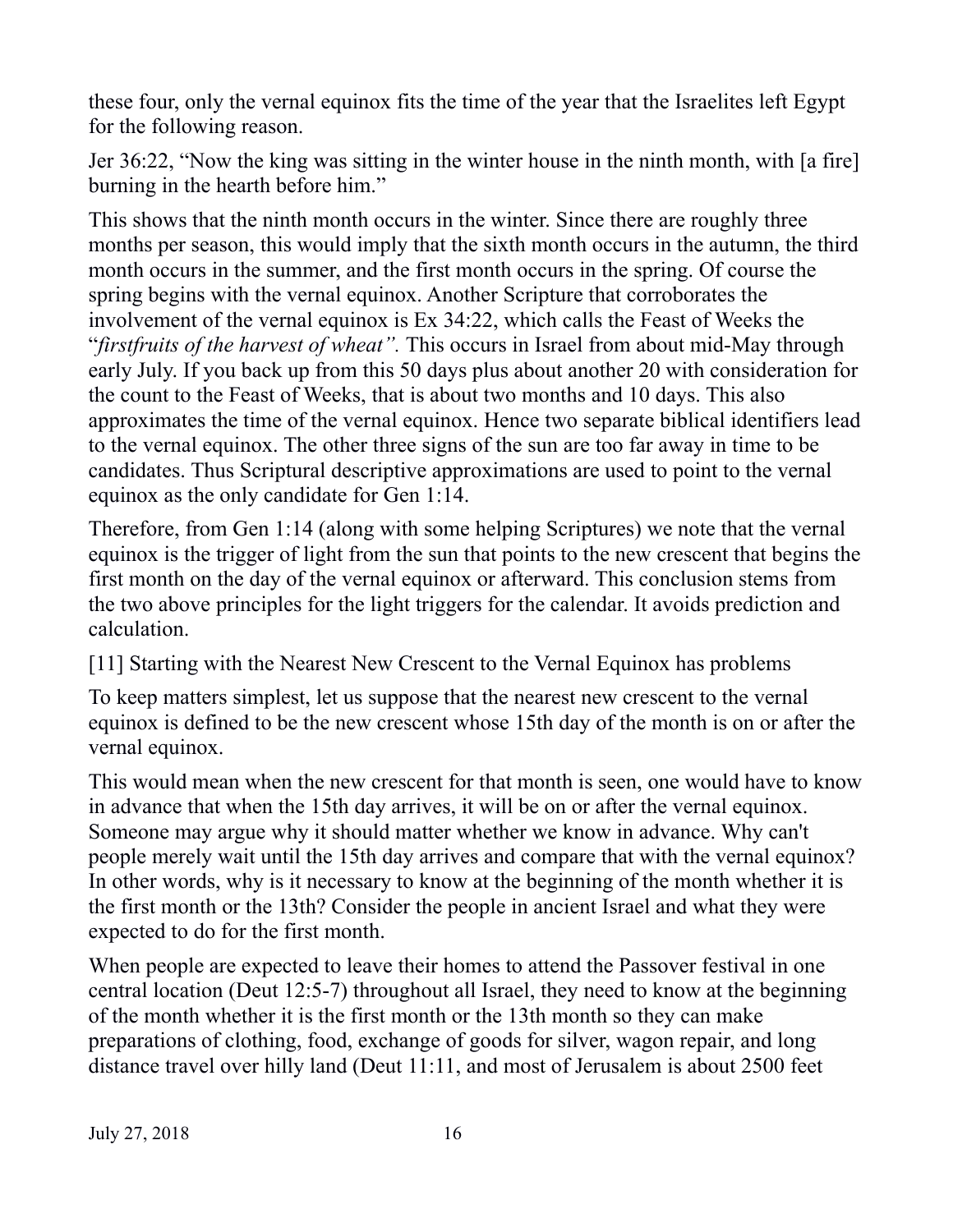above sea level with Mt, Zion a few hundred feet higher). The whole family was ideally expected to go (Ex 12:25-27), so that travel was not rapid. They must prepare and leave in advance in order to arrive for the Passover. Once they arrive, it makes no sense for them to be told that the vernal equinox is one day later so that they need to go home and return one month later. Gen 1:14 literally speaks of the lights in the heavens, not predicted lights in the heaven.

The conclusion is that the new crescent that occurs on or after the vernal equinox begins the first month. This definition for the first month is a natural result from Gen 1:14 and a few other Scriptures that relate to the year, such as Deut 12:5-7.

This is not the only problem with using the nearest new crescent to the vernal equinox. In chapters soon to come, other evidence will be presented to show that the new crescent needs on or after the vernal equinox to begin the first month.

[12] What is the Biblical Vernal Equinox?

In this modern age astronomers define some astronomical terms in a way that would have been impossible for ancient people. This is primarily due to the fact that modern science has a three dimensional view of the solar system that ancient people did not have, and modern science recognizes that the sun is the body around which the other heavenly bodies of the solar system revolve compared to the ancient view that the sun and stars circled the earth (except for two known ancient astronomers whose views were not accepted). Another reason for differences in ancient definitions is that ancient people sometimes made incorrect assumptions besides the assumption that the sun and planets circled the earth. Comparatively few people among today's laymen have examined the ancient meaning of the vernal equinox, and hence there is much confusion over the meaning of the vernal equinox.

## **The ancient meaning of the vernal equinox must be what ancient people could determine for themselves with ancient technology, and it must agree with the light principle of Gen 1:14.**

What is the meaning of the vernal equinox from the biblical viewpoint?

Is the vernal equinox when the daytime and the night are equal in length? The concept of equal daytime and night is really not part of what is implied in Gen 1:14 for lights in the heavens for ancient peoples. Equal daytime and night is not a light marker when you stop to think about it!! Instead, this concept of equal daytime and night involves an accurate *measure of time*, which is not a light marker. Night is not a light. The abstract concept of equal daytime and night requires a measure of night compared with a measure of daytime. This requires the existence of some instrument that can accurately measure time to almost one minute of accuracy in a day. During the days near the equinoxes, the length of daylight changes by two minutes per day, so that some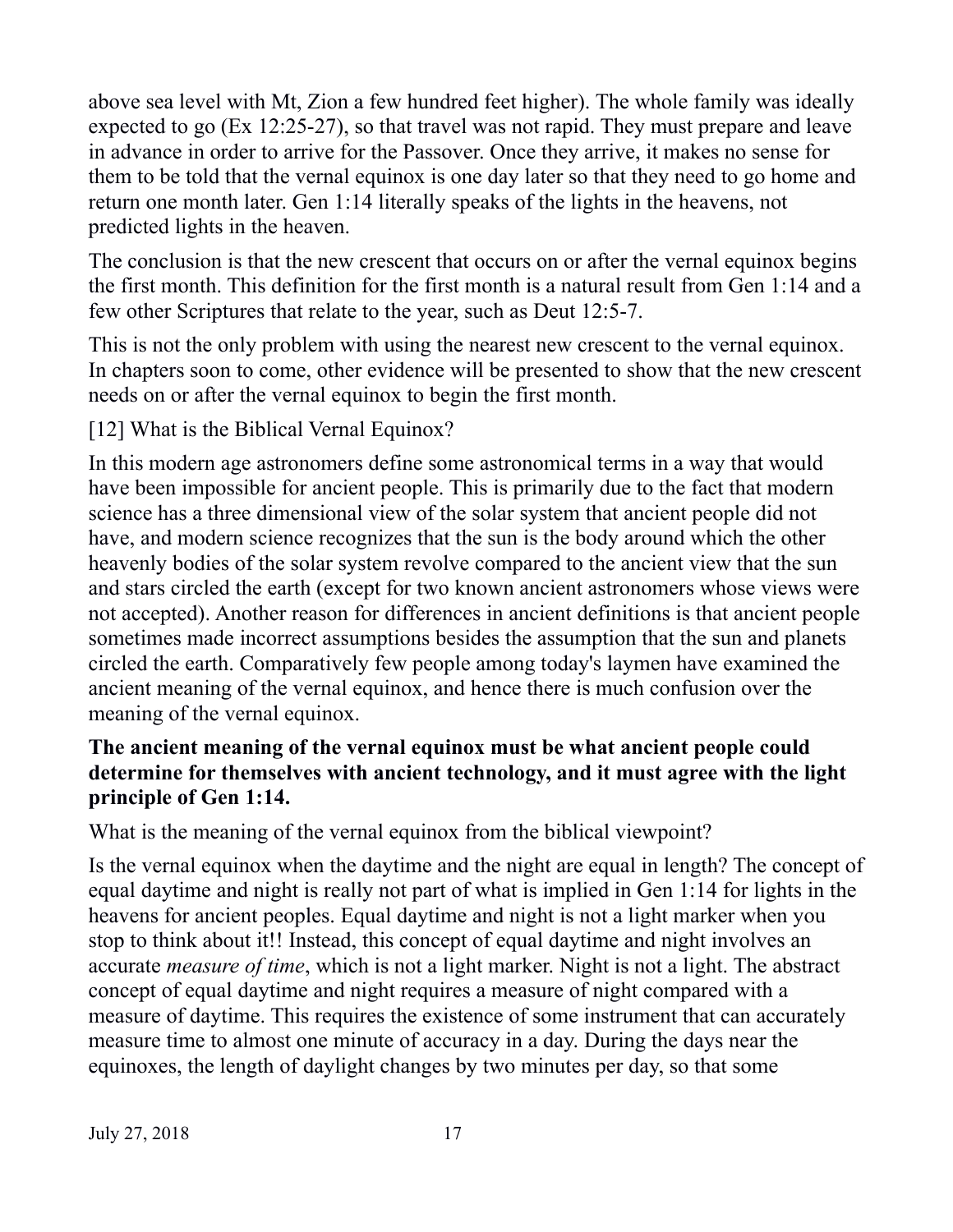instrument that can accurately measure time to a resolution less than this would be required to make a true judgment of equal daytime and night. A measure of time for a night is not a light. The concept of equal daytime and night is really foreign to Gen 1:14.

The ancient Babylonians used a water clock to record and preserve the time of their eclipse observations. Modern computers with astronomy programs have compared their recorded eclipse times with computer generated accurate times for the lunar eclipses. The result is that the average error of their eclipse times is eight minutes, which is far in excess of the accuracy required to determine the time of equal daytime and night. The rate of water dropping varies according to the temperature. It is colder at night. From one night to the next night, the temperature will vary.

Until the year 1656 when Christiaan Huygens invented the pendulum clock, there were no known clocks accurate enough to determine when daytime and night were equal.

From page 353 of Ruggles 2005 we note the following about the three greatest pyramids in Egypt, all from Giza, "The sides of each of the Giza pyramids were carefully aligned upon the cardinal directions (north-south or east-west). This alignment followed established practice, but the accuracy with which it was achieved at Giza is truly impressive, particularly in the case of Khufu's pyramid [the greatest one]. Each of its sides is cardinally aligned to within six arc minutes, or one-tenth of a degree. This is equivalent to no more than one-fifth of the apparent diameter of the sun or moon. The other pryamids are only slightly less well aligned. Khafre's to within about eight arc minutes and Menkaure's to within sixteen."

Estimates are that these pyramids were built before the time of Moses. In fact, radiocarbon dating, which makes some assumptions for its accuracy, dates these three pyramids to about 4500 BCE, near the time of the flood. The earth's axis and tilt has remained virtually constant for those years despite all the earthquakes and other upheavals this planet experienced because those pyramids have kept their east-west line in agreement with the equinoxes. When Ruggles used the term *equinox* in the above quote without any qualification, as a modern scientist he used it in a sense that agrees *in time* with the modern definition of equinox.

Certainly Moses was aware of the equinoxes from the knowledge he gained in his upbringing in Egypt (Acts 7:22), and the fact that the greatest pyramids had one wall aligned exactly east-west. Acts 7:22 reads [NKJV], "And Moses was learned in all the wisdom of the Egyptians, and was mighty in words and deeds."

In Neugebauer 1980 a method was described that showed how ancient people could determine the day of the vernal equinox accurately. Here is a description of the method.

Set up a vertical pole in the ground with a pointed tip at the top so that the pole will not move in a wind. This should be set up on level ground where there are no shadow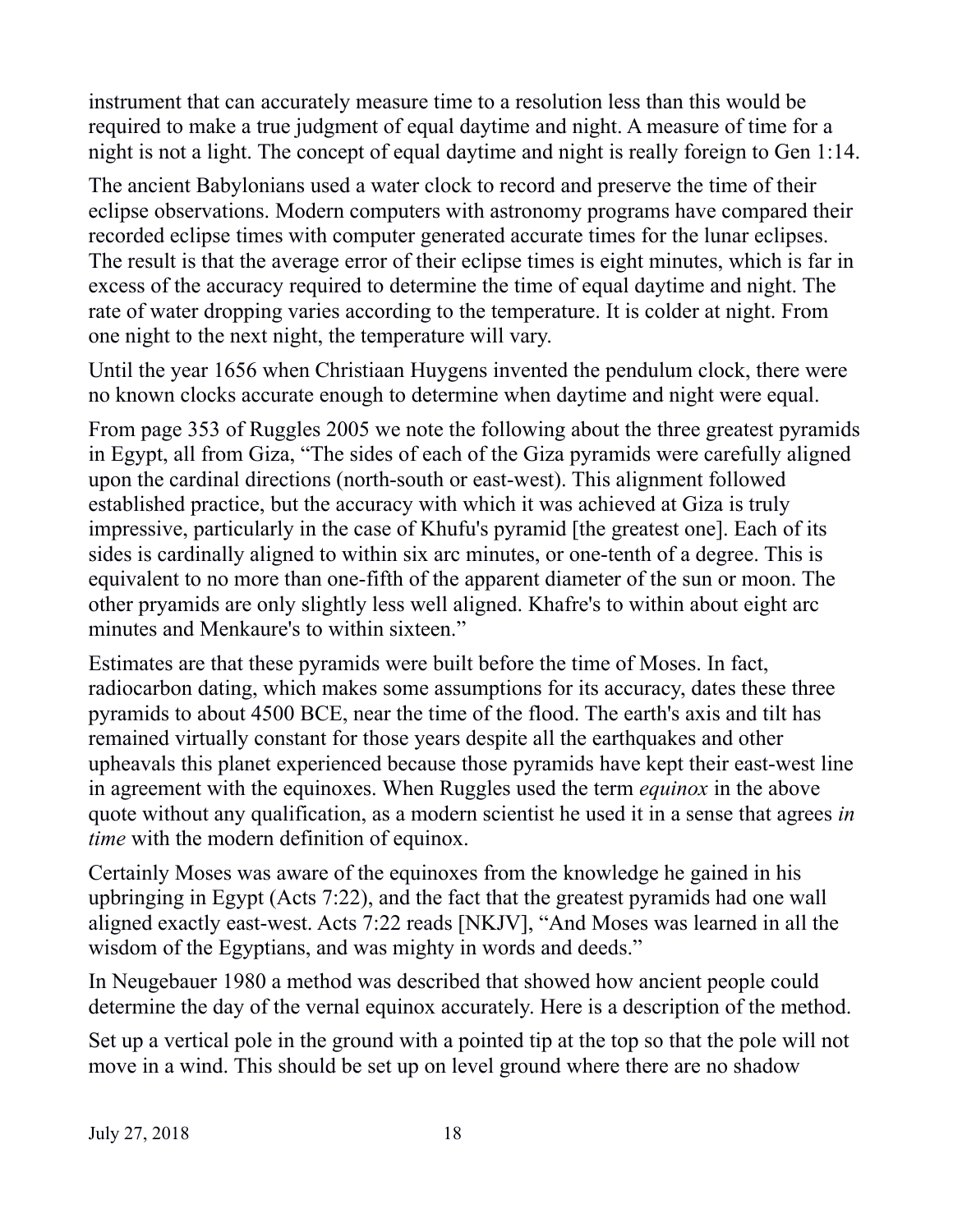obstructions such as nearby trees or tall buildings. The pole should be at least a yard tall for good results. About five feet would be more ideal.

During the days approaching the equinox and then for the two days following it, do the following.

From 9:00 am to 3:00 pm at half hour intervals do the following.

Put a thin vertical stick in the ground (like a thin ice cream pop stick) at the point on the ground where the tip of the pole casts a shadow on the ground. It only needs to stick up about 3 inches from the ground and sink enough so that a wind will not blow it over.

Then in the afternoon after 3:00 pm notice that for that one daytime the sticks trace out a curve on the ground.

Each day as you get closer to the equinox, the curve traced out by those sticks gets more like a straight line.

On the day of the equinox it becomes a straight line.

On the day following the equinox it becomes less like a straight line.

The vernal equinox is the day of the equinox when the weather is changing from cold toward hot in the northern hemisphere where Israel lies. This definition holds true for all areas except near the poles of the earth, although an obvious modification is needed for the southern hemisphere.

There is a spiritual significance to this straight line meaning of the vernal equinox. The straight line of the sun's shadow relates to the straight path of your behavior that does not go to the right or the left.

The spiritual meaning of the straight line as righteousness is seen in the following: Deut 5:32; 28:14; Josh 1:7: Ps 5:8; Isa 40:3; 42:16; Jer 31:9; Mat 3:3 etc.

Deut 5:32, "And you shall be careful to do as YHWH your Almighty commanded you. You shall not turn aside to the right or the left."

Mal 4:2, "But for you who fear My name the *sun* of righteousness will rise with healing in its wings, and you will go forth and skip about like calves from the stall."

This indicates sinless and perfect, and the authority to make a person righteous and healthy. Specifically the vernal equinox shows the perfect time to await the first month. Any other clock for this purpose is a counterfeit.

The modern definition of the equinox is equivalent to the ancient method of seeking the day on which the sun's shadow makes a straight line.

The biblical equinox is the straight line path, not equal daytime with night. Many ancient peoples made the **assumption that daytime and night were equal on the days of the equinoxes**, but this assumption was not capable of being verified in practice in ancient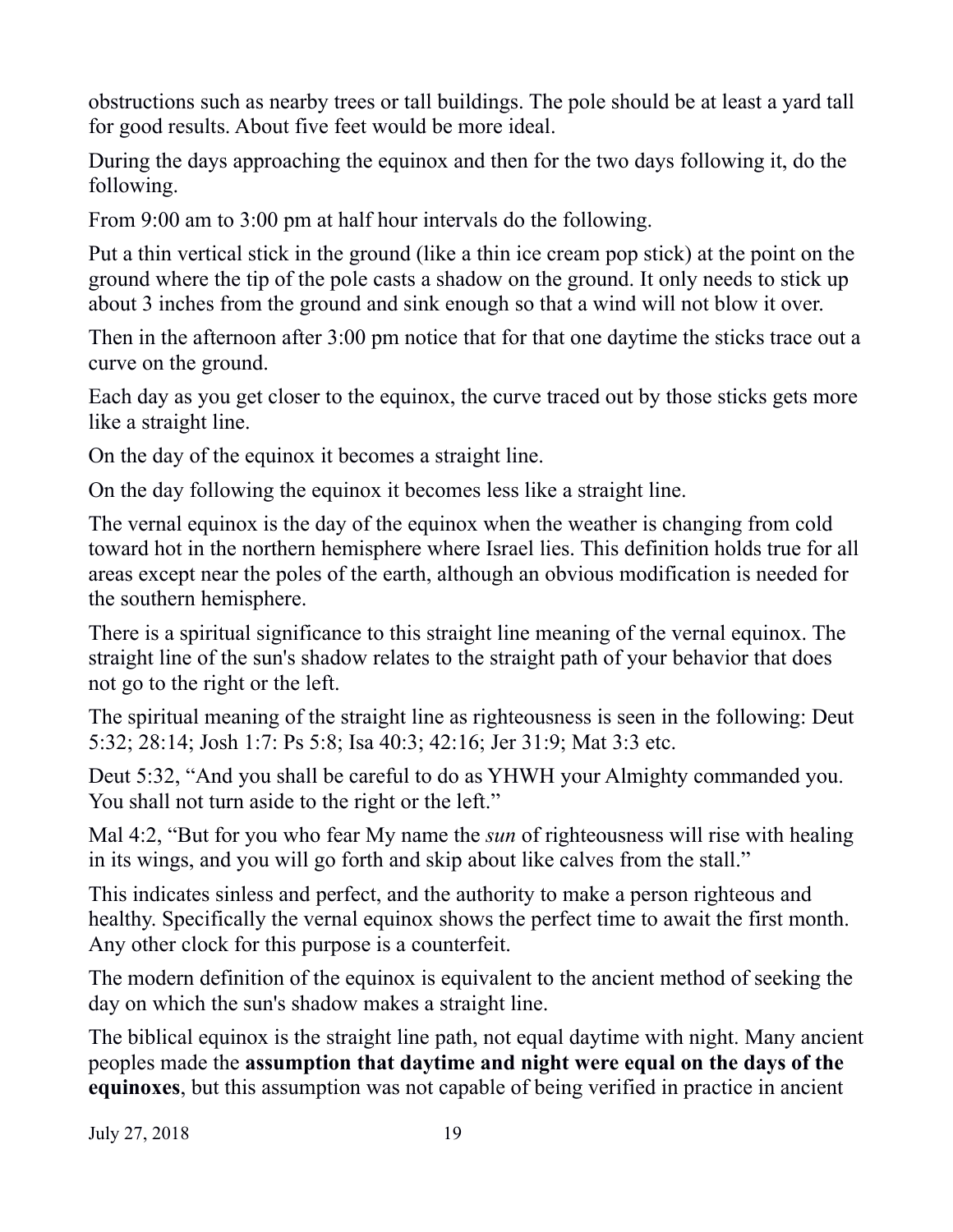times.

**This incorrect ancient assumption should be rejected as the biblical meaning of the equinox because the Almighty could not expect His ancient people to use a definition for which no instrument existed, and such an instrument is not a light in the heavens.**

Only the practical meaning that could be physically determined should be accepted, and this is the straight line path of the sun. The day of equal daytime and night varies by as much as several days depending on the latitude of the observer on the earth because the refraction of the sun's light rays differs according to the latitude, and refraction will alter the length of daytime.

It is unfortunate that the Latin word "equinox" literally means "equal night" according to its compositional parts. This word reflects the false assumption of the Romans who used this Latin word. We are saddled with this word, but it does not really define the ancient practical meaning of equinox.

[13] Adoption of the Babylonian Month Names in Jerusalem

In the year 539 BCE Persia defeated the Babylonian Empire and adopted the Babylonian calendar, although they did not prevent local calendars from continuing to exist. For example, the local Persian calendar (the Zoroastrian religious calendar) still continued and the Egyptian civil calendar still continued. In fact the Persians dated legal documents in both the Babylonian calendar and the Egyptian civil calendar, thus using two calendars simultaneously.

**One similarity between the Babylonian calendar and the ancient Jewish calendar is that both began their months with the sighting of the new crescent in the western sky near sunset.** The city of Babylon was at the Euphrates River and this was the primary place at which the Babylonian calendar and astronomical work was directed until the city was destroyed by the Romans in the first century. It was sometimes cloudy and rainy at this location, so that would sometimes prevent the sighting of the new crescent and thus cause some months to have the maximum of 30 days if there were successive days when the moon was not visible at the end of the old month. This put pressure on the Babylonians to try to predict the sighting of the new crescent. Not very long before the time of Alexander the Great, the Babylonians were quite successful at predicting the sighting of the new crescent, but this was kept a secret, and it was not until 1997 that a book was published on how they probably did this.

The Egyptian civil calendar had 12 months of 30 days each, plus five additional days, so that each year had exactly 365 days. In the ancient Persian capital city of Persepolis, ancient documents have been found with events dated in both the Persian version of the ancient Egyptian civil calendar and the Babylonian calendar. The Persian version of the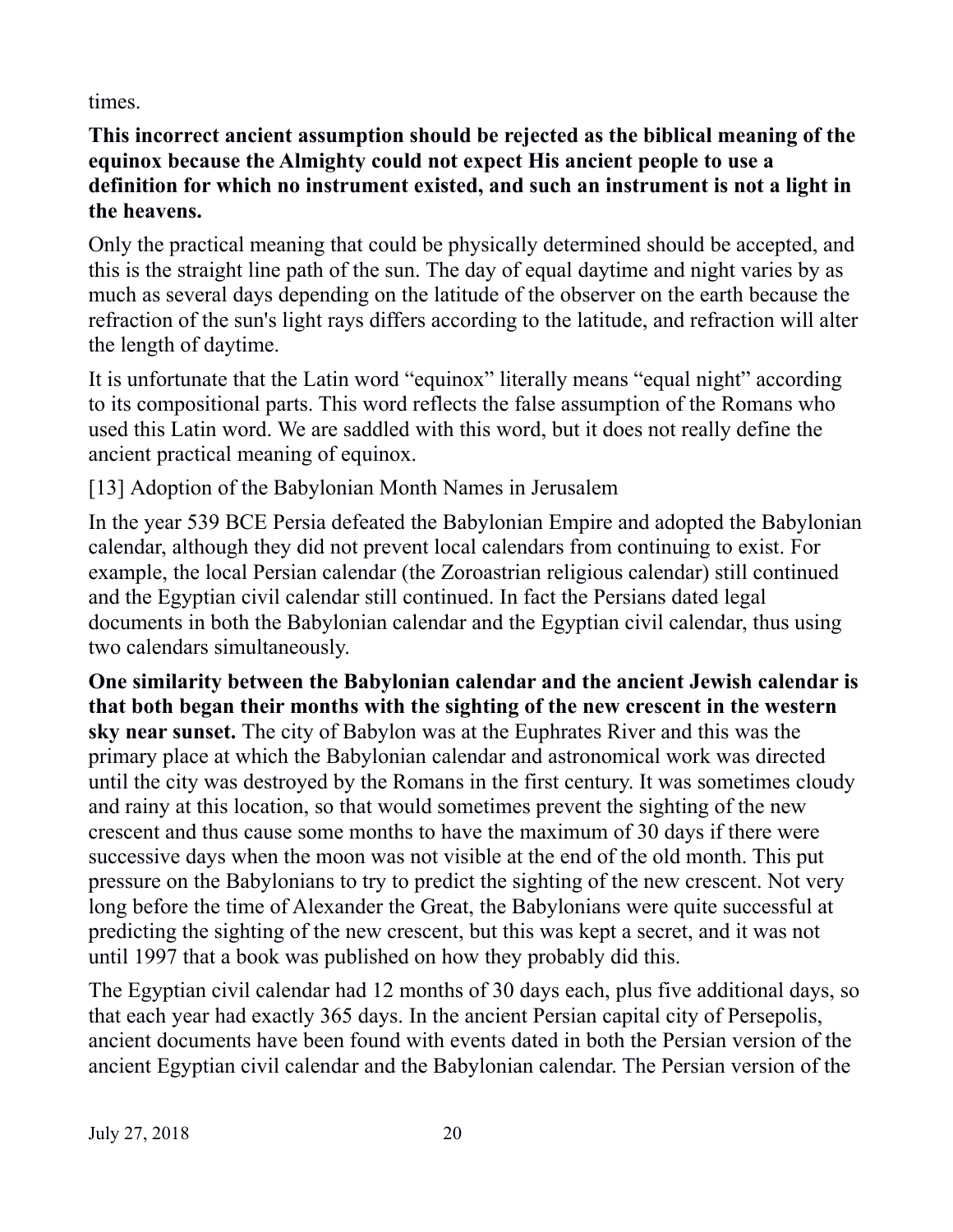ancient Egyptian civil calendar also had 12 months of 30 days each, plus five additional days. However, the names of the months were different and the placement of the five additional days was different. A simple chart could be used to convert any date from the Egyptian civil calendar into its Persian version. All this illustrates that the Persian Empire did not demand uniformity in calendar usage within its empire.

Neh 5:14 shows that Nehemiah was appointed governor of Judah under the Persian King Artaxerxes. This shows that Judah was part of the Persian Empire, not a fully independent nation. Note the following words of Nehemiah in the context of Jerusalem and also recognizing that in Neh 13:17-21 the Sabbath was enforced by Nehemiah's command.

# **Neh 13:30 "Thus I cleansed them** [the people according to the law] **from everything foreign and appointed duties for [the] priests and for [the] Levites each in his task."**

Nehemiah had the authority to keep the religion pure even though Judah was part of the Persian Empire. Persia allowed the different peoples within its empire to keep their own religion.

Neh 8:2, "And Ezra the priest brought the law before the assembly of men and women and all who could hear with understanding on the first day of the seventh month [2320 *chodesh*]."

Neh 8:9, "And Nehemiah who [was] the governor, and Ezra the priest the scribe, and the Levites who taught the people, said to all the people: Today is holy to YHWH your Almighty."

Since the day that is stated to be the first day of the seventh month is definitely declared to be holy by the Tanak, it must have been determined correctly, and this was after the return from the captivity under Ezra and Nehemiah. This, along with Neh 13:30 shows that the restored religion in Jerusalem included the correct calendar. The priesthood that was restored at the Temple kept the calendar correctly from the days of Ezra and Nehemiah until the first century as indicated in Luke 2:41-42.

In the context of Jerusalem in Ezra 6:15 there is mention of the month named Adar without mentioning that it is the twelfth month using the Babylonian month name.

In the context of Jerusalem in Neh 6:15 there is mention of the month named Elul without mentioning that it is the sixth month using the Babylonian month name.

In the context of Persia in Neh 1:1 there is mention of the month named Chislev without mentioning that it is the ninth month using the Babylonian month name.

In the context of Persia in Neh 2:1 there is mention of the month named Nisan without mentioning that it is the first month using the Babylonian month name.

We see that in Nehemiah, both in the context of Persia as well as in the context of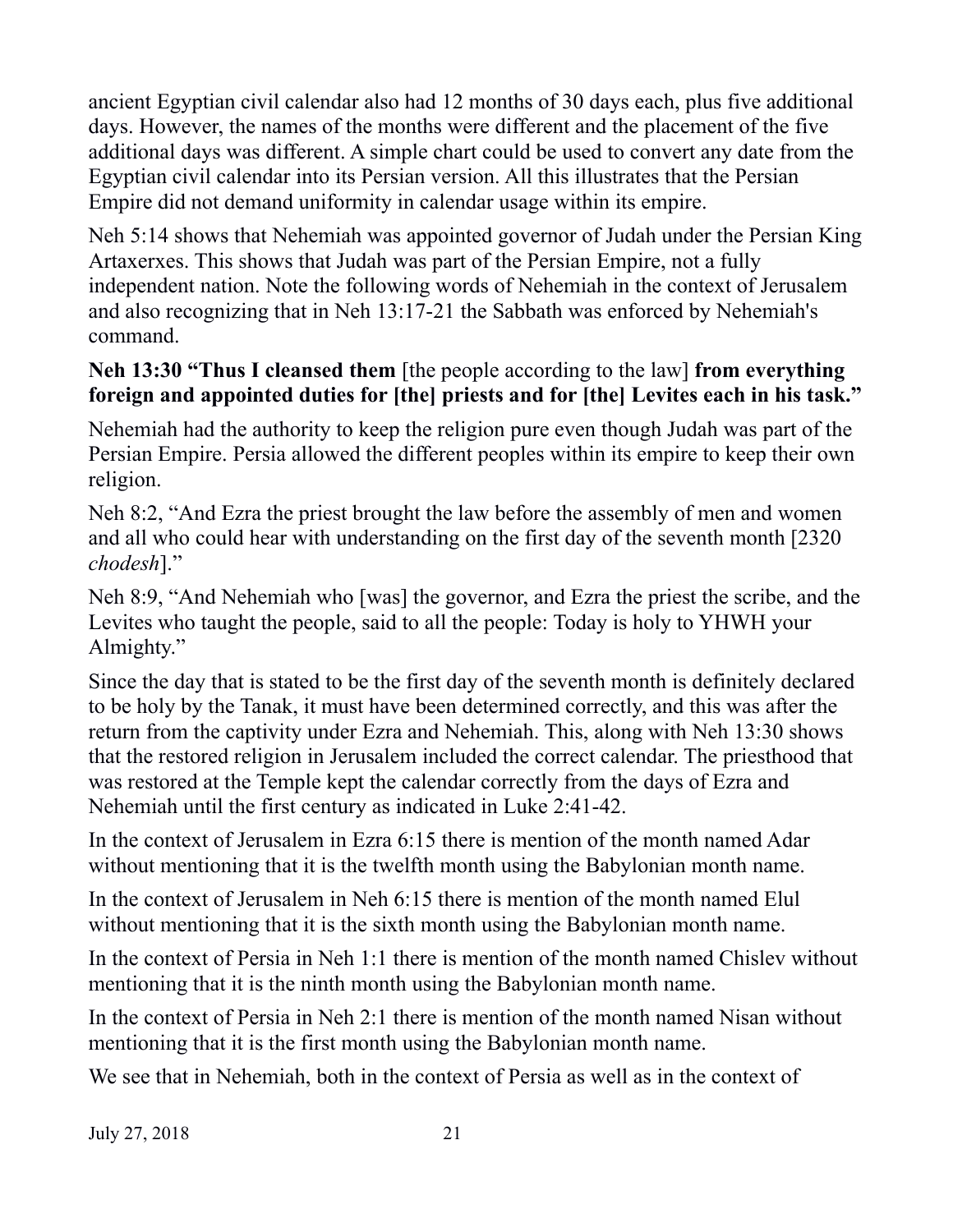Jerusalem that Babylonian month names are used without mentioning the number of the month.

**We understand how the ancient Babylonian calendar worked because their eclipse records agree with modern computer simulation data for those eclipses. There are hundreds of eclipse records from ancient Babylon preserved on clay tablets between 747 BCE and the first century. A little less than 200 of them also have the time of day based on their water clocks. Using computers and the formulas of astronomy to compute the time of those eclipses that were time-stamped by the ancient astronomers, we know how the ancient Babylonian calendar worked.**

**From 499 BCE until the Babylonian calendar's last recorded year of 75 CE, its first day of the first month did not begin before the vernal equinox.** During the century from 499 to 400 BCE Nisan 1 fell on the day of the vernal equinox five times based upon the clay tablet evidence. Prior to the year 499 BCE the Babylonian calendar did allow the **beginning** of its first month Nisan to swing erratically on both sides of the vernal equinox. Ezra returned to Jerusalem in 457 (Ezra 7:7-9). Nehemiah returned in 444 BCE (Neh 2:1 and further). Neh 13:6-7 shows that Nehemiah was still active in Jerusalem in 432 BCE.

The very obvious fact that in Nehemiah above where the Babylonian month names appear both outside and inside Jerusalem without any month numbers yet there is no attempt to make any distinction in the use of the calendar of these month names based upon location is significant evidence that there would rarely be a difference between Nisan in the Babylonian calendar and Nisan in the Jewish calendar after 499 BCE. **Based upon what the Jews would be able to notice in their environment in Babylon and Nehemiah's use of the same month names in Jerusalem, the Jewish calendar would use the rule that their first month would be the one whose new crescent would be seen on or first after the vernal equinox.** There is no simpler rule. I**f there would often be a difference by one month, then it would cause confusion to use the same month name for different months within the same empire.**

The Babylonians were very secretive about their work in astronomy and the calendar. Their writings in this field were written in the Akkadian language with its nearly 500 symbols. We have no surviving record of their own explanation of their calendar. Whatever we know about it comes from examining the dates from their clay tablets written in the Akkadian language matched with eclipse records. The Aramaic language gradually replaced the Akkadian language so that by c. 700 BCE the Akkadian language was nearly a dead language. We have no knowledge about what the Jews knew about the Babylonian calendar from the time it was synchronized to the vernal equinox beginning in 499 BCE. Multitudes of Jews were living in Babylon, so they had constant opportunity to witness its operation, but whether they knew more of its theoretical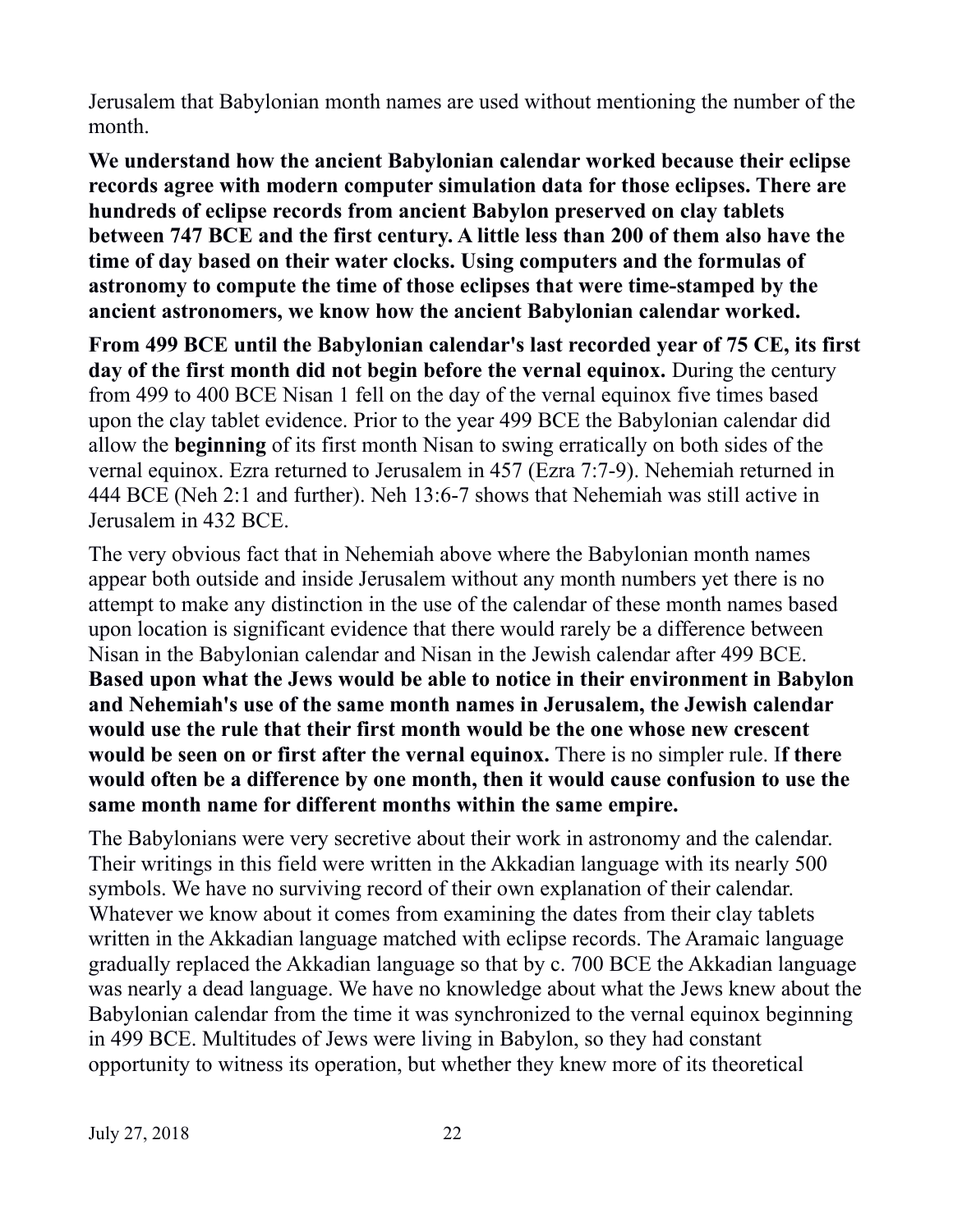details is not known.

If the leadership of the Jews did know more about the theoretical operation of the Babylonian calendar, they may have kept it a secret.

**If the Jews had used the nearest new crescent to the vernal equinox to begin the first month instead of the new crescent that was on or after the vernal equinox, then half the time the first month would have been different, causing much confusion in society half the years.**

**If barley were used to determine the first month in some way, then that would also have caused confusion in many years because there would be two different months called Nisan and all months would be different that year.**

[14] The Passover Letter shows the Jerusalem Nisan was the Babylonian Nisanu

**A unique document written in Aramaic has survived from the year 419 / 418 BCE written on papyrus. This document is called the Passover Letter, and it is an exceptional witness to the use of the name Nisan for the first month in that year when the calendar of the Jews was correct in Jerusalem.**

About 500 miles south of the Mediterranean Sea in the Nile River, there was an island named Elephantine serving as the southern defensive base of Egypt to prevent an invasion from Sudan to the south. On that island the Persian Empire established a military base with mercenaries, many of whom were Jews.

In southern Egypt, the Persian Empire controlled the region that surrounds the city of Scyene and the island of Elephantine where ancient documents have been discovered with events dated in both the Egyptian civil calendar (exactly 365 days per year) and a long distance version of the Babylonian calendar. Both dates were used on most documents, and that was called double dating. Before 1990 there was a debate within the scholarly community concerning whether these documents were dated using the Jewish calendar or the Babylonian calendar, but since the 1990 paper by Bezalel Porten was published, we have solid grounds for the scholarly acceptance that a long distance version of the Babylonian calendar was used there.

Because the Babylonians kept their astronomy and their calendar secret in their details and the distance from the city of Babylon to the provincial administrative headquarters in Scyene is about 1000 miles, one may expect that on occasion there would be some discrepancy between the normal Babylonian calendar and its implementation in the region of Scyene that included the island of Elephantine close to Scyene. One kind of discrepancy is that the Babylonians began each month with the new crescent while the Egyptians began each month with the morning that followed the last seen old crescent in the eastern sky. Some scribes in that region used the Egyptian method to begin the month and some did not, yet they used the standard Babylonian month names. This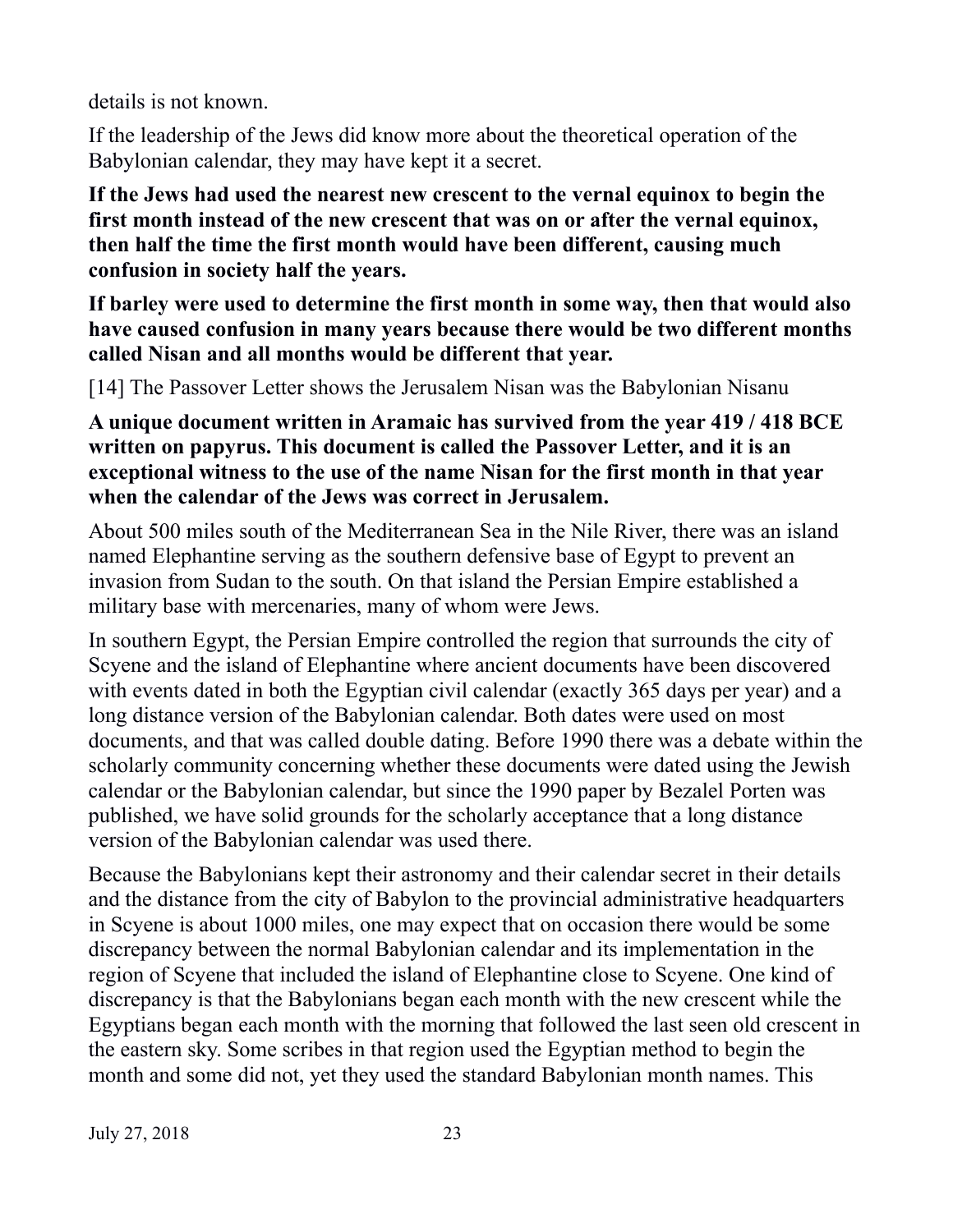difference in how to begin the month could cause some month to begin one day before the Babylonian month. Travel from the city of Babylon to Scyene was not frequent so that on rare occasions a thirteenth month might be added in Babylon, but not added in the region of Scyene. Over 30 double dated documents have been found in the region and two of these show that a thirteenth month should have been added to make them agree with the Babylonian calendar in those two years, but a thirteenth month was neglected to be added. Jews in Jerusalem would generally not be aware of these unusual discrepancies between the Babylonian calendar and its long distance implementation in the region of Scyene.

**In the Passover Letter found buried on Elephantine, the Hebrew-Aramaic alphabetic characters in this letter along with an English translation are found on pages 56-57 of Lindenberger. In the following quotations from the letter, the square brackets and the contents within them appear on page 57 of Lindenberger. The letter contains "This year, year five of King Darius", which dates the letter in 419/418 BCE. There are gaps in the letter because it is poorly preserved. The addressing of the letter says "[To] my brothers Yedanyah and his colleagues, the Jewish garrison, from your brother Hananyah". It was written from one Jew in friendship to the Jews on the island with whom the author had familiarity. Part of the preserved text of the letter says, "Be scrupulously pure. Do not [do] any work [...]. Do not drink any [...] nor [eat] anything leavened [... at] sunset until the twenty-first day of Nisan [...]".**

Another translation of this same segment of this letter is on page 283 of Whitters where he adds in square brackets some guesses in gaps in the text as follows, "be pure and take heed. [Do n]o work [on the 15th and the 21st day, no]r drink [fermented drink, nor eat] anything [in] which the[re] is leaven [from the 14th at] sundown until the 21st of Nis".

Note that the final letter of Nisan is missing in the poorly preserved papyrus so only "Nis" is shown. This provides historical evidence that after the return from exile under Ezra and Nehemiah, Jews named the first month Nisan as a substitute for the word *aviv*. On page 283 Whitters comments, "The letter came from one Hananiah, who apparently wanted the Jews in Egypt to celebrate Passover and Unleavened Bread appropriately. The address and greeting rule out a local Egyptian official or Persian overlord." If the name Nisan was not significant for the first month to Jews, the letter could simply have said the first month or used an expression with Abib (Hebrew *aviv*) to signify the first month. This should be accepted as ancient historical evidence outside the Tanak that Jews of the fifth century BCE considered the Babylonian month name Nisanu as equivalent to the first month of their year.

**There was a distance of over 500 miles from Jerusalem to the island of Elephantine ignoring the curves in the Nile River that would make the distance longer, and it**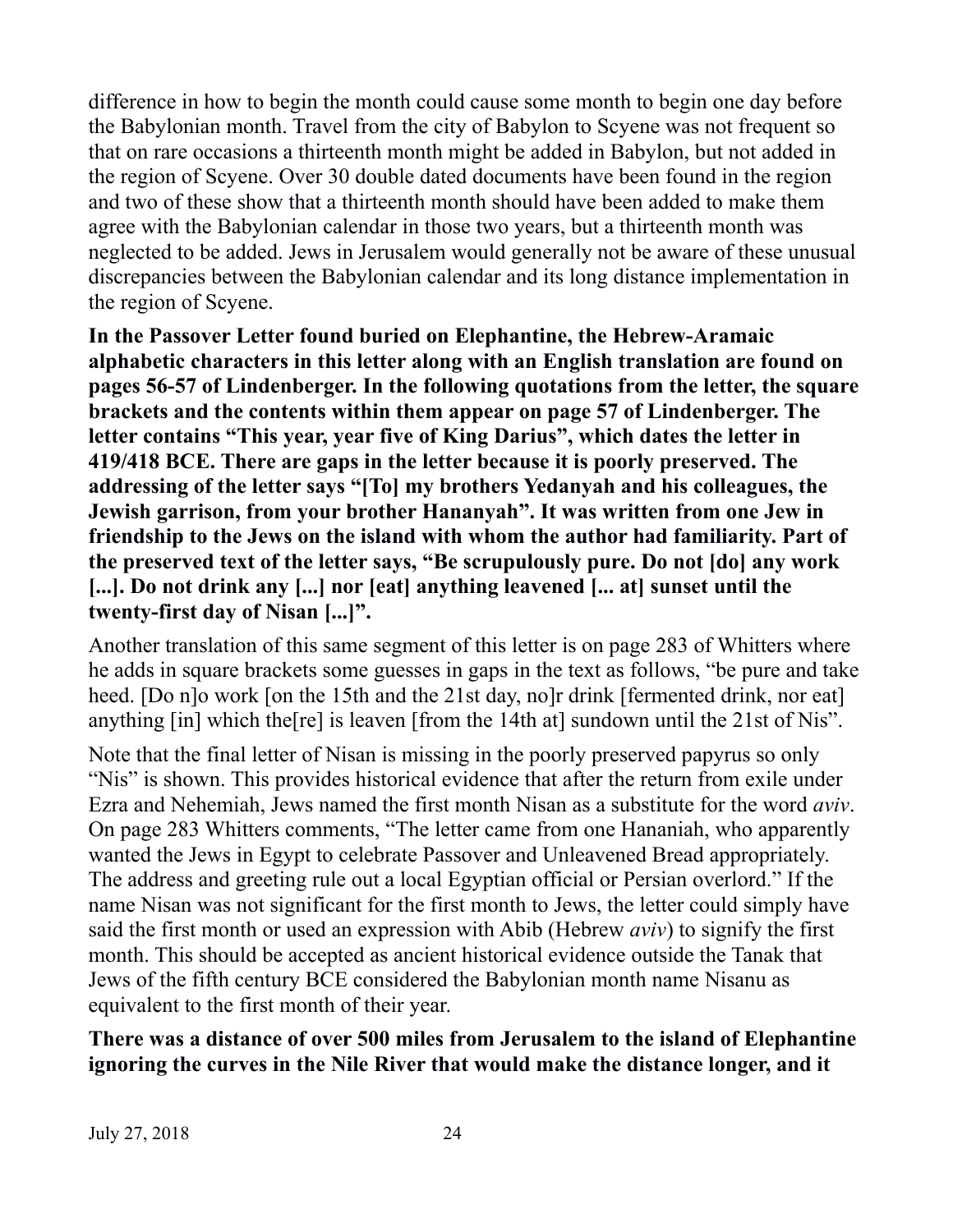**was all uphill from the mouth of the Nile River on the northern coast to Elephantine. It would not be feasible that this letter would get from Jerusalem to Elephantine in time for any report about the condition of barley in Israel, and nothing in the letter mentions barley or** *aviv***. The fact that the name of the first month was changed from** *aviv* **to Nisan is also a strong indication that barley was not involved in the calendar.**

#### **This letter shows that the Jews in Jerusalem expected that Nisan in the Babylonian calendar used by Jews in Elephantine would be equivalent to Nisan in Jerusalem.**

[15] Philo explains when the First Month of the Biblical Year begins

In the writings of the Jew, Philo of Alexandria (c. 20 BCE– c. 50 CE), he urged his fellow Jews to regularly go to the Temple in Jerusalem to keep the festivals. He also wrote that the Jewish month begins with the sighting of the new crescent that appears *after* the conjunction (= astronomical new moon). This indicates that the priests who officiated at the Temple did use this cycle of the moon in the calendar they followed when Luke 2:41-42 prevailed. This is also evidence that the biblical calendar's months were based on a cycle of the moon and that a month did not begin with the conjunction.

There are several places in the writings of Josephus where he mentions the Macedonian name of a month and says that it is a lunar month, and finally mentions the Jewish month name (the Babylonian name) for this month. He does this for the sake of his primary audience, which is the Roman nobles who knew Greek and who may have known the month names in Greek. This also implies that the calendar used by Judaism in the Temple environment of Jerusalem was based on a cycle of the moon according to Josephus.

Hence both Philo and Josephus are witnesses that the calendar used in the Temple environment in Jerusalem had lunar months so that a cycle of the moon was used for a month. Luke 2:41-42 is evidence that this was the correct calendar. Acts also shows that Paul wanted to be in Jerusalem for some festivals, thus also showing approval to the calendar used in the Temple in Jerusalem.

It is necessary to establish some relationship between the calendar of Judaism at the Temple and Philo's thinking in order for Philo's comments on Gen 1:14 and Ex 12:2 to be relevant.

In Gen 1:14 where the Hebrew text has the plural of *moed*, which is typically translated seasons, or festivals, or appointed times, the Greek translation of the Tanak known as the Septuagint has the Greek word *kairos* (Strong's number 2540). The various versions of the Jewish Aramaic paraphrased translations of the Tanak known as the Aramaic Targums all interpret *moed* to include the meaning "festivals". The Jewish commentaries of the middle ages also agree with this understanding of *moed*. In Lev 23 the Hebrew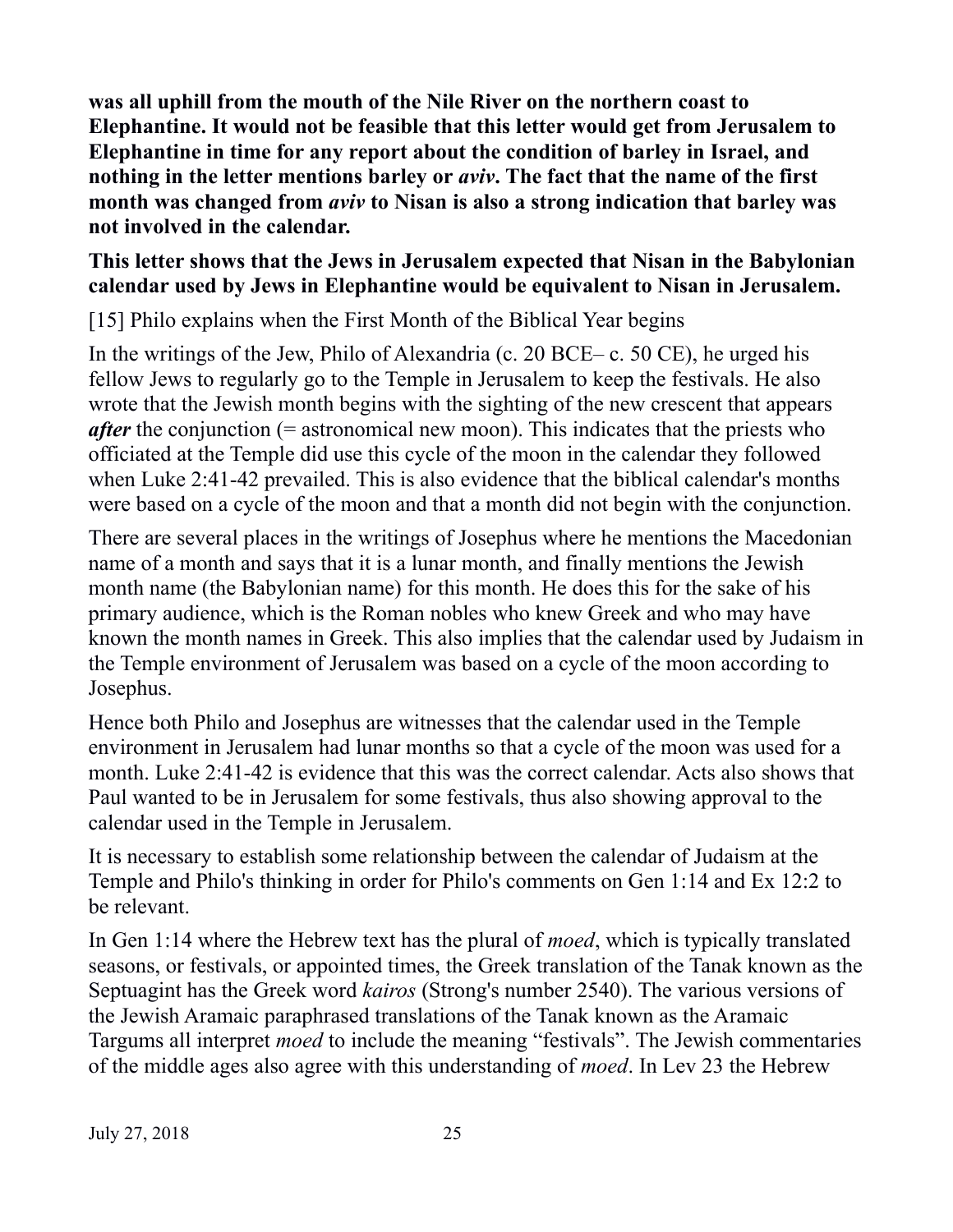*moed* occurs six times: Lev 23:2, 2, 4, 4, 37, 44. The association of *moed* with festivals is clear from its use in Lev 23 as well as in Ps 104:19 and elsewhere. In contrast to this, *kairos* occurs in Lev 23:4, but nowhere else in the Septuagint of Lev 23. In Greek, *kairos* is a very general word for time, and it is not noted for being associated with the festivals or any other regular repetitive time. Thus one would not particularly expect Philo to interpret *kairos* as festivals, and indeed Philo does not interpret it that way. However, he does use the word *kairos* in discussing this portion of Gen 1:14, indicating that in his version of the Septuagint Gen 1:14 is similar to the one that is commonly available to us.

Philo discusses Gen 1:14-16 on pages 34-47 of Philo\_1 (*On the Creation* 45-61). On pages 44-45 (paragraph 59) Philo wrote, "By 'appointed times' [*kairos*] Moses understood the four seasons of the year, and surely with good reason."

It is a little humorous that he puts this interpretation in Moses' mind as if to say this is what Moses knew it to mean rather than this is Philo's interpretation. Since the four seasons are bounded by the equinoxes and the solstices, he certainly believes that Gen 1:14 includes these astronomical events. On pages 46-47 (paragraph 60) Philo continues, "The heavenly bodies were created also to furnish measures of time: for it is by regular revolutions of sun, moon, and the other bodies that days, and months, and years were constituted." Since the calendar is based on these units and he declares these units to be based on measures of time of the heavenly bodies, he leaves no place for the barley to be the determining factor for the first month. The reader might be curious about why Philo wrote here "and the other bodies". While we know that the Greek astronomer Hipparchus proved that the stars shift very slowly from the equinoxes, and he discovered this about 100 years before Philo was born, this knowledge had not been popularized and accepted, so that Philo does not know about precession. Thus Philo implies the thought that the cycle of the appearance of stars agrees with the sun's signs of the equinoxes and solstices that make the seasons. If Philo had been familiar with the Hebrew text of Gen 1:14, he would have made the association of the Greek *kairos* with the Hebrew *moed*, and then would have linked this to the festivals using the contexts of *moed* in Lev 23. Instead of linking *kairos* to the festivals, he links it to the four seasons, indicating the equinoxes and solstices.

Philo wrote on page 151 of Philo 7 (Special Laws I.90), "Who else could have shewn us nights and days and months and years and time in general except the revolutions, harmonious and grand beyond all description, of the sun and the moon and the other stars?" *Notice that the way Philo asks this question emphatically shows that agriculture is not the way to determine years and the first month.* Again Philo leaves no place for the use of barley in calendric determinations. If, on an annual basis, the Jews in Alexandria had to wait for a report on the state of the barley from the priests in Judea in order to know when to leave for a journey to keep the feast of unleavened bread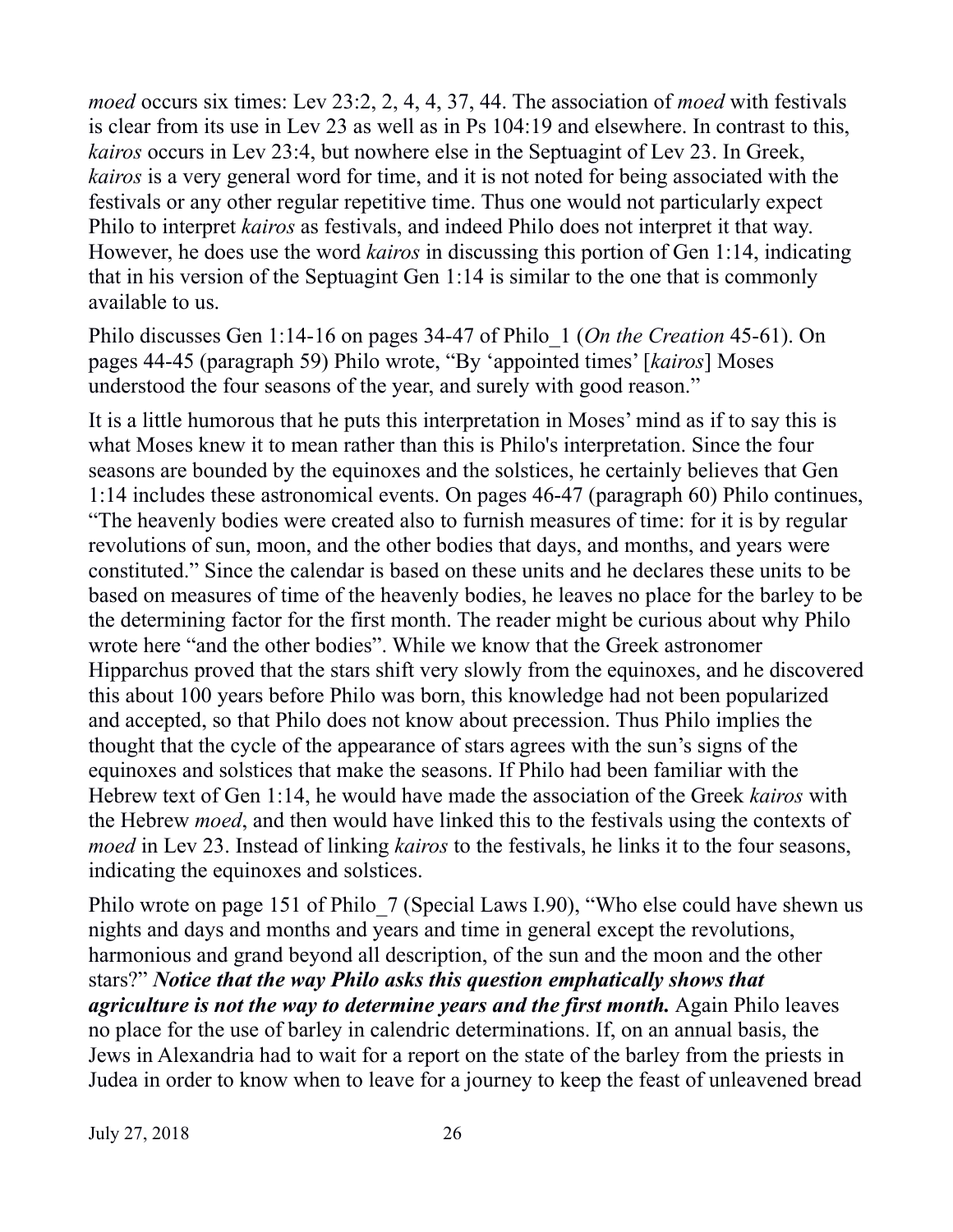at the Temple in Jerusalem, Philo would not neglect such an important annual event in its role to determine the time of the first month. In this matter the Septuagint has no distortion that would give Philo a reason to have a prejudice against the use of barley, but he surely knows nothing of the role of barley in the early first century to determine the first month.

Having examined Gen 1:14 in Philo's writings, the next step is to consider his comments on Ex 12:2.

Philo was well educated, but not in the area of mathematical astronomy. Nevertheless it is almost certain that he would understand that the first day of Aries was the day of the vernal equinox as taught by the astronomers in Alexandria, which was unlike most of the Roman Empire in the first century where the eighth day of Aries was taken as the vernal equinox. Secular society outside of Alexandria also considered the autumnal equinox to occur on the eighth day of the sign of the zodiac called the Scales.

Philo discusses Ex 12:2 on pages 2-5 of Philo\_QE (Exodus, Book 1.1). On page 2 he wrote, "'This month (shall be) for you the beginning of months; it is the first in the months of the year.' (Scripture) thinks it proper to reckon the cycle of months from the vernal equinox. Moreover, (this month) is said to be the 'first' and the 'beginning' by synonymy, since these (terms) are explained by each other, for it is said to be the first in order and in power; similarly that time which proceeds from the vernal equinox also appears (as) the beginning both in order and in power, in the same way as the head (is the beginning) of a living creature. And thus those who are learned in astronomy have given this name [the Ram] to the before-mentioned time [the vernal equinox]. For they [astronomers] call the Ram the head of the zodiac since in it the sun appears to produce the vernal equinox." Then on page 3 he writes, "And that (Scripture) presupposes the vernal equinox to be the beginning of the cycle of months is clear from the notions of time held in the ordinances and traditions of various nations."

My commentary to this last sentence is based on page 391 of Samuel 1988, which states, "In the areas of Syria and the East controlled by the Seleucid kings, the Macedonian calendar was adjusted to make its months coincide with the months of the Babylonian calendar, which was in turn regulated locally by a nineteen-year cycle. The system was in general use in the East, and persisted in an adjusted form in cities all over the eastern regions well into the period of Roman domination." The first day of Nisan in the Babylonian calendar since 499 BCE fell on or after the vernal equinox. Although Parker and Dubberstein show an exception to this in the year 384 (page 34), this alleged exception should be corrected because it is now regarded to be a faulty examination of a cuneiform text; see pp. 14 and 16 in Aaboe and others 1991.

When Philo speaks of the "traditions of various nations", from Samuel's statement he is referring to the continuation of the Babylonian calendar whose first month did not begin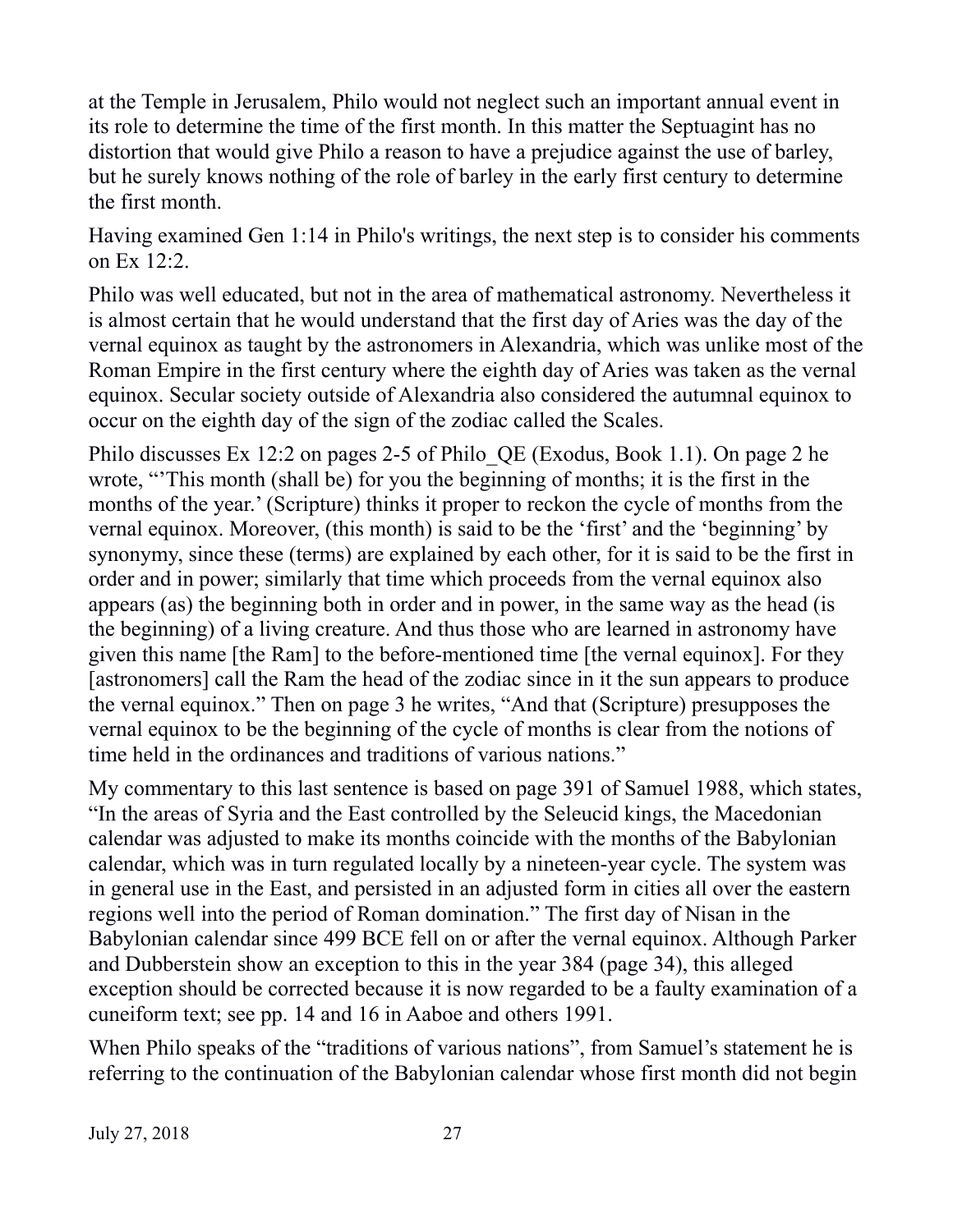before the day of the vernal equinox. This is the only place where Philo makes a statement about the first month that is capable of some explicit comparison with the vernal equinox.

[16] Summary of Evidence that favors Specific use of the Vernal Equinox

(1) Gen 1:14-18; Ex 34:22; Jer 36:22 were explained to show that a light trigger from a heavenly light determines the beginning of the year, and specifically the light trigger is the vernal equinox. The new crescent on or after the day of the vernal equinox begins the first month of the year, using Deut 12:5-7 ("one place" and the needed time to arrive).

(2) The Babylonian calendar's first month was named Nisanu, which the Jews transliterated into Hebrew as Nisan. From 499 BCE onward the Babylonian calendar did not permit Nisan to begin before the vernal equinox. Ezra 6:15; Neh 6:15 show the use of Babylonian month names in Jerusalem, yet with Jews using these names throughout the Persian Empire.

(3) The Passover Letter in 419/418 BCE, written from a Jew in Judea to Jews on the island of Elephantine near the southern border of Egypt where Persians administered the Babylonian calendar, explained that Nisan was the month of Passover. This shows that the Jew who wrote the letter from Judea expected that Nisan in the Babylonian calendar would be the same as Nisan in Judea, since that was the month of Passover. Thus this letter that has survived in the very dry desert from over 2400 years ago on this island is primary historical evidence that the month names in Jerusalem were expected to agree in time with the same month names in Persia.

(4) Philo of Alexandria in the first century states that the vernal equinox begins the first month as in other nations (those toward the east still used the Babylonian calendar).

[17] Astronomy and *tkufah*: its Meaning as Season and Ex 34:22

It is natural for the reader to request explicit biblical evidence that the vernal equinox is mentioned in the Bible. Plausible evidence that it was part of the culture of ancient Israel has been given above, based upon Gen 1:14 and several other Scriptures that relate to attending the Days of Unleavened Bread at one central location within Israel and the need to know that it is time to prepare to leave for that festival at the beginning of that month. Hence comparison of the start of that month with the vernal equinox becomes a requirement, without a future prediction of the vernal equinox that may later prove to be incorrect.

Ps 19:1-6 is most certainly an astronomical context that has the Hebrew word *tkufah*, which is Strong's number 8622 in verse 6. The end of verse 6 states "nothing is covered from its [the sun's] heat". The heat of the sun is noteworthy in the summer, and the summer begins with the summer solstice. The summer solstice introduces the approximate time of the beginning of heat, although it is hotter later in the summer.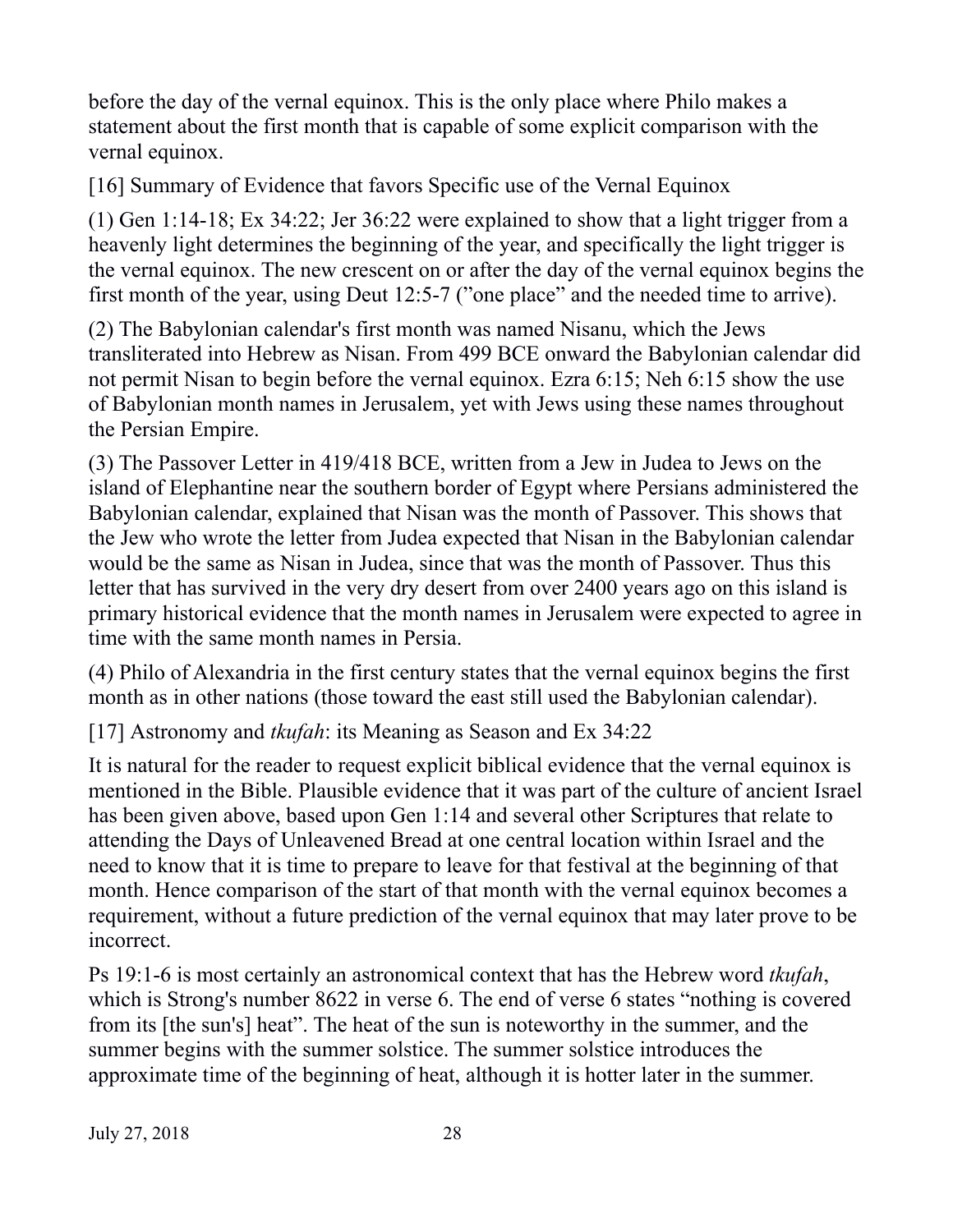Many Hebrew words have multiple meanings, and in the poetic language of the psalms, the originally intended meaning of some words is certainly debatable. My literal version of translating verses 4-6 is presented next. *Two translations of verse 6 are shown below* and this is not easy to translate in a fashion that makes all of its words clear because of what the reader is expected to understand about astronomy in the context. The only difference in these two translations is for the word *tkufah*.

Jewish scholars who have placed verse numberings in their Hebrew text, have labeled verse 1 only for the title "To the chief musician. A psalm of David". Hence the Hebrew text labels verses 4-6 as verses 5-7, and the latter numbering is often used in the reference BDB. The most significant key to understanding the context of verse 6 is the use of the Hebrew word *katseh* in verse 4 and also at the start of verse 6, and the related word *katsah* beyond the middle of verse 6. The use of these three places is highlighted in square brackets in the literal translation below and the location in BDB is also shown.

Ps 19:4, "Their [= the heavenly bodies] trail has gone through all the earth, and into [the] end [7097 *katseh* BDB p. 892 left middle] of [the] world. Their-decrees [4405 *meelah* BDB p. 576 left bottom] for [the] sun have established a tent [= boundaries of travel during the course of a full year] in them  $[=$  in the decrees].

Ps 19:5, And he [= the sun] goes out from his chamber as a bridegroom. He rejoices like a mighty [man] to run its path [734 *orach* BDB p. 73 left middle].

Ps 19:6, He [= the sun] goes forth [4161 *motsa* BDB p. 425 right middle] from [the] end [7097 *katseh* BDB p. 892 left middle] of the heavens and his summer-solstice [8622 *tkufah* BDB p. 880 right bottom] in-accordance-with [the] ends-of-them [7098 *katsah*  BDB p. 892 right top], and nothing is covered from its heat.

Ps 19:6, He [= the sun] goes forth [4161 *motsa* BDB p. 425 right middle] from [the] end [7097 *katseh* BDB p. 892 left middle] of the heavens and his [summer] season [8622 *tkufah* BDB p. 880 right bottom] in-accordance-with [the] ends-of-them [7098 *katsah*  BDB p. 892 right top], and nothing is covered from its heat."

The sun reaches its most northern daily path at the summer solstice when the amount of daylight is the longest in the northern hemisphere. This most northern path is in fact an "end" of all the daily paths during the year and relates to 7097 in verse 6. The forms of 7097 in both verses 4 and 6 are in the singular, translated "end". In verse 6 the use of 7098 is in the plural form ending *-ot* and with a final letter *mem* at its termination. The reference AKOT in Ps 19:7 states "p" for the plural form at this Hebrew expression. Kohlenberger's interlinear for this expression correctly shows "ends-of-them" where the final *mem* means "of them". Although AKOT is strict in its statement of the grammatical form of the word as "p" for plural, their interlinear translation is sometimes sloppy if it appears to be difficult to translate in a way that makes common sense, and hence AKOT wrote "end of them" instead of the literal "ends of them".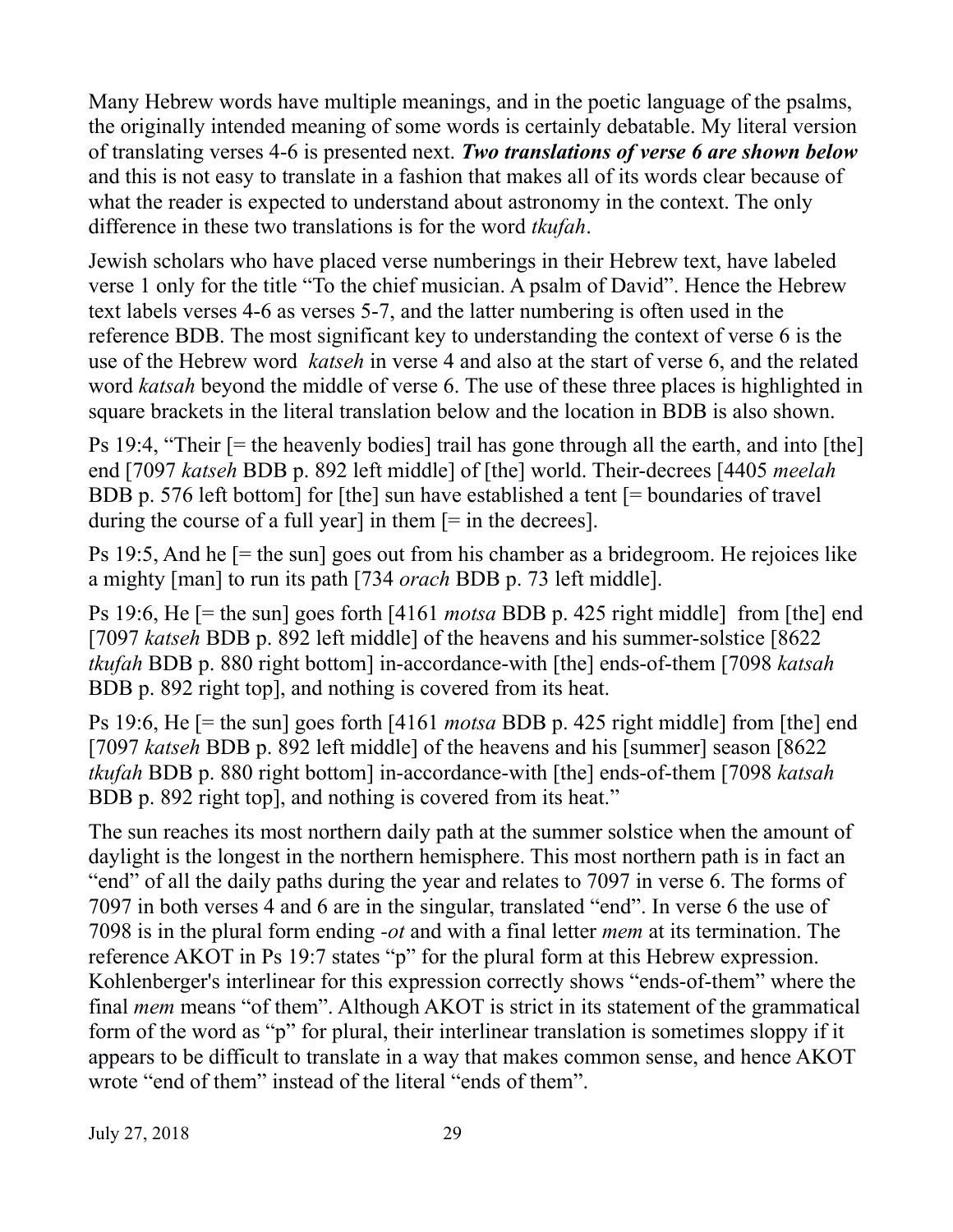Now the question arises concerning the meaning of the plural "ends". In verse 4 we note the use of "tent" that was established by decrees, the laws of physics spoken by the Almighty, that keep the position of the sun within its bounds of travel. This tent is the visible boundaries of travel of the sun during the course of a full year. There are two annual ends of travel. The northern end is defined by the path of the sun at the summer solstice and the southern end is defined by the path of the sun at the winter solstice. Verse 6 looks at the totality of paths of the sun as those paths appear from one place in the northern hemisphere (rather than to what occurs on any single day).

In both translations of verse 6 above there is the expression "in-accordance-with" that is found on p. 754 (left upper) in BDB for the Hebrew preposition *al*, which is Strong's numbers 5920-5921. On line 10 BDB has "*in accordance with* a law". Here this refers to the decrees from verse 4 (spoken words of the Almighty that established the laws of physics that govern the movement of the sun). Verse 4 calls this the tent of the sun's movement. The northern boundary of the tent is the summer solstice and the southern boundary of the tent is the winter solstice.

Since the greater part of the heat of the sun is felt during the middle of the summer, it seems more appropriate to accept the meaning of "summer-season" rather than "summer-solstice" for *tkufah* in Ps 19:6. Here is a paraphrase of Ps 19:6 based on the whole context.

Ps 19:6, "The sun goes forth from the [northern] end of the heavens and its summer season in accordance with the boundaries of its decrees, and nothing is covered from its heat."

In the book chapter by Johann Maier one of the Dead Sea Scrolls is discussed that contains the Hebrew word *tkufah*. On p. 146 Maier wrote, "The Songs themselves are attached to the thirteen Sabbaths of one quarter or season (*tqufah*) of a year, according to the editor the first quarter (the Nisan season) only." Here we see the Hebrew word *tkufah* used for the season of spring, which begins with the vernal equinox and ends with the summer solstice. This shows that in the culture of the first century in Judea the word *tkufah* was used for the season that began with the vernal equinox and ended with the summer solstice.

In the lexicon LVTL *tkufah* appears on p. 1039 where the meaning "solstitial point" is given in Ps 19:6, and for Ex 34:22 it gives the German word that means "equinox". (LVTL gives meanings in a mixture of English and German.) The same meanings are given for these verses on p. 394 in the lexicon by Holladay 1971.

In BDB on p. 880 at the bottom right, the meaning for *tkufah* is "coming round, circuit". This guess for its meaning will also lead to BDB's subjective meaning for the preposition *lh* (the single letter *lamed*) that is prefixed to *tkufah* in both I Sam 1:20 and II Chr 24:23 to be discussed next. This prepositional prefix is discussed on pp. 510-518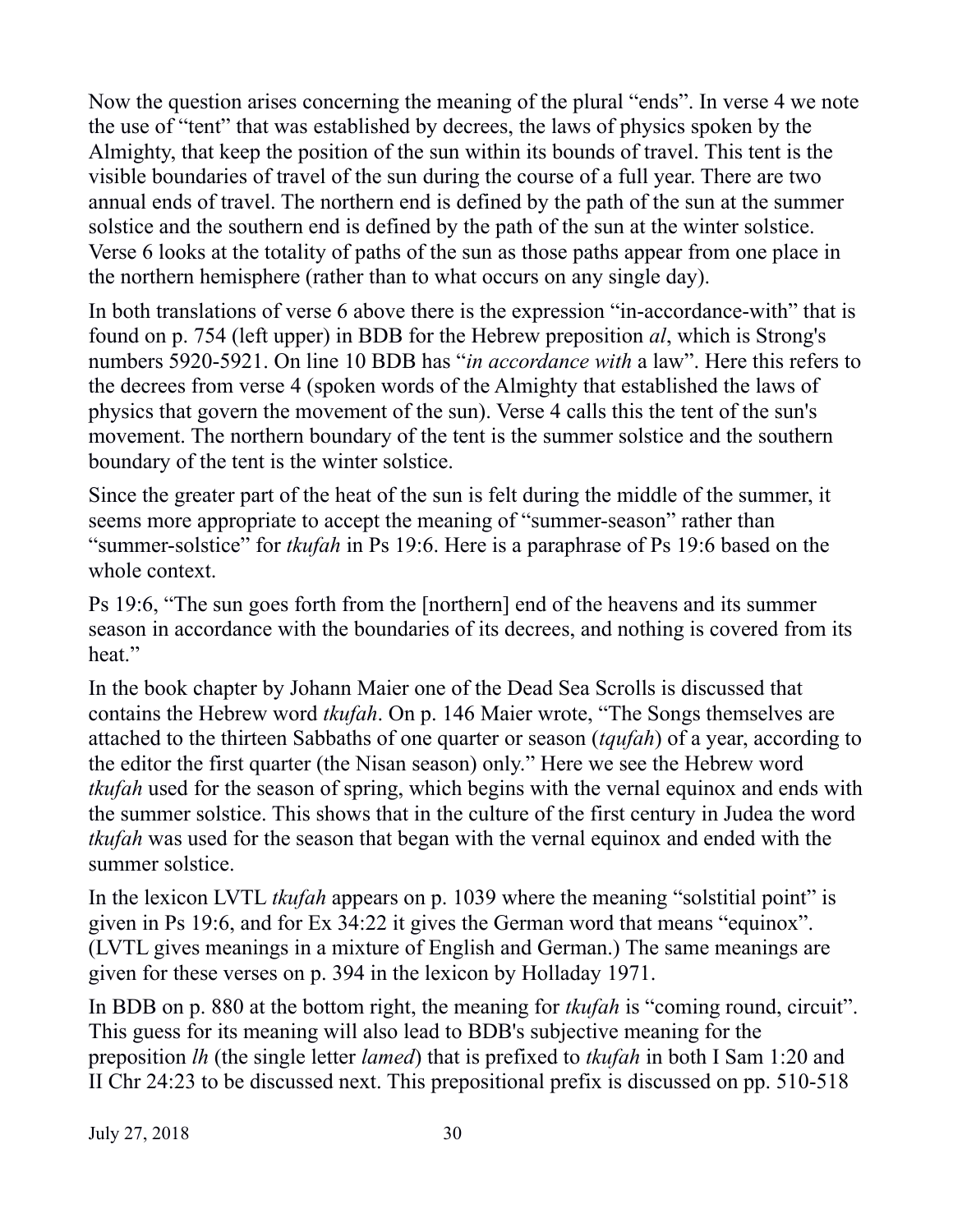of BDB. Meaning 6 concerns the context "of time", and this is discussed with categories and examples from p. 516 right bottom to p. 517 left middle. In this section, the following meanings for this preposition are seen: (a) "at"; (b) "on"; (c) "against"; (d) "for"; (e) "before"; (f) "hereafter"; (g) "when"; (h) "to denote the *close* of a period [of time]"; (i) "towards"; (j) "to"; (k) "for"; and (l) "during".

Since the meaning of "[summer] season" for *tkufah* was indicated from the context of Ps 19:6, this concept of season will be kept in mind for the sake of consistency, if possible, in other examples. A meaning for the prepositional prefix *lh* will be selected from those given above by BDB.

II Chr 24:23, "And it came to be during [the spring] season [= *tkufah*] of the year [the] army of Aram marched against him."

Here the word "during" was used for the prepositional prefix *lh*.

I Sam 1:20 is an interesting challenge to translate, but there is a very plausible explanation that leads to consistency with the above. First a translation will be given, and then an explanation will follow.

I Sam 1:20, "And it came to be at-the-close-of [two] full seasons [= *tkufah* in the plural form] Hannah conceived and she gave birth to a son."

Here the expression "at-the-close-of" was used for the prepositional prefix *lh*. The expression with *tkufah* in the plural in the Hebrew is literally "seasons of the days". This is a parallel to the biblical idiom "month of days" where the word "month" is *chodesh* in Gen 29:14; Num 11:20, 21 and the word "month" is *yerach* in Deut 21:13; II Ki 15:13. Virtually all translations take the expression "month of days" to mean "full month". Through parallelism with the concept of "days", "seasons of the days" would mean "full seasons". In Dan 7:25 we find "for time, times, and half a time". Here the plural "times" without any qualifier is taken by commentaries to mean "two". Parallelism with this example would imply that the meaning is "two full seasons" as in the above translation.

From the above, it is sensible that *tkufah* means "season" in Ps 19:6; I Sam 1:20; II Chr 24:23. The only other example with *tkufah* is in Ex 34:22 to be discussed next.

A literal translation of Ex 34:22 is, "And you shall observe [the] Feast of Weeks, [the] firstfruits of [the] harvest of wheat, and [the] Feast of the Ingathering [during the autumn] season [= *tkufah*] of the year."

In the above translation it is plausible that ancient Israelites understood that the preposition *lh* was implied because of its use in I Sam 1:20 and II Chr24:23. The addition of the word "during" comes from one of the choices above from BDB.

Thus all four uses of *tkufah* may sensibly be translated as "season" in the sense of the four seasons of the year. These examples show summer, spring, and autumn. All four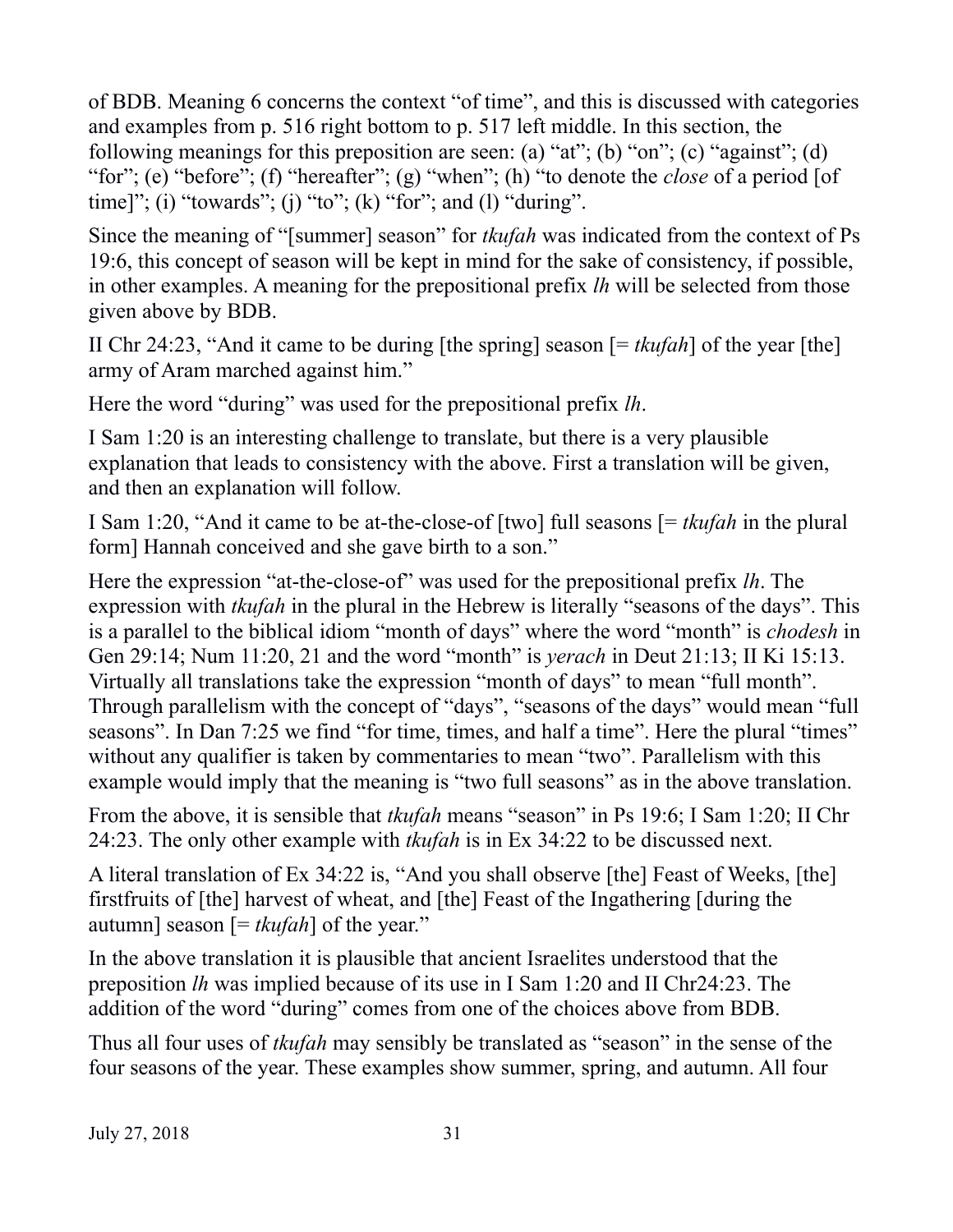seasons are bounded by an equinox and a solstice. Hence there is biblical evidence that the ancient Israelite culture included the use of the equinoxes and the solstices.

Consistency in meaning that is sensible in all contexts is a strong argument in favor of "season" for the meaning of *tkufah*. There is no technical reason that *tkufah* should refer to the harvest of crops, especially when *tkufah* occurs in a clearly astronomical context in Ps 19:6.

Ex 23:16 has the literal ending, "... and [the] Feast of the Ingathering at [the] end of the year in your gathering of your produce from the field". The year in ancient Israel is often taken to have a reckoning from spring to spring as the religious year, and a reckoning from fall to fall as the civil year. In this latter sense of the civil year, the word "end" would apply.

Gen 1:14 does not have the word *tkufah*, but at least we can say that the Hebrew language does show the awareness of quarter year seasons beginning with an equinox or a solstice according to the Dead Sea Scrolls as well as according to its use in Scripture.

[18] Introduction to Anatolius and the Easter Rule

This chapter presents a partial preview into history beyond the first century concerning the calendar. One goal of this document is to present some recoverable historical stepping stones showing the departure of ancient Jews and Christians from the calendar present in biblical times to what eventually prevailed long after the Temple was destroyed. There is evidence in the writings of Origen c. 240 and John Chrysostom c. 400 that some Christians were attending Sabbath services along with the Jews, and that there were other kinds of cultural interactions between some Jews and some Christians living in the same environs. It is to be expected that where the scanty remains of prior history of the Jews became clouded with uncertainty, that subsequent scholars of both groups may have difficulty giving convincing advice to laymen who desire to know what should be correct practice. Sometimes an event of history that does not deserve major significance becomes very noteworthy because of prominent publicity in surviving historical writing.

Eusebius, Bishop of Caesarea, became a Christian historian of particular importance during the greater period surrounding the Council of Nicaea in 325. The most noteworthy witness that he held up in esteem to support the mainstream method that came to be used to determine the first month of the church year in which Easter was celebrated, is Anatolius. Since one writing of Anatolius has the most detail that could be presented by Eusebius, and because the achievements of Anatolius were highly praised by Eusebius, it is to be expected that his views would sometimes be tenaciously latched upon as authoritative and correct, especially if his evidence was accepted as a truthful representation of historical reality. Anatolius wrote his short work titled *About the Reasoning of Passover* c. 277, only about 23 years after the death of Origen. This work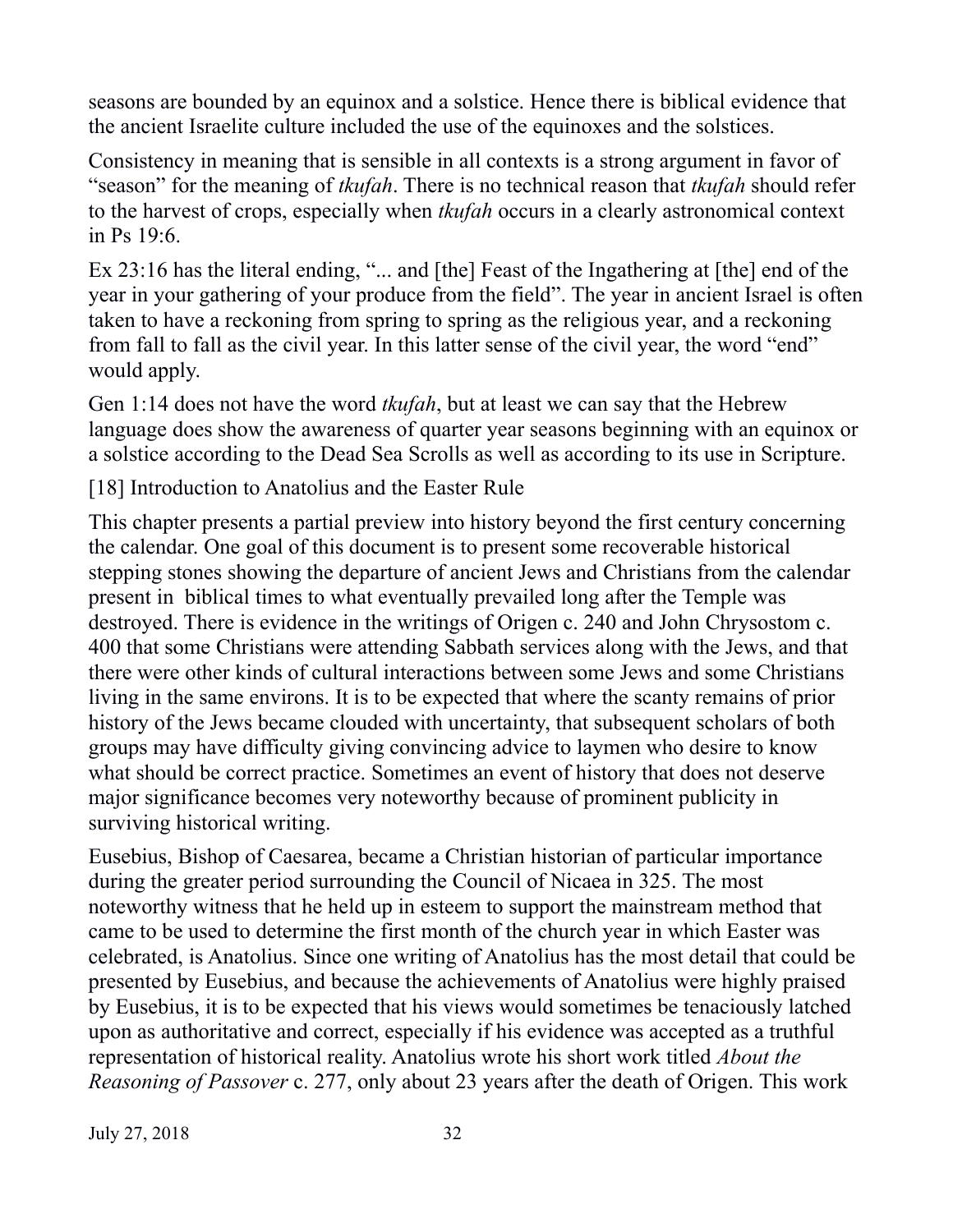was translated from its original Greek into Latin a little more than a century later by Rufinus. This Latin translation shows much more care for details than the partial Greek version that we are left with from Eusebius. Modern scholars are reluctant to accept Eusebius at face value in many areas where he is prone to bias, and thus the Latin translation by Rufinus should be given greater weight. The original Greek from Anatolius himself is lost, and Eusebius only reproduces part of it. Because Anatolius has been made a prominent stepping stone concerning the calendar through the attention given him by Eusebius, he is given more attention than he perhaps deserves after all the alleged evidence is examined.

The earliest surviving **rabbinic** work of the Jews on general principles for the determination of the first month of the calendar year after the destruction of the Temple in 70 is the Tosefta from about roughly c. 250. This work is more than three times the size of the Mishnah c. 200, and it is to be expected that the Tosefta occupied several decades of work by the rabbis in Galilee. Prior to the Mishnah and Tosefta we have some Jewish literature by the first century writers Josephus and Philo on the calendar that require some discussion. There is nothing from the Jews that survives between these documents from the first century until the Mishnah and Tosefta except the evidence concerning the practice of the Jews c. 230-245 from Origen. The Mishnah c. 200 discusses the determination of the beginning of the month, but not specific general principles for the beginning of the year.

People vary in how they approach the question of the timing of the biblical first month. People today are generally aware that when the Jews keep their Passover in modern society, in most years the majority of Christians keep Easter on the following Sunday. It is reasonable for such a person to ask how the Roman Catholic Church decided on the general method to determine the month of Easter, which is the first month from the viewpoint of the Roman Catholic Church. Upon examining this, it is common to look at the Ecclesiastical History of Eusebius where Anatolius is put upon a pedestal, in the sense that he is held up in esteem for his scholarship and insight into the question of the correct timing for Easter.

In 1582 Pope Gregory announced a change in the calendar, thus abandoning the Julian calendar and inaugurating the Gregorian calendar. The goal of the new Gregorian calendar was to fix March 20/21 to be the annual date of the vernal equinox, which was thought to be the date of the vernal equinox at the general historical time when the Council of Nicaea met in 325. Eusebius wrote a history of this council in his Ecclesiastical History.

On the 400th anniversary (1982) of the proclamation of the establishment of the Gregorian calendar, a conference was held and jointly sponsored by the Pontifical Academy of Sciences and the Pontifical Vatican Observatory in Rome. Several papers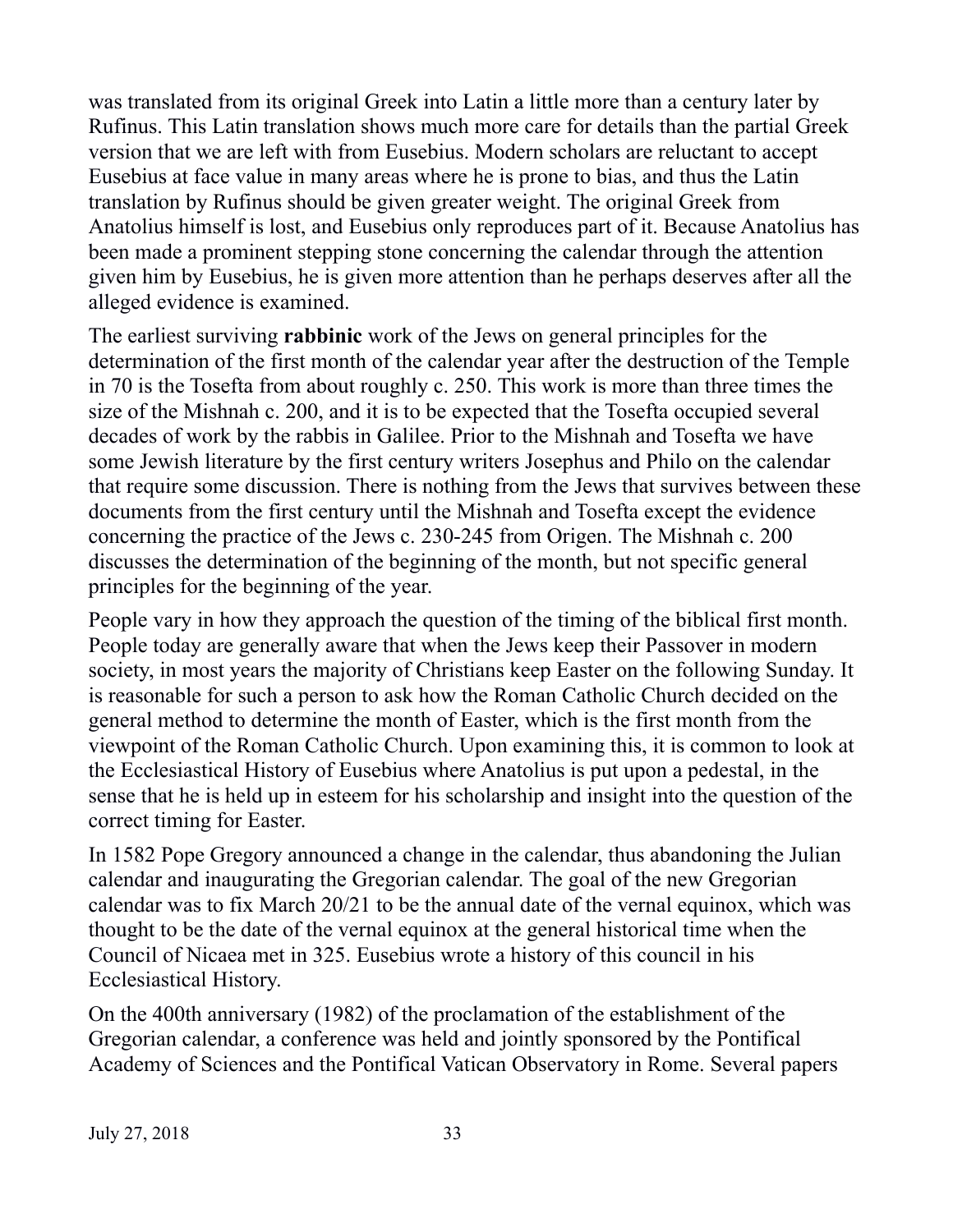that were presented at this conference in 1982 were authored by historians of astronomy. These papers were published in one volume in 1983, which is the reference abbreviated GRC. Internationally respected historians of ancient astronomy Olaf Pedersen and John D. North authored two of these papers, and they will be quoted below.

On pp. 30-31 of Pedersen 1983 we note, "There is no doubt whatever that the only place where these [mathematical calendric] problems [to determine the first month for the Church] could be properly tackled was Alexandria, the intellectual capital of the Hellenistic world where there was, all through the first Christian centuries, a competent school of astronomers and experts in time reckoning. Its best known representatives were the non-Christian scholars Ptolemy in the second and Theon on the fourth century. We do not know whether the Metropolitan Bishop of Alexandria consulted these experts. But it is certain that the Early Church in many places looked to Alexandria as the city where information about Easter could be obtained. In the third century we hear of Alexandrian bishops sending letters to other Churches before Easter, announcing the date on which the feast was going to be observed in Alexandria. This was the case of Bishop Demetrius (d.c. 232) who wrote such Pashal letters to the bishops of Rome, Antioch and Jerusalem, and also of Bishop Dionysius the Great (d.c. 264) who wrote to the otherwise unknown Flavius, Domitius and Didymus, presumably suffragan bishops in Egypt. This custom prevailed long after the Easter problem [the method to determine the date] had been settled, and the universal practice of bishops sending pastoral letters to their clergy during Lent is a direct outcome of the dependence of the Early Church on Alexandria for obtaining information on Easter."

**No mathematical outline or astronomical principles remain concerning how certain church leaders in Alexandria computed the determination of Easter during the earliest years of its practice from c. 230. At this time Origen still lived in Alexandria, his birthplace, and he surely took note of what transpired for future study and comment.** The estimated year of 230 comes from Pedersen's above estimate of the death of Bishop Demetrius c. 232 and that he sent letters of the calculated date for the celebration of Pascha to other churches.

On p. 31 Pedersen wrote, "… spring begins at the vernal equinox which the Alexandrians placed on March 21 (in the Julian calendar)." On p. 31, "The earliest indication of how the Alexandrian Church went about this business is found in Eusebius's account of Dionysius's letter to Domitius and Didymus in which he *published an eight year Easter Canon at the same time as he stated that Easter should never be celebrated until after the vernal equinox* [Eusebius's Ecclesiastical History 7:20]."

This above rule from c. 250 allows Nisan 1 to occur about two weeks before the vernal equinox. History has not preserved explicit information dating from c. 250 concerning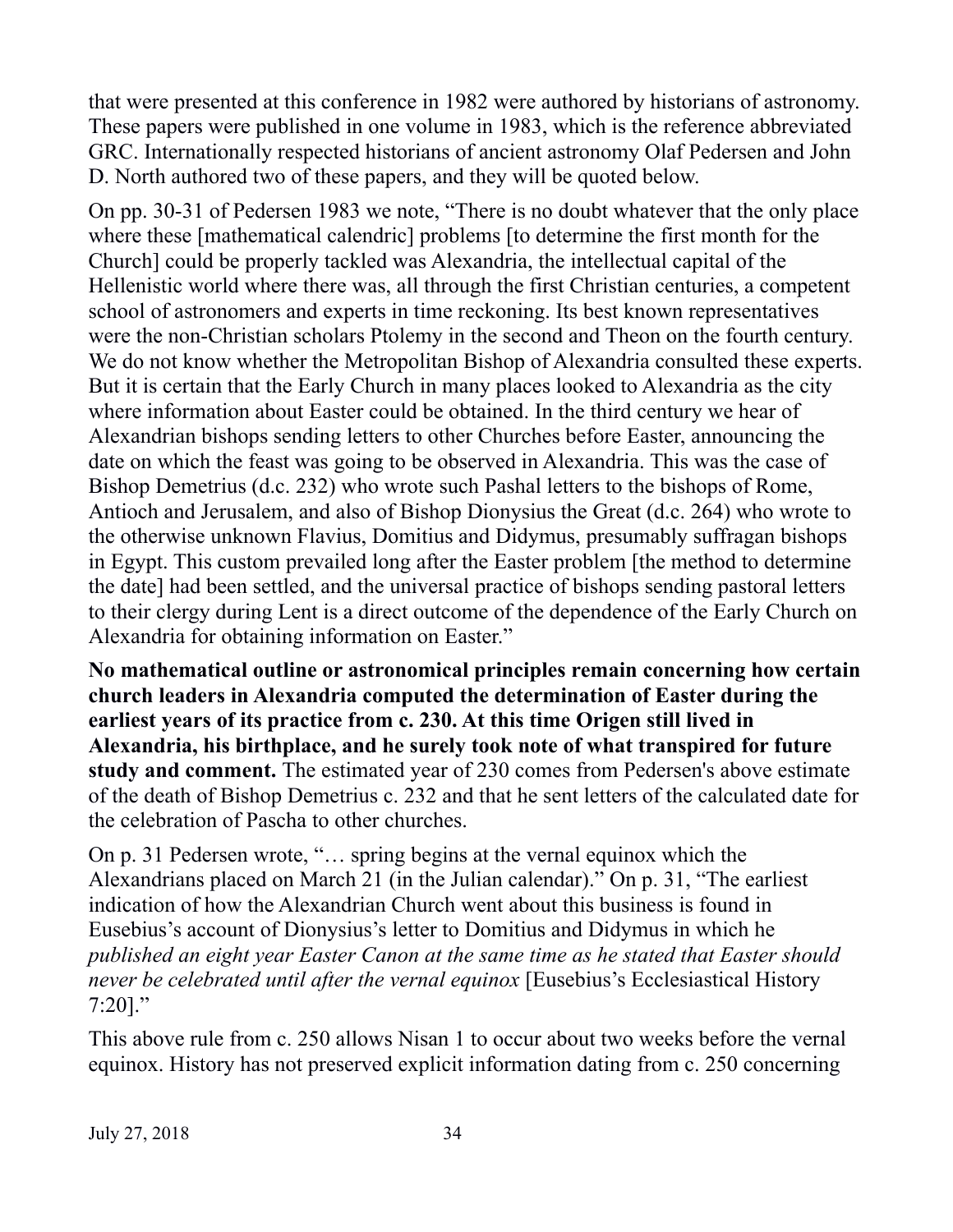how the Bishop of Alexandria decided on the above method to determine the first month, according to Eusebius. There are indirect ways to make an intelligent guess of how this happened. Josephus made a statement in his *Antiquities of the Jews* concerning the first month Nisan. In order to understand what he meant, some background information on the meaning of Aries needs to be presented. This present chapter gives the reader a peek ahead into later developments to be discussed, and supplies a motivation for presenting certain topics.

## [19] Authority in Israel Distorted by Josephus

(A) Josephus on the Biblical Court System and the Biblical King

In matters pertaining to human authority over the Israelite people concerning the biblical court system, it is instructive to see how Scripture compares with Josephus. Deut 17:8- 13 discusses what to do when difficult legal cases arise and the local judges cannot decide. Verse 8 together with Deut 12:5 (as interpreted in the later context when Jerusalem would be the capital city), indicate that such cases would be transferred to Jerusalem. Deut 17:9 explains what should happen next. The authority figures are mentioned in Deut 17:9 [NKJV], "And you shall come to the priests, the Levites, and to the judge there in those days, and inquire of them; they shall pronounce upon you the sentence of judgment." Verse 12 states that the verdict is given by "the priest" or "the judge". This should be understood in light of Deut 19:17 where a single case is brought before "the priests and the judges". When this is read by itself without looking outside the Bible for interpretation, we do not read about one national body meeting under one roof (one Sanhedrin), but instead, individuals from among priests, Levites, and "the judge"; however, an unstated quantity of these people judge each case. Verse 9 indicates a plurality of people in authority with emphasis on priests and others of the tribe of Levi, but people from other tribes are not excluded from serving on the court. In Deut 21:5 where the cities all over the country are in the context (verses 1-9), the priests are said to be involved in settling every dispute. There is nothing specific in the Tanak to cause one to insist that the same single body of people in Jerusalem is to judge every case that cannot be decided by local courts throughout the land.

Note that Deut 17:8 does say "gates", which means courts, and it should be accepted that Deut 17:9 necessarily implies at least one court for judging civil cases brought to it from local courts. This permits the likelihood, especially if the population is large, that there would be a group of high-level courts in Jerusalem, and any case that is too difficult for the local courts may be assigned to one of these courts. On the other hand, this may also be interpreted so that if the population were large, Jerusalem would have an intermediate level of courts that would first consider cases brought to it from local courts, and then any cases that could not be resolved by these intermediate level courts would go to one highest court. The Pentateuch does not assign any specific role to the high priest within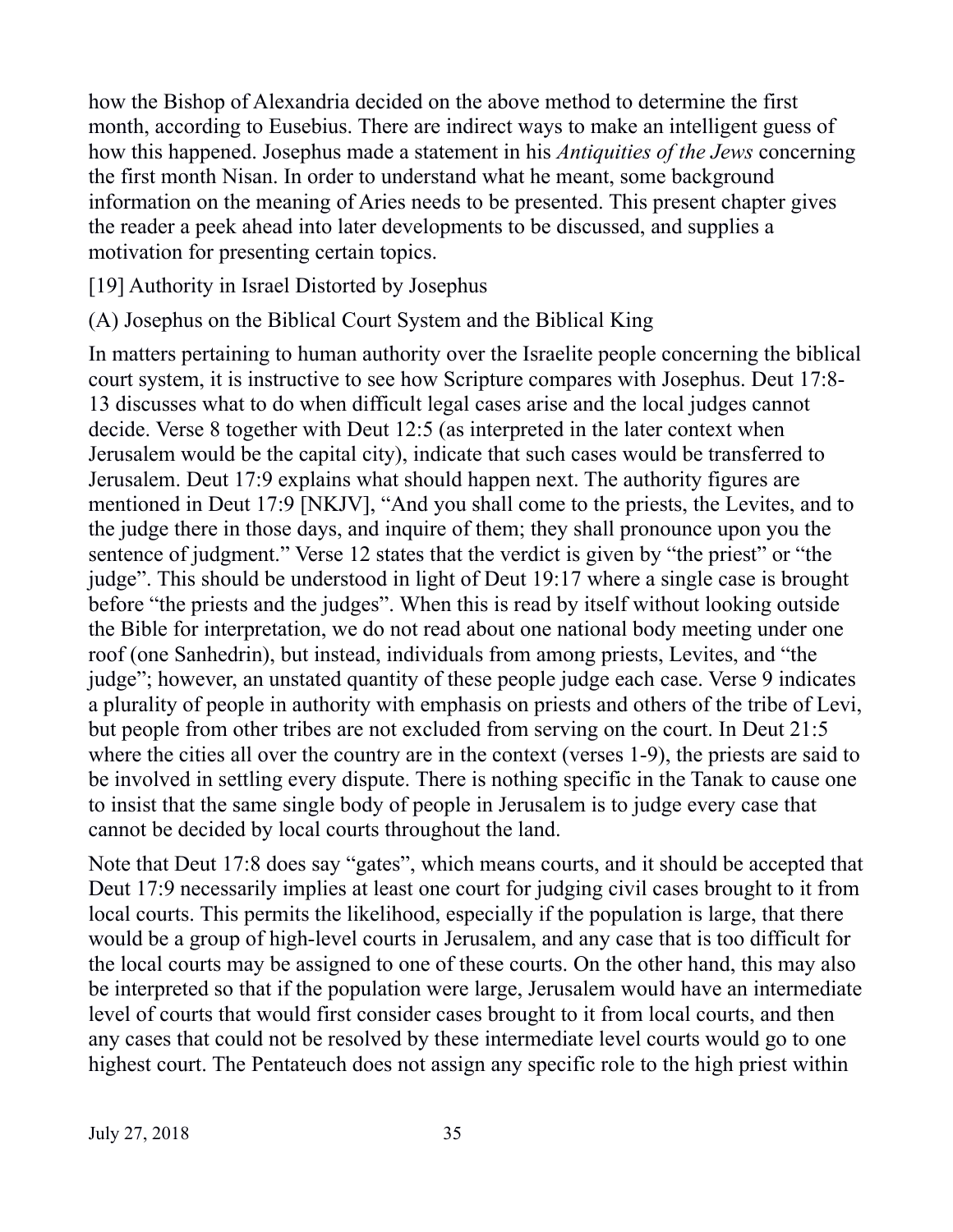the court system, but priests do have a prominent role throughout the court system (Deut 17:9; 19:17; 21:5).

When reading Josephus concerning the court system, we must carefully distinguish between his portrayal of the law of Moses and his statement of what actually happened in Jerusalem according to his personal experience as he chooses to tell it. After devoting a considerable number of pages to history, Josephus returns to discussing the law of Moses, and provides a preparatory comment as follows in Ant 4:196 (pp. 569, 571 in Josephus\_4), "But here I am fain first to describe this constitution, consonant as it was with the reputation of the virtue of Moses, and withal to enable my readers thereby to learn what was the nature of our laws from the first, and then to revert to the rest of the narrative. All is here written as he left it: nothing have we added for the sake of embellishment, nothing which has not been bequeathed by Moses." The readers of Josephus understand the constitution to be the laws by which the country is governed, and he uses this word to refer to the laws of Moses that pertain to the government and possibly some other laws as well.

In Josephus's version of the local courts in the law of Moses, he wrote on p. 579 in Josephus\_4, Ant 4:214, "As rulers let each city have seven men long exercised in virtue and in the pursuit of justice; and to each magistracy let there be assigned two subordinate officers of the tribe of Levi." Here Josephus adds specific numbers of people to serve as rulers, and he certainly does not leave out the tribe of Levi entirely, but he does not require any role for priests and insists on at least a minor role for Levites. This is clearly a distortion of the major biblical role for priests.

We next examine the situation in which a case is too difficult for a local court. This is parallel to Deut 17:9. A careful translation of Josephus's Ant 4:218 is given on p. 32 of Pearce, "But if the judges do not understand how they should give judgment about the things that have been laid before them - and many such things happen to people - let them send the case up untouched to the holy city, and when the chief priest and the prophet and the senate [Greek: *sunedrion* (Sanhedrin)] have come together, let them give judgment as to what seems fit." Note that Deut 17:9 gave a primary role to the priests and Levites without mentioning the high priest. Josephus adds the high priest, but does not insist on any other priests, although he may assume this is to be included in the Sanhedrin. He also maintains that Moses intends there to be only one high court, the one national Sanhedrin. Josephus also includes "the prophet" within the meeting of the Sanhedrin, a matter about which Moses wrote nothing. In several ways Josephus distorts the natural meaning of the biblical account.

Several years after Josephus wrote his *Antiquities of the Jews*, he wrote his last work, *Against Apion*. In this last work he was not giving a thorough treatise on the law of Moses, but he did mention the attitude of the Jews toward this law, and then he made a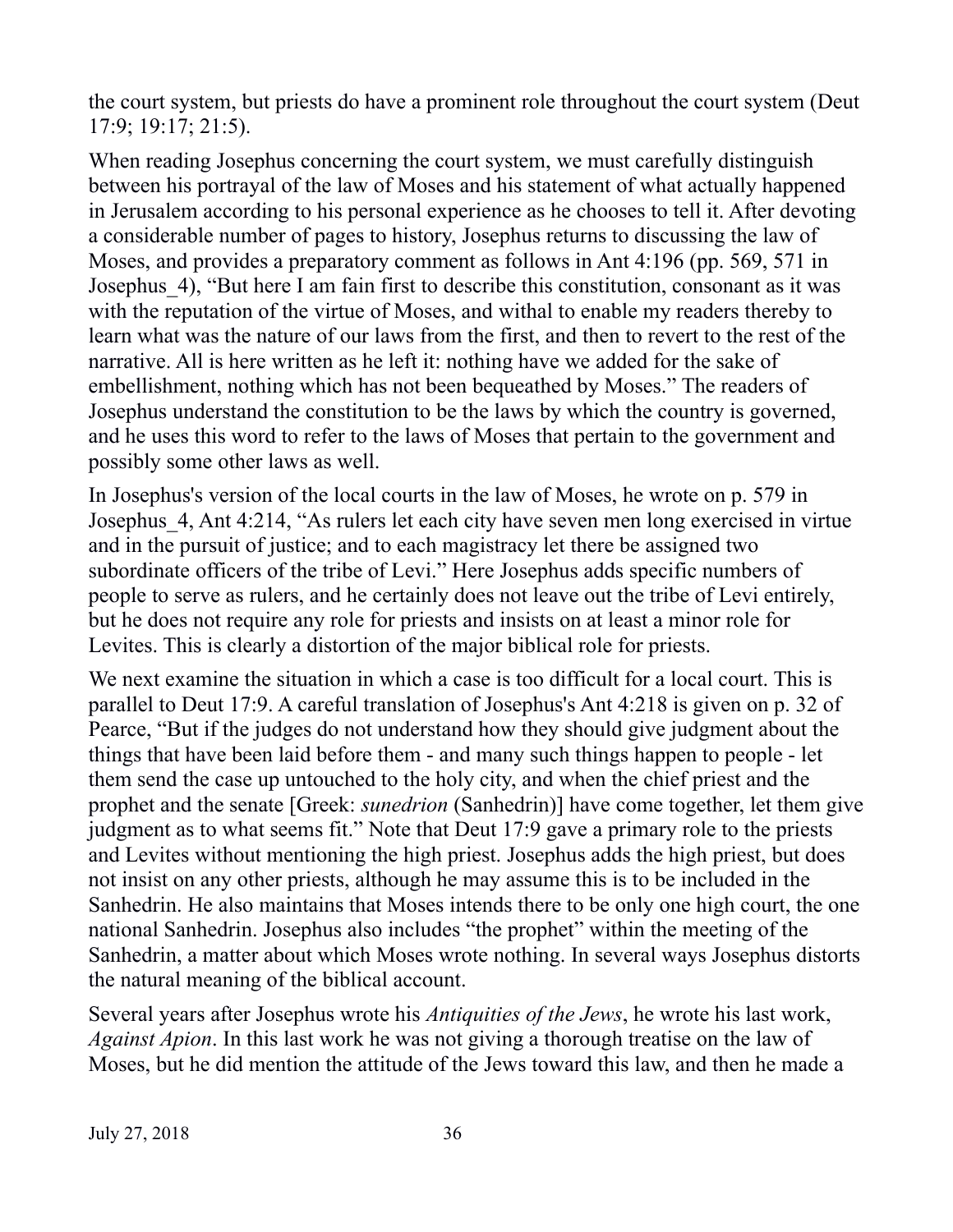few statements about the law in relation to the court system. In AA 2:183 (p. 367 of Josephus 1) he wrote, "To us [Jews], on the other hand, the only wisdom, the only virtue, consists in refraining absolutely from every action, from every thought that is contrary to the laws originally laid down." Concerning the court system he contradicted his earlier statements above where he previously diminished the role of the priests in the court system and governing in general, except for the high priest. In AA 2:187 (pp. 367, 369 of Josephus\_1) he wrote, "But this charge [for the priests] further embraced a strict superintendence of the Law and of the pursuits of everyday life; for the appointed duties of the priests included general supervision, the trial of cases of litigation, and the punishment of condemned persons." In AA 2:193-194 (p. 371 of Josephus\_1) he wrote, "The priests are continually engaged in His worship, under the leadership of him who for the time is head of the line. With his colleagues he will sacrifice to God, safeguard the laws, adjudicate in cases of dispute, and punish those convicted of crime. Any who disobey him will pay the penalty as for impiety towards God Himself." In this context Josephus is summarizing the ideal form of government as a theocracy controlled by priests as it was supposed to be in the sacred writings of the Jews. Here he makes no explicit mention of what happened in his lifetime, but the assumption is that this did parallel what occurred in his lifetime. Of course he knew the correct biblical role of the priests in the court system when he wrote his earlier work, but in that earlier work he deflated the role of the priesthood within the court system. This does show inconsistency in Josephus. However, even in his last work he did not mention Levites, but only the subgroup of the Levites called priests. Often scholars disagree with one another in their conjectures for his motives.

In Deut 17:14-20 Moses describes the appropriate behavior for future kings of Israel, and this does not show that the king should share his rulership with other men. Comparing this to the corresponding description in Josephus, we see the following on p. 583 of Josephus\_4, Ant 4:224, "Let him [any future king of Israel] concede to the laws and to God the possession of superior wisdom, and let him do nothing without the high priest and the counsel of his senators ..." Here Josephus puts a non-biblical restraint upon the king's authority so as to force him to share it with the high priest and a body of officials. This is a significant distortion of the authority of the king in ancient Israel.

Josh 2 describes the spying mission of two men into Jericho, and verse 23 states [NKJV], "So the two men returned, descended from the mountain, and crossed over; and they came to Joshua the son of Nun, and told him all that had befallen them." Comparing this to the corresponding description in Josephus, we see the following on p. 9 of Josephus\_5, Ant 5:15, "So having made this compact, they departed, letting themselves down the wall by a rope and, when safely restored to their friends, they recounted their adventures in the city. Joshua thereupon reported to Eleazar the high priest and to the council of elders what the spies had sworn to Rahab; and they ratified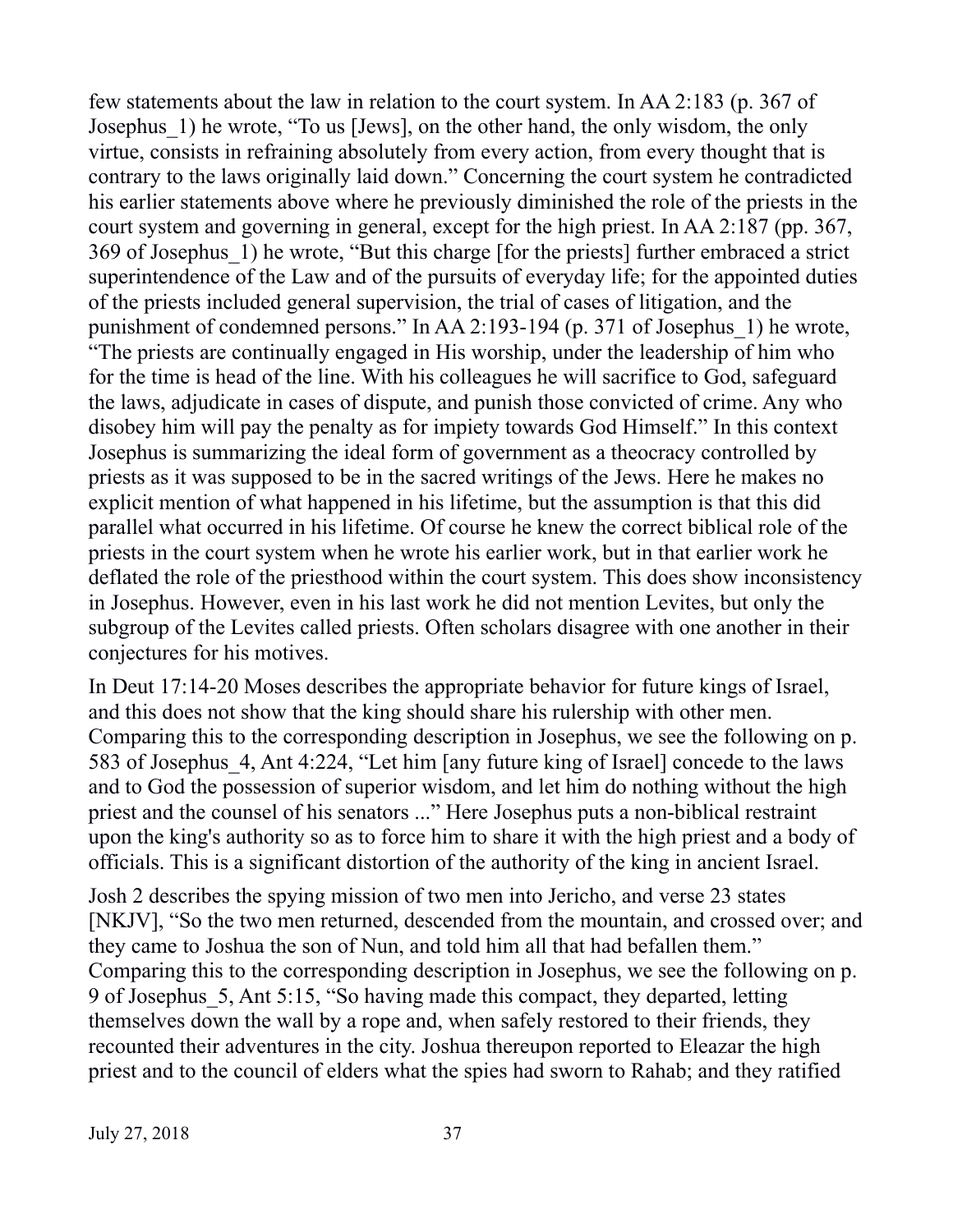the oath." Here Josephus portrays an authoritative decision to accept the private agreement between the two spies and Rahab being officially accepted only by mutual agreement of Joshua along with the high priest and a senate. Thus Josephus shows Joshua as unable to make this authoritative decision alone. Hence Josephus distorts the Bible.

Using singular verbs in the Hebrew, Joshua is told in Josh 1:5, "As I was with Moses, I will be with you." This is one man rule in a theocracy, but Josephus transformed it into rule by a committee with a high priest.

These several examples of biblically distorted interpretation from Josephus show a bias of elevating the authority of the high priest and one national senate or Sanhedrin so that Joshua and future kings are expected to share authority with them rather than act alone in political or civil matters. This had the effect of weakening the authority of Joshua and the kings of Israel, all having one-man rulership. But in *Antiquities of the Jews* Josephus diminished the role of the priests and Levites in the court system of Israel compared to the Tanak. Yet in *Against Apion* Josephus gave proper emphasis to the priesthood, but still neglected the Levites.

(B) Resolving Contradictions in Josephus over who had greater Authority

Let us summarize some of the contradictions in Josephus concerning his portrayal of the biblical court system and authority in general. In *Against Apion* (abbreviated AA and published c. 100) the court system gives much authority to the priesthood, and even outside the court system the priesthood has the greatest visible authority. Notice the next passage.

In AA 2:188-189 (p. 369 of Josephus 1), Josephus wrote, "Could there be a more saintly government than that? Could God be more worthily honoured than by such a scheme, under which religion is the end and aim of the training of the entire community, *the priests are entrusted with the special charge of it*, and the whole administration of the state resembles some sacred ceremony?" Here Josephus gives the priests the sole authority over the religion and sacred ceremony. Of course this assumes that Jewish society is normal, i. e., that the priesthood is practicing in the Temple.

In Ant 20:250-251 (pp. 521 and 523 of Josephus\_9), Josephus wrote, "Now those who held the high priesthood from the times of Herod up to the day on which Titus captured and set fire to the temple and the city numbered twenty-eight in all, covering a period of one hundred and seven years. Of these some held office during the reigns of Herod and Archelaus his son. After the death of these [two] kings [Archelaus died in 6 CE], the constitution became an aristocracy, and *the high priests were entrusted with the leadership of the nation*."

In *Wars of the Jews*, published c. 79, Josephus makes no clear statement concerning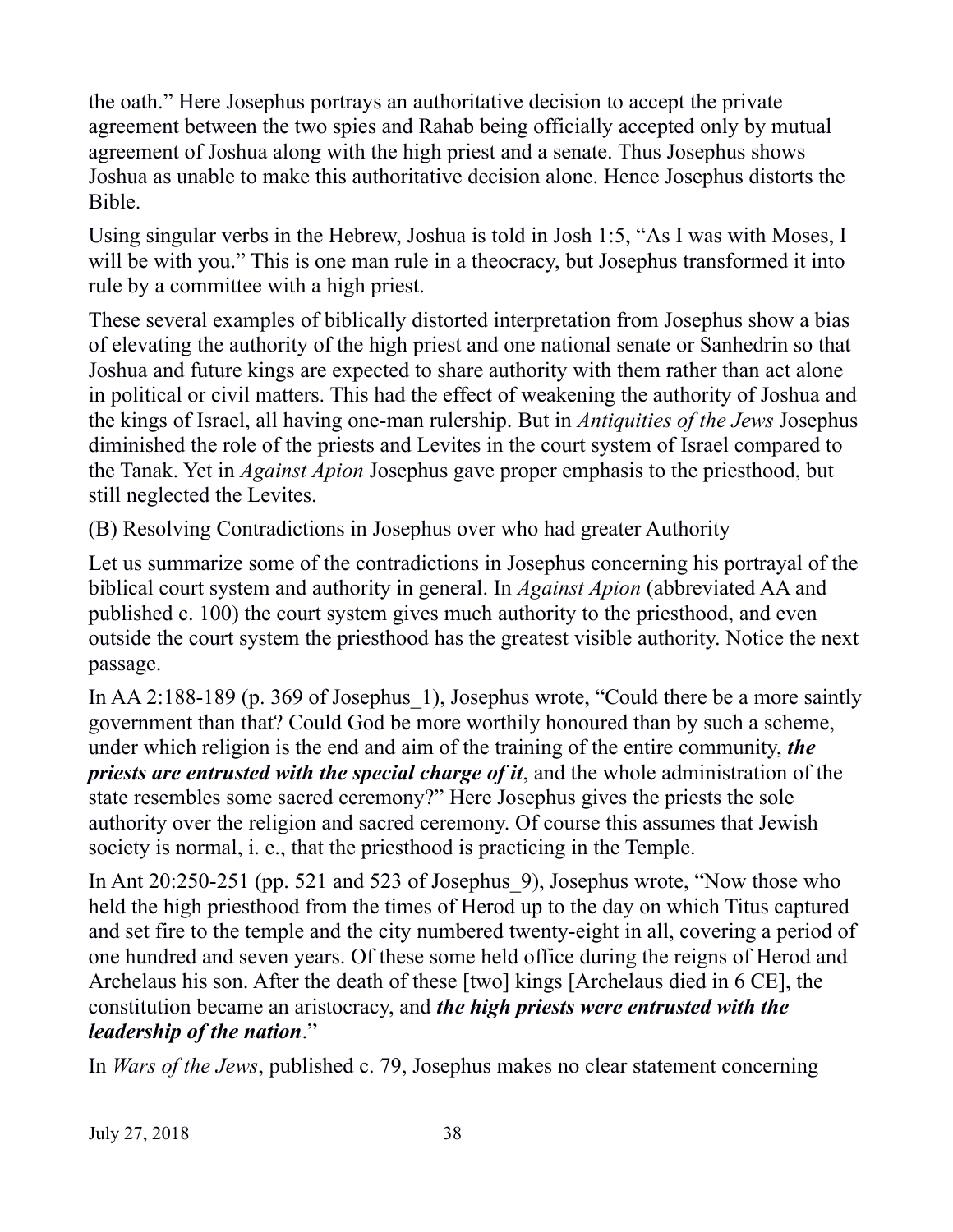whether the Pharisees or Sadducees have control over one another. **In RL.pdf there is extensive historical evidence to show that in the first century before the year 66 when the war broke out, the priesthood had control of the Temple and the calendar.**

In contrast to this, in *Antiquities of the Jews* (published in 93/94), the court system greatly reduces the role of the priesthood, gives much place to the Levites in general, and also gives prominence to the judge whose lineage is not mentioned. When discussing the court system in his paraphrase of the Bible, which is sometimes distorted, he does not explicitly mention the words *Sadducee* and *Pharisee*. However, in *Antiquities of the Jews* there are several places in which he compares the Sadducees, the Pharisees, and the Essences. In these places he claims that the Pharisees have more authority and power than the Sadducees, and from the viewpoint of authority he leaves the Essenes in the background. Note the following example.

In Ant 18:16-17 (pp. 13 and 15 of Josephus 9), Josephus wrote, "The Sadducees hold that the soul perishes along with the body. They own no observance of any sort apart from the laws; in fact, they reckon it a virtue to dispute with the teachers of the path of wisdom that they pursue. There are but few men to whom this doctrine has been made known, but these are men of the highest standing. They accomplish practically nothing, however. For whenever they assume some office, though they submit willingly and perforce, *yet submit they do to the formulas of the Pharisees, since otherwise the masses would not tolerate them*."

This section from Ant 18 in bold is a sharp contrast with the prior sections from AA 2 and Ant 20 in bold. The context of Ant 18:16-17 does not imply the existence of the Temple, but the other two contexts do imply its existence.

One way to reconcile this contradiction is to presume that in *Against Apion* 2 and *Antiquities* 20 he was referring to the time before 66 when the priesthood still functioned in a normal fashion, and in *Antiquities* 18 he was referring to the time after 70 when the Sadducees lost its power base associated with the Temple because it no longer existed, it lost the tithe money because the Temple no longer existed, and it lost the recognition that was previously given to it by the Roman authorities. Thus all the grandeur was gone from the Sadducees. This approach has the advantage of obtaining an agreement with the New Testament. Ant 18 above contradicts the New Testament as seen during the early first century.

Notice John 12:42, "… because of the Pharisees they [the Jewish rulers] were not admitting, lest they should be put out of the synagogue." This shows the sway of the Pharisees over the people in the synagogues. The Temple was not a synagogue.

On p. 445 of Deines, he gives the following careful translation of Josephus's Life 12, "In the nineteenth year of my life I began to lead a public/political life, whereby I joined with the program of the Pharisees, which is comparable to that which the Greeks call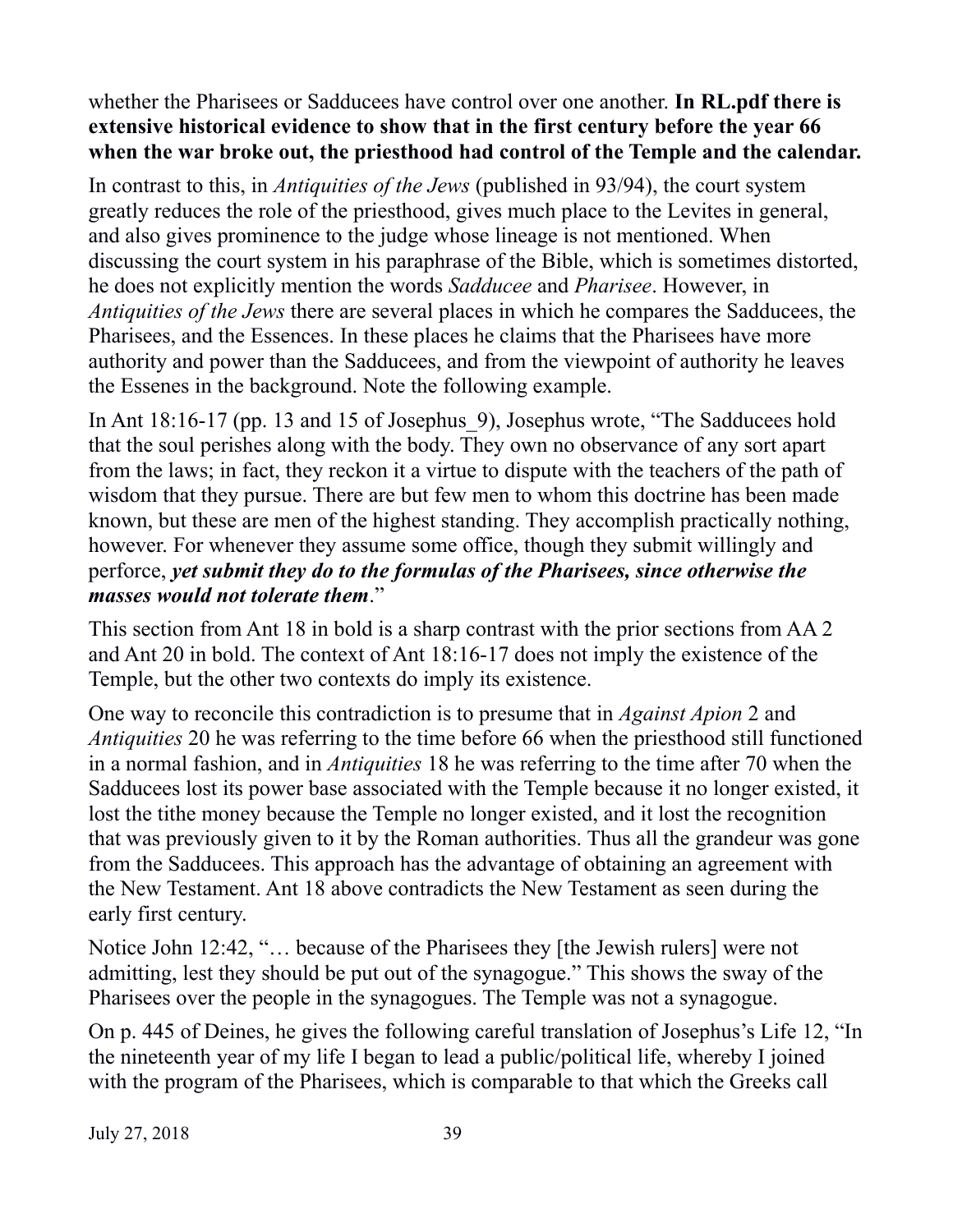stoicism." The sweep of the life of Josephus shows that he was a political opportunist, and in Life 12 he wrote that at the age of 19 he decided to follow the program of the Pharisees. It is reasonable to conjecture that he was not a fully recognized Pharisee because he did not personally comply with all the requirements necessary for that. Thus his wording is merely that he decided to follow its principles, not that he was a member. As a political opportunist, he would have recognized the essential long-term reality indicated in John 12:42, and thus knew that there was power in having the loyalty of the masses behind him as the Pharisees had, even if this power was limited in the environment of the Temple. It appears that Josephus preferred the political power from the people compared to the money and grandeur from the contributions.

On pp. 198-199 of Grabbe 2000 we see the following concerning Josephus's remarks about Jewish leadership, "Those sources [in Josephus] which give the Pharisees a general dominance of a religious belief and practice are those which come later [date of writing by Josephus] in relation to parallel sources [*Antiquities of the Jews* compared to *Wars of the Jews*]. Thus, it is only two later passages in the *Antiquities* which state that public worship is carried out according to Pharisaic regulations and that the Sadducees are required to follow them even when they hold office. This is not stated in the *War* and is not borne out in Josephus's other passages on the Pharisees [in the first century]."

A flagrant distortion of Scripture in the writings of Josephus is his fabrication of the existence of a national decision-making body called a senate or Sanhedrin from the time of Moses and throughout the subsequent history of Israel. While it is true that in Num 11:16-17, 24-25, there was a selection of 70 elders to help act as judges, this is not described as one chamber or unified body meeting in one place. Only the plural word "elders" is mentioned, and from this time onward in the history of the Tanak there is silence about them as a group of 70 (or a different number), and silence about any central governing or judicial body as a counter balance to the king. Sometimes there is mention of the high priest showing significant authority. Josephus fabricates consultations of Joshua and of Israel's kings with this Sanhedrin. He reads this institution from his own lifetime into prior Israelite history, thus rewriting history, fabricating it, yet claiming he is merely repeating what is in the Bible. Josephus is aware that certain Roman emperors such as Nero, acted as deranged tyrants and that bestowing all authority in one emperor for the Roman Empire without any legal check on his authority by a Roman senate was foolish. Josephus's insertion of a Sanhedrin into early Israelite history was his indirect method of criticizing the sole authority of the emperor in Roman society. This is a plausible rationale for his rewriting of Israelite history.

(C) General Conclusions about Josephus

On p. 290 in the concluding chapter of his second book about Josephus, McLaren wrote the following: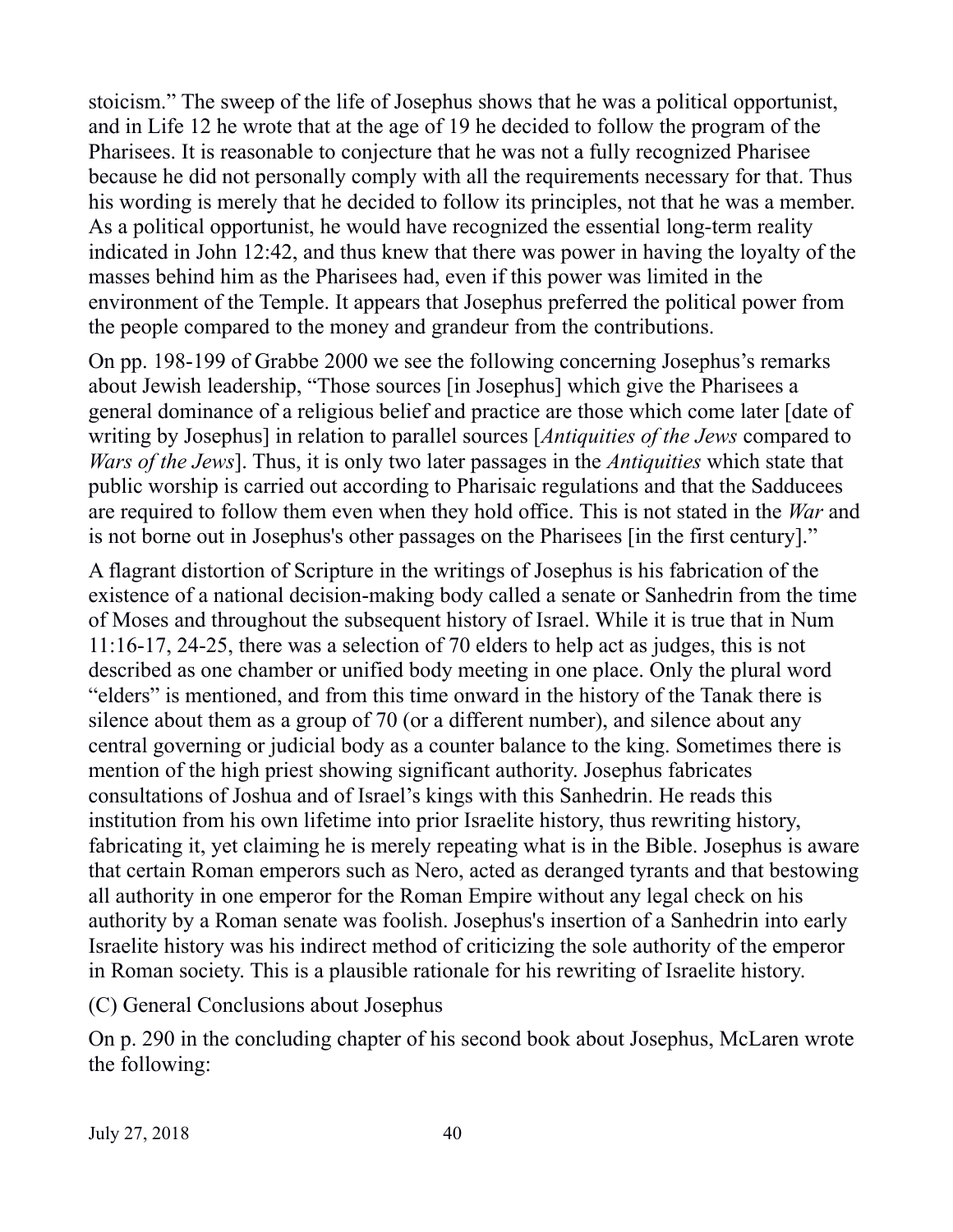"This study has focused on the implications of trying to make use of the gold-mine [the writings of Josephus], particularly in terms of the nature of the relationship between Josephus, his narrative of events, and contemporary scholarship, in the reconstruction of first-century CE Judaea. Scholars have increasingly voiced the need to display caution in the application of Josephus's narrative in an effort to understand the dynamic of the society. In fact, reference to Josephus without some introductory words of caution is now extremely rare. With Josephus we are dealing with a biased source. In itself, such a statement should not be a concern. Josephus has provided his own understanding of what happened and scholarship has labeled this his bias."

 "The gold-mine begins to take on the appearance of a minefield. The one and only substantial narrative of events pertaining to the first century CE is biased. If we are to establish a means of understanding the data it is of fundamental importance that we be able to distinguish between the bias and the narrative of actual events. Where the real problem lies is being able to stop before we become dependent on Josephus's interpretation."

The following are my conclusions about Josephus, and these concern my overall view, not merely the view based on the above examples.

(1) Josephus goes out of his way to exaggerate and boast about his own abilities in intelligence and knowledge of Jewish and biblical matters. He never claims to have any particular knowledge of mathematics or astronomy.

(2) Josephus goes out of his way to exaggerate and boast about the accomplishments of the Jewish people throughout history.

(3) Josephus portrays the actions of the Roman generals Vespasian and his son Titus in a manner that makes them appear more virtuous than reality. These men provided for the needs of Josephus, and he returns their favor.

(4) The primary audience for the writings of Josephus is the nobility in Rome whose culture included the Greek language and famous Greek writers and themes. He is writing to them with their definitions of terms in his mind. Josephus is biased toward the thought process and appeal of this audience.

(5) Near the beginning of his autobiography, which is called "Life", Josephus wrote that before he was 20 years old he made the decision to follow the position of the Pharisees in his public life. Therefore, in Jewish doctrinal matters, we should expect Josephus to be biased toward the sectarian views of the Pharisees.

(6) For matters that pertain to things that happened before the birth of Josephus, there were many writings that claimed to be historical in nature, concerning the Jews. Josephus picked whatever he wanted from these writings and used them for his purposes. Some of these are false, though Josephus has no way to know this.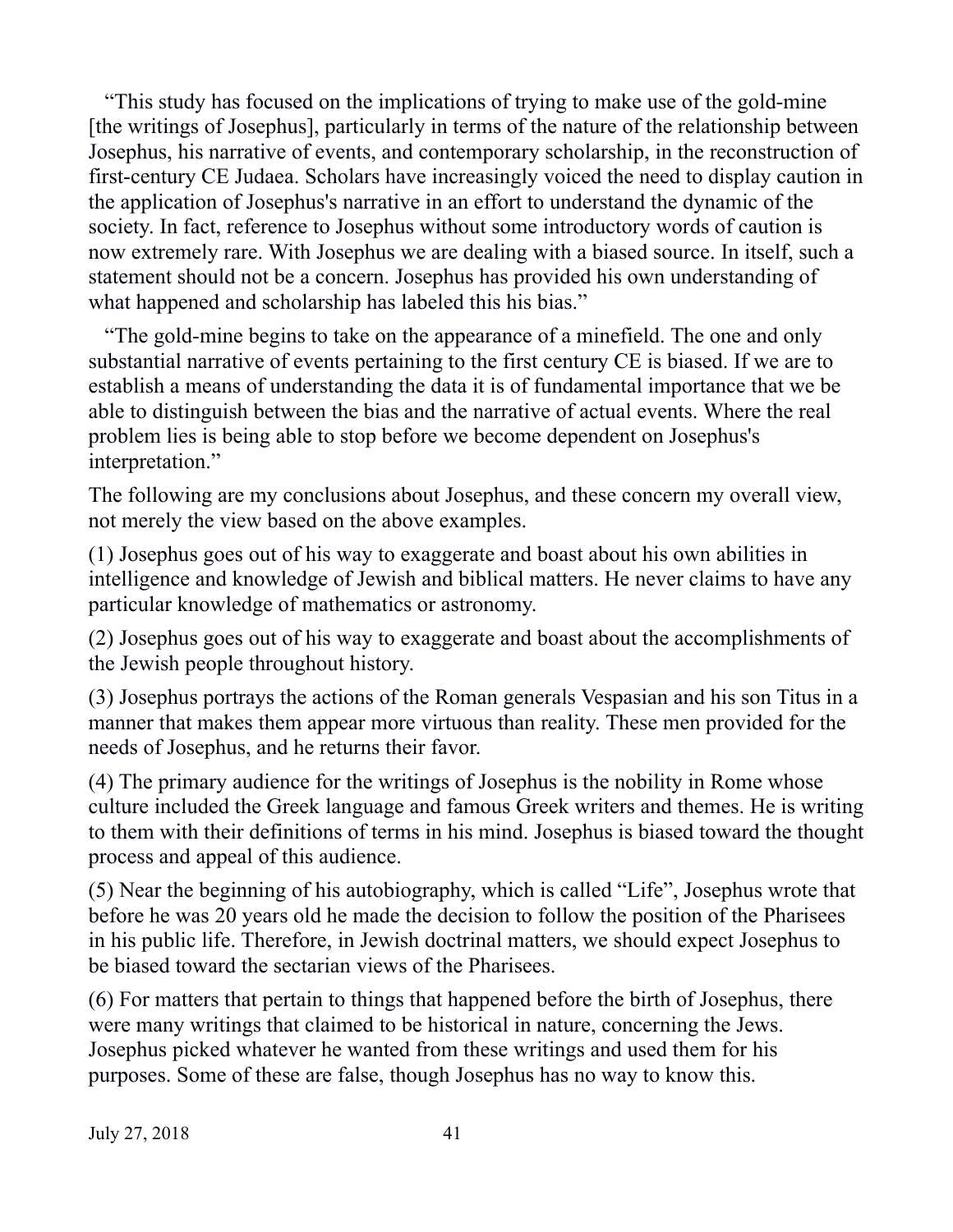(7) Josephus sometimes purposely distorts the biblical account for his own purposes. Therefore, one must be very cautious to accept what he writes as definitely true. He makes general statements that he will not distort anything, yet he boldly makes distortions, sometimes even contradicting himself as seen when comparing his writings from different years of publication.

Whenever there seems to be a desire to quote Josephus for some purpose, it is necessary to review the above list of biases in order to help to understand any possible way in which Josephus might be less than reliable. In the case of discussing I Samuel 20, it does not seem that the biases would affect what he had to say here. In the case of discussing the claim that Abraham taught the Egyptians mathematical astronomy, the biases of both (2) and (6) enter the picture. This claim appears to praise an important Jew, Abraham, as possessing knowledge that was highly respected among the nobility in Rome. Writings exist from before the birth of Josephus that claim Abraham taught the Egyptians astrology, but Josephus changed this to astronomy.

Scholars see no need to reject all of the writings of Josephus merely because there are biases in his writings. They seek to understand his biases so that they may evaluate where to accept and where to reject what he wrote. He is a mixed bag and must be read with caution and evaluation. There is no need to completely avoid him merely because some of what he wrote is not trustworthy. One may also scrutinize all of Philo's writings and find something objectionable, but that does not imply that Philo may not be used for anything historical.

## [20] Josephus and his Aries Approximation

One passage from Josephus is referenced by some of the church historians between 200 and 600 CE (and no doubt references during the third century did not survive), and they claim it helps to determine when the first biblical month occurs. This passage is now our subject. Josephus made the following statement in his *Antiquities of the Jews* (Ant 3:248, also referenced Ant 3, 10, 5) as very literally translated on p. 302 of Feldman 2000, "In the month of Xanthicus, which among us is called Nisan and is the beginning of the year, on the fourteenth, according to the moon, the sun being in Aries, because in this month we were liberated from slavery under the Egyptians …" This is typically simplified to the supposed rule that the 14th day of Nisan must be in Aries. Note that the word Xanthicus occurs in the passage.

Let us first consider whether any further clarification of Ant 3:248 might be attained by investigating the word Xanthicus. This word is the Greek (more accurately, Macedonian) name for a month. Ptolemy of Alexandria c. 150 C.E, wrote his Almagest in which he used Macedonian lunar month names. Ptolemy often gave credit for significant parts of his work to his Greek predecessor Hipparchus (c. 150 BCE), and we know that Hipparchus obtained many of his mathematical parameters used in astronomy from the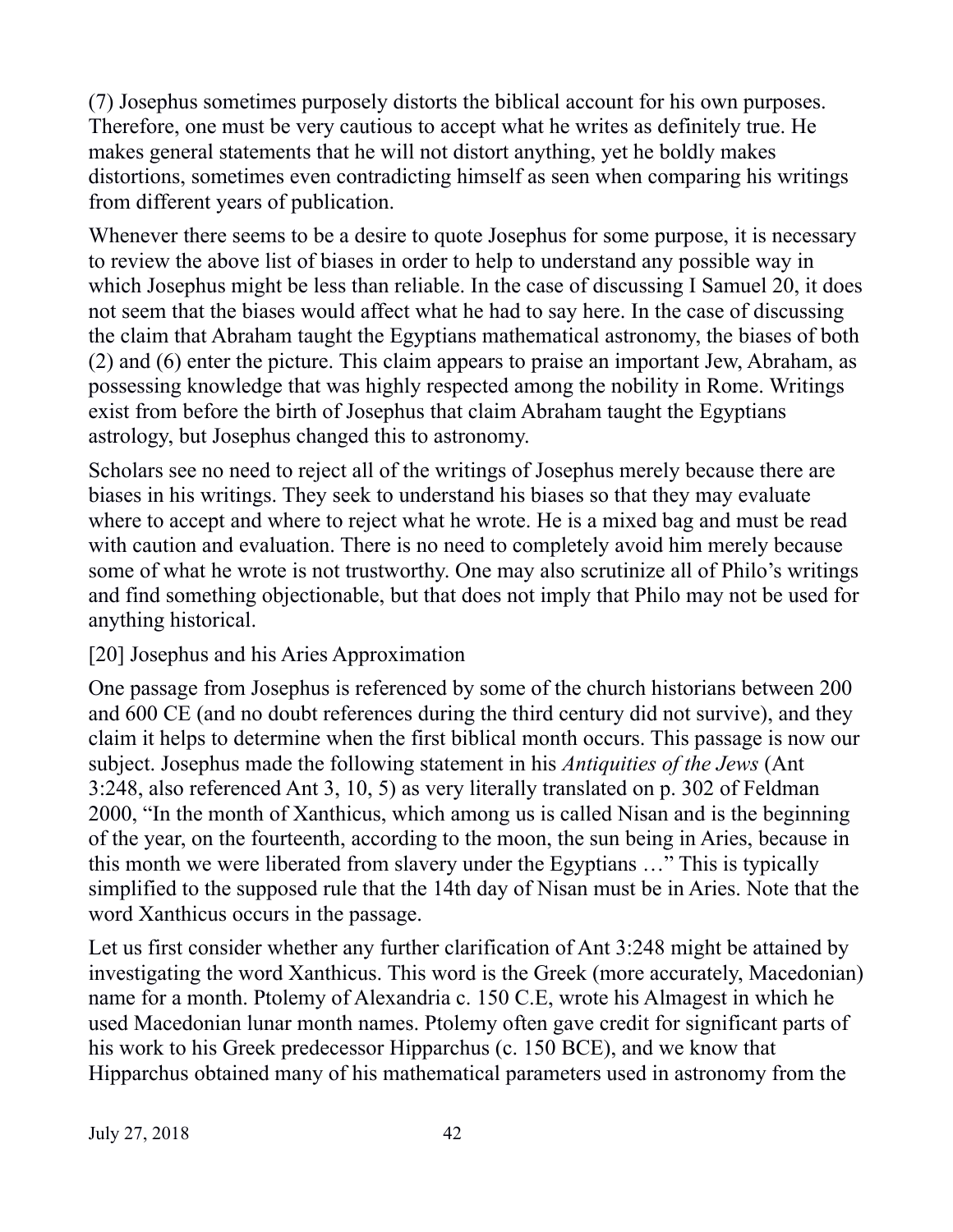Babylonians. On p. 13 of Toomer 1984 he wrote, "The use of Macedonian month names [by Ptolemy] has rightly been taken to show that the Babylonian lunar months were simply called by the names of the Macedonian months by the Greeks under the Seleucid empire: if one computes the date of the first day of the 'Macedonian' month from the equivalent date in the era Nabonassar given by Ptolemy, it coincides (with an error of no more than one day) with the computed day of first visibility of the lunar crescent at Babylon. There is other evidence for the assimilation of the month names, but this is the strongest." In a footnote on this page Toomer says that some of the Babylonian astronomical writings were translated into Greek using Macedonian month names perhaps as late as the time of Hipparchus, which was almost 200 years before Josephus was born. It is doubtful that the astronomical works of Hipparchus were available outside Alexandria where the advanced Greek astronomers lived, though Hipparchus spent much of his life on the island of Rhodes in the Mediterranean Sea some distance from off the coast of Alexandria. Hipparchus died about 150 years before Josephus was born. The astronomical works of Hipparchus were very difficult to comprehend and required an advanced education in astronomical terminology and mathematics to understand. It is difficult to imagine such an education outside Alexandra. Josephus momentarily visited Alexandria when he was traveling with Titus from Jerusalem to Rome after the destruction of Jerusalem in 70, but otherwise he does not hint that he was ever in Alexandria. He does not indicate any special ability in mathematics or astronomy. Ptolemy's mathematically advanced astronomical work was written c. 150 CE, long after Josephus died. We do not possess a plausible reason to think that Josephus would have been aware of this particular equivalence between the Babylonian month names and the Macedonian month names, yet it is possible. Since this equivalence in month names is documented by Ptolemy, this equivalence will be called the Ptolemaic equivalence below.

On pp. 142-143 of Samuel 1972, based on evidence from data on coins and a horoscope, he proposes a chart showing an equivalence from the Babylonian month names to the Macedonian month names. This chart is exactly one month displaced from the Ptolemaic equivalence mentioned above, so that they do not agree. Secondly, using another chart on those same pages based upon approximately two dozen examples of month name equivalents in Josephus, Samuel provides the equivalence from the Macedonian month names to the Jewish month names. By joining these two translation charts, Samuel proposes that Josephus was equating the Babylonian month name with the identical timing of the similar sounding Jewish month name, but *using Macedonian names instead of Babylonian names* for the sake of his Greek readers, primarily the nobles of the city of Rome who would be in the best position to read his work. Samuel's proposal would be incorrect if Josephus had the Ptolemaic equivalence in mind. Samuel's proposal is merely speculation because we do not know what Josephus knew, nor do we know his intent by his month name equivalents. Specifically, we do not know whether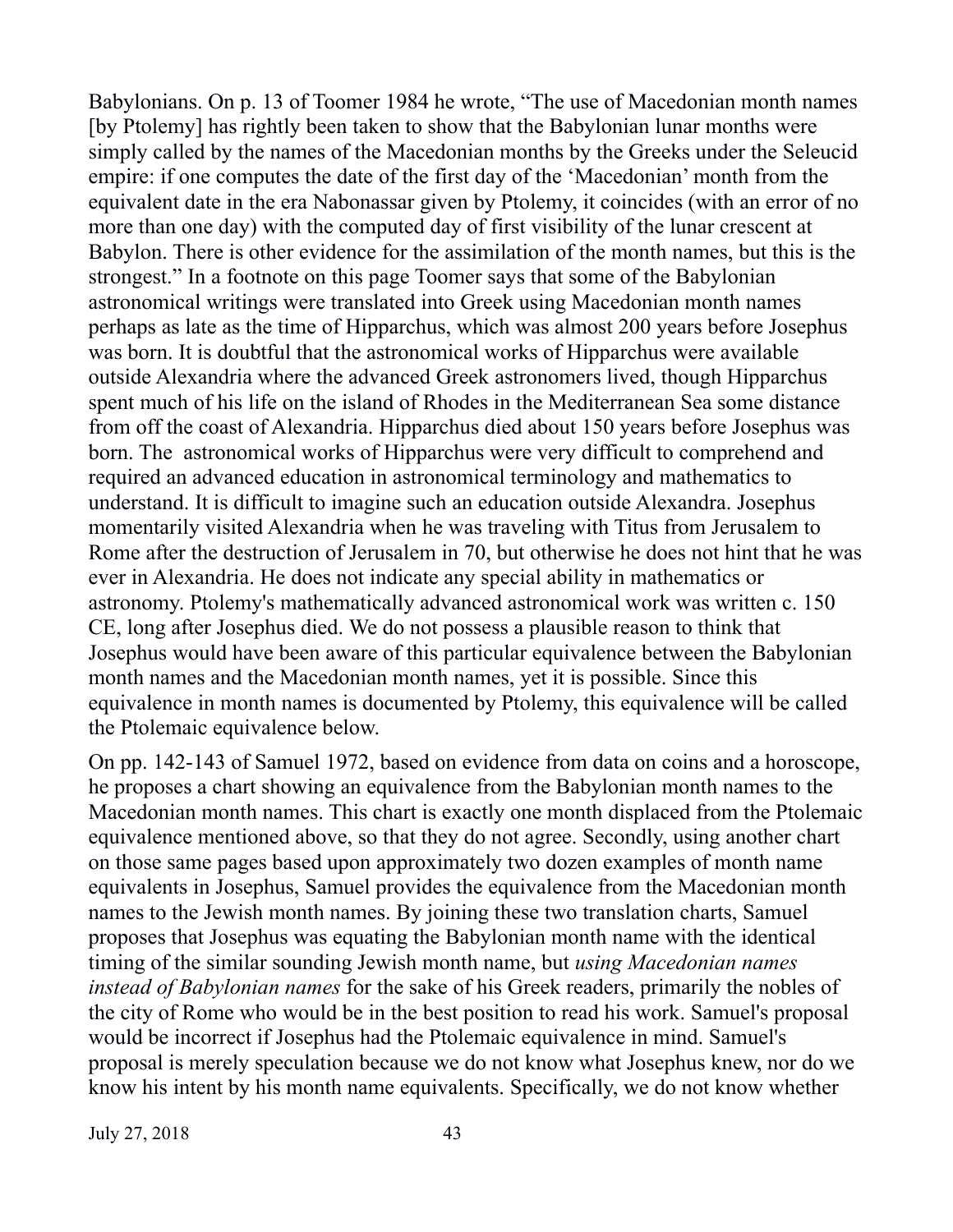Josephus was aware of the first chart mentioned above by Samuel. The greatest problem with this speculative theory by Samuel is that it contradicts the phrase of Ant 3:248 containing the word Aries, which is investigated next.

Aries had a clear known meaning in Rome where Josephus and his primary audience of Roman nobles lived. Discussing this theory proposed by Samuel, p. 138 of Hannah 2005 concludes that the overall evidence does not lead to any strong conviction for any precise meaning from Josephus's use of Xanthicus in Ant 3:248. I agree that there are too many unknowns concerning Josephus's use of Xanthicus to draw any worthwhile conclusion toward understanding Ant 3:248 based on the word Xanthicus.

The zodiac was discussed above, and the reader should be aware of the prior explanations now. Both Josephus and Pliny the Elder were given a tract of land in Rome on which to live at taxpayer expense. Pliny died in 79 and the two of them would have had opportunity to meet during the years 70 to 79. They were both well known figures among Roman nobility. Quotations from Pliny the Elder and two other Roman writers from his approximate time agree that **Aries began seven days before the vernal equinox**. In the first century it was only in the area near Alexandria that Aries was used in a manner that recognized its first day was on the vernal equinox. Josephus's primary audience was the Roman nobility who knew Greek and with whom he was able to socialize in Rome. That audience would expect Josephus to use the terminology expected in Rome and used by Pliny, who also socialized with the same nobility as Josephus.

On p. 120 of Varneda 1986, he comments on Ant 3:248 as follows, "… the sun is in Aries, which indicates the days half-way through March to half-way through April …" This is correct. If we subtract seven days from the vernal equinox we are at the middle of March. Varneda's remark agrees with Pliny. In the first century, the vernal equinox fell on March 22-23 in the Julian calendar used in the Roman Empire, although the Romans may not have known these precise dates in their own calendar. They would have known the approximate date of the vernal equinox.

Ant 3:248 is saying that the 14th day of Nisan must fall between mid-March and mid-April. This means that Nisan 1 must fall anywhere in March, so that it may fall as early as about three weeks before the vernal equinox. This approximate rule does not neatly fit with any astronomical principle. It ties Nisan 1 into the Julian month of March. It cannot be biblically correct because it occurs at an astronomically awkward time that would be difficult to judge unless you simply determine whether the new moon occurs in the (astronomically artificial) Julian month of March. Since the Julian year is exactly 365.25 days, it is a little longer than a true solar (tropical) year, and thus the vernal equinox would gradually drift in the Julian calendar.

Ant 3:248 uses the well known concept of the sign of Aries (not the actual constellation)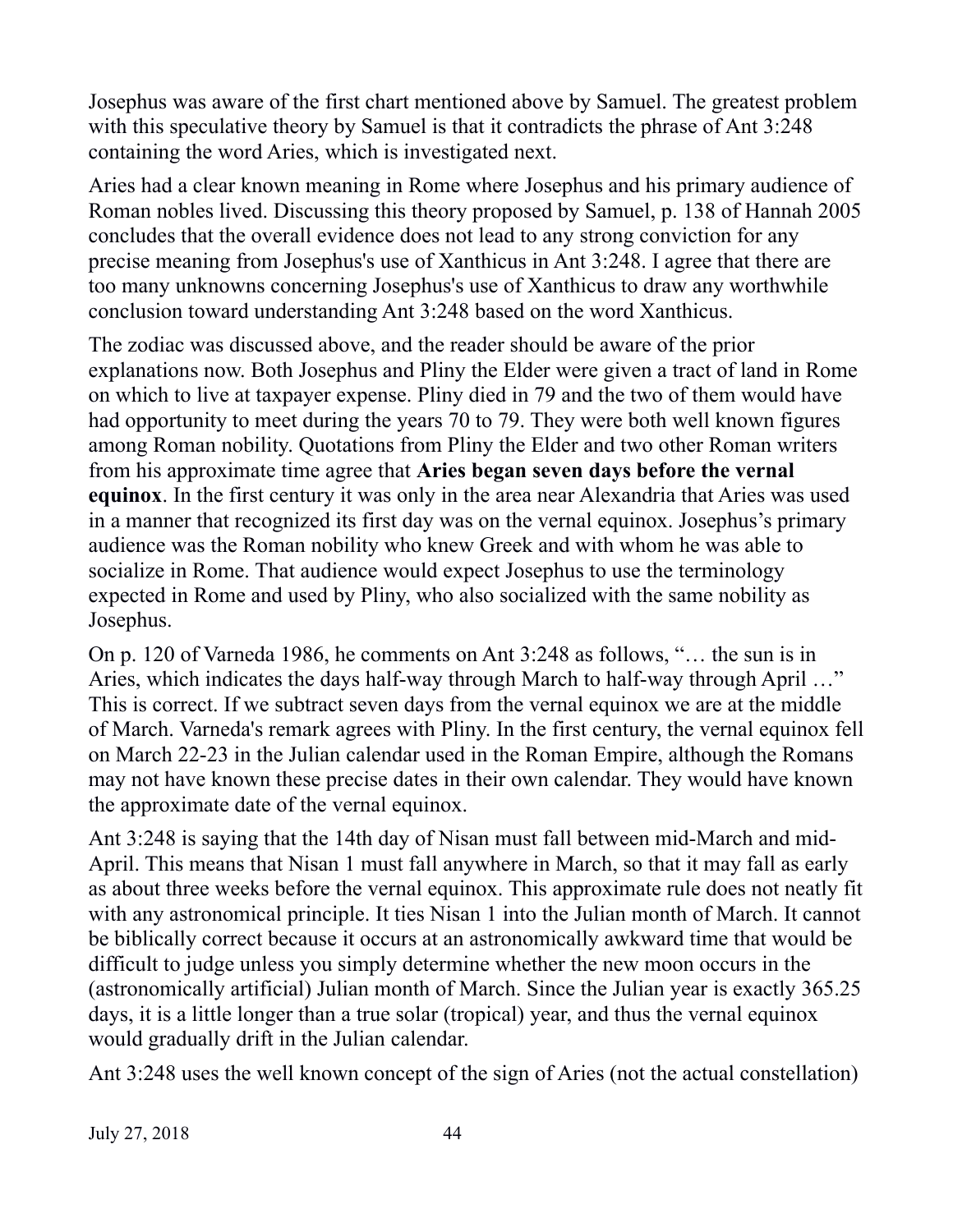to approximate the Jewish first month at that time. This approximate rule is astronomically awkward and cannot be biblically correct. Yet it is astronomical in concept rather than agricultural.

[21] Destruction of the Temple and Nisan 1 moves into the Winter

The priesthood controlled the Temple in the first century before the war broke out in 66 (RL.pdf shows this). Num 10:10 shows a responsibility of the Levitical priesthood in declaring the "beginning of the months", and Num 28 and 29 show the responsibility of the priesthood to perform sacrifices on the new moons and on the festivals. Ps 133 shows the authority of the Aaronic priesthood for the spiritual unity of the people. This evidence makes it clear that the priesthood controlled the calendar in the first century before the war broke out in 66.

The Jews began a war with the Romans in the year 66 and they were defeated in 70 when Jerusalem's walls were broken, the city was burned, and the Temple was burned and destroyed. Early in the war the Jews captured the southeastern fortress known as Masada at the top of a high plateau, and due to its natural protective position, the Jews defended this until 73 when the Romans constructed a tall scaffold and scaled its walls, and the Jews who were isolated there committed suicide.

The four most significant results of this devastating war were: (1) The anti-Jewish sentiment in the Roman Empire; (2) The destruction of the Temple, which was the Second Temple (the first Temple was Solomon's Temple); (3) The disappearance of the Aaronic priesthood from known history not very long afterward; and (4) The opportunity for the victors of the political struggle between the Pharisees and the Sadducean priests to determine the general direction of *written* Judaism in later times.

The destruction of the Temple had significant consequences for Judaism. The Temple was much more than a physical structure. It was the symbol of the world headquarters of Judaism where Messianic rule was to occur. Pious Jews from many lands sent contributions there for the upkeep of the Temple and they sent tithe money to the Aaronic priesthood. Many Jews traveled there three times each year for the festivals. When the Temple was destroyed, this physical symbol and the associated mental concept of Judaism were removed. It is to be expected that mental depression among many Jews continued for years, and they no longer had one primary place to visit for the festivals.

The Roman leaders did not want the Temple to be rebuilt because in their eyes the zealous fanatical masses of Jews began the war from that focal point, the Jewish headquarters of Jerusalem. The loss of the Temple was a punishment, although the Jews maintained a hope that the Temple would be rebuilt just as the Second Temple replaced Solomon's Temple. The Romans no longer wanted to officially recognize any central body of Jews that represented the Jewish population, such as a Sanhedrin. In fact, since the Aaronic priesthood did not prevent the war, the Romans had a negative attitude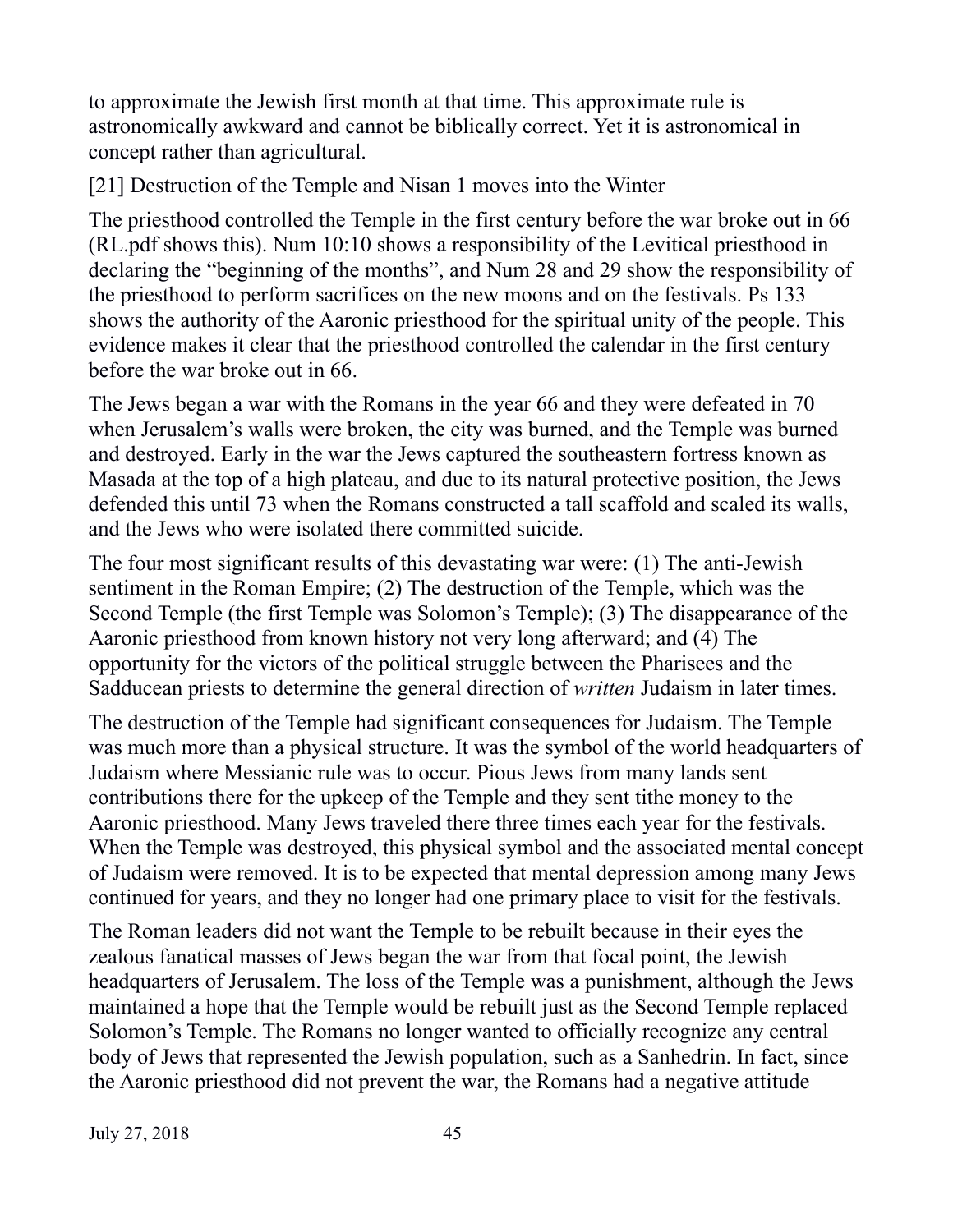toward the priesthood, and they no longer officially recognized it as having authority in relation to the Roman governor and the other Jews in Judea. This meant that the only support the priesthood could receive needed to come from the Jews, not the Romans.

Before the war, the Roman government worked with the priesthood and recognized the priesthood. The priesthood had jurisdiction over the physical things of the Temple, and the Romans recognized this. The New Testament shows the Roman governor Pilate conversing with the chief priests (Luke 23:13). Pilate recognized their position of authority concerning the Jews, especially in the Sanhedrin and particularly the high priest. After the war, the Romans turned their back to the priesthood and gave it no recognition. This was only one of several heavy blows to the priesthood after the war.

The Temple at which they performed their rituals was gone, and although it was technically possible for them to imagine to perform rituals without a Temple as was done before Solomon's Temple was built, that would require money for their support such as tithe money, and it would require a Jewish audience that had a desire to watch them perform without the presence of the Temple. Note the reality seen from John 12:42, "… because of the Pharisees they [the Jewish rulers] were not admitting, lest they [the rulers] should be put out of the synagogue [by the Pharisees]." This shows that the Pharisees had much control over the people in the synagogues of Judea. The synagogues were away from the Temple, but now there was no Temple. It is obvious that the priesthood would need the active support and cooperation from the Pharisees if they were to continue to perform their priestly rituals. That support would have to include the desire of the Pharisees to urge the people to send monetary contributions to the priesthood and to attend functions of the priesthood.

The authority of the priesthood came from the Bible (the commanded function and respect indicated in Num 10:10; Deut 33:10; Num 28-29; Ps 133; etc.), partly from their genealogy, partly because of the desire of the Jews to watch them perform their duties, and partly from recognition by the Roman authorities. Any Pharisee who did not have the proper genealogy from Levi, and more specifically from Aaron, could not be a priest, and thus there was a barrier of lineage between most Pharisees and the priests. If the Pharisees were to encourage the people to give support to the priesthood, it would detract from their own authority.

Concerning the Sadducees, note Acts 5:17 [NKJV], "Then the high priest rose up, and all those who [were] with him (which is the sect of the Sadducees), and they were filled with indignation." This shows the chief priests to be included within the Sadducees at that time, although it is unclear how many Sadducees might be from outside the priesthood. Acts 26 shows that there was doctrinal antagonism between the Pharisees and the Sadducees (largely the priestly party), which led to a physical tumult. Many places in the writings of Josephus show that there was political antagonism between the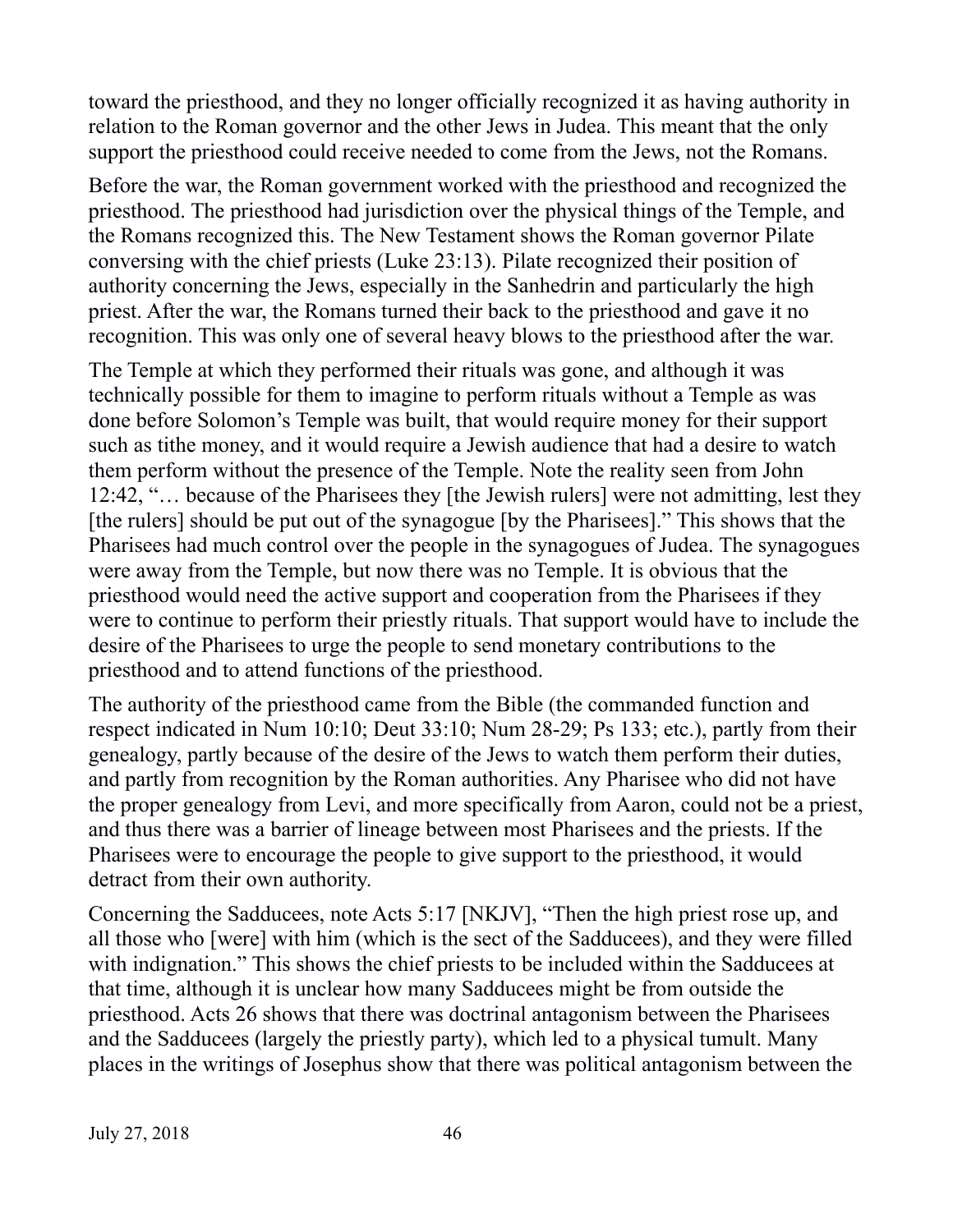Pharisees and the Sadducees. This friction was due to the permanent gulf of genealogy, doctrinal differences in both details and overall approach, their different relationships with the Jews of the land (the ordinary people), and their separate association of friendships. In the Temple environment and with the Roman governor the Pharisees did not have the authority that they enjoyed in the synagogues. From this it should be clear that the Pharisees could not be expected to support the priesthood in the sense of urging the people to send them contributions and going to watch them perform their rituals after the Temple was destroyed. The loss of the priesthood from history is the clear evidence that the Pharisees let the priesthood vanish.

In Acts 15 and Gal 1:19; 2:9 James is mentioned. The death of this man James is described by Josephus in Ant 20:197-203. P. 32 of the article by Smallwood 1962 states that the high priest Ananus mentioned in this episode had James killed in 62 CE, only four years before the war broke out. This episode is an instructive example that shows who had authority. On pp. 495, 497 in Josephus 9, we see in Ant 20:199-203, "He [Ananus the high priest] followed the school of the Sadducees, who are indeed more heartless than any of the other Jews, as I have already explained, when they sit in judgment. Possessed of such a character, Ananus thought that he had a favourable opportunity because Festus was dead and Albinus was still on the way. And so he convened the judges of the Sanhedrin and brought before them a man named James … [he was stoned] … Those of the inhabitants of the city who were considered the most fair-minded and who were strict in observance of the law were offended at this. They therefore secretly sent to King Agrippa urging him, for Ananus had not even been correct in his first step, to order him to desist from any further actions. Certain of them even went to meet Albinus, who was on his way from Alexandria, and informed him that Ananus had no authority to convene the Sanhedrin without his consent … King Agrippa … deposed him from the high priesthood …"

On p. 26 Smallwood makes the following comment on this, "In doing so he [Ananus] acted *ultra vires*, and thus alarmed some of the more moderate Jews and 'men learned in the law' (i. e., the Pharisees) so much that they sent secretly to Agrippa …" The point here is that the Pharisees were not able to prevent the death of James by the Sadducean high priest who was able to convene a Sanhedrin. It does show that while the Temple stood the Sadducees did have authority that the Pharisees could not overturn by themselves. It does cause me to believe that the passage quoted in a previous chapter in bold in Ant 18 describes the situation after the destruction of the Temple rather than before 66. Otherwise it would contradict the New Testament and the example of Ananus from Josephus.

In 93/94 when Josephus completed his *Antiquities*, it was about 23 years after the Temple was destroyed. This was sufficient time for the Aaronic priesthood to crumble due to lack of funds and lack of backing by the Pharisees. In Ant 18 as quoted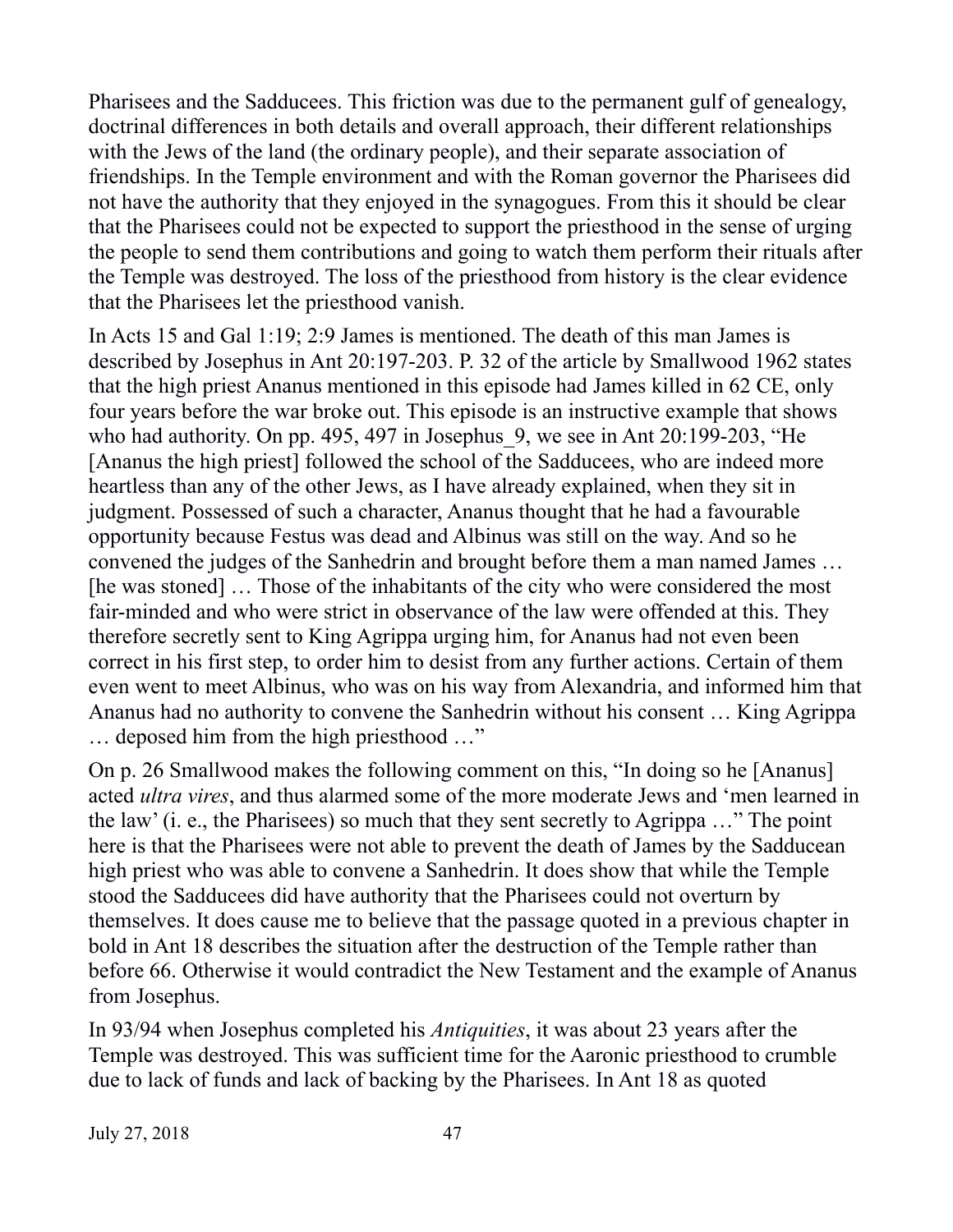previously, we saw, "*yet submit they [Sadducees] do to the formulas of the Pharisees, since otherwise the masses would not tolerate them"*. In light of the New Testament this can only make sense after the Temple was destroyed.

Just as Josephus mentions the recent (near 93/94) domination of the Pharisees over the Sadducees without stating that it is recent, he also mentions the Aries approximation for the first Jewish month without stating that it is recent!!

Before the Temple was destroyed in 70, Philo gave his view that the start of the first Jewish month should not come before the vernal equinox. After the Temple was destroyed, Josephus's approximation using Aries allows the first Jewish month to begin about three weeks before the vernal equinox. This provides indirect evidence that the Pharisees altered the calendar after the Temple was destroyed and the Sadducees were deprived of their authority.

The method to determine the first month according to the earliest rabbinic literature, the Tosefta c. 250, is described in subjective terms with differences of opinion, thus leaving the reader with uncertainty and confusion. From the simplicity before the destruction of the Temple as implied by the astronomy in Gen 1:14, we find the sharply contrasting later ambiguity and the need for subjective judgments in rabbinic literature c. 250. These later rabbinic elusive principles involve weighing a combination of independent factors such as the state of the barley and the time of the vernal equinox (differing opinions here). The location of the barley within Israel is also relevant in the rabbinic sources. One would have to conclude that knowledge of when the first month should occur became lost sometime after 70 when the Aaronic priesthood vanished from history.

The Aries approximation by Josephus is not so much a black mark against Josephus as it is a black mark against changing calendric practice by the Pharisees in their struggle with the Sadducees. Josephus is merely reporting to the Roman nobles on the practice of when the first Jewish month has been falling in recent years among mainstream Jews, especially those in the synagogues in Rome. It is an assumption that certain leading synagogues in Judea set the example for other synagogues to follow. History has gaps here.

The logical explanation is that after the Temple was destroyed, there was a doctrinal difference over the method to determine when the first month should begin. This difference would be between the leaders of the priests and the non-priestly leaders who had authority among Jews, i. e., the Pharisees. It is reasonable to think that there was a power struggle between the priests and the non-priestly Jewish sages, and the calendar became an issue in this struggle. The method to properly determine the timing of the first month was lost within subsequent Jewish writings. No doubt this happened soon after the Temple was destroyed when a struggle for authority would be natural. No written records describe it. Eventually the news filtered down to Josephus in Rome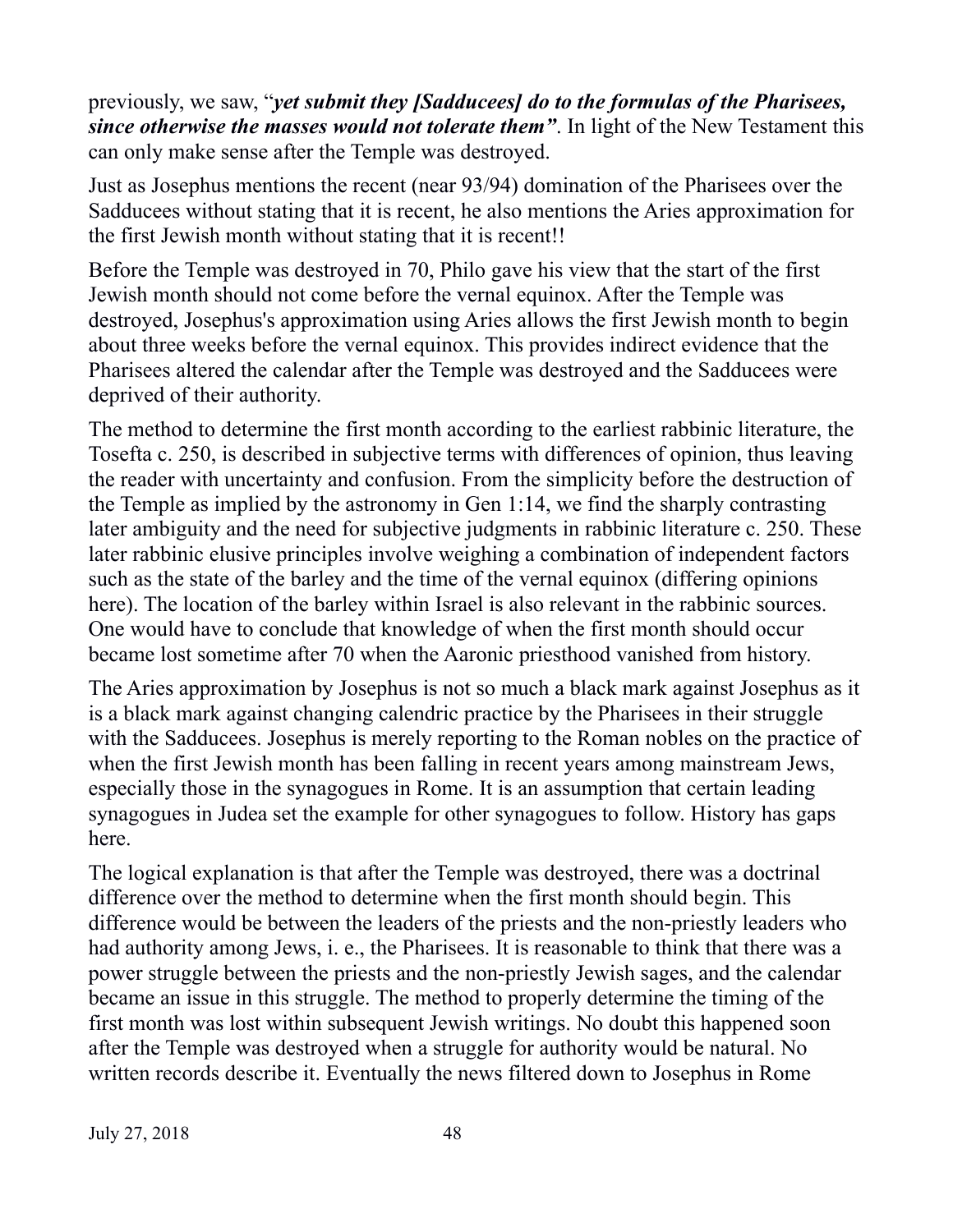where he lived. From synagogues in Rome, Josephus had to notice that the first Jewish month was no longer falling where it had been falling before the Temple was destroyed. If the primary audience of Josephus, the Roman nobles who prized the Greek language, wanted to know when the first month of the Jewish calendar fell, what would Josephus tell them? Would he tell them of a recent power struggle among Jews and a change in the placement of the first month? Certainly not! The Jews would not want to inform Josephus of their internal problems because they considered him to be a traitor due to his role in the war after he surrendered. Josephus would want to supply his readers with an approximation to the current practice of the Jews, not what had been the practice before the Temple was destroyed.

Josephus was a very practical person subject to biases as a politician, certainly not an idealist in truth. Josephus is not a good source for knowing when the first month fell before the Temple was destroyed because he wrote after it was destroyed and after the leadership of the greater mass of Jews in greater Judea changed.

**The Aries approximation by Josephus was a poisoned pill of deception for the future of calendar study by the early church fathers who preserved the writings of Josephus. Another problem for the early church fathers was the ambiguity of the sign of Aries, whether it referred to Pliny's description known by Josephus, or that of the astronomers in Alexandria. Subsequent history shows that the early church fathers made a mistake in the meaning of Aries by Josephus because in later times the Alexandrian meaning of Aries became more accepted in the Roman Empire and also because the Bishop of Alexandria took on a major role in the computation of the first month for many churches beginning c. 230.**

[22] Cessation of the Babylonian Calendar shortly after 75

This is an appropriate moment to discuss the cessation of the Babylonian calendar and the loss of its knowledge by people in Alexandria and the rest of the Roman Empire after the first century. When Philo mentioned the first month of the Jewish calendar in the first century (see the last chapter), he mentioned its similarity to the lunar calendar used by other nations, which was a non-specific allusion to the Babylonian calendar that was still in use in his own day, although not in Egypt.

The Babylonian calendar in the first century was under the control of the Babylonian priestly hierarchy in the city of Uruk. The city of Babylon had been destroyed.

The Babylonian cuneiform tablets show that the year 75 in the first century was the last year in which the Babylonian astronomer-astrologers determined and published the days upon which each lunar month began in their calendar. The Roman army had taken control of the territory in the east up to the Euphrates River, but no further. The two cities in which the Babylonian astronomer-astrologers had been active in their development of the science of astronomy were Babylon and Uruk, both on the bank of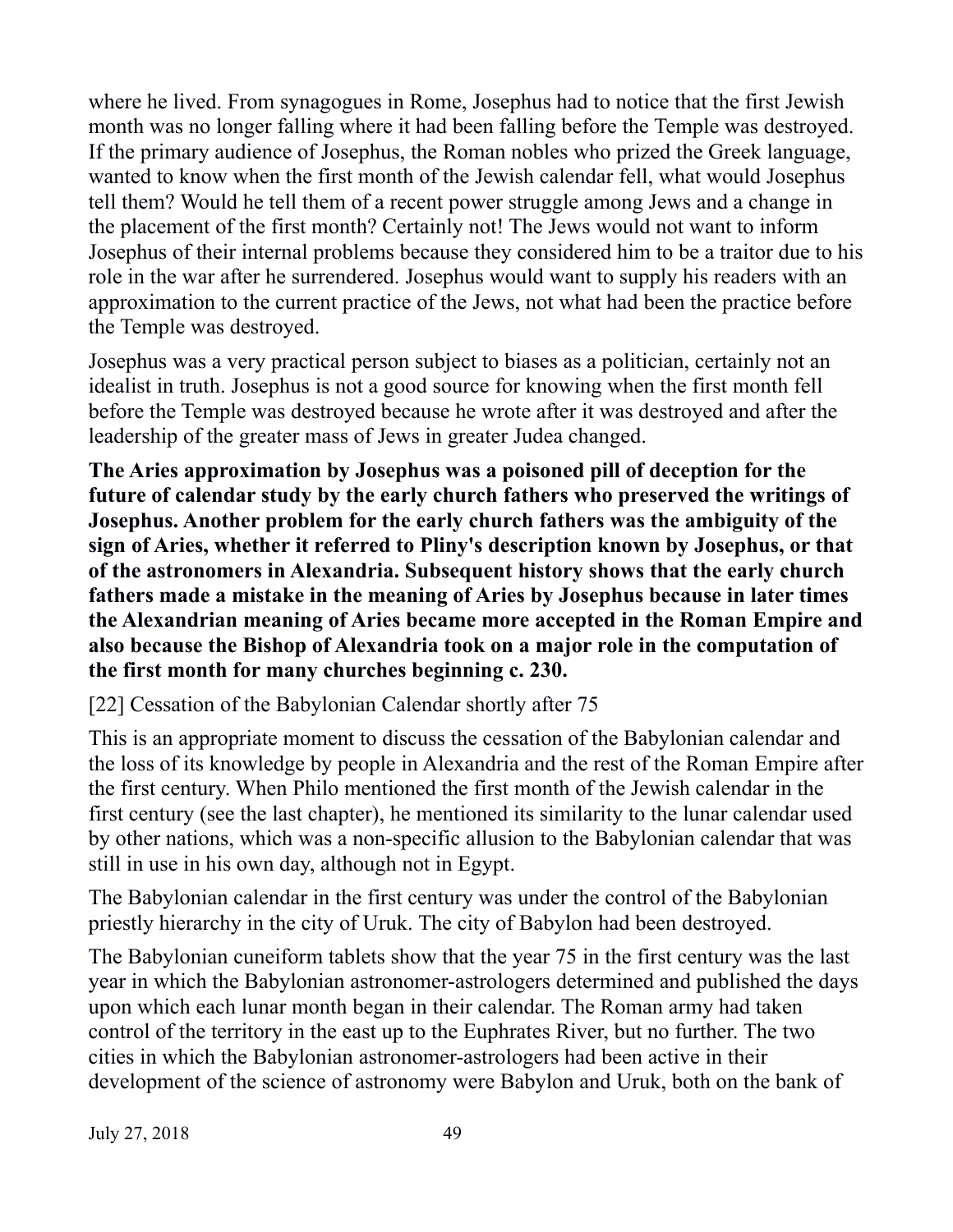the Euphrates River, with Uruk further south. By some time during the first century, the battles associated with political and territorial control between the Romans in the west and the Parthians in the east had left the city of Babylon devastated and the pagan temple in which the Babylonian astronomers worked, a pile of ruins. Only Uruk remained as a center for the continuation of Babylonian astronomical science and calendric production.

A major factor of great significance for the cessation of the Babylonian calendar along with the cessation of their practice of mathematical astronomy is the fact that the chief source of income for the Babylonian priests was being paid for their horoscopes and astrology in general. After Alexander the Great required the Babylonian astronomerastrologers to reveal their secret knowledge to the learned Greeks, those Greeks began to compete with the Babylonians for income from the practice of horoscopes and astrology in general. The Greeks charged a lower price for that practice, and this drove the Babylonians out of the business. Hence the major source of income that supported Babylonian astronomy and its calendar dwindled away.

In 46 BCE Julius Caesar first promoted a new solar calendar named the Julian calendar after him. This was the official calendar of the Roman Empire. Although other calendars were not suppressed by the Romans, neither were other calendars supported by funds from the Roman government. The pagan temple in Uruk lost its income from astrology and from government funding. All Babylonian science had been restricted to the privacy of writing in the ancient Akkadian language which had become a dead language (except for pagan astronomers and a some other highly educated Babylonians) since about the ninth century BCE when Aramaic became the universal language of the east. It is possible that there were some pockets of use of the Akkadian language among laymen in the east after c. 600 BCE, but this is not historically demonstrable.

The Babylonian calendar became obsolete after 75. Its knowledge became hidden with the unknown Akkadian language, and the Babylonian cuneiform tablets were unknown outside of its native territory. Greek astronomers who wrote in Alexandria substituted Macedonian (Greek) lunar month names for the original Babylonian month names. Roman nobles who studied the Greek language knew the Macedonian month names rather than the Babylonian month names. The Greek language instructors of Josephus in Rome taught him the Macedonian month names which he often used in his writings.

Therefore, Christians in Alexandria had no ability to understand the calendric significance of the Babylonian month names that are found in the Septuagint translation of the Tanak. Hence it became possible for Philo's writings on the Jewish calendar to become misunderstood by those who came after him. They knew from Philo that the vernal equinox was associated with the first month and that the calendar was based upon the sun and the moon. But specific details became lost with the extinction of the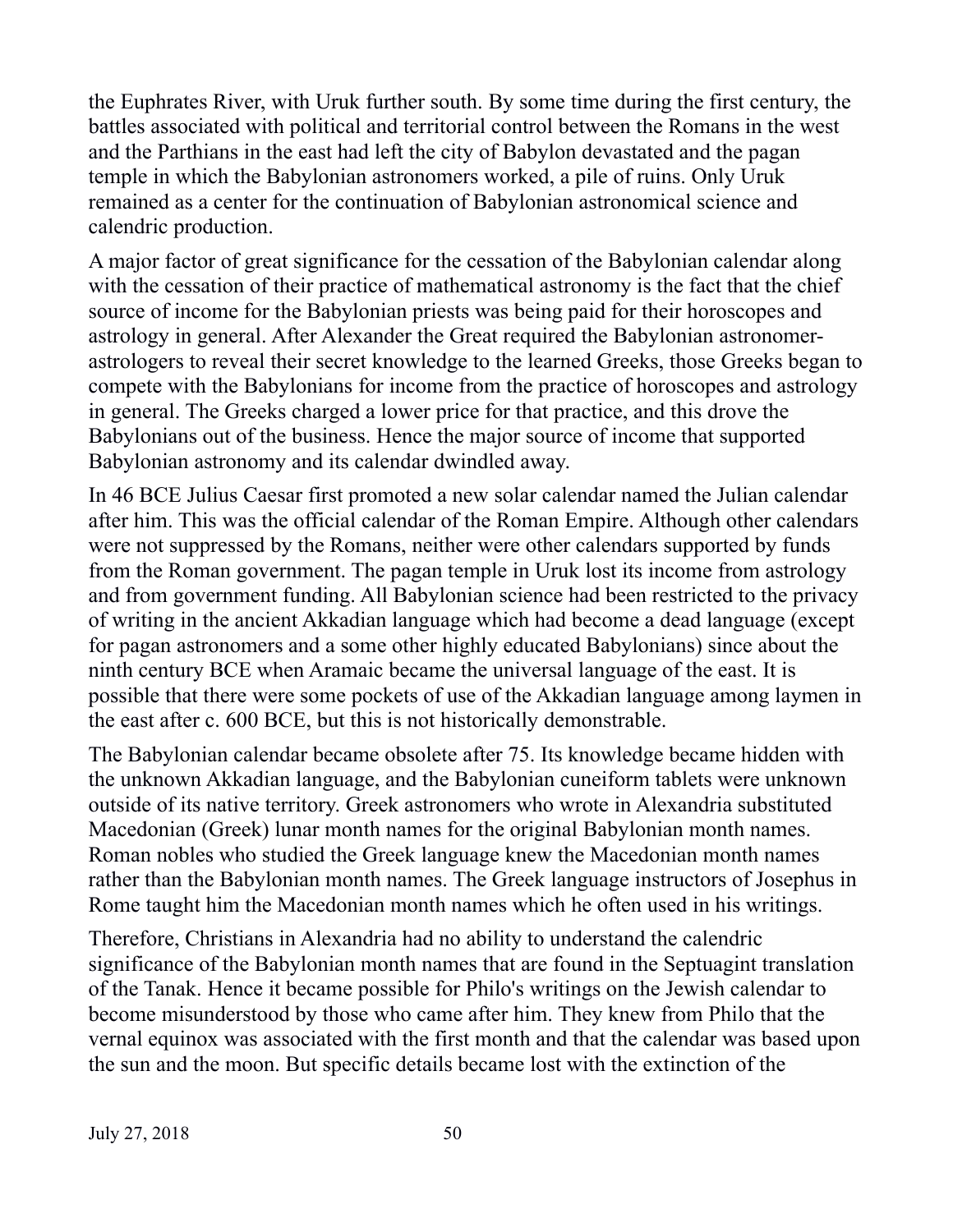Babylonian calendar in 75 and the abandonment of the Aaronic priesthood shortly after the Temple was destroyed in 70. These two losses at about the same time paved the way for later confusion on the calendar. Josephus became a source of confusion because he introduced the sign of Aries about 23 years after the Temple was destroyed and at that time the Jewish calendar was no longer under the control of the Aaronic priesthood.

[23] Hippolytus Promotes Abandoning the Jewish Calendar c. 222

Hippolytus (c.  $170 - c$ . 236) was a church priest who lived in or near the city of Rome. He wrote many commentaries on Scripture in Greek and had a reputation as a skilled preacher. On p. 26 of Cummings 2005 we read, "The great Origen of Alexandria heard Hippolytus preach in Rome about 212." Origen would have been about age 27 at this time.

On p. 69 of Eusebius (EH 6:22), we read, "At that very time also Hippolytus, besides very many other memoirs, composed the treatise *On the Pascha* , in which he sets forth a register of the times and puts forward a certain canon of a sixteen-years cycle for the Pascha, using the first year of the Emperor Alexander as a terminus in measuring his dates." Emperor Alexander Severus reigned from 222 to 235, so the first year of the Pascha table of Hippolytus was 222. The Pascha table itself, for 112 years, is preserved carved in the base of a statue that dates from the third century. The dates on this statue for the celebration of the Pascha by the church all fall on a Sunday.

On p. 63 of Brent 1995, he wrote that the statue bears an inscription that "... dates the crucifixion [of the Nazarene] on the 25th March (14th Nisan), 29 A.D. ...". On p. 86 of Goldstine 1973, he shows that on March 4, 29 at 1:13 UT the astronomical new moon occurred. The next sunset in Jerusalem on this date would have been about 14.5 hours later, which is not sufficient time to see the new crescent. This is a general statement rather than the more precise use of Schoch's curve. Using the computer program LoadStar Professional, with coordinates of longitude 35 degrees 13 minutes east and latitude 31 degrees 47 minutes north for Jerusalem, and using the time 15:40 UT for sunset in Jerusalem (the program provides this time for sunset on this date), the result shows that the sun's azimuth is 262 degrees 19 minutes 35 seconds and the moon's azimuth is 256 degrees 21 minutes 28 seconds. Hence the azimuth difference between the sun and the moon is close to 6 degrees. According to Schoch's curve this requires an altitude for the moon of 9.8 degrees as the ideal borderline for visibility. In practice, with good weather conditions and visibility, one might see the new crescent up to half a degree less than this. But according to the computer program, at sunset the moon's altitude was 4 degrees 38 minutes 21 seconds. This is much too far below 9.8 degrees to hope for visibility. One day later on March 5 at sunset, the moon's altitude was 15 degrees 27 minutes 45 seconds, which is very easy to see. Hence, the moon should easily have been seen on the evening prior to Saturday March 6. This would make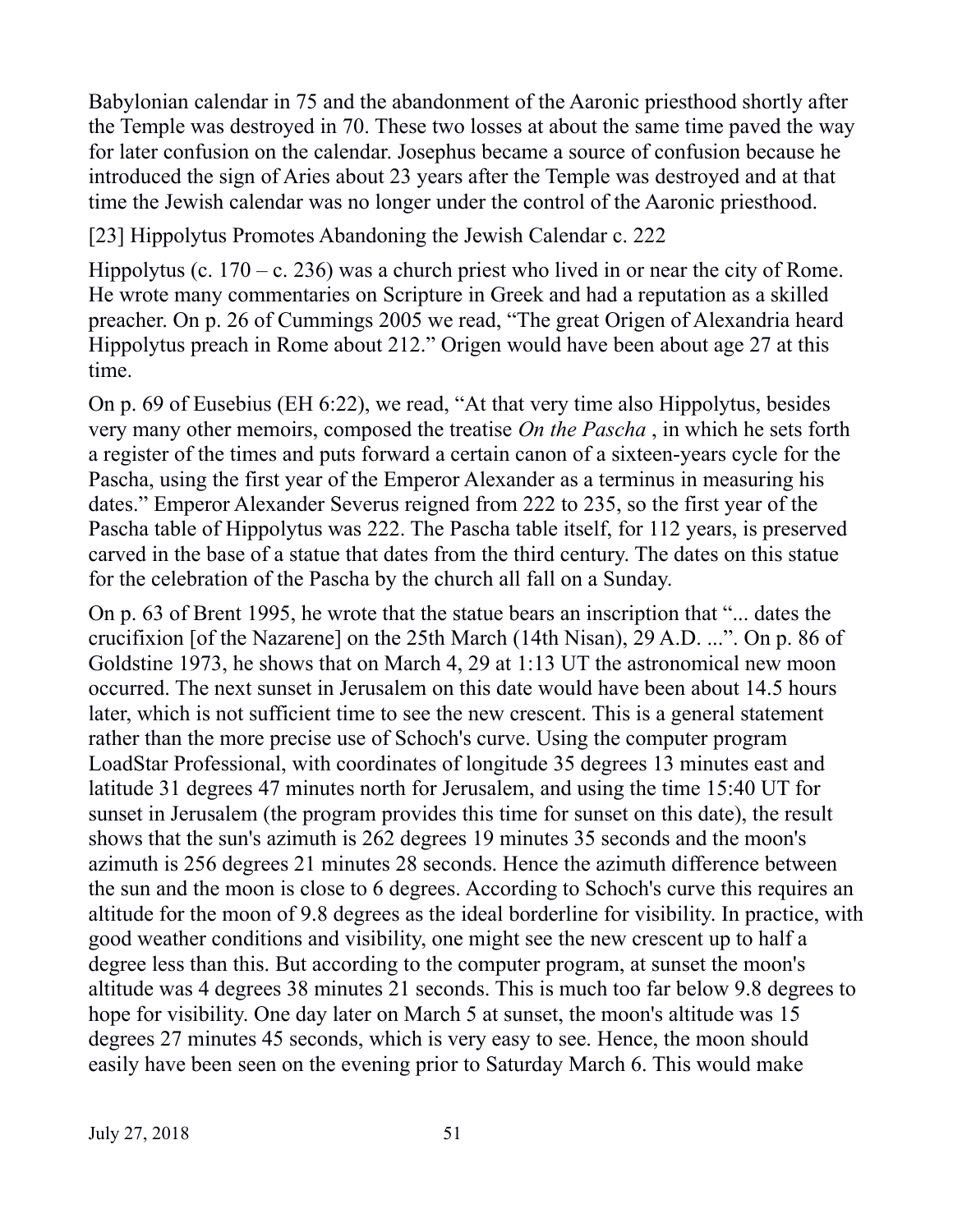March 6 the first day of the month.

Therefore, based on the sighting of the new crescent from Israel, Friday March 19 in the year 29 would have been the 14th day of the lunar month. The statue claims the date was March 25. Since the crucifixion would have been on the 14th day of the lunar month (March 19), this would make the date for the crucifixion according to the inscription impossible, and hence this would have to be dismissed as a false legend. It happens that the vernal equinox in the year 29 fell on Julian March 22, 16:48 according to the computer program BRESIM. On the same page Brent states, "We should further note the acceptance by the Hippolytan community of the Johannine dating of the last supper [Nisan 14]."

On p. 67 Brent wrote that for the year 222, which is the first year of the Pascha Table of Hippolytus, "the 14th Nisan falls on the Ides April (13th) which is a Saturday". According to p. 35 of Pedersen 1983, Hippolytus made every year that consisted of 12 months have exactly 354 days. The same three years in every eight had a 13th month in this table. This scheme makes eight years have 99 months. On p. 32 Pedersen comments, "The eight years will have elapsed one day and a half before the moon has passed through 99 complete revolutions with the result that the expected Easter moon after eight years would be delayed by 1 ½ days."

How did Hippolytus decide when to add a 13th month? Pedersen discusses this question on p. 37, writing, "It is clear that this had nothing to do with the vernal equinox which, according to the Roman calendar, was March 25, for there are Easter moons [= 14th of the computed first month according to Hippolytus] as early as March 18 in both the 6th and the 14th year of the cycle. Now March 18 was the day on which the sun entered the sign of Aries according to the Romans [in the first century Pliny the Elder wrote that the vernal equinox fell on the eighth day of the sign of Aries and that the vernal equinox fell on March 25], and it may well be that Hippolytus took this as the *terminus a quo* [= earliest date] for the Easter moon [= 14th day] in order to place his own NISAN in the spring as ordained in Holy Scripture [as Hippolytus saw it]."

**The above analysis by Olaf Pedersen concerning the writings of Hippolytus is precisely according to a forced strict view of Josephus as already discussed above, and according to the arrangement of Pliny the Elder using the vernal equinox on the eighth day of the sign of Aries!! This is really exciting because it shows a dependence of Hippolytus upon Josephus as seen from the Roman first century viewpoint, not according to the Alexandrian concept of the sign of Aries, which began with the vernal equinox.** Hippolytus's treatise *On the Pascha* has not been preserved, so we cannot quote his own explanation. However, we have the Julian calendar dates preserved on the statue.

It seems obvious that Hippolytus in Rome promoted the use of Josephus to determine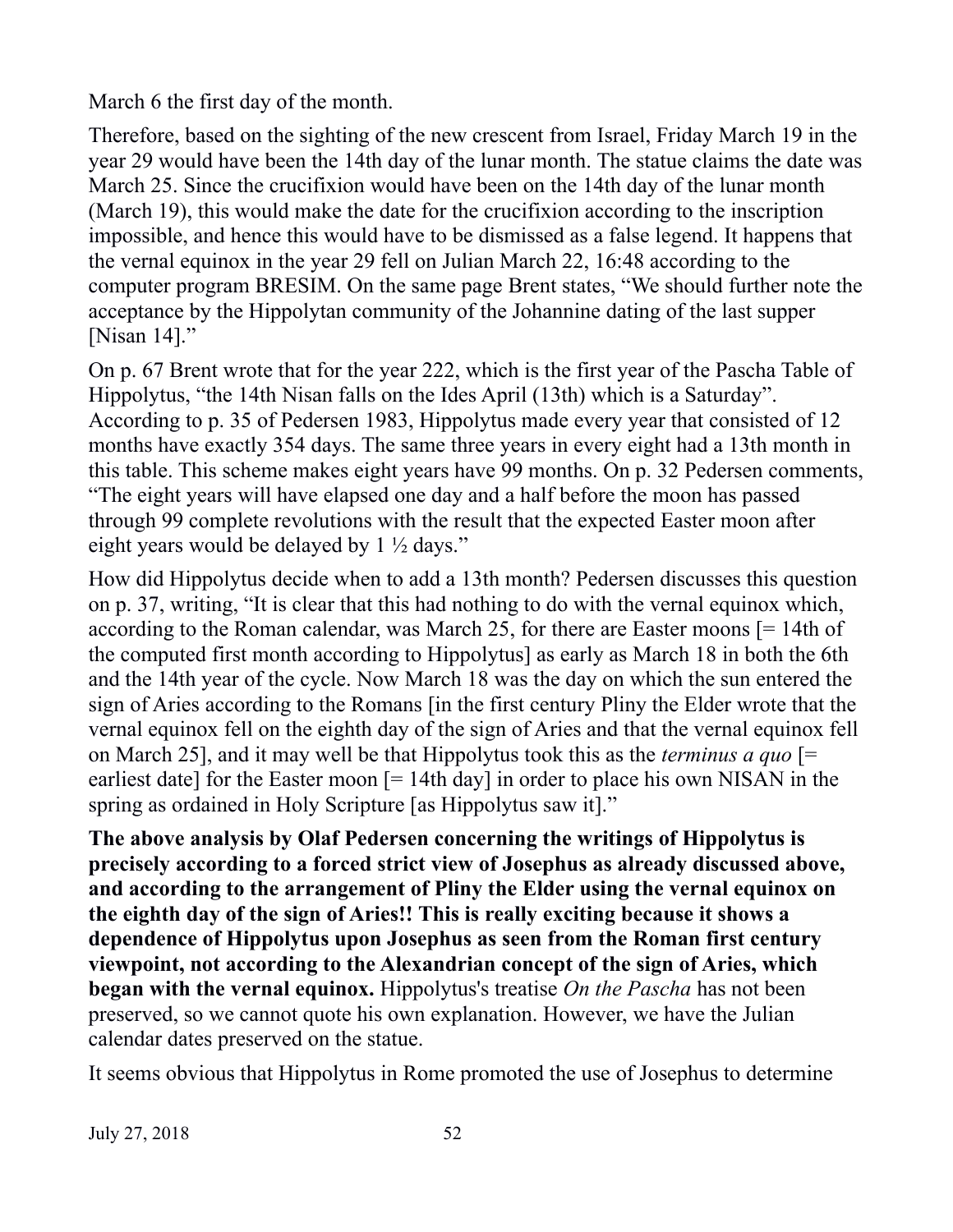the allegedly correct time for the first month based on the Roman concept of the day of the vernal equinox on March 25 and the use of Pliny that would cause the sign of Aries to be on March 18. Hippolytus was using Pliny along with Josephus for the sign of Aries, but he did also use the false Roman March 25 for the vernal equinox as the anchor for knowing the start of the sign of Aries. Hence Hippolytus was not actually using the vernal equinox, but instead the sign of Aries, according to the words of Josephus. Josephus did not mention the vernal equinox at all, but instead he mentioned the sign of Aries.

Thus Hippolytus promoted abandoning the Jewish calendar for the church in his own century. At least from the time of Hippolytus onward, Josephus would have been an object of focus for the early church fathers concerning when to celebrate a Sunday Pascha, or Easter. Since Eusebius demonstrates an interest in tracing the history of efforts of the church leaders to determine the original calendar of the Scriptures, he apparently is not aware of efforts before Hippolytus. There is no reason to think that Hippolytus knew that in Alexandria the sign of Aries began on the day of the vernal equinox in contrast to the use of March 18 in Rome following Pliny the Elder. While the first year in the table of Hippolytus is 222, we cannot be sure that he wrote his essay *On the Pascha* in that year.

By the year 230 the Alexandrian Church began dispatching letters with the date of Easter to be kept by other churches, according to Eusebius as quoted by Pedersen above. Although Hippolytus lived in the environs of Rome where Latin was the vernacular language, he wrote his biblical commentaries in Greek. It is plausible that his essay *On the Pascha* reached the Greek speaking Alexandrians, and thereby Josephus's comment on Aries gained their attention. To educated people in Alexandria at that time, Aries began with the vernal equinox. Thus, such educated people would have thought that Josephus began Aries as they themselves did. Perhaps they were not aware of the writings of Pliny the Elder in Latin, which expressed a contrary view as explained above.

The writings of Phlio of Alexandria were available to Origen who quoted from Philo in many of his own writings. Philo would also have been read by other Christians in Alexandria, and Philo placed emphasis on the vernal equinox.

[24] Origen and the Jewish Calendar

(A) The Importance of Origen for the History of the Calendar

Origen made a few statements concerning the calendar practiced by the Jews in his day. The time and geographical place of his life in relation to learned Jews and Jewish history are especially significant for his witness to the calendar. **At least as significant as this, is the fact that within 25 years after Origen's death Anatolius used Origen as a witness to support the view promoted by Anatolius, and this is critical for judging**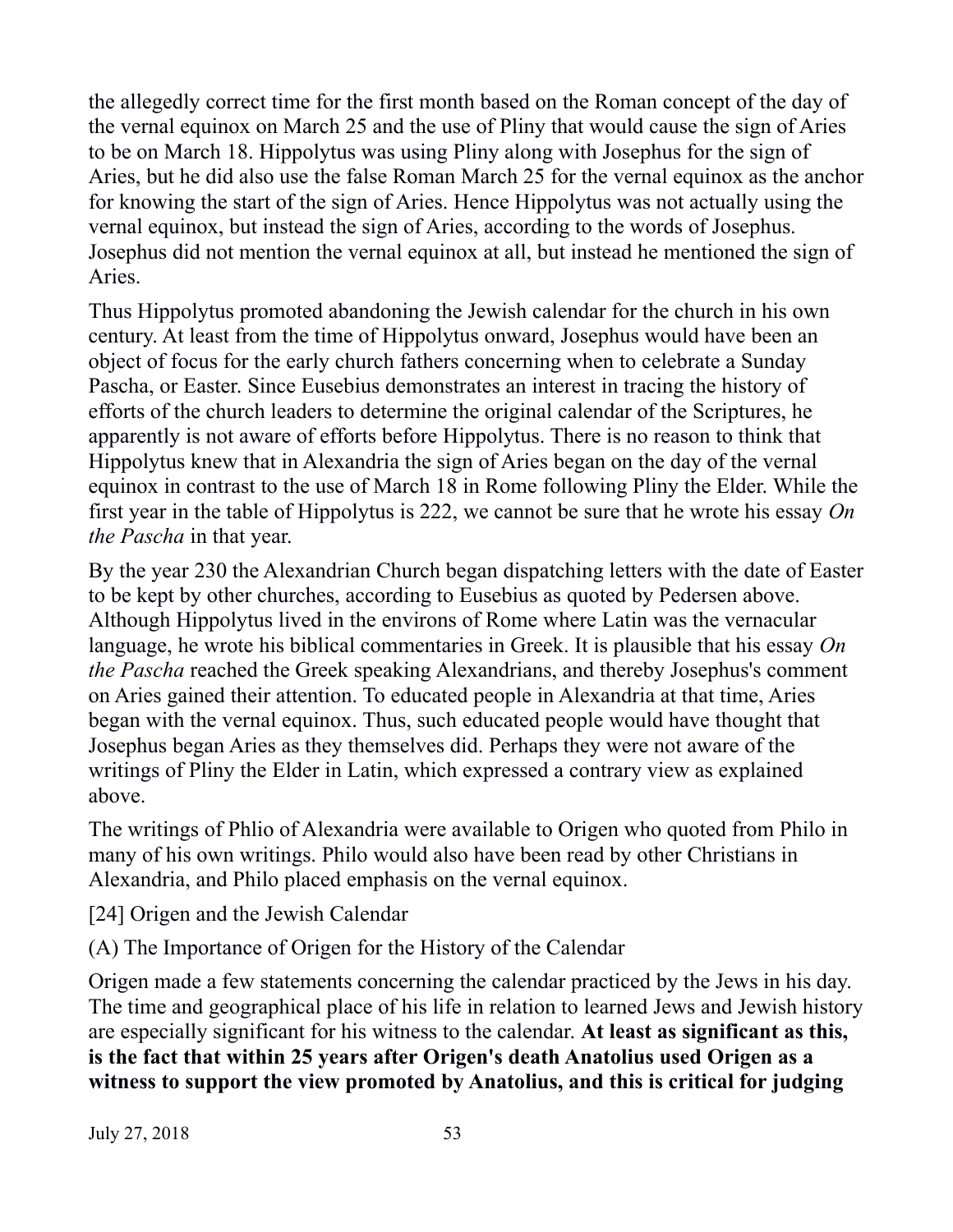**the reliability of Anatolius.** With so much importance attached to Origen, it is worthwhile summarizing key aspects of his life.

(B) Sketch of Origen's Life and Environment

Origen was born in Alexandria c. 185 (Crouzel, p. 2). His father gave him both a Christian and a Hellenistic education. He became a teacher of Christianity in Alexandria having the primary goal of bringing people to accept Christianity. Friction developed between him and Bishop Demetrius of Alexandria because the latter exerted much control in both the organization of the Alexandrian Church and in doctrinal matters. The latter interfered with Origen's ability to write commentaries, so he moved to Caesarea on the eastern coast of the Mediterranean Sea in 233. One year before this move he was ordained as a presbyter while visiting Jerusalem, and no doubt Demetrius was angered by this because he was not consulted. In Caesarea he was a teacher, a preacher, the director of his library, and he continued writing commentaries on books of the Bible as he had done in Alexandria. He was supported by the wealthy layman patron Ambrose, who also provided him with secretaries and stenographers for writing down his biblical commentaries and other documents that he dictated. He died in 253 or 254.

Origen was the most prolific Christian writer in ancient times and his views played a significant role in subsequent mainstream Christian theology. On the other hand, some of his conclusions were based upon loose spiritual analogies and Hellenistic philosophy, and this made him a very controversial figure among mainstream Christian leaders about 130 years after his death. He was not autocratic and was dismayed by autocratic behavior in other Christian leaders. His personal library was a major addition to the theological library that had begun in Caesarea. After his death this library continued to expand, and perhaps c. 275 one source estimated this library to have 30,000 volumes (McGuckin 1992, p. 21). With the financial help of his layman patron Ambrose, he was able to acquire any theological writing he wished. His biblical commentaries earned him great fame in his lifetime. His primary interests were in promoting growth in the churches and in promoting his doctrinal positions in theology through reasoning rather than through politics or coercion. To further his cause, he had a reputation to uphold for accuracy and thoroughness. When he disagreed with the views of others of recognized rank, he never mentioned those people by name or by other indirect means. He simply explained his own views and left it to others to notice how his views may differ with others.

Origen had no time for church politics and tried to avoid rivalries with others by stating his own views without mentioning the names of others with whom he disagreed. He would have become familiar with the dates for the declaration of Easter before he departed for Caesarea in 233. According to Origen's habit of avoiding rivalries and personal disputes, he was very low key in how he stated his conclusions.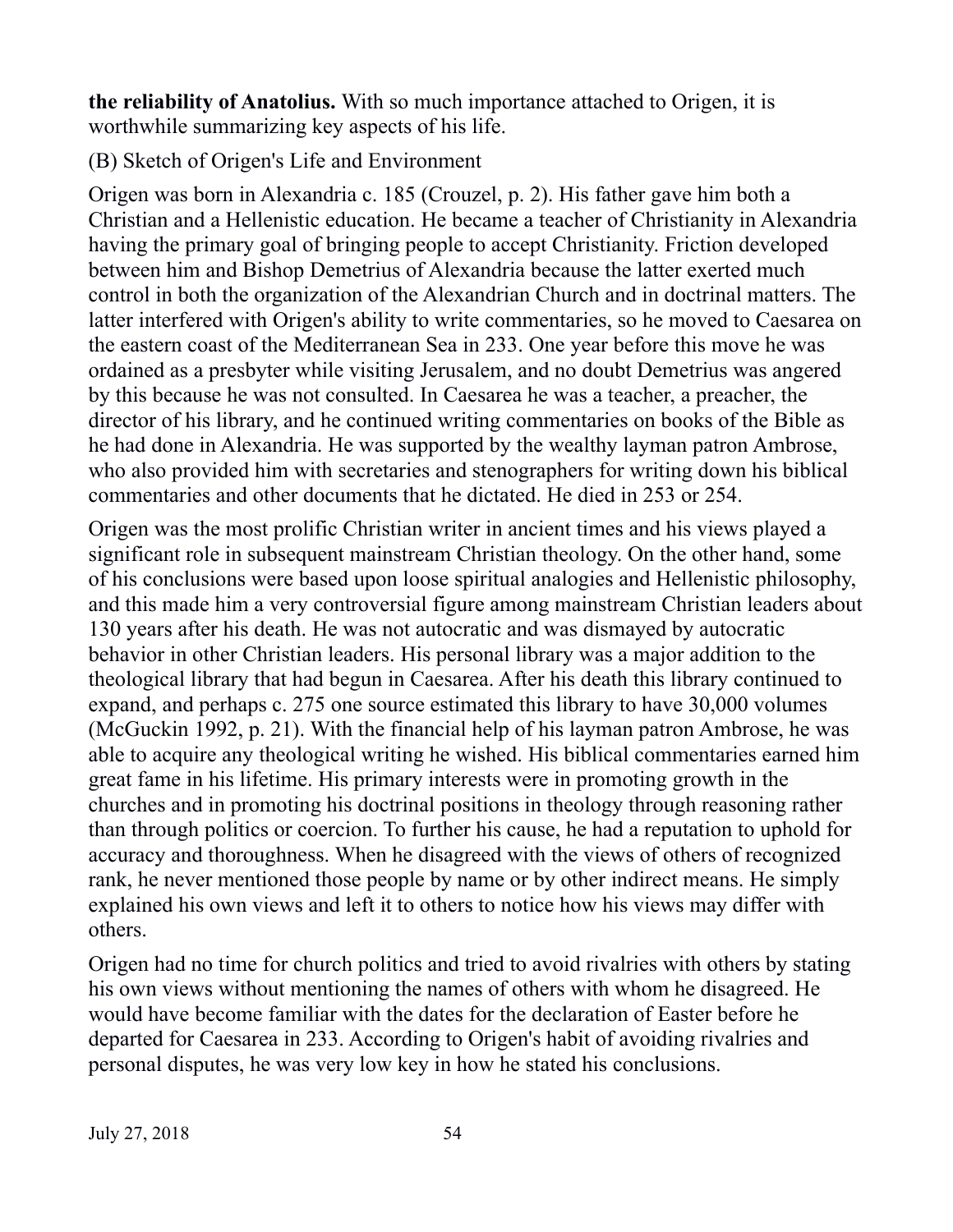Origen directed the huge written project known as the Hexapla, a work of the Old Testament in six columns. The columns were the Hebrew text (= the Tanak), its transliteration into Greek, Aquila's translation, Theodotion's translation, the Septuagint, and Symmachus's translation. In order to engage in discussions with Jewish theologians concerning certain matters pertaining to the Hebrew Scriptures, Origen needed an accurate understanding of the Hebrew Scriptures. For this purpose the Hexapla was a great help to Origen. The Hexapla also served the important purpose of helping Origen to judge validity among the various versions of the Septuagint  $(= LXX)$ . If Origen could not decide among versions of the LXX in some part of the text, he sometimes favored a version that agreed with the Three (= Aquila, Theodotion, and Symmachus). He recognized that it was important to know what writings were authoritative, that is, canonical as inspired.

Except for occasional travels, he lived in Caesarea for about the last 21 years of his life. Caesarea had the best shipping port of all the cities on the eastern (north-south) edge of the Mediterranean Sea, and it may have had a population of 100,000 in Origen's time (McGuckin 1992, p. 11). Its population was a mix of Jews, Christians, pagans, and Samaritans who often worked in close proximity. Thus some individuals among these diverse groups developed the ability to share their religious background in conversation.

The scanty yet significant statements from Origen about the Jewish practice for the time of the first month do corroborate the Tosefta in the general sense of timing.

(C) Origen's Relationship with Learned Jews

Pp. 88-89 of Levine 1975 reveal that there was a well-known academy of rabbinic studies in Caesarea. Some sources discuss this as a group of schools, each conducted by one learned rabbi. The origin of this academy or group of schools is roughly c. 200. Students to this academy even came from Babylon, and it was likely the leading academy for rabbinic studies in the world during the third century. On p. 95 Levine wrote, "The 'Rabbis of Caesarea' are mentioned some 140 times in the Palestinian Talmud [= PT] both transmitting the opinion of others and expressing their own views." The PT was published c. 400 although it was several decades in the making. There was always diversity in how Jews interpreted the Tanak, yet Caesarea was a leading site for the promotion of Orthodox  $(=$  rabbinic) Judaism because of the rabbinic academy there.

A little to the east of Caesarea were the two cities of Tiberias and Sepphoris, the leading cities in this era with a few rabbis of reputedly greater stature than those in Caesarea during the third and fourth centuries. Since Caesarea was more cosmopolitan than the other two cities, the Roman capital of its province, a Roman military base, and a major port city, this made the Jews of this city quite open to non-Jews, and it was very likely the best location in the world for a Christian scholar such as Origen to engage in discussions with highly esteemed rabbis who knew the Tanak and Jewish practice.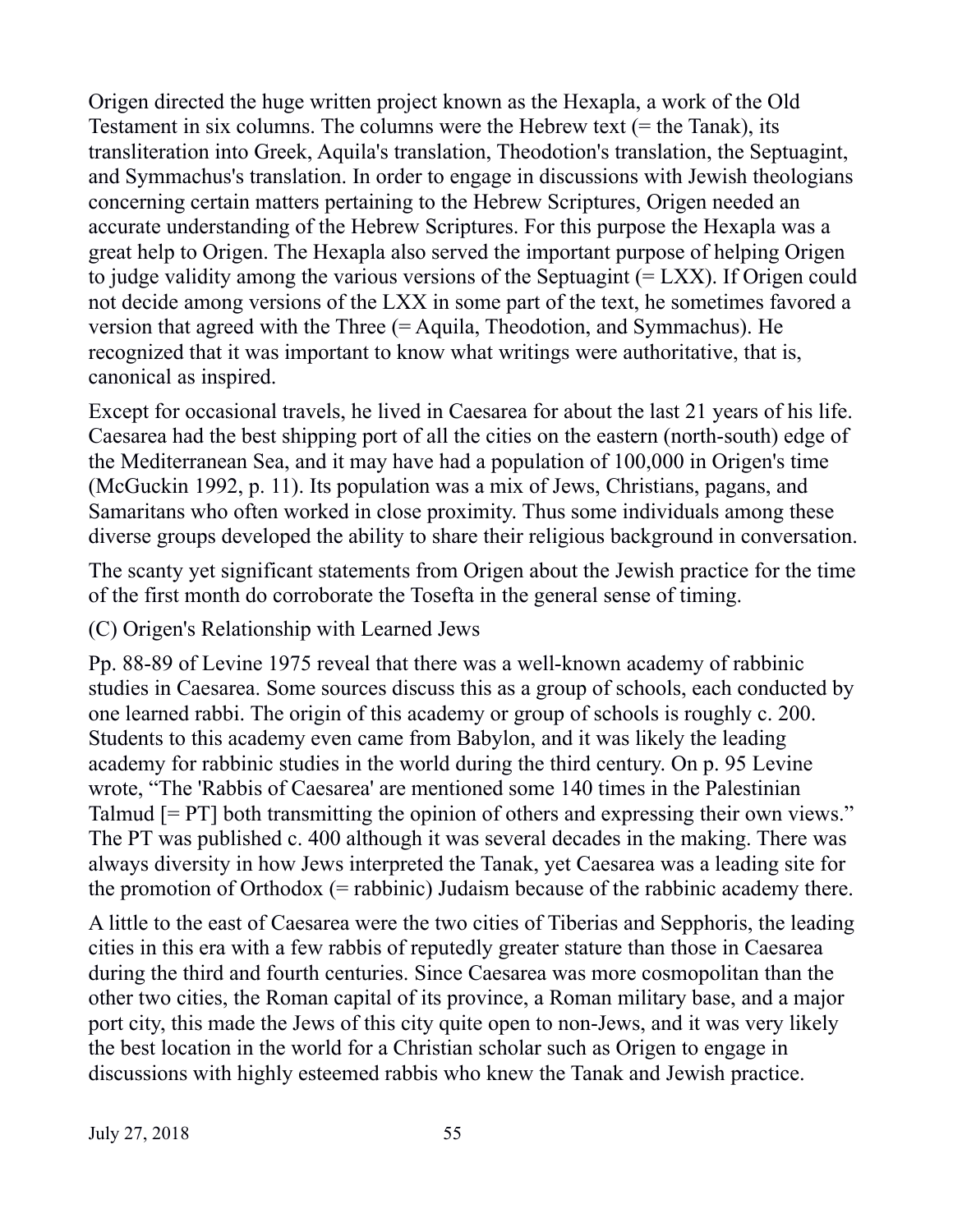Origen composed the work Contra Celsum c. 247 (pp. xiv-xv in Chadwick 1980). On p. 41 of Chadwick, in CC 1:45, we read from Origen, "I remember that once in a discussion with some Jews, who were alleged to be wise, when many people were present to judge what was said, I used the following argument." On p. 50, in CC 1:55, we read from Origen, "I remember that once in a discussion with some who the Jews regard as learned I used these prophecies." On p. 93, in CC 2:31, we read, "But although I have met with many Jews who were alleged to be wise ..."

Many references such as these were collected by de Lange in his book (1976) *Origen and the Jews*. On p. 22 of this book de Lange wrote, "Origen will thus have had no more difficulty, given his relations with Jewish scholars, in gaining access to the traditions and writings of the rabbis [in Hebrew] than if they had been written in Greek, no more difficulty, that is to say, than any Greek-speaking Jew. We should suppose that he learned something of the character of the [Hebrew] language, and some vocabulary, from his frequent inquiries and discussions, but it is by no means inconceivable that he relied entirely for his knowledge of Hebrew texts on his Jewish colleagues." Later on the page he wrote, "We shall not be far from the truth if we conclude that Origen could not speak or read Hebrew, but that he was fortunate in having acquaintances who did, and who gave him such help as he demanded."

On p. 225 of de Lange 1975 he wrote, "That Origen took a deep and serious interest in the Jews is apparent from even a casual perusal of his works. He says that in expounding a difficult passage of scripture the Churchman will first enquire of the Hebrew tradition, and he provides several explicit examples of his own enquiries on specific questions." On p. 235 he wrote, "This implies that he did not merely turn to the Jews when he was in difficulties, but spent a good deal of time merely discussing the Bible with Jews or even perhaps attending rabbinic discourses on scriptural texts."

(D) Motivation and Resources for Origen on the Jewish Calendar

On p. 80 of Chadwick 1980, Origen wrote in CC 2:13, "The siege [against Jerusalem] began when Nero was still emperor, and continued until the rule of Vespasian. His son, Titus, captured Jerusalem, so Josephus says..." From this there is no reason to doubt that the works of Josephus were in Origen's library and he was somewhat familiar with his writings.

On p. 117 of Runia 1995 he wrote, "It can be said beyond all reasonable doubt that the preservation of Philo's writings as we have them today is due to the intervention of Origen himself. Had he not taken copies of Philo's treatises with him when he moved from Alexandria to Caesarea in 233, then these would have been lost, together with the remainder of the Hellenistic-Jewish literature of Alexandria." On p. 118 Runia wrote, "The best list, oddly enough, is probably to be found in Cohn and Wendland's text of Philo, which in the apparatus criticus lists some 99 cross-references to Origen." Origen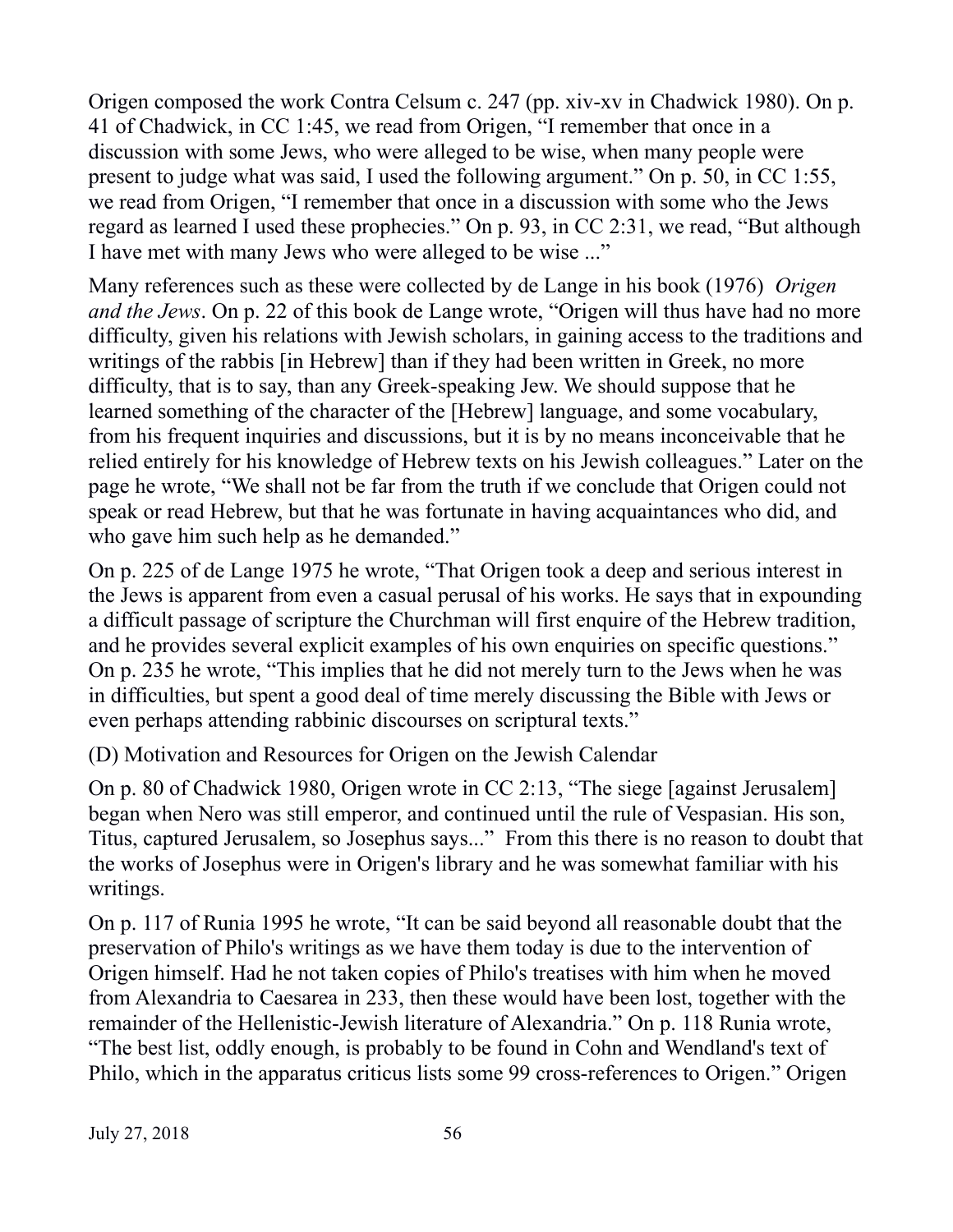learned the concept of spiritual interpretation from Philo's allegories.

Long after Origen died, the Church historian Eusebius directed the same library in its expansion, and Eusebius quoted from parts of the writings of Aristobulus. Since Aristobulus was from Alexandria and his writings originated there, and since Origen took such writings with him when he left that city, it is certain Origen already had the writings of Aristobulus in his library.

Hence Origen had the writings of Philo, Aristobulus, and Josephus concerning the Jewish calendar. He also had the opinion of Jewish scholars in Caesarea who would most likely have presented him with the opinions found in the Mishnah and Tosefta of the rabbinic Jews. The latter documents show conflicting opinions with no consistent conclusion on the calendar (discussed below). Since Origen's library was kept current with contemporary commentaries on Scripture and related subjects, it is plausible that Origen had the opinions of Hippolytus on the calendar and was in fact under some pressure to give his own opinion on the time of the year for the first month. Certainly Origen was familiar with the practice of the Alexandrian Church dispatching letters for the date of Easter from before he moved away from Alexandria.

(E) When were the Jews Keeping Passover in the time of Origen?

When Origen completed his commentary to the Gospel of John while living in Caesarea, perhaps during the 240's, he briefly wrote about the time that the Jews of his day were keeping the Passover. In Heine's translation 1989 on p. 280, section 116 states, "It will be easier, however, in other places to view the statements which are made about the time of the pasch, which takes place around the spring equinox, and whether any other problem demands investigation." This is an isolated statement.

Since Origen regards this matter of the time of the first month to be of significance to the Church in his own day, even though his comment is brief, his choice of words would not be more vague than necessary. It indicates that in his own day in Caesarea, sometimes the Jewish passover occurs before the vernal equinox and sometimes afterward. Compare this with what he indicates in the next section.

(F) Origen's Treatise on the Passover

In Origen's Treatise on the Passover (written c. 245 according to the chronological research by Robert Daly; see p. 4), he quotes all or parts of Ex 12:1-2 at least nine times! This shows a major interest in this calendric question, and his audience would certainly have their nerves on edge to know what he thought. The Septuagint that was used by him in this passage was very close to the Hebrew.

Ex 12:1-2, "And YHWH said to Moses and to Aaron in [the] land of Egypt, saying 'This month [shall be] to you [the] beginning of months, it [shall be the] first of [the] months of the year to you.'"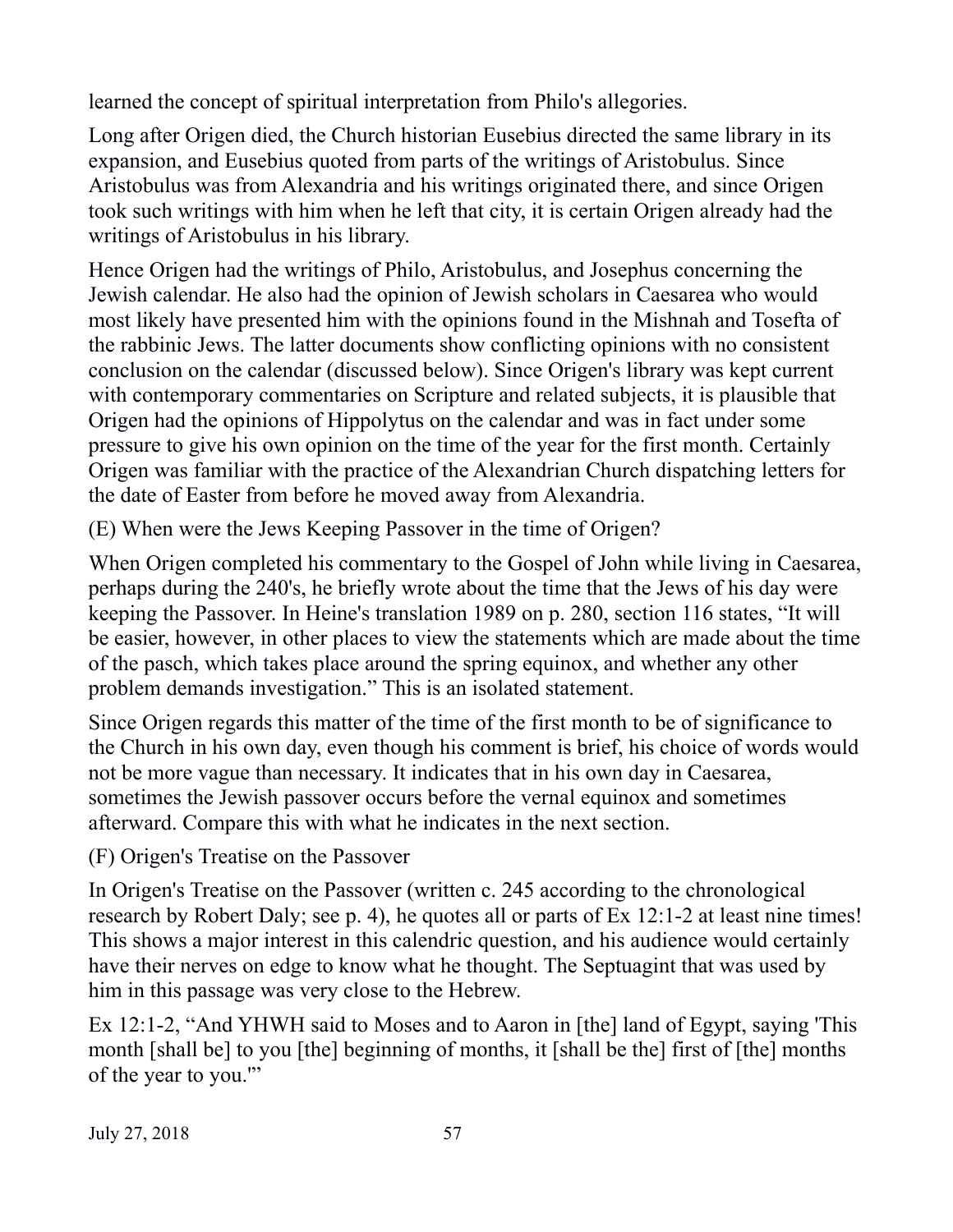Notice that the words "to you" (to Moses and to Aaron) occur twice in the Hebrew, just as they occur twice in the Septuagint that Origen used and quoted.

On p. 30, concerning Ex 12:1-3, Origen wrote, "If he had added: 'Speak to the whole assembly of the sons of Israel and say: This month is for you the beginning of months,' he would have been saying this without distinction both to Moses and Aaron and the whole people." Origen is saying that Moses and Aaron knew when the first month should fall, but they were not commanded to tell the whole assembly when the first month should fall!!

From this statement on the calendar Origen simply concluded that the original details of the Scriptural calendar were intended to be kept a secret, told to Moses and Aaron at the contextual time of Ex 12:2, but not revealed in Scripture to the people!! At the bottom of p. 29 Origen wrote that Ex 12:2 was **not** spoken "... to the whole people, but only to Moses and Aaron." On p. 30, after quoting Ex 12:1-2, Origen wrote, "... it is clear that it is not for the whole people that that month was then *the beginning of month*s, but only for Moses and Aaron to whom it was spoken." In other words, according to Origen's interpretation of this, Moses and Aaron were told when the first month occurred, but they were to keep the method a secret from the people. Thus Origen was admitting that he did not know when the biblical first month should occur, and he did not think that the Jews knew either because they could not give him a clear single answer.

The Tosefta was being composed by rabbinic scholars during the first part of the third century when Origen was active. Its date of publication is a matter of scholarly debate, placing it sometime in the third century, perhaps c. 250. But the leading Jews of Caesarea would have spoken to one another about the issues involved and known its conclusions on the matter before it was published, Multiple contradictory views on the time of the first month are in the Tosefta.

In Tosefta Sanhedrin 2:7, the section below from p. 198 of Tosefta-Neusner\_4 shows contradictory views concerning the use of the vernal equinox. The phrase "intercalate the year" refers to adding a thirteenth month. The point of distance in time is the new moon of the candidate first month. Square brackets are added by the translator Neusner.

"A. They intercalate the year only if the spring equinox is distant by the better part of a month.

B. And how much is the better part of a month? Sixteen days.

C. R. Judah says, 'Two thirds of a month, twenty days.'

D. R. Yose says, 'They make a reckoning of the year. If before Passsover there still are lacking sixteen days of the equinox, they intercalate another month. [If there are lacking] sixteen days before the autumnal equinox, they do not intercalate it.'

E. R. Simon says, 'Even if it was lacking sixteen days before the Festival [of Sukkot],

July 27, 2018 58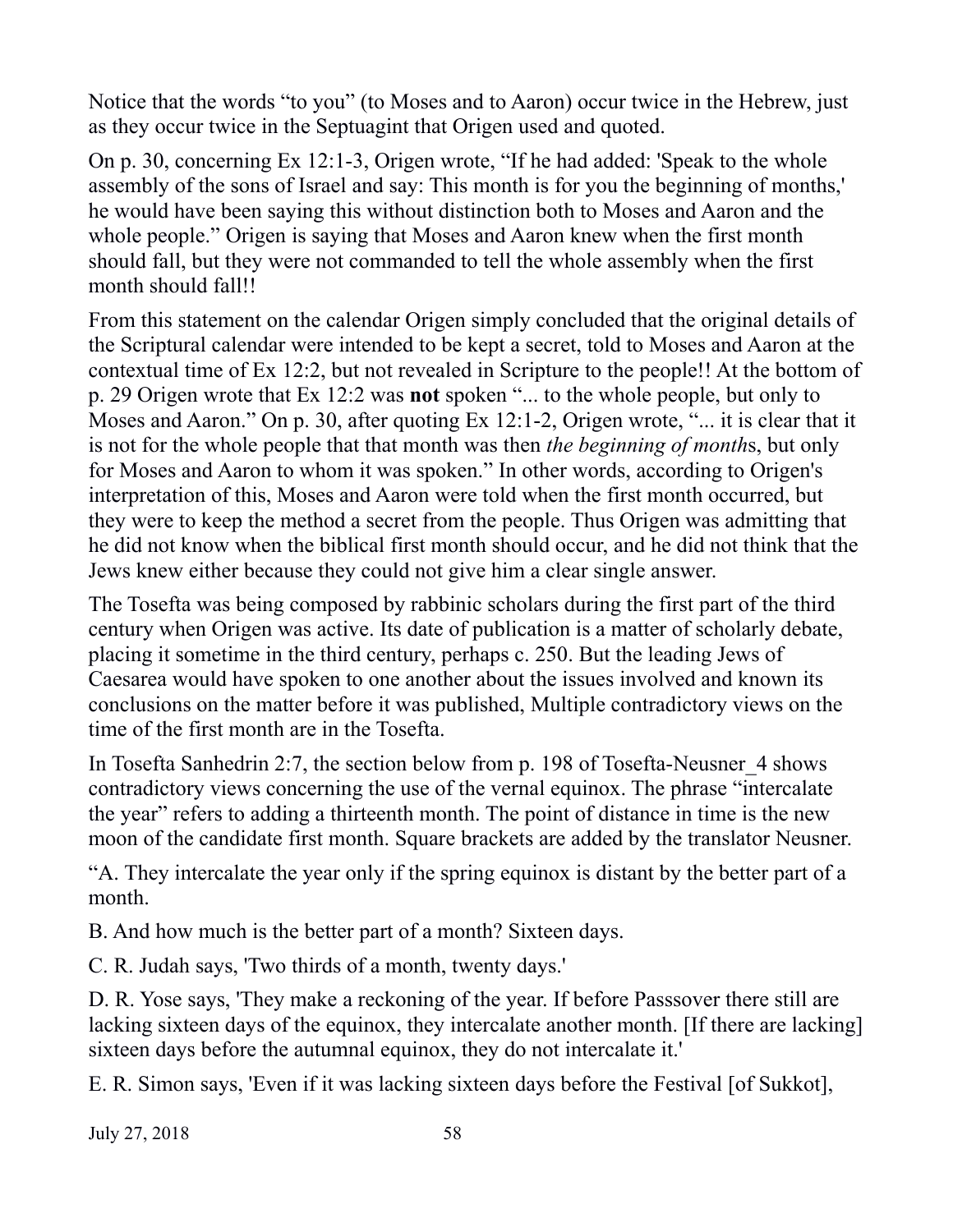they do intercalate it.'"

From the above we note two kinds of disagreements. One involves a rule concerning whether 16 or 20 days to the vernal equinox should be used. Another involves whether consideration of advance calculation for the autumnal equinox should also be used. Moses and Aaron could not have received such confusion at Ex 12:1-2. Surely the Aaronic priesthood could not have had such confusion before the Temple was destroyed. Origen's library containing Philo, Josephus, and other sources were not helpful for him to establish a condition for knowing when the first month occurs. He would not have understood the Babylonian calender in relation to Philo's important remark. We do not know whether Origen understood the distinction between Aries in Rome where Josephus wrote compared to Aries in Alexandria. We do know that Origen was admitting that he had no answer nor did he think a definitive answer was available.

In Tosefta Sanhedrin 2:2, 2:3, and 2:4 on p. 197 other considerations that contribute to a decision to intercalate the year are given. These involve the state of the growth of the grain, the fruit of the trees, and the growth of domestic animals of kids, lambs, or pigeons. Taking all such matters into consideration including the equinoxes certainly involves subjective judgments, and does not produce a clear result to which others can easily agree.

In sharp contrast to this, Anatolius claims that Origen agreed with his own conclusions on the calendar!! This makes Anatolius untrustworthy because he misrepresented Origen's views.

Anatolius used Origen's library in Caesarea after the latter's death (in 253/254) in his effort to write about the determination of the first month. It appears that Origen would have had all the written resources that Anatolius had. But Origen also had a good working relationship with some prominent rabbis in Caesarea, and he would have had the ability to discuss the evidence with them privately.

[25] Eusebius Reports on Anatolius who wrote c. 277

Quotations from Eusebius with commentary by Olaf Petersen above showed a rule from c. 250 that allowed Nisan 1 to occur about two weeks before the vernal equinox according to the church in Alexandria. Pedersen also indicated that Bishop Demetrius began to send calculated dates from c. 230. From this we see that 95 years before the Council of Nicaea in 325, there was already an established tradition of when to determine the first month based on reckoning from Alexandria, which placed the vernal equinox on the first day of Aries, March 21, instead of on the eighth day of Aries according to the practice in first century Rome from which Josephus wrote. In other words, scholars from Alexandria (such as the alleged scholar Anatolius, who died c. 282) who read the Aries approximation by Josephus would understand Josephus differently from how Pliny the Elder would understand him, because they would interpret the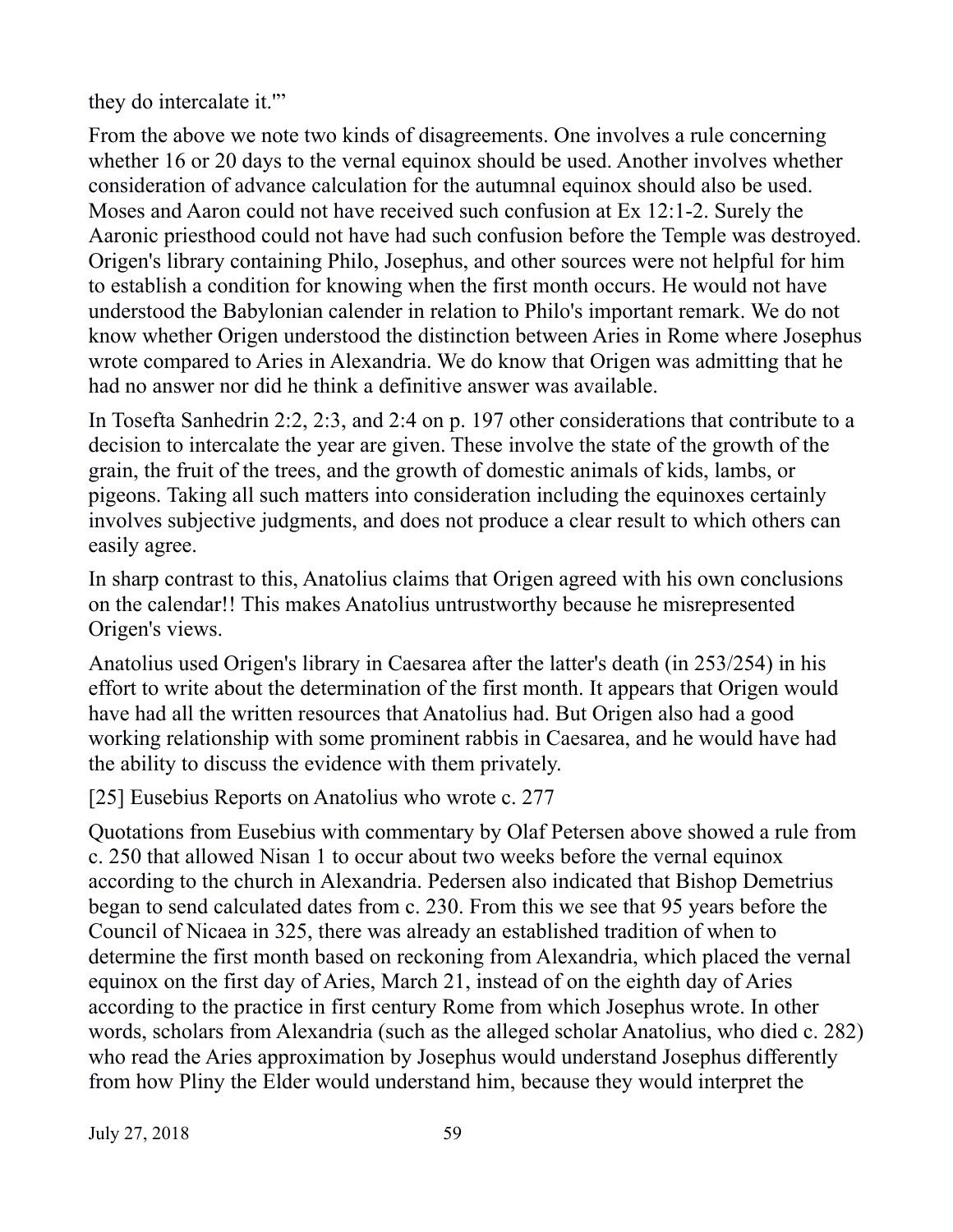beginning of Aries differently. The Council of Nicaea did not have the purpose to determine when to begin the first month because it had already had a tradition from Alexandria, although one of its purposes was to determine whether to celebrate Easter on a Sunday or with the Jews (assuming the Jews kept it in the proper month). However, Eusebius evidently thought it was necessary to provide some justification for the method that had become standard in Alexandria.

The Easter rule using the full moon was a corruption (an incorrect understanding, much worse than a mere approximation) of what Josephus meant by Aries in his context of Rome compared to Alexandria where the beginning of Aries began differently. Thus the astronomically awkward Aries approximation in first century Rome was transformed into a full moon / vernal equinox rule from later Alexandria, which the Council of Nicaea accepted from the tradition of the Alexandrian Church. Those from Alexandria misinterpreted the meaning of Aries from Josephus in Rome, and they also neglected to consider the hidden matters of the rivalry between the Pharisees and the Sadducees, with the loss of the practice of the Aaronic priesthood. They did not realize how that rivalry finally led to Jewish confusion concerning the beginning of the first month.

John North 1983 provides a literal translation of the rule for determining Easter on p. 76 as follows, "As for Easter, the rule finally agreed was that it must be celebrated on the *Sunday next after (and not on) the 14th day of the Paschal moon, reckoned from the day of the new moon inclusive*. The Paschal moon is *the calendar moon whose 14th day falls on, or is the next following, the vernal equinox, taken as 21 March*."

John North's phrase "calendar moon" means an approximately computed lunar month. His phrase "Paschal moon" means Easter month. Note that the full moon is not explicitly stated here because the full moon is accepted to be on the 14th day of the lunar month; thus the full moon is there in a disguised form. North's mention of the new moon is not the observed new crescent, but some cyclical pattern that approximates the observed new crescent. March 21 was a date of the Julian calendar, which was an approximation to the vernal equinox. Since the Julian calendar's year was slightly longer than a true tropical year, over the centuries March 21 in the Julian calendar became much later than the true vernal equinox. That led to the replacement of the Julian calendar with the Gregorian calendar in 1582, so that March 21 would be a good approximation to the vernal equinox.

This rule of Easter for the Roman Catholic Church originated from bishops in Alexandria. It took a few centuries before uniformity over the precise method became standardized.

When the church historian Eusebius wrote about the time of the first month in relation to observing *pascha* (this is the Greek transliteration for Passover / Easter), he reserved detailed space to the writing of Anatolius alone. Anatolius wrote an essay in Greek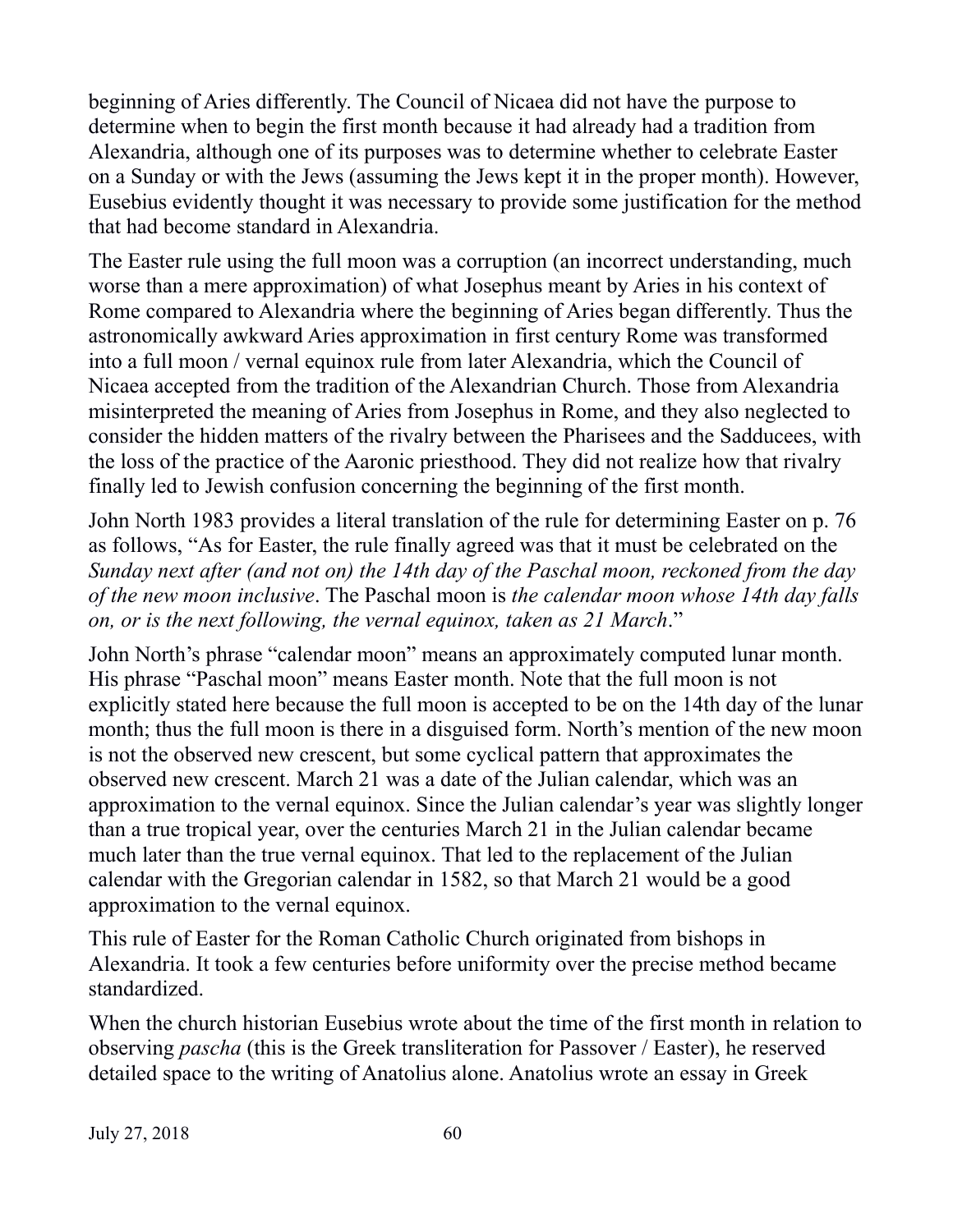concerning the time for observing the *pascha*. The original Greek version no longer exists, but this was translated into Latin under the Latin title *De ratione paschali* (*About the Reasoning of Passover*). The Latin title will be abbreviated DRP as a designation of this work of Anatolius. The Latin text survives in eight hand-written manuscripts. This essay was translated from Latin to English based upon only one of the eight manuscripts by S. D. Salmond and first published between 1867 and 1872. Anatolius wrote this c. 277. He spent his early life in Alexandria where he was educated, and he later became the bishop of Laodicea. Some sources call him Anatolius of Alexandria, and others call him Anatolius of Laodicea.

Daniel P. McCarthy and Aidan Breen (see McCarthy & Breen 2003 in the bibliography) wrote a book on the essay on Passover (= DRP) by Anatolius, and this makes the translation by S. D. Salmond obsolete in some ways, but not completely. Breen compared all the surviving hand-written texts of DRP and produced a composite critical text, but this required some subjective judgments, and need not necessarily be the best representation of the original DRP. The version of DRP translated by Salmond contains portions that are close to the partial Greek version that Eusebius preserved. Breen's text primarily follows the Latin translation of DRP that was produced by Rufinus c. 380, which has differences from Eusebius. Latin was the first language of both Rufinus and Jerome. They were classmates who studied technical Latin and Greek together in Rome and were close friends until their public position with regard to Origen's writings clashed. Both of them translated many works from Greek to Latin. Rufinus was an idealist who is generally considered reliable.

One controversial innovation introduced by McCarthy is his theory of how Anatolius composed the dates in his 19-year cycle. McCarthy's theory is based on his belief that Anatolius used a calendric method like that of the Book of Enoch and the Book of Jubilees (pp. 71-72, 99-100 of McCarthy & Breen), although this latter is a solar calendar that does not use the moon. It does not make any sense to me that Anatolius would have done this, and hence I reject the dating method of the 19-year cycle as determined by McCarthy & Breen and especially the resulting implied date of the writing of DRP. I accept the date c. 277 as given by Ideler on p. 228 of volume 2.

The question arises concerning the reliability of Anatolius in the DRP and especially some of his calendric claims. For this purpose one should consider his DRP as a whole rather than merely the extract that Eusebius quoted. Nevertheless, even through a thoughtful examination of the controversial section itself, it is possible to make a reasonable assessment of its historical veracity. First I quote the heart of the specific text from Eusebius that quotes from DRP.

Quoting from Anatolius' DRP from Eusebius's *The Ecclesiastical History*, 7:22:16-19, "Therefore we say that they  $=$  the Jews and any who follow them who place the first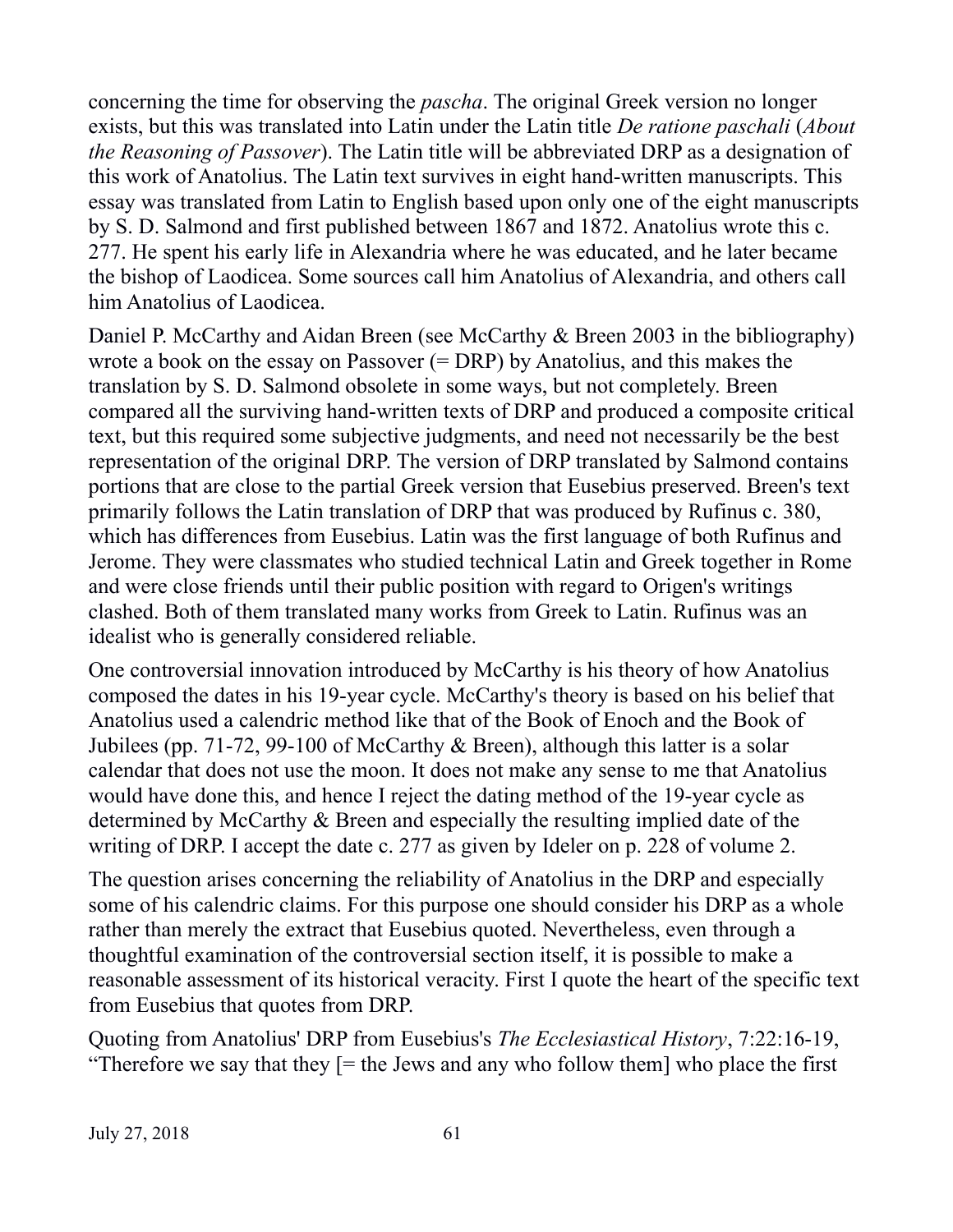month in it [= the 12th sign of the zodiac], and determine the 14th day of the Pascha accordingly [= the 14th day of the first month in the 12th sign of the zodiac, thus before the vernal equinox], are guilty of no small or ordinary mistake. And this is not only our own statement, but the fact was known to the Jews, those of old time even before Christ, and it was carefully observed by them. One may learn it from what is said by Philo, Josephus, and Musaeus, and not only by them but also by those of still more ancient date, the two Agathobuli, surnamed the Masters of Aristobulus the Great. He was reckoned among the Seventy who translated the sacred and divine Hebrew Scriptures for Ptolemy Philadelphus and his father; and he dedicated books exegetical of the Law of Moses to the same kings. These writers, when they resolve the questions relative to the Exodus, say that all equally ought to sacrifice the passover after the vernal equinox, at the middle of the first month; and that this is found to occur when the sun is passing through the first sign of the solar, or as some have named it, the zodiacal cycle. And Aristobulus adds that at the feast of the passover it is necessary that not only the sun should be passing through an equinoctial sign  $[=$  the vernal equinox], but the moon also [= opposite end of the sky]. For as the equinoctial signs are two, the one vernal, the other autumnal, diametrically opposite each to other, and as the 14th of the month, at evening, is assigned as the day of the passover, the moon will have its place in the station that is diametrically opposed to the sun, as may be seen in full moons; and the one, the sun, will be in the sign of the vernal equinox, while the other, the moon, will of necessity be in that of the autumnal. I know of many other statements of theirs, some of them probable, others advanced as absolute proofs by which they attempt to establish that the Feast of the Passover and of unleavened bread ought without exception to be held after the equinox."

## [26] Scholars Judge the Credibility of Anatolius

Consider the above statement from DRP in light of the Scriptures, Philo, and Josephus. When discussing Gen 1:14 above, it was shown that the people in ancient Israel needed to know at the beginning of the month that followed the 12th month, whether it would be the first month or the 13th month. They needed to know to get ready to travel to Jerusalem to keep the Passover. Gen 1:14 speaks about lights from the heaven, not predicted lights. Advance prediction is not in harmony with the pattern for the new day or the new month based on Gen 1:14.

It was only until fairly recent times that the extent of use of the Babylonian calendar in geography and time became known so that we can properly evaluate Philo and thus realize, as shown above, that he indicates the Jewish first month cannot begin before the vernal equinox. Anatolius could not have been expected to know this. But even without knowing this, Philo makes no statement that compares the 14th day of the first month with the vernal equinox. Anatolius appears to be inventing this and using a non-existent history to promote his view.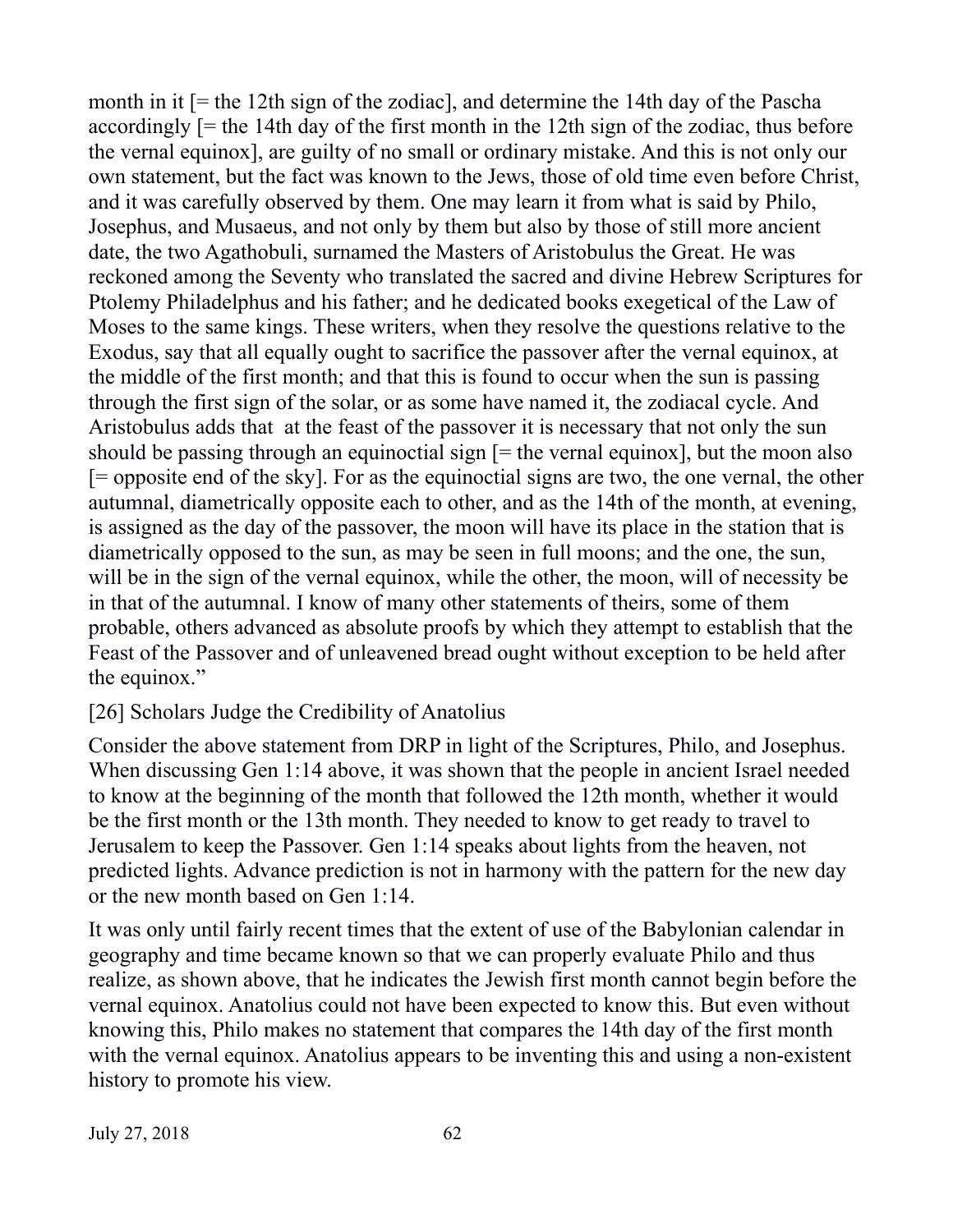To Josephus the Passover could fall about a week *before* the vernal equinox! This is explainable by recognizing that Josephus wrote his Antiquities from Rome about 23 years after the Temple was destroyed and the priests (who controlled the Temple and the calendar) were no longer in control of the calendar once the Temple was destroyed. In other words, the successors of the Pharisees were now in charge and they were free to change the calendar as they wished. The Alexandrian astronomers began the sign of Aries on the day of the vernal equinox, but Josephus put the vernal equinox on the eighth day of Aries. Hence Anatolius who was reared in Alexandria would have interpreted Josephus according to the Alexandrian meaning of Aries, and thus Anatolius would have a distorted view of Josephus. Anatolius wrote c. 277 CE.

From Scripture, Philo, and Josephus, it is clear that Anatolius promoted a view that was historically incorrect and Scripturally incorrect. At least with Philo he is responsible for knowingly distorting history.

The writings of Aristobulus have not survived, and the only source for what he wrote is Anatolius. We must use all the evidence at our disposal to judge whether we can believe Anatolius concerning what Aristobulus wrote. When Anatolius wrote about what Aristobulus wrote, there is no clear indication in the text as it has been handed down to us when the words of Aristobulus cease and the words of Anatolius continue. The one writer blends into the other with no boundary marker (equivalent of quotation marks). He may mislead the reader into thinking that all of the important words are those of Aristobulus, when in reality they may mostly be his own words (Anatolius).

Here are a few things to keep in mind when considering the writing of Anatolius. First, for about 30 years until the time that Anatolius wrote his essay DRP, *About the Reasoning of Passover,* c. 277, the Church in Alexandria was computing dates for the Pascha (Greek term for Passover), and these dates kept the Pascha after the vernal equinox. This differed from Jewish practice at that time in the third century, which did allow Passover to fall before the vernal equinox in some years. The Alexandrian Church sent this computed information to other selected churches so that all would be in agreement on the dates. Anatolius inherited this tradition. It would have been natural to expect him to try to justify this tradition as established in his home city. The evidence indicates that Anatolius was fabricating history to support his conclusion.

Fotheringham 1904 addressed the question of the credibility of Anatolius. In this article he discusses what Anatolius wrote in comparison to the writings of those whose names he mentions in DRP. After supplying the references to Philo on the vernal equinox compared to the first month on p. 109, Fotheringham concludes, "These passages prove nothing more than a general coincidence of the season of Nisan and the Passover with that of the spring equinox." When Fotheringham wrote this in 1904, the details about the Babylonian calendar and its geographical extent in use until the year 75 were not yet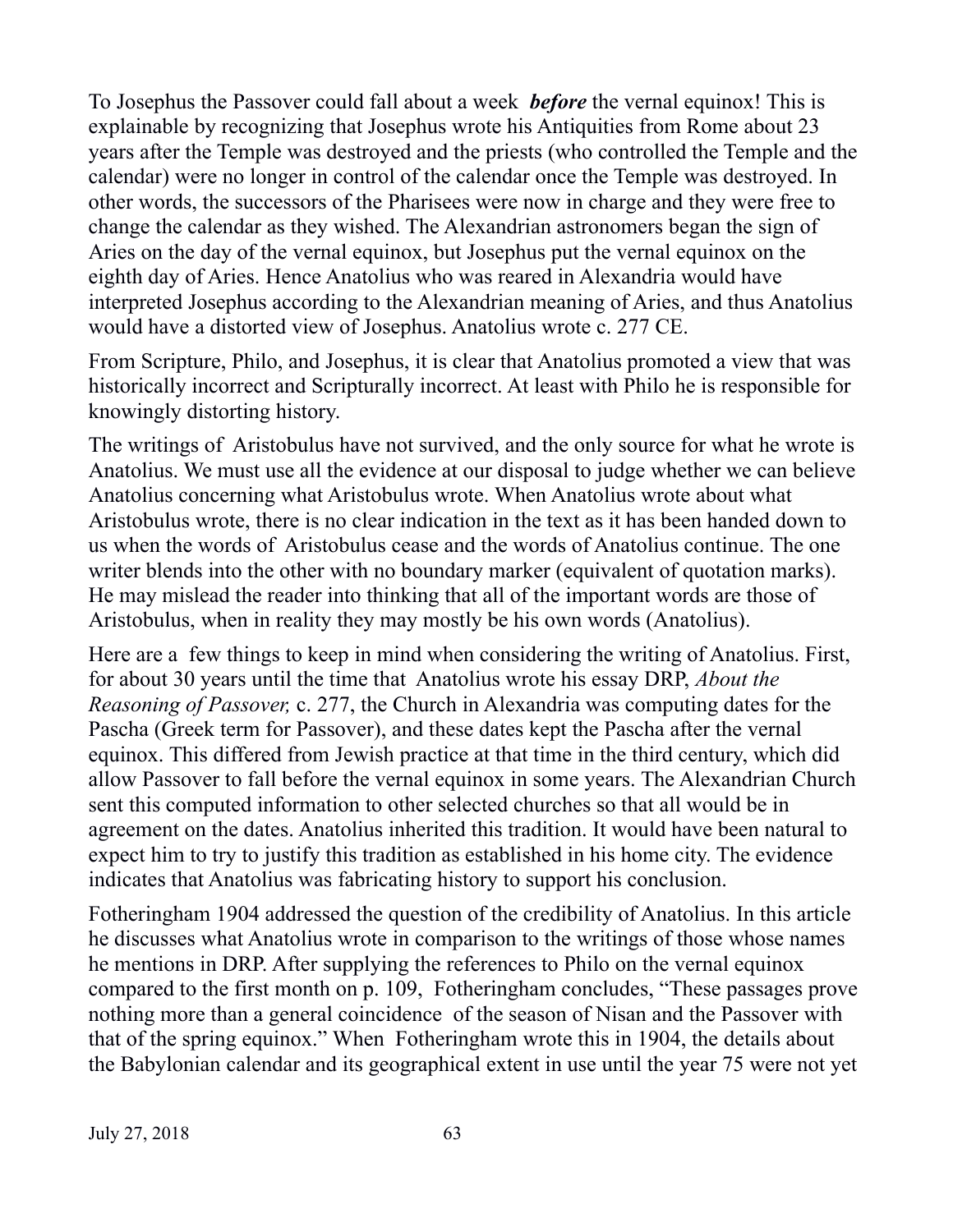known, so that one of the passages of Philo cited by Fotheringham could not properly be evaluated by him, which indicated a general equivalence of the first month of the Jewish calendar with the first month of the Babylonian calendar when Philo wrote in the early first century. Hence Philo supports the Jewish calendar's first month beginning on or after the vernal equinox. Nevertheless, Fotheringham does not think that Philo's Greek language usage is precise and does not think that Anatolius used him properly. I agree that Philo's language is loose.

The explanation of the meaning of the sign of Aries from Babylonia to the Mediterranean region became generally available when Otto Neugebauer wrote his three volume HAMA in 1975. This was not known to Fotheringham in 1904. He surely assumed that Aries began with the vernal equinox for Josephus. After a little discussion about the Passover phrase with Aries in Josephus, on p. 110 Fotheringham wrote, "Nor again is it right to press the phrase *en kriw* [= in Aries], though this is probably what Anatolius did." Here Fotheringham is saying, with the British English concept of "press", that Anatolius forced an astronomical precision to Aries that Josephus did not intend. His final comment on the passage is that "[Josephus is] merely indicating the normal position of the sun at the Feast of Passover, without defining any rule on the subject."

On p. 110 Fotheringham continued, "If therefore Philo and Josephus prove nothing but a general coincidence [of Passover in the spring], have we any reason for supposing that Musaeus and the Agathobuli said anything more definite?" From the hard evidence that Anatolius offers, Fotheringham concludes on p. 110, "... we have no evidence of a definite rule on the subject [the placement of the first month]." This is based on what is definitely known from the writers who Anatolius mentions, as of 1904.

In the book by George Ogg 1940, he wrote the following on pp. 265-266: "In a contribution 'The Date of the Crucifixion' to the *Journal of Philology*, xxix (1904), pp. 100-118, J. K. Fotheringham contends that these passages [from Anatolius] afford no such proof [that there was an anciently applied rule that Passover alone must be after the vernal equinox]. This contention, we [= George Ogg] are convinced, is sound." Hence we see that Ogg agrees with Fotheringham that we should not accept the testimony of Anatolius for his conclusion as valid history.

On pp. 24-26 of *The Chronology of the Ancient World* by Elias J. Bickerman (both the first and second editions, 1968 and 1980), he discusses the Jewish calendar. He was a secular Jew who was a professor of Jewish history at the Jewish Theological Seminary of America before he joined the faculty at Columbia University. On p. 60-69 of *The Cambridge History of Judaism*, volume 1 (edited by W. D. Davies and Louis Finkelstein, 1984), Bickerman discusses the Jewish calendar. In all three of these sources Bickerman never mentions Philo or Antiquities 3:10:5 of Josephus. Neither does

July 27, 2018 64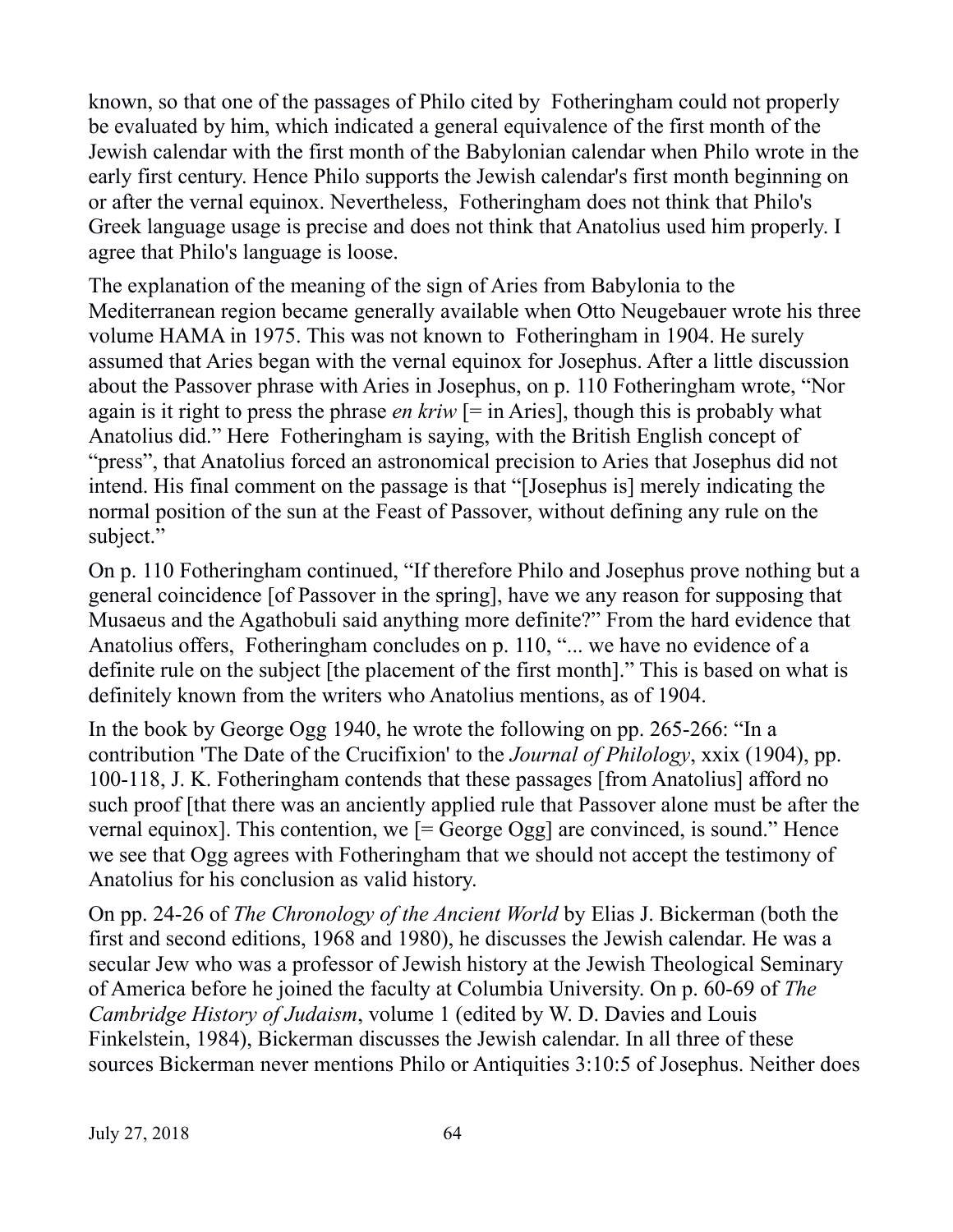he ever mention Anatolius. Neither does he ever mention Gen 1:14. He does mention certain passages from the rabbinic writings, apparently giving some credence to that literature for valid history. From what I have seen, Jewish scholars such as Bickerman tend to write in a fashion so as to give historical value to rabbinic literature, although many modern Jewish scholars who are not in the Orthodox fold do not accept much evidence from rabbinic writings as historically valid before the Temple was destroyed in 70. Jews do not look favorably on the evidence from Anatolius. Bickerman himself was not a religious Jew, but his parentage was Jewish and he had a close personal relationship and consulted with several Jewish scholars from the Jewish Theological Seminary of America, often giving them credit in his footnotes. His writings often deferred to accepting the views of his scholarly friends who were more knowledgeable on rabbinic studies than himself. Bickerman maintained a professional relationship with both Orthodox and Conservative Jews.

A careful scholar will examine any historical evidence before accepting it. George Ogg had a D. D. degree (Doctor of Divinity – he was a Christian). Fotheringham is a scholar who blended science with history.

Emil Schurer wrote a history of the Jewish people that appeared in several German editions as well as several English editions. The early editions that were printed during Schurer's lifetime were from c. 1890 to c. 1900. After a gap of over 60 years, an upgraded edition was prepared in which Schurer's arrangement and viewpoints were maintained, but references to more recent works were added, and new discoveries were added. According to the Preface to Schurer 1973, the revisers suppressed their own views when such views differed from Schurer. In Schurer 1891 he wrote Appendix III about the Jewish calendar. In Schurer 1973 the upgraded revision of Appendix III was written by George Ogg according to the Table of Contents. The body of these appendices are quite similar as the preface promised, but the footnotes are more copious in the upgrade by Ogg. P. 371 of Schurer 1891 mentions the view of Anatolius, saying, "This explanation [for adding a 13th month] is characterized by Anatolius in the fragment of decided importance in relation to the history of the Jewish calendar ..." Yet Schurer, on the same page in a footnote mentions rabbinic writings and quotations that would apparently contradict the view of Anatolius. Schurer does not explain how to reconcile these differences despite his positive statement about the view of Anatolius.

On pp. 590 and 593 of Ogg's upgrade in Schurer 1973, Ogg dutifully gives Schurer's positive statement about the view of Anatolius, just as the Preface explained. On p. 590, Ogg's version of Schurer states, "[The Jews] on the basis of observation, intercalated one month in the spring of the third or second year in accordance with the rule that in all circumstances Passover must fall after the vernal equinox." At this point Ogg adds footnote 7 in which Ogg wrote, "The correct view is given in ...". Here in the footnote on p. 590 Ogg provides four references that disagree with Schurer, but the reader will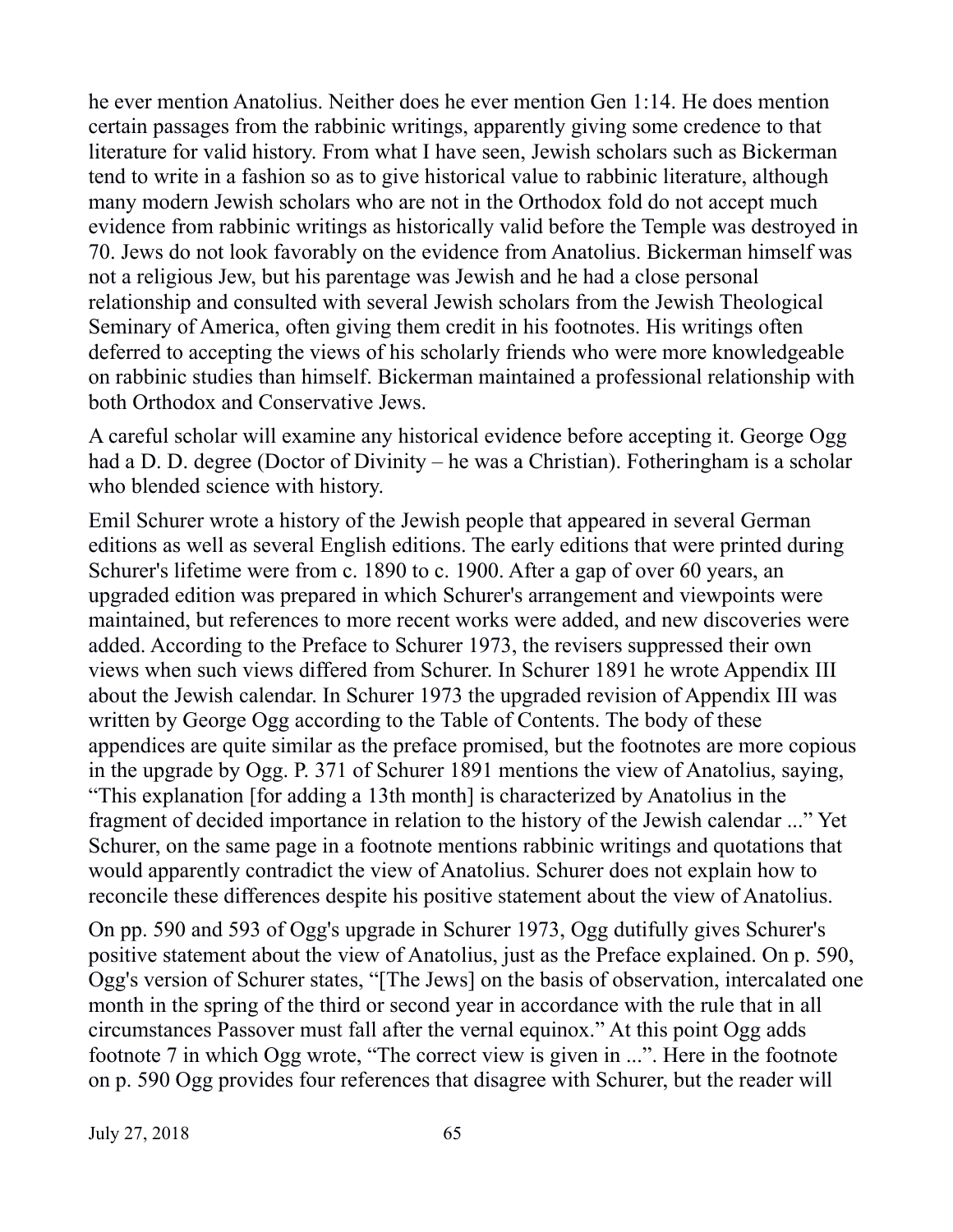not know the "*correct view*" without looking up those four references!!

Ogg's first reference among these four is Ideler 1883, volume 1 (the first edition of 1825 was apparently identical to the second edition of 1883 for the chapter on pp. 477-583 titled, "Time Reckoning of the Hebrews"). In this chapter Anatolius is never mentioned. Josephus' Antiquities 3:10:5 is mentioned on pp. 514 and 570, and on p. 571 a portion of the Talmud is quoted in which a judgment for adding a 13th month is given by Gamaliel the Elder, using a variety of conditions. Here the Talmud is used in a manner that does not conform to Josephus, and Ideler makes no attempt to reconcile these views. Ideler does mention Anatolius nearly a dozen times in volume 2 from pp. 213 to 231 where he discusses the Christian calendar. On p. 228-229 Ideler mentions Eusebius' quotation from Anatolius concerning the vernal equinox, but he expresses no opinion concerning any historical validity it may have. The fact that Ideler confines Anatolius to the pages devoted to the Christian calendar and avoids mentioning him in the chapter devoted to the Jewish calendar, shows his doubt of the historical validity of the view of Anatolius. Ideler's goal in discussing Anatolius in volume 2 is in relation to the history of how mainstream Christianity ultimately determined the date of Easter and the month in which Easter should fall. Anatolius is significant for Christian history.

Ogg's second reference among these four is F. K. Ginzel 1911. Pp. 36-45 have the title "From Ezra to Rabbi Judah the Nasi", which covers the calendar during the time period c.  $450$  BCE – c.  $200$  CE. He treats this as a single period without recognizing that any change may have occurred after the Temple was destroyed in 70, and he does not mention this significant event, which resulted in a change in leadership among Jews in Palestine. Ginzel uses some rabbinic references for this period, showing his dependence on this literature whose earliest date is c. 200. Since this literature was produced by the successors of the Pharisees and we have no surviving words from the priests who controlled the calendar before the war broke out in 66, the value of the rabbinic literature for the period before 66 is problematic, and it cannot be considered a primary source of history from before that time. The rabbinic literature mentions that a variety of factors were considered for the determination of the first month, and the subjective decision was in the hands of the Sanhedrin or its President. On the bottom of p. 67 and the top of p. 68 Ginzel mentions Anatolius as quoted by Eusebius concerning the vernal equinox. Ginzel follows this with a remark that the Sanhedrin would have wanted to stick to their tradition rather than make a significant change in the calendar. He considers the statement by Anatolius to represent a significant change based upon its comparison to the rabbinic literature. The reader is left to conclude that he does not accept the view of Anatolius to represent correct history.

Ogg's third reference among these four is his own book, Ogg 1940, which was discussed above. Ogg agreed with Fotheringham, that the historical validity of the view of Anatolius should be rejected.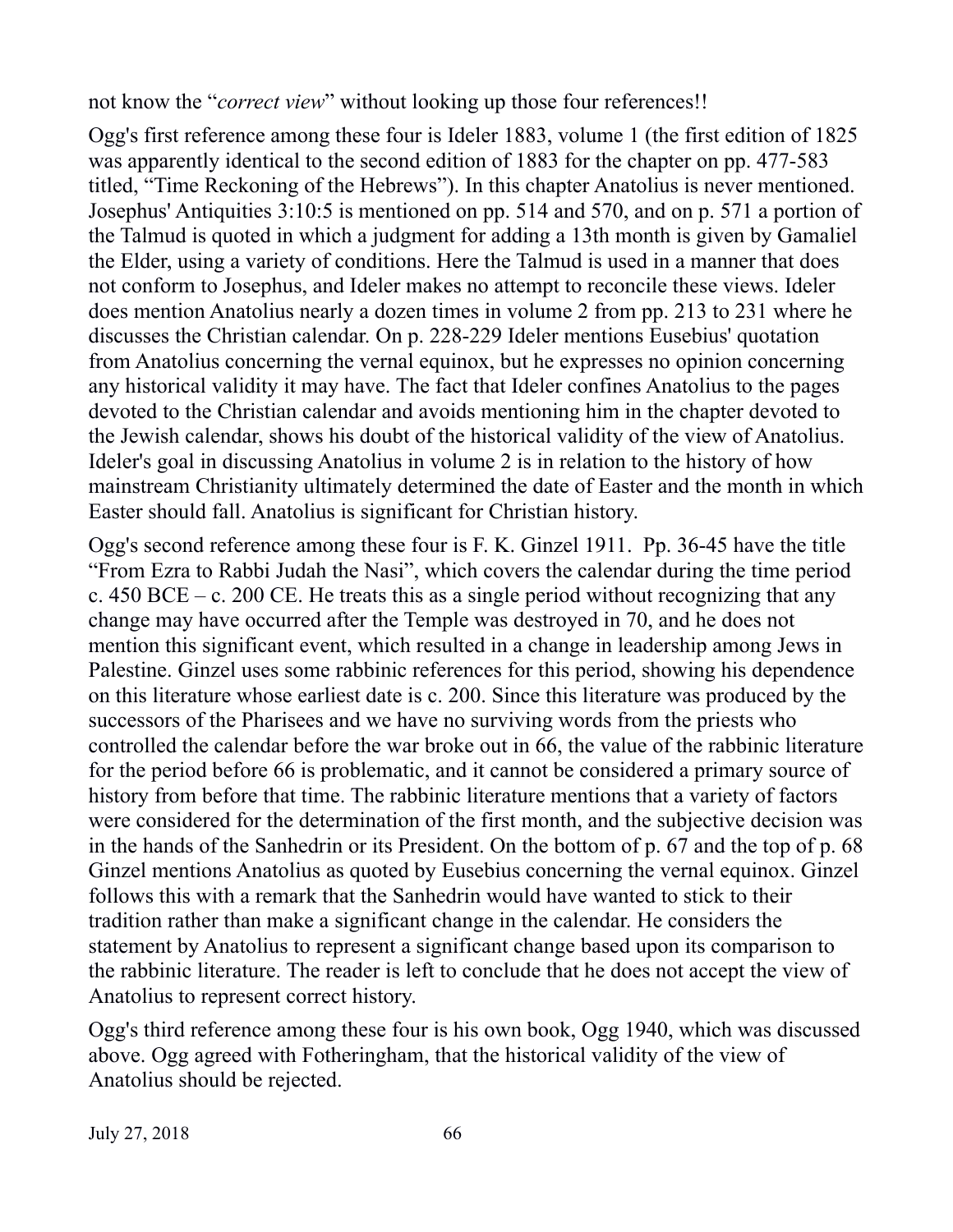Ogg's fourth reference among these four is Bickerman's first edition as discussed above, in which Bickerman favors the view of the Talmud, which disagrees with the view of Anatolius.

Thus we see that while Ogg is constrained to only give the view of Schurer in the body of Appendix III, in this footnote he only provides references that contradict Schurer after his statement in the footnote, "The correct view is given in...".

On p. 593 of Appendix III, Ogg mentions the example that Schurer 1891 gave on p. 371, in which rabbinic accounts of adding a 13th month are given based on a variety of conditions, and Ogg follows this up in footnotes 17 and 19 on pp. 593-594. Then on p. 593, Ogg, playing the role of Schurer, mentions "Anatolius, in a fragment of great importance for the history of the Jewish calendar preserved in Eusebius ..." Here he soon makes the positive statement, "If, therefore, it was noticed towards the end of the year that Passover would fall before the vernal equinox, the intercalation of a month before Nisan was decreed." At this spot Ogg places footnote 19, where he states, "On other reasons for intercalation see especially ..." Here Ogg supplies rabbinic references that contradict Anatolius.

Therefore we have seen that while Ogg is true to his role that allows Schurer's views on Anatolius to prevail in the body of Appendix III, in the footnotes Ogg provides references that contradict Schurer, and none that favor Schurer's view of Anatolius. Only a superficial reading of this appendix, avoiding the footnotes, would enable a reader to conclude that Anatolius is historically correct.

## [27] Summary Concerning Anatolius

Gen 1:14 points to the lights in the heaven to trigger the beginning of the days, festivals (this includes months), and years. On the day that followed the 12th month, ancient Israel had a need to know whether the first month was beginning or the 13th month was beginning. There is no implication that Gen 1:14 permits predicting future light triggers to determine the beginning of years. The Easter rule that was first employed by the bishops of Alexandria c. 250 (perhaps going back to c. 230) is based on a calculated or calibrated future prediction that compares the 14th day of a month with the vernal equinox. This is artificial compared to the simplicity of Gen 1:14.

Within the Persian Empire the Jews accepted the Babylonian month names into their own calendar in Jerusalem at some time after 499 BCE. In the fifth century BCE in which the Jews accepted these month names, the Babylonian calendar's first month began on or after the vernal equinox. The Bible does not provide any information that supports the Easter rule. Philo contradicts this rule by supporting the principle that the first month cannot begin before the vernal equinox because he states that the Jews go along with the other nations that use a lunar calendar with the vernal equinox for the first month.

July 27, 2018 67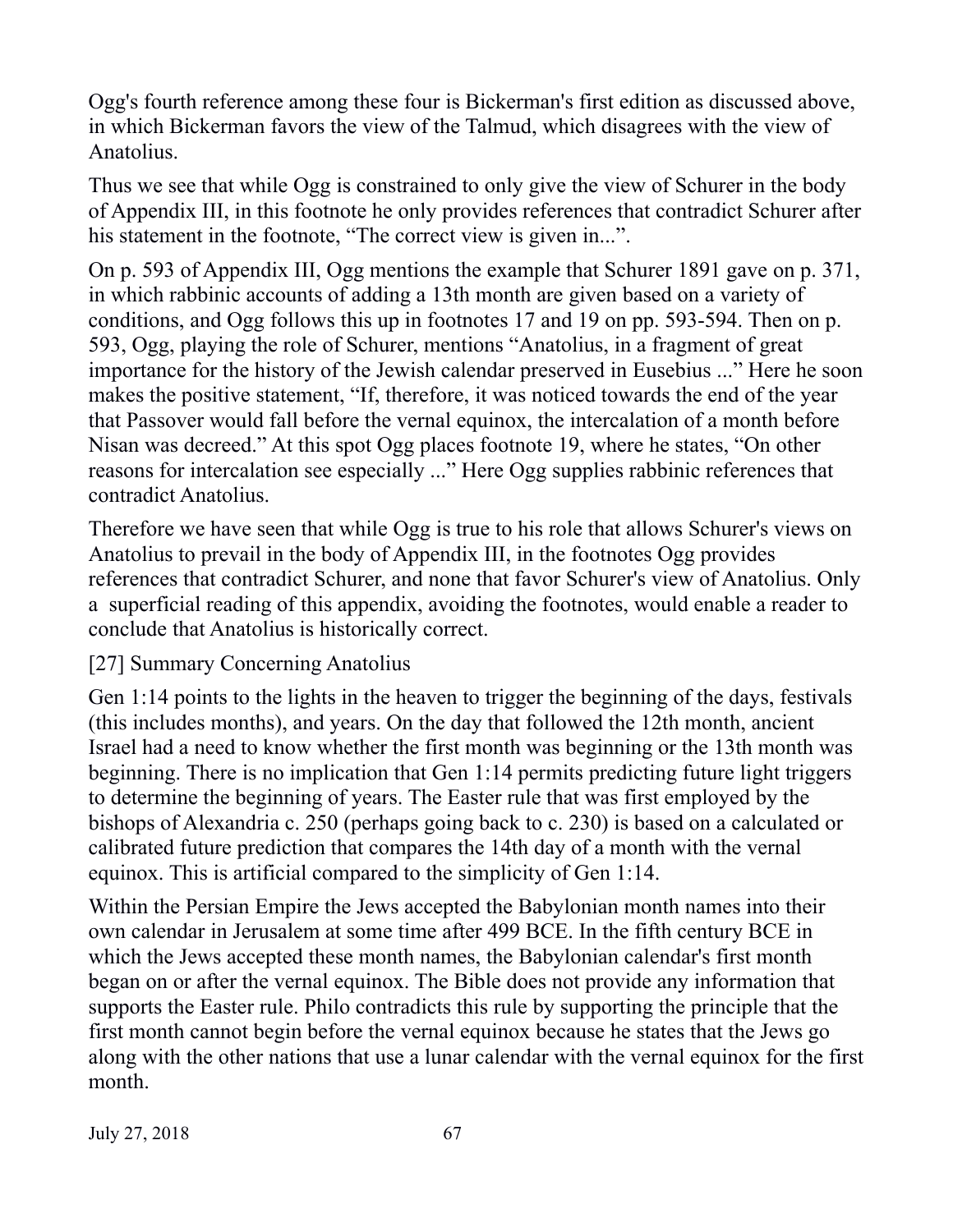Anatolius wrote an essay on the Passover c. 277 in which he supplied alleged history of the Jews that validated the Easter rule that had been in use since c. 250 (perhaps going back to c. 230) by the bishops from Alexandria. Anatolius fabricates an incorrect view of Philo's statements concerning when the first month begins. Anatolius misunderstands Josephus on this matter because the meaning of the sign of Aries was different in Alexandria (where Anatolius lived the first part of his life) compared to most of the rest of the Roman Empire during the first century when Josephus wrote his works. The Easter rule promoted by Anatolius was based on a distortion of his Jewish sources and should be rejected as a representation of what Jews were doing before the Temple was destroyed.

The belief that the "**nearest new crescent to the vernal equinox**" should begin the first month originates with a misunderstanding of what Josephus wrote by people in Alexandria where the sign of the zodiac named Aries (our Latin name) had a different meaning in time of the year than it had in Rome where Josephus wrote, Anatolius did not understand what Josephus meant, and what Anatolius wrote is a contradiction to what Josephus meant. The alleged history to which Anatolius refers before Philo has no substantiated history behind it, and this alleged history contradicts both Philo and Josephus.

Anatolius claimed that Origen supported his own views on the calendar, but this is not true. Anatolius should have known that Origen did not accept his views because Anatolius spent some time in Caesarea at the library that Origen built. This library contained the works of Philo and Josephus from which Anatolius drew his information. Origen's own works were in this library where Anatolius had access to Origen's views on the time of the Passover. Origen knew that the Jews had contradictory viewpoints on when the first month should occur. Origen quoted from Ex 12:1-2 multiple times and admitted that he did not know what was told to Moses and Aaron for the first month. The knowledge of how the Babylonian calendar worked in the first century was not known at the time of Origen.

**The evidence points to the conclusion that Anatolius was trying to justify the practice of the Church of Alexandria rather than objectively show what was actually known.** The use of the "**nearest new crescent to the vernal equinox**" must be rejected as a misunderstanding of Josephus, and as false promotion by Anatolius.

[28] W. Robertson Smith's Commentary on Barley in Exodus 9:31-32

Some people favor the examination of barley in Israel to be the sole factor in order to determine the first month of the biblical year. When they see Gen 1:14-18, they explain this to mean that the annual effect of the sun to ripen barley is the correct way to interpret Gen 1:14 to determine the first month. They refer to this as indirect reasoning of the lights in the heavens to recognize the first month rather than using the lights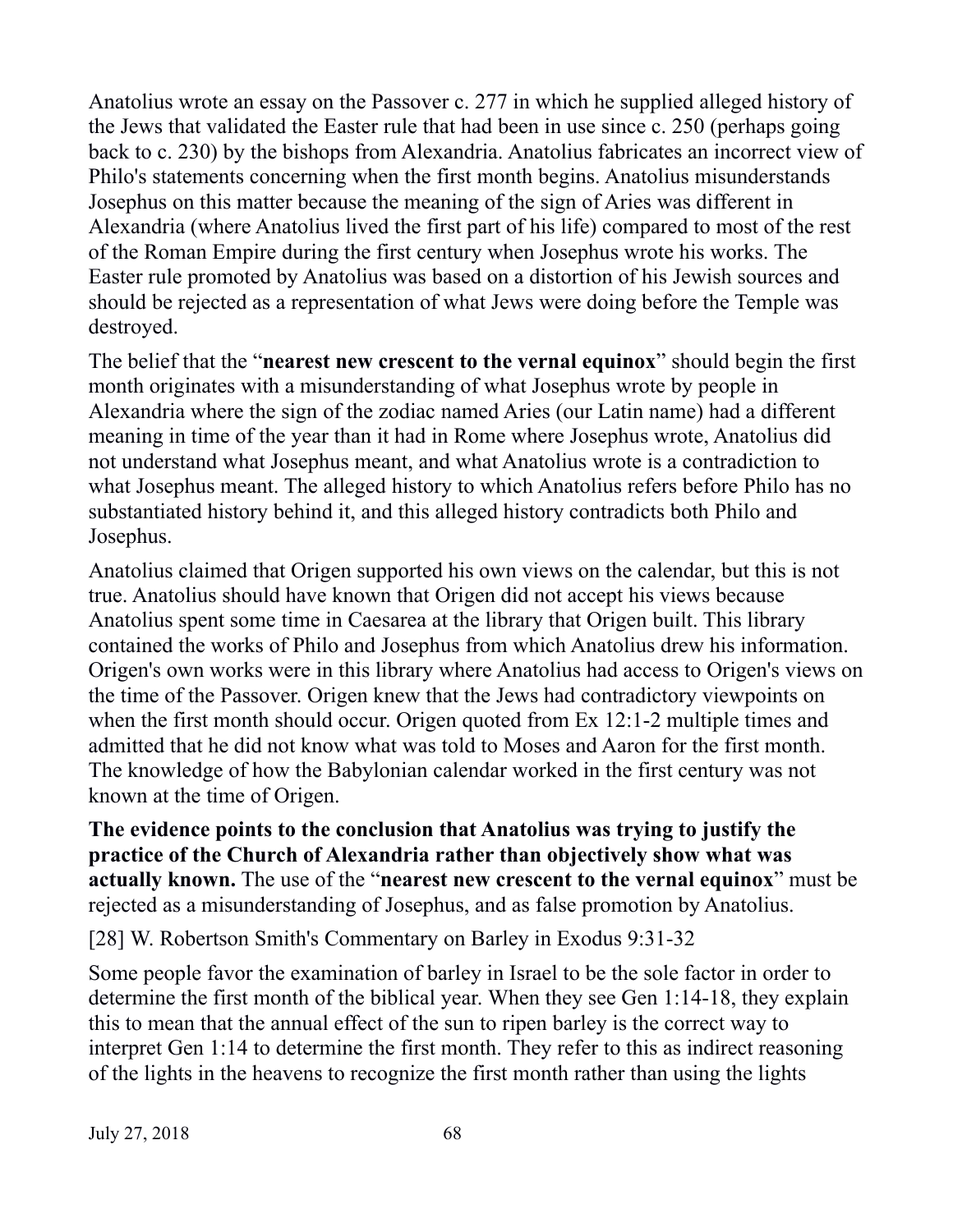directly to determine the first month.

The purpose of this chapter is to explain the greatest problem with the above reasoning in favor of the use of barley alone. Other questions need to be addressed concerning this matter, but those questions will be postponed until later. The Hebrew expression that is found six times in the Tanak that is relevant to this question is *chodesh ha-aviv*, literally "month of the *aviv*". It will soon be shown that there is a context where the word *aviv* refers to some aspect of the growth of barley.

From the earliest place in **Israel** where barley is harvested to the latest place in **Israel** where barley is harvested is **seven** weeks, which is close to two months. Therefore barley alone does not identify only one month. This objection is answered by some people by saying that it is the **first** location within Israel that shows the condition of *aviv* that matters for the determination of the first month. The problem with this explanation is that the Tanak does not say "month of the **first** *aviv"*; it omits the word "**first**". Hence people who favor the use of barley alone are left with the problem of assuming their conclusion by adding the extra word "first" that does not occur in the Hebrew. The meaning and use of the word *aviv* is a crucial key here. This word occurs in Ex 9:31 and Lev 2:14 besides the six places where "month of the *aviv*" occurs. The latter verse in Leviticus will wait until later.

In the context of the hail plague that occurred throughout Egypt, we note the following.

Ex 9:31, "And the flax and the barley were ruined because the barley [was in] ear [= *aviv*] and the flax [was in] flower [1392 *gevol*]".

Ex 9:32, "But the wheat and the spelt were not ruined because they [ripen] later."

W. Robertson Smith wanted to obtain information on the time of the year of the occurrence of the hail plague from which the above is quoted. This is the eighth plague (Ex 9:22-32). He wrote to three knowledgeable people in Egypt who had personal experience or knew others who had personal experience on the growth of barley in Egypt, and he received responses from them. The following two quotations are from p. 299 of Smith's paper from 1883.

"The data of the [barley] harvest varies greatly in different parts of Egypt."

"The difference between upper and lower Egypt is about 35 days."

Based on information from this paper, the 35-day period for the typical time of reaping barley in the south to the typical time of reaping barley in the north is the time from latter February to the first part of April. When this is studied in more detail, it is seen that the hail plague would have occurred in the middle of February at the latest. This is outside the context of Ex 12:1-2.

The real problem for those who favor the use of barley alone is that the reason given in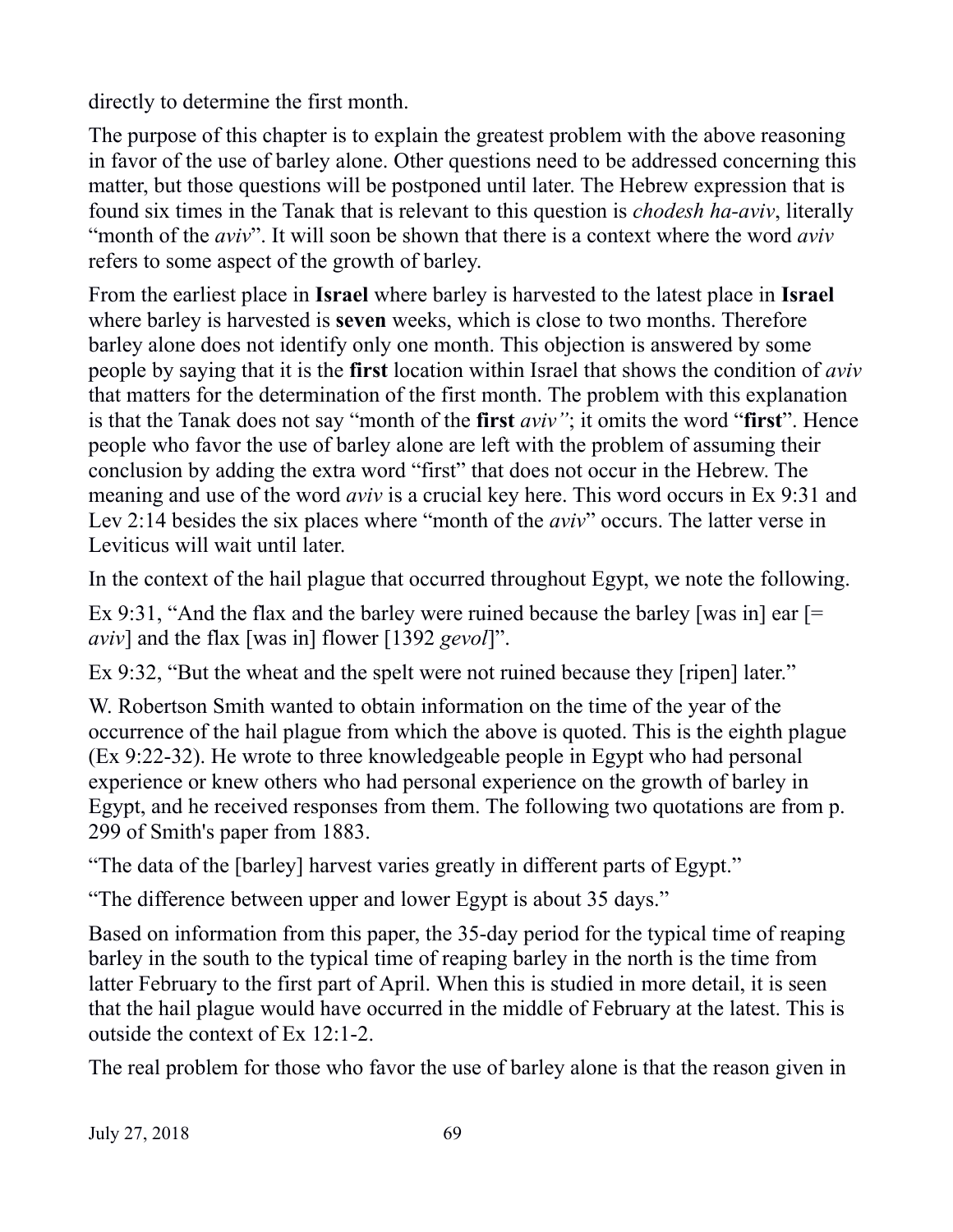Ex 9:31 for the ruin of the barley crop in all of Egypt is that it was *aviv*, and this applies to the 35-day variation in the growth of barley. **Hence the meaning of the word** *aviv* **requires too wide a variation in growth to identify one specific condition for which to test to determine that the first month has arrived** (using the barley hypothesis)**.**

**People who attempt to use a test on barley for the first month invent a definition of what to test for that is not in the Tanak, and whatever it is, would be contrary to the wide use of** *aviv* **in the hail plague. It should now be clear that the phrase "month of the** *aviv***" does not describe only one month. This indicates that the phrase shows a name that does not uniquely describe only one month.**

[29] Historical Aspects of Barley and the First Month

(A) The Tosefta c. 250 CE

The rabbinic writing known as the Tosefta was published c. 250 CE and was a follow-up to the Mishnah from c. 200, The Tosefta is the first **rabbinic** document known to speak about when the first month should occur after the Temple was destroyed in 70. When the Tosefta does mention the barley, it does *not* do so in relation to the wave sheaf offering. The Tosefta does *not* mention the Hebrew word *aviv*. The Mishnah does discuss the wave sheaf offering, but the Mishnah does not require that any test must be applied to that offering to validate that the month is the first month. The Mishnah does not the discuss the subject of how the first month should be determined. That question is left for the Tosefta. The Mishnah mentions the word *aviv* one time, where the context shows it to mean barley that is far from being ripe.

(B) The Early Church and the First Month

Neither Philo, nor Josephus, nor Origen, nor Hippolytus, nor Anatolius indicate that the barley had anything to do with the determination of the first month.

(C) History of the Viewpoint that Barley alone points to the First Month

Above, the use of Babylonian month names by Ezra and Nehemiah in the context of Jerusalem show that barley was not being used to determine the first month because the name Nisan replaced the use of Abib for pointing to the first month, and there would have been confusion using Babylonian month names if that had disagreed with some method to use barley that was actually being used.

Above, the historical evidence of the Passover Letter showed that the barley could not have determined the first month in the year 419 / 418 when the Aaronic priesthood controlled the calendar.

Above, there is a quote from Philo to show that he believed that the heavenly lights determine the time of the festivals, and not agriculture.

There were multiple competing calendars promoted within the Dead Sea Scrolls. This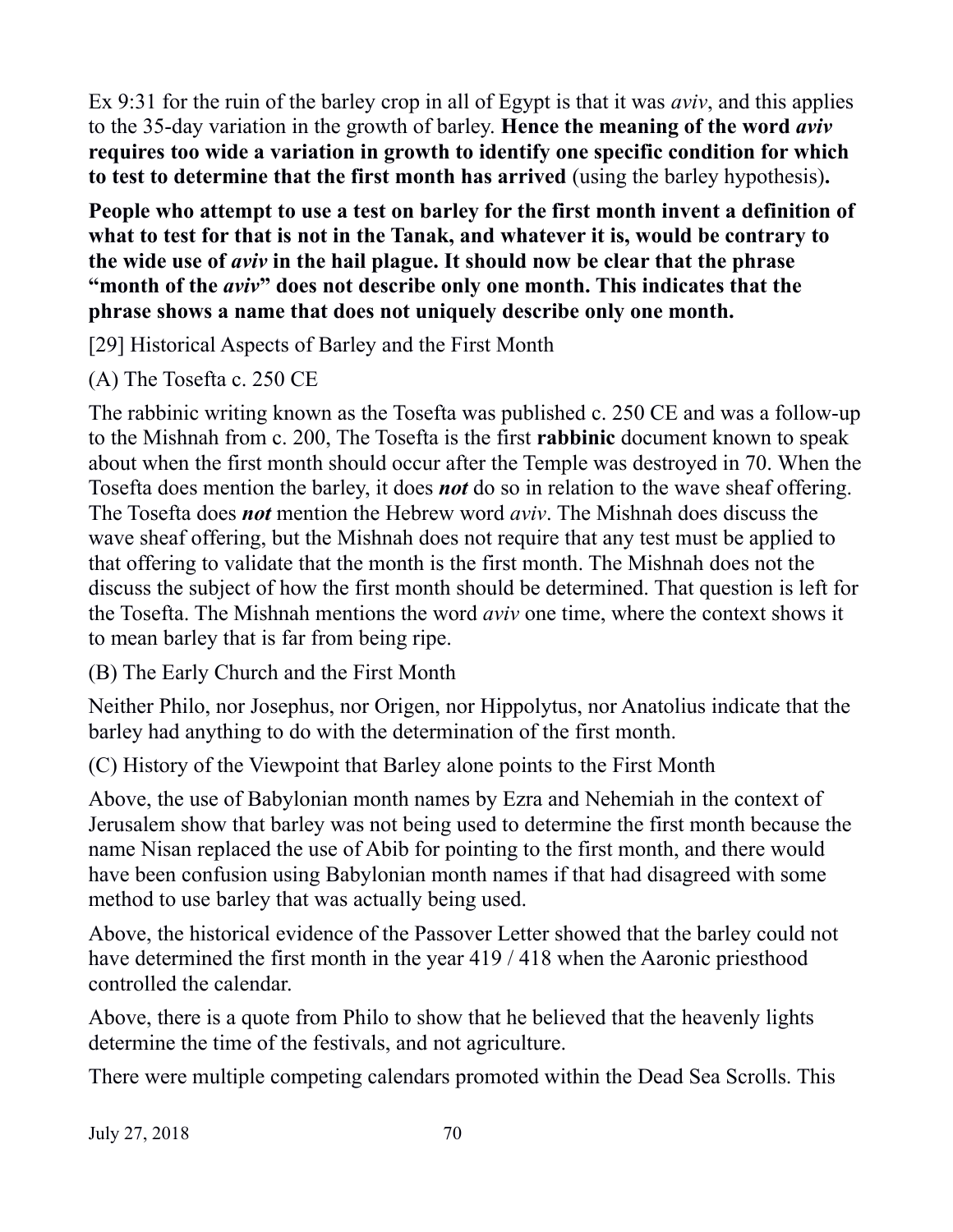shows that freedom prevailed among Jews who chose to differ on the calendar. All of the competing calendars were based upon astronomy alone. The vernal equinox was the key for the focus of the start of the first month among these calendars, as well as for Philo. Barley is not mentioned in any calendars of the Dead Sea Scrolls for the calendar.

**The earliest known historical record of any Jew or Israelite promoting the use of barley alone to determine the first biblical month is that of Anan ben David who taught c. 770.** This account was reported c. 1000 by Al-Biruni 1879.

On p. 777 of Gil 1992 we find, "The origins of the Karaites and their early development are shrouded in obscurity. The sources which describe these beginnings single out the figure of 'Anan, who is considered the founder of Karaism." On p. 778 we read: "As to the Karraite sources themselves, Qirqisani says that 'Anan lived in the days of the second Abbasid caliph, the founder of Baghdad, Abu Ja'far al-Mansur (754-775), which fits what has been said above."

On p. 211 of Schur 1995 we find, "Now that Anan's real position in Karaite history begins to be better understood, Benjamin Nahawendi looms much larger, as he was the first real leader and unifier of the sects which eventually made up Karaism. He hailed from Nihavend in Persia (in the province of Media), and might have lived (in the first half of the ninth century) in Persia or in Iraq." P. 213 states: "Nahawendi's importance is attested to by medieval Arabic accounts, which call the Karaites 'the followers of Anan and Benjamin'. Saadia Gaon and Judah Halevi regarded Anan and Nahawendi as the two founders of Karaism."

The Karaite named Levi ben Yefeth wrote a book about 1006-7 in which he mentions three prevalent views of how to determine the first month. This is reported on pp. 303- 304 of Ankori 1959. The first view he presents is that of the Rabbanites who use the modern calculated Jewish calendar. The next quotation from pages 303-304 has square brackets with words added by Zvi Ankori in the midst of his translation from Levi ben Yefeth, where we read, "The second group consists of people in the Land of Shine'ar [= Babylonia] from among our brethren the Karaites. They follow the [computation of the vernal] equinox alone; yet, they stipulate certain conditions which are different from those stipulated by the Rabbinates. This is why we have listed this group as separated from the Rabbinates... Now, this second group does not inquire, nor search, for the abib at all; [its members simply] wait and do [the proclamation of Nisan] when the sun reaches the Constellation of the Ram..."

In the Middle Ages the Constellation of the Ram meant the 30 degree segment of the zodiac beginning with the vernal equinox, not what it meant to Pliny the Elder and Josephus, and not the actual star group that formed the constellation.

Next, on page 304, Zvi Ankori, continues his translation: "The adherents of the third group [i. e., the Palestinian-oriented Karaites] observe [the New Year] on the strength of

July 27, 2018 71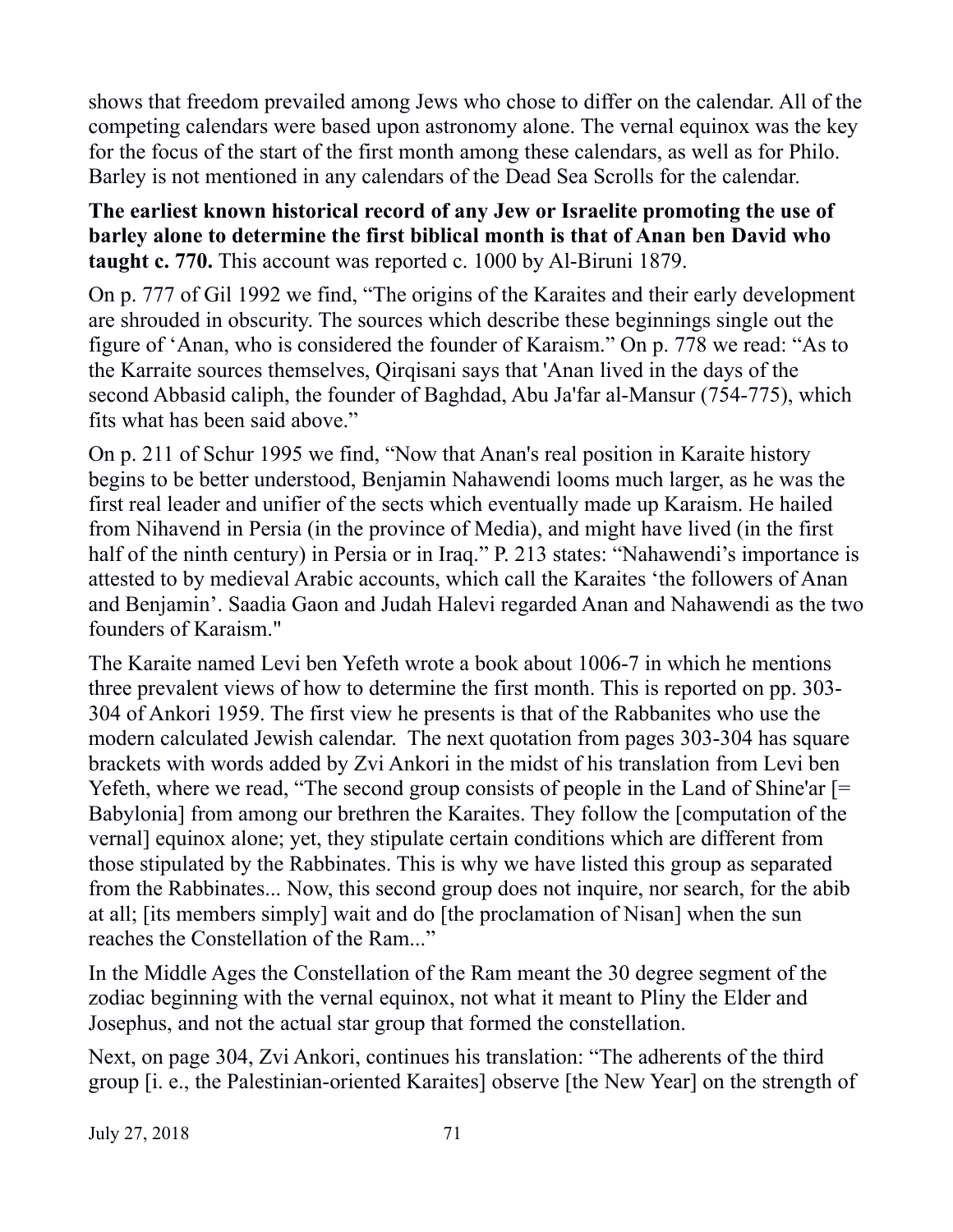abib alone and they do not investigate [the position of] the sun at all."

The Karaites in Israel today are a continuation of the third group mentioned above by Ankori. However, they are not organizationally unified. There are other Karaites who use the vernal equinox alone as with the second group reported by Ankori above.

All available historical evidence before Anan ben David c. 770 is against the use of barley alone as the determining key for the first month.

[30] Abandonment of the word *aviv* to indicate the First Month

If the name or word *aviv* had been the key element to determine the first month into the first century, then its importance would have elevated the biblical phrase *chodesh haaviv* to continue in use down into the first century by the Jews. The phrase "month of Nisan" is used by the Maccabees and by Josephus, as well as by other books of the Tanak after the Penteteuch. The word *aviv* occurs only once in the Dead Sea Scrolls in the making of bread. It only occurs once in regard to agriculture within the rabbinic writings, where it refers to an unripe state of grain that was not nearly ripe.

[31] The Problem of a Biblical Test to Perform on the Barley

In discussing the Karaites, pp. 392-393 of Nemoy state, "Some of them [from the Middle Ages] begin the '(month of the) fresh ears' (with the appearance) of (any kind of) green herbage, whereas others do not begin it until (fresh) garden-cress is found all over Palestine; others begin it only when (at least) one piece of ground becomes ready for harvest; still others begin it even when only a handful of corn is ready for harvest."

This indicates that Karaites in the Middle Ages who wanted to use vegetation to determine the first month could not agree among themselves on the method, undoubtedly because the Tanak does not provide a botanical description to dertermine the month of *aviv*.

## **Many modern adherents of the use of barley to determine the first month attempt to use the wave sheaf offering to create a definition of how to test barley for the first month. This will be discussed a below.**

Among all the biblical contexts containing the word *aviv*, the only one that has the word barley is Ex 9:31. The other key verse, Lev 2:14, applies to all grains, not just barley. It is certainly true that barley is the first of the grains to ripen in Israel as the winter departs, but the word *aviv* is not defined clearly in the Tanak. The phrase *chodesh haaviv* is open to some interpretation, but it is clear from the hail plague that *aviv* has a broad meaning. It is literally "month of the ears".

**Those who promote the use of barley alone strongly argue for the first appearance of "***aviv***" within Israel, but the Tanak is not explicit on this. The actual phrase**  *chodesh ha-aviv* **does not possess the detail of "first place in Israel to show it".**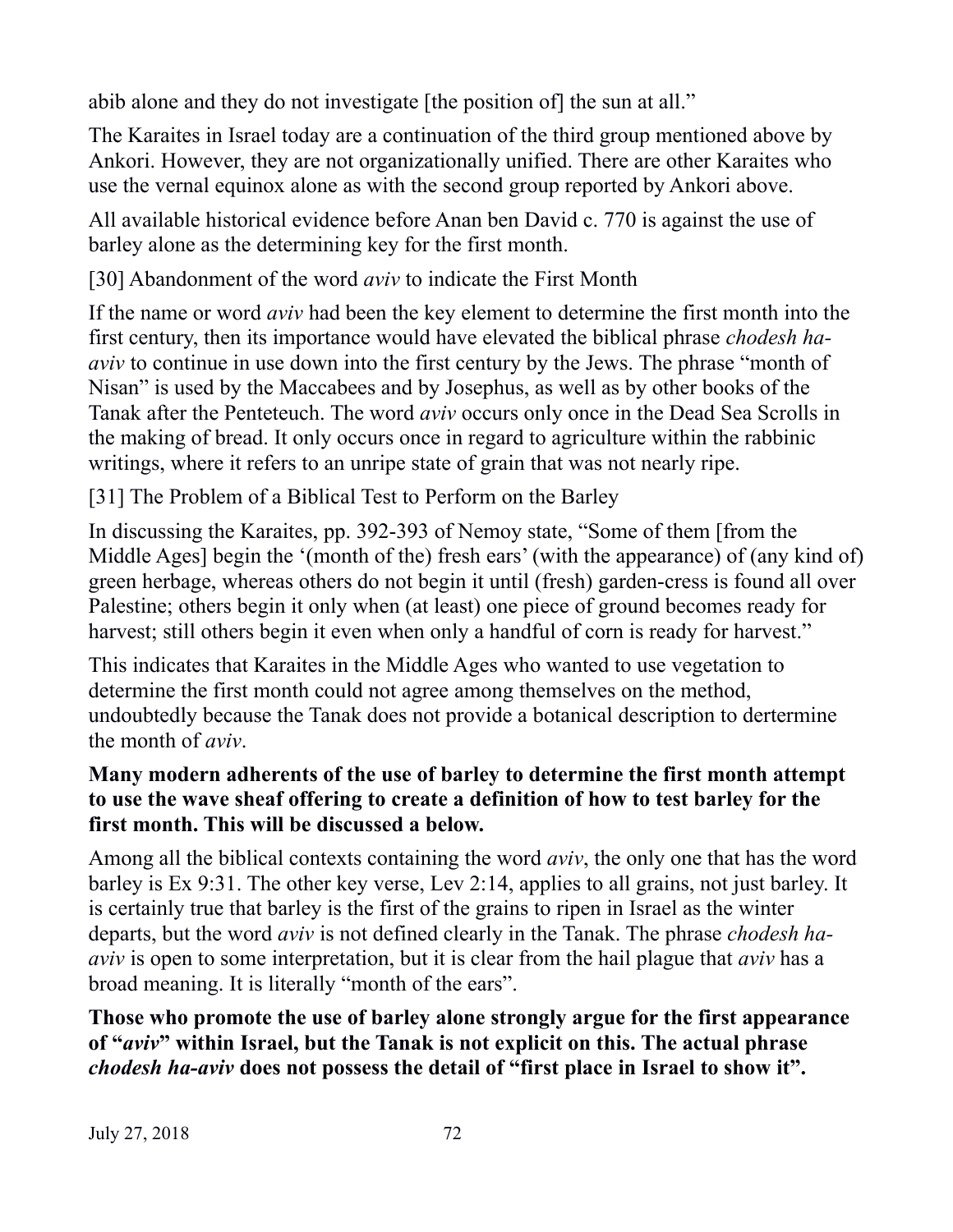From the earliest location within Israel that barley may be harvested (the lower Jordan River valley) until the latest location in Israel that barley may be harvested (the northern higher elevations) *spans a time length of seven weeks*.

The reader who favors the barley usage alone for the first month needs to take a step back for a moment and recognize certain assumptions that were never stated by some of the modern Karaites. The phrase *chodesh ha-aviv* may be understood as descriptive of that month of the year (*but not exclusive to only that month*) instead of being a defining phrase whose interpretation explicitly can only apply to one month.

Since the year 2000 there have been multiple independent groups of people examining the barley in Israel to make a determination for the first month. Every two or three years there is a lack of unanimity on whether the month coming up should be considered the first month by these groups. This is despite the fact that they seem to be trying to use the same criterion that is not stated in the Tanak. Part of the problem is that one field of barley does not show all stalks of barley at the same stage of growth. Then the question becomes the definition of a percentage of the stalks. Such a percentage is arbitrary. How many stalks do you count to get a percentage?

The criterion of what to look for in the barley is promoted to be the definition of *aviv*. But where in the Tanak is there such a definition of *aviv*? There are only two possible Scriptures available: Ex 9:31 and Lev 2:14. Neither of these defines a narrow criterion.

[32] The Time and Geographical Context of Exodus 12:1-2

Ex 12:1-2, "And YHWH said to Moses and to Aaron in [the] land of Egypt, saying 'This month [shall be] to you [the] beginning of months, it [shall be the] first of [the] months of the year to you.'"

The question before us is whether there is anything in the biblical context of these two verses to inform us about the timing of the first month.

When I visited Dr. David Marshall (a specialist in barley and wheat genetics) at his office at Texas A & M University in 1992, he told me that in one of his trips to Egypt, he visited with farmers who still used the ancient sickle to harvest barley on their personal plot of land. They cut the stalks when the barley kernels had about 30 percent moisture according to his tests. The farmers did not know the percentage, but they could tell when to cut it by their personal experience. That 30 percent value is low enough moisture to obtain flour from the barley, and that is mildly ripe. Dead ripe has from 8 to 10 percent moisture, and that is very hard kernels. At very early stages of the ear, the ear has over 90 percent moisture. When machinery is used to harvest barley, the moisture content may be about 15 percent because the yield of flour is greater at that percentage. The additional time on the stalk for the moisture content to decrease allows the ears to gain more solid matter and yield more flour. Using primitive methods the Egyptian farmers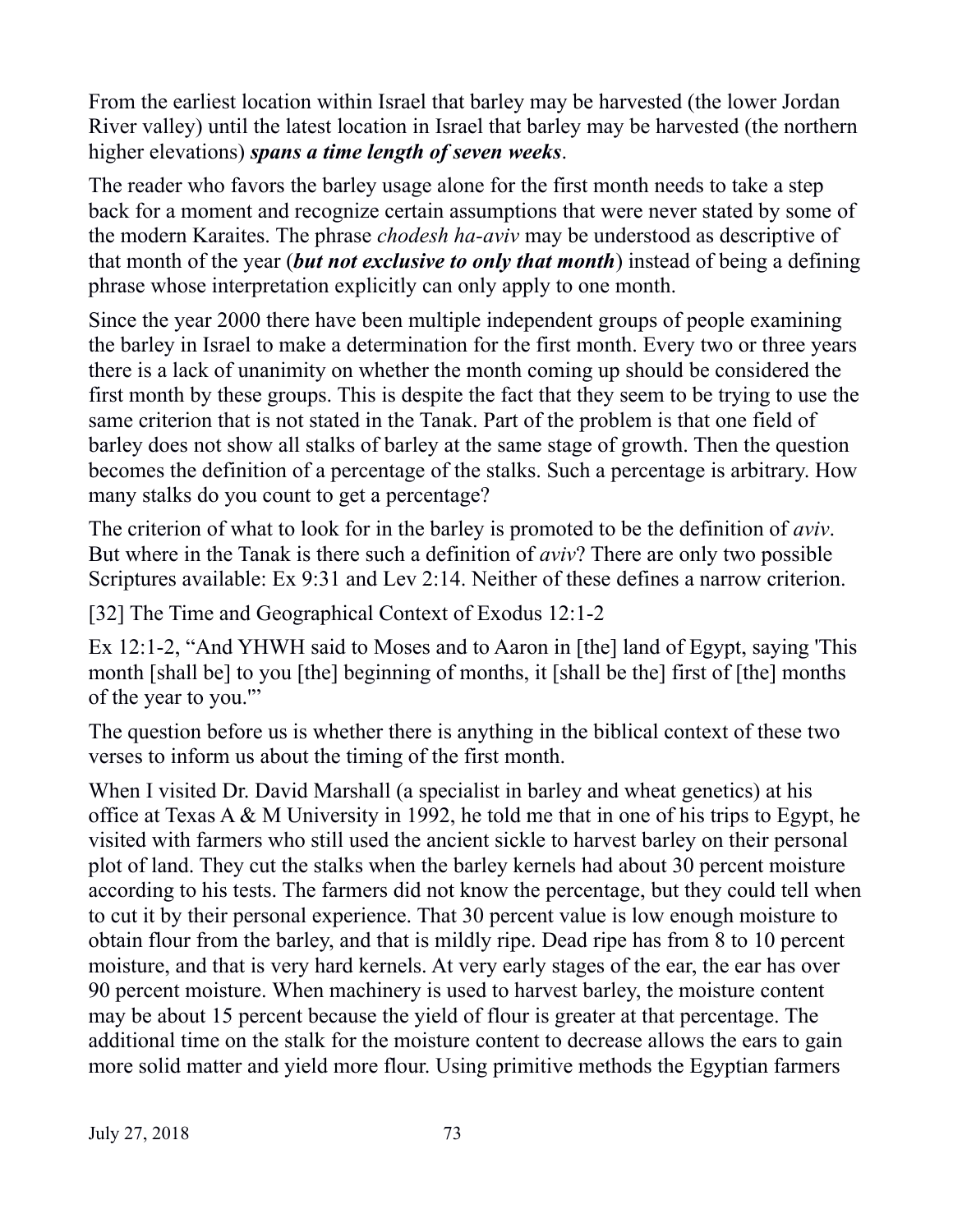do not wait until the barley is very ripe before harvesting it because some of it would then shatter (pieces would fall off the stalk) and there would be some loss of the grain.

At the time of the hail plague, the barley in the far north of Egypt would not have been ripe because if it had been ripe, then the barley in the far south would have been five weeks further ripe and with primitive methods of harvesting, they would not have let it last that long on the stalk in the far south. Since Ex 9:31 uses *aviv* to describe all of the barley in Egypt at the time of the hail plague, at least some of the barley was not yet ripe (in the north) yet is was still called *aviv*. *Hence aviv must include stages of barley before it is ripe.*

Based on information from W. Robertson Smith 1883, the 35-day period for the typical time of reaping in the south to the typical time of reaping in the north is the time from latter February to the first part of April. Hence the hail plague had to occur before the latter part of February. *When this is studied in more detail, it is seen that the hail plague would have occurred in the middle of February at the latest. This is not in the time context of Ex 12:1-2 which is certainly more than a month later for the start of the first month.*

Many people who favor the use of barley alone to determine the first month of the biblical year make the claim that the hail plague is part of the context of Ex 12:1-2, or Ex 13:4 is part of the context of Ex 12:1-2 and hence the claim is made that the word *aviv* is part of the meaning to be associated with Ex 12:1-2. This is false reasoning because of the time gap that breaks the context. *Ex 12:1-2 is silent concerning what Moses and Aaron were told at that time.* The hail plague was the eighth plague and was not really very close in time to Ex 12:1-2 when the events are closely examined.

Consider now the contextual relationship between Ex 13:4 and Ex 12:1-2. Ex 12:1-2 is part of instructions prior to the Passover. Then the Passover itself occurs. Ex 13:4 is a context beyond the actual Passover, and it discusses future years rather than the first Passover. Thus Ex 13:4 is not within the context of Ex 12:1-2. Ex 13:4 is not a clear Scripture just as Ex 12:1-2 is not a clear Scripture concerning when it occurs.

The geographical context of Ex 12:1-2 is Goshen in Egypt, not ancient Israel. Moses had never been in ancient Israel and later Moses commissioned 12 spies to spy out the land of Israel to know what it was like. Nothing in the context of Ex 12:1-2 indicates that Moses was told about the state of the barley in Israel.

The point to this discussion is that the context of Ex 12:1-2 does not include the hail plague or Ex 13:4.

[33] Septuagint's Translation of *aviv*

The Septuagint translation of the Pentateuch was made c. 270 BCE when some Jews from Alexandria annually visited Jerusalem to witness the ceremonies associated with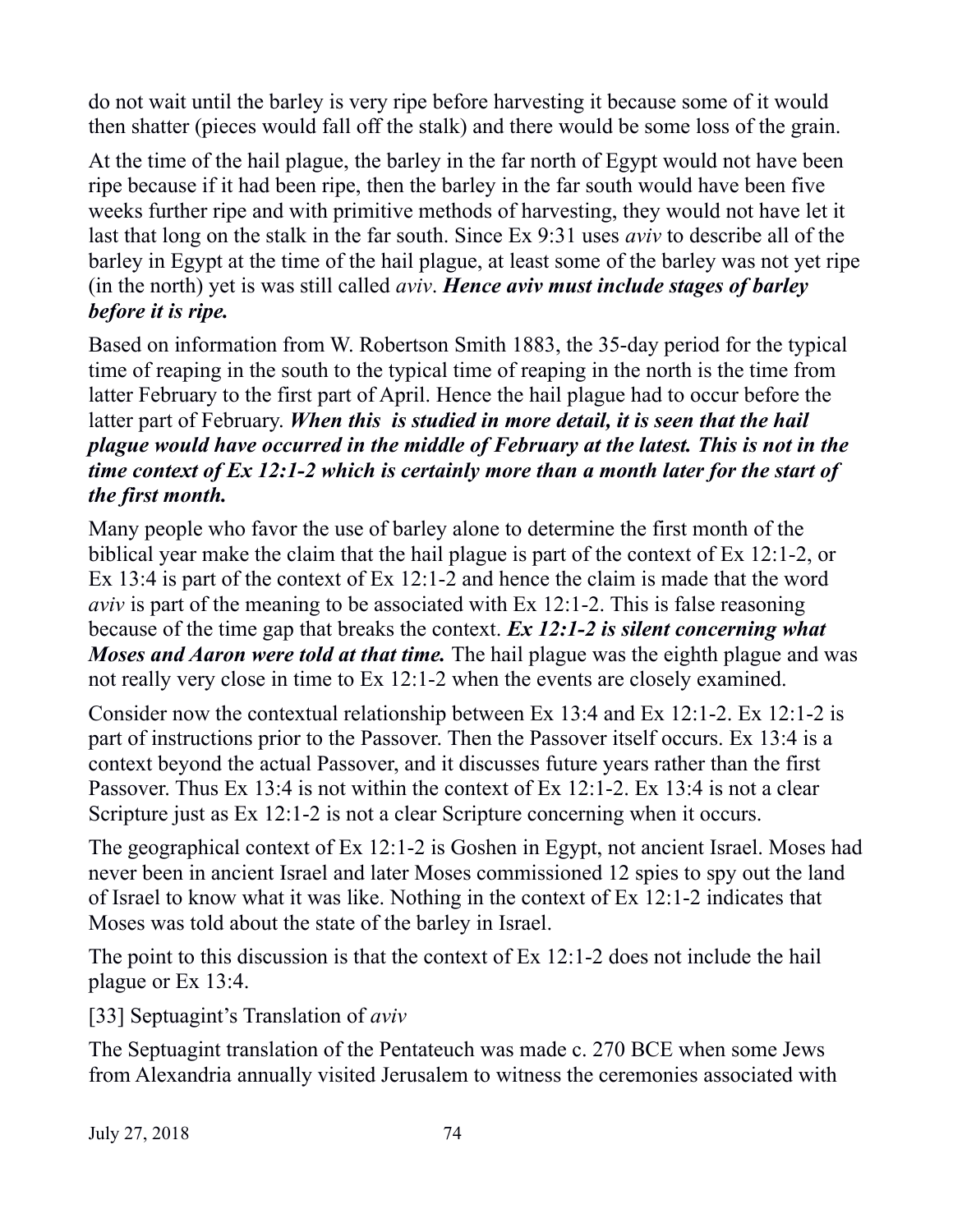the first month. If barley was being used to determine the first month at that time, then the meaning of *aviv* would have been associated with the barley in some specific way so that the meaning of *aviv* would have been well known.

The use of the Septuagint here does not imply that it has the authority of inspiration, but it is used because it is a primary source of how Jews from Alexandria understood the word *aviv* during that time in history.

Concerning all six places in which the Hebrew expression *chodesh ha-aviv* (month of the *aviv)* occurs in the Tanak (Ex 13:4; 23:15; 34:18, 18; Deut 16:1, 1), only one expression is used in the LXX, the Greek *meni ton neon*, which means "month of the new". The grammatical form of *ton neon* is plural, so that it implies a plural noun. This consistency in all places lends weight to the belief that the translators wanted to use the same meaning in all places; however, it indicates that they were not sure of its meaning because there is no plural noun. It seems safe to accept the belief that the translators knew it referred to new plant growth with plural connotations. The word "new" can imply freshness or recent growth, and does not commit to any degree of ripeness or what vegetation was involved. In all six places the very literal careful NETS translation of the LXX has "month of the new things", thus highlighting the noticeable lack of clarity for the word *aviv*. These six places are seen in the Greek on page 922 of Hatch and Redpath under the word for month, or they may be looked up individually in Brenton.

In Ex 9:31 where *aviv* occurs, a literal translation from the Hebrew is "barley [was in the] ear". The LXX has the Greek word *parestekuia* where *aviv* occurs, and this Greek word is discussed on pp. 56-57 of Lee 1983. Lee provides a few ancient examples of its use in an agricultural context. On p. 56 Lee provides the approximate choice of meanings "'be ripe', 'be fully grown'". It makes sense that the translators were not aware of the variation of difference in development of the barley from southern Egypt to northern Egypt of five weeks, so that it could not be fully grown throughout the region (otherwise it would have been harvested in the south where it would have been too ripe to leave on the stalks). The Greek with translation may be seen in Brenton (who did not have the examples that Lee had); the Greek is also on page 786, column 1, of Hatch and Redpath under the Greek word *krithe*, meaning barley, at Ex 9:31. It is plausible that the translators of the LXX at Ex 9:31 created the meaning of *aviv* from this context rather than from a deep knowledge because they did not carry this meaning into any of the other seven uses of *aviv*. Perhaps they did not remember that they gave this meaning to *aviv* when they reached its next use in Ex 13:4 where they simply used the single vague Greek word meaning "new [things]".

In Lev 2:14 where *aviv* occurs, the LXX has *nea*, which means "new" or "fresh". This is not precise. The very literal careful NETS translation contains the following group of words, "new, roasted, pounded, wheaten-groats". This must include both *aviv* and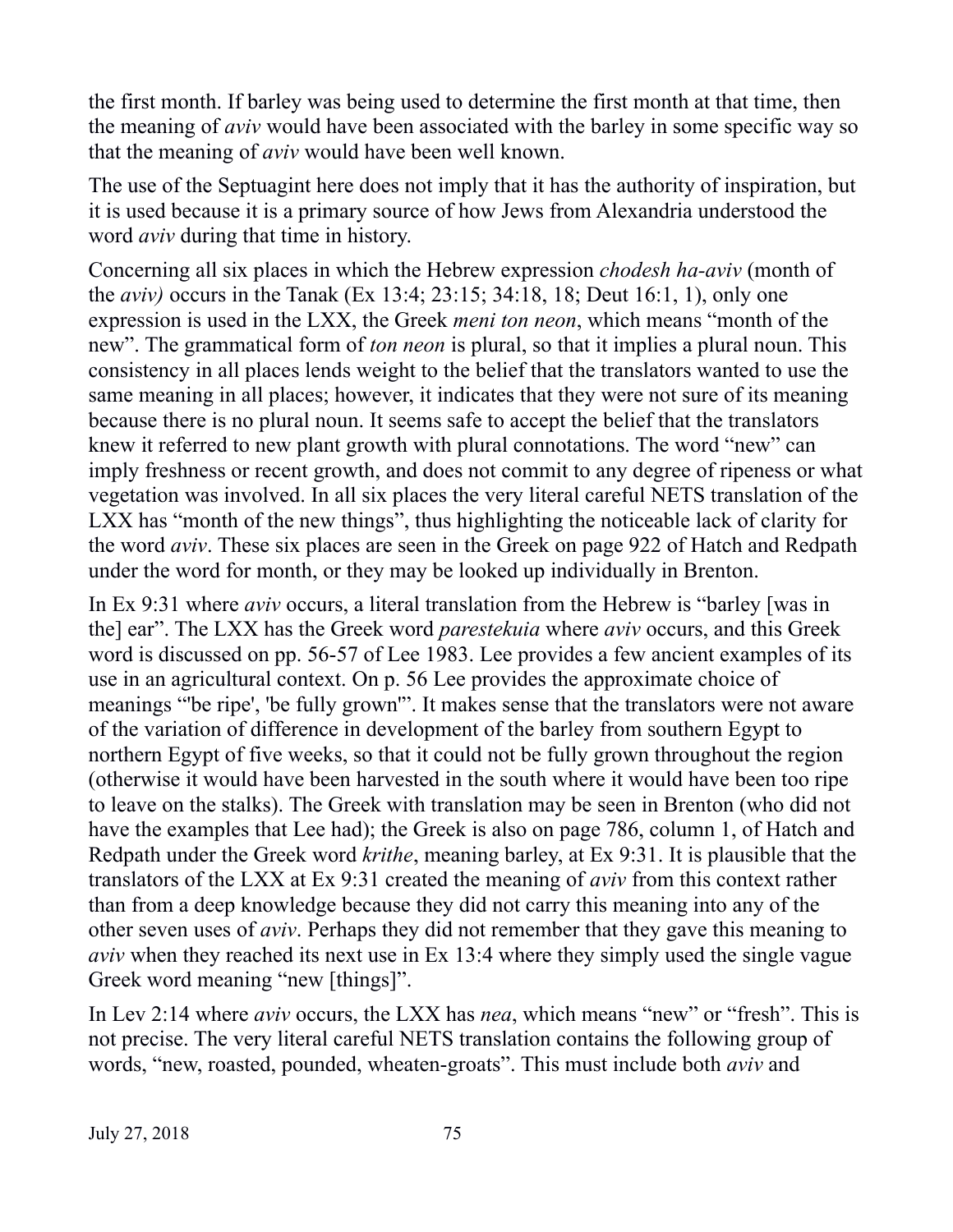*karmel*. Here it seems that the translation for *aviv* is "new", and the translation for *karmel* is "wheaten-groats" because that follows the order of the two Hebrew words. This makes it doubtful that the translators of the LXX knew the meaning of either Hebrew word.

This shows that the LXX is imprecise and vague in every case for *aviv* except where the context has much to offer in Ex 9:31. This indicates that the Jews in Alexandria do not seem to be aware of any important significance for this Hebrew word, although some of them undoubtedly went to Jerusalem during the seven days of unleavened bread, witnessed the wave sheaf offering, and understood how the first month was determined. It does not make common sense to think that the calendar's first month after Ezra and Nehemiah was being determined by the use of the word *aviv* when the LXX translation is considered.

[34] The Meaning of Sheaf [*omer*] in the Wave Sheaf Offering

The passage on the wave sheaf offering in Lev 23:10-16 contains the word sheaf [6016 *omer*] in Lev 23:10, 11, 12, 15. This Hebrew word occurs in the following ten other places: Ex 16:16, 18, 22, 32, 33, 36; Deut 24:19; Ruth 2:7, 15; Job 24:10. From Ex 16:36 we see that it is "**a dry measure of volume",** but Ruth 2:7, 15 provide an alternate meaning, namely "**a sheaf of growing stalks with expected ears of grain"**. We are faced with the problem of resolving the ambiguity between the two meanings of *omer* in the context of the wave sheaf offering.

The second meaning above does not indicate any particular stage in the development of the grain on the stalks. A growing standing sheaf may have unripe ears of grain or ripe ears of grain.

The key to understanding which of these two meanings is correct for Lev 23 is based upon the fact that the priesthood at the Temple was practicing the wave sheaf offering each year from the time of Ezra and Nehemiah until the Temple was destroyed, along with the fact that the Septuagint used different Greek words to translate the two different meanings. The Septuagint should preserve the correct meaning because some Jews from Alexandria would have made annual visits to Jerusalem to keep the Passover and to witness the wave sheaf ceremony. Thus personal experience of observers of the ceremony should know the meaning of *omer* (sheaf) in Lev 23. Modern scholars who specialize in the Septuagint understand that the translators' knowledge of the Greek language exceeded their understanding of the Hebrew language, so that the translators were very likely from Alexandria.

For the wave sheaf offering the Septuagint uses the Greek word *dragma* as the translation of *omer*. This word *dragma* is also used in Deut 24:19; Ruth 2:7, 15. Moreover, in Gen 37:7 where the Hebrew word for sheaves is *aluma* (Strong's number 485), its Greek translation in the Septuagint is also *dragma*. The Septuagint translation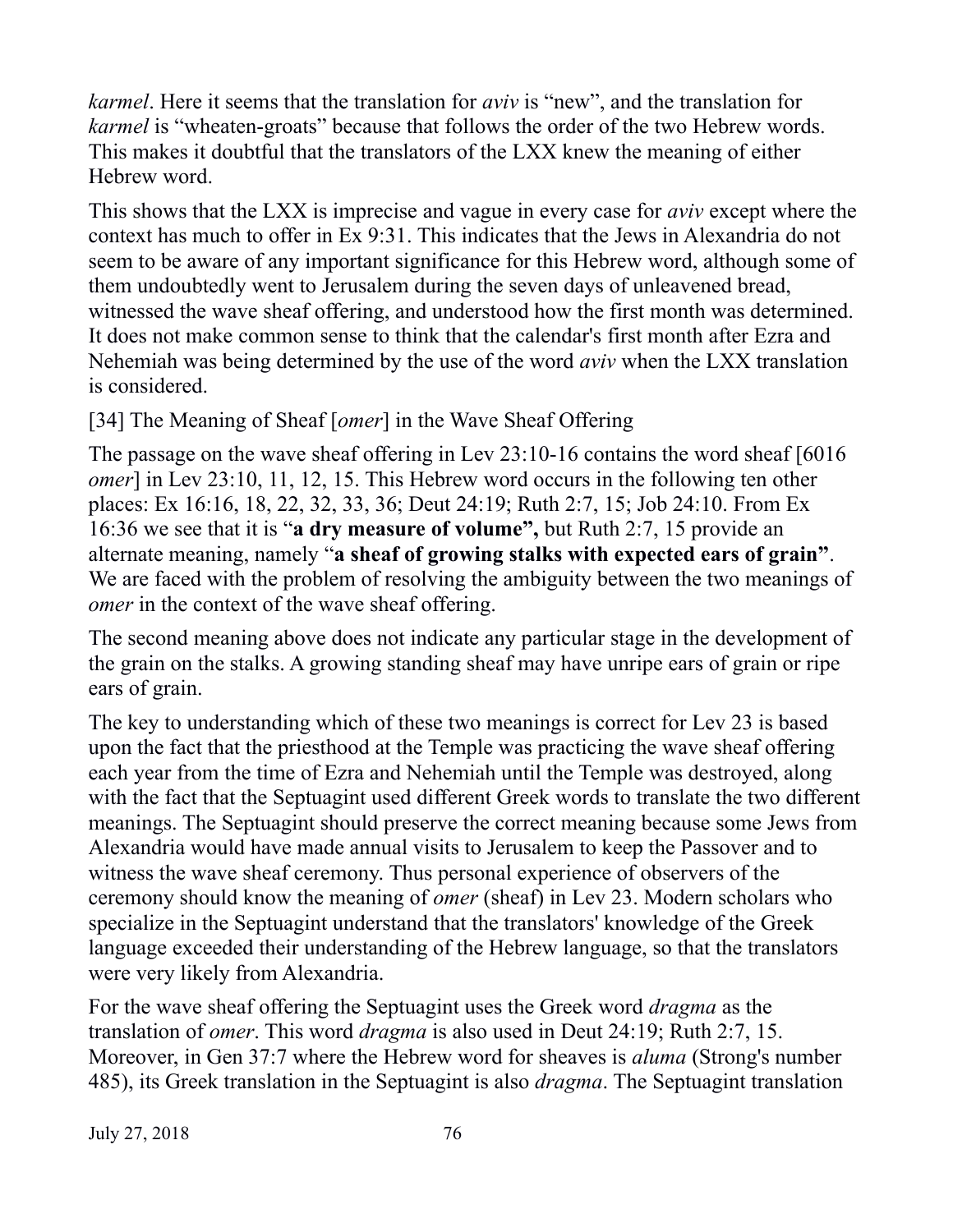by Brenton for Gen 37:7 is: "I thought ye were binding sheaves [= *dragma*] in the middle of the field, and my sheaf [= *dragma*] stood up and was erected, and your sheaves [= *dragma*] turned round, and did obeisance to my sheaf [= *dragma*]." (Plural forms of *dragma* are used where the translation is plural.) **Thus a bundle of tied stalks is called a sheaf** *(dragma* **in Greek***).* Hence this would be its meaning where *dragma* is used for *omer* in the wave sheaf offering in the LXX*.*

Gustaf Dalman first gave the above explanation for the Hebrew word *omer* in the wave sheaf offering, and his explanation has been accepted by many Jewish commentators including the commentary on Leviticus in the series by the Jewish Publication Society of America.

On page 73 of H. L. Ginsberg 1982, he translates *omer* in Lev 23 as "armful", judging the quantity that might be tied into a bundle and handed to the priest.

On page 506 of Danby's translation of the Mishnah in Menahot 10:4, talking about the wave sheaf ceremony and specifically the grains of barley (after they were separated from the husks), we find, "They put it in a grist-mill and took therefrom a Tenth [of an Ephah of flour] which was sifted through thirteen sieves." Danby added the explanation in square brackets, "a Tenth [of an Ephah of flour]". Ex 16:36 states, "Now an *omer* is one-tenth of an ephah." Danby is showing the common rabbinic understanding that the Mishnah accepts the viewpoint that the Hebrew word *omer* means the dry measure quantity instead of a tied bundle of stalks. This contradicts the understanding given above using the Greek word *dragma* from the Septuagint, which was translated long before the Temple was destroyed.

Modern Jewish scholars who are not Orthodox Jews reject the meaning of *omer* given in the Mishnah. Typically, Orthodox Jewish scholars accept the rabbinic writings as inspired in most situations, so that they accept the meaning of *omer* in the Mishnah. The main reason for accepting the meaning in the LXX is that the LXX is a primary historical source from the time that the LXX was written when the wave sheaf ceremony was still being performed. While it is true that we do not possess any complete copy of any books of the LXX from before the fourth century CE, so that on picky points of an isolated verse there is uncertainty concerning the original LXX, yet surviving handwritten copies do have much in common. Caution must be exercised when using the LXX, especially because the translators sometimes did not know the correct meaning of a Hebrew word, **The Mishnah is not a primary historical source because it was written about 130 years after the Temple was destroyed. The original performance of the wave sheaf offering was not available to the writers of the Mishnah.**

The conclusion should be that the *omer* **is a bundle of stalks of grain.** It remains to be discussed whether there is anything else in the context of the wave sheaf offering to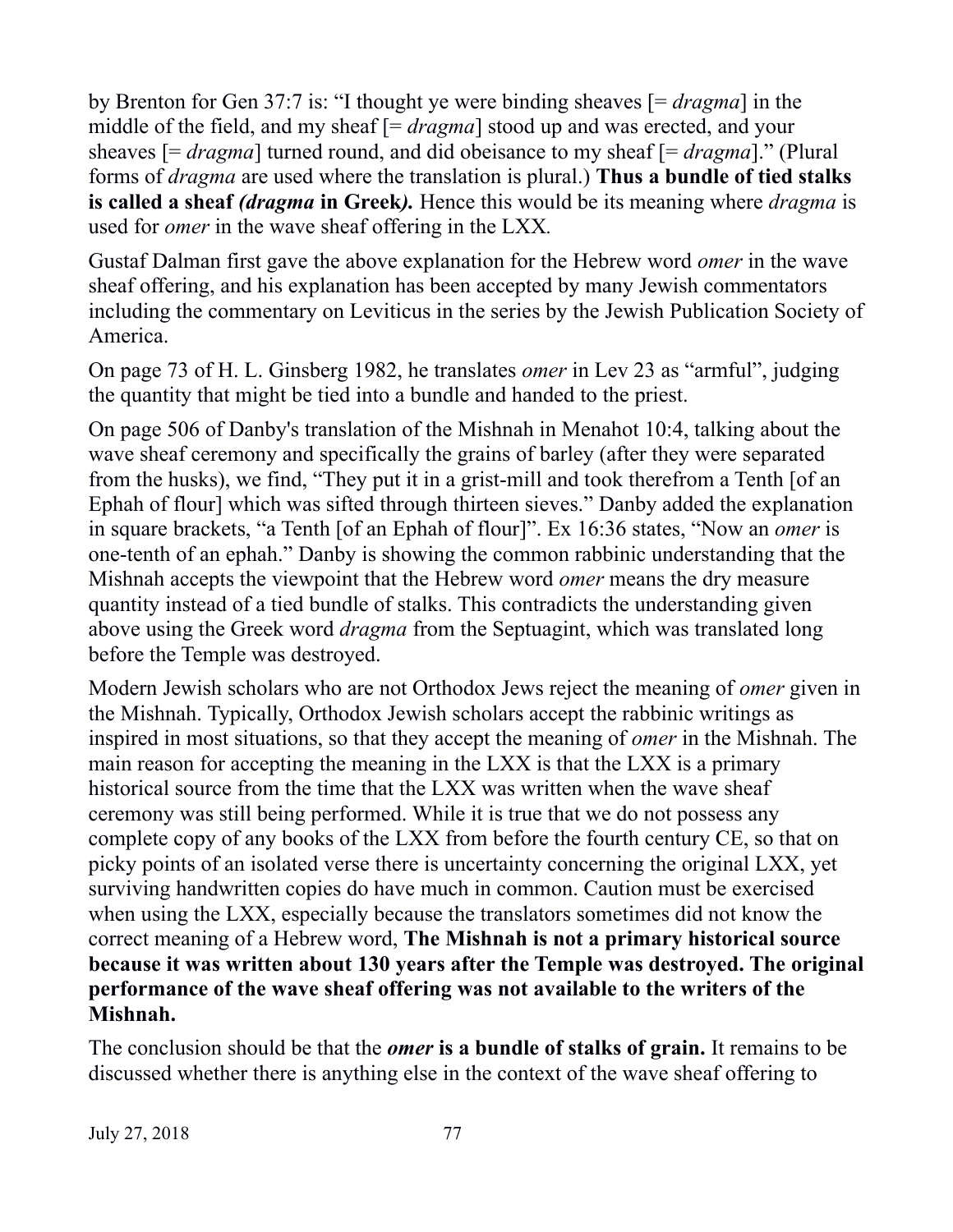indicate any particular stage of growth of the grain.

[35] Wave Sheaf Offering and the Harvest / Crop (Hebrew *ketseer*)

In Lev 23:10 the typical translation shows the English word "harvest" twice for the Hebrew word *ketseer* [7105]. Sometimes an English word may have normal implications that are not necessarily implied by the Hebrew word. This is true for the Hebrew word *ketseer*. The implication of this word is discussed next.

In the recent past, some Karaites have promoted the claim that the word *harvest* in Lev 23:10 means "*harvest-ready*", and thus **it makes the wave sheaf ceremony the most important factor among some Karaite claims that barley alone must determine the first month**. I have examined several books about the Karaites and their claims about the first month, and such writings do discuss the wave sheaf offering because of a historical dispute in how the count to the Feast of Weeks should be made. The Karaite writings from the Middle Ages that discuss the wave sheaf offering do **not** promote the idea that the word *ketseer* must mean "*harvest-ready*". This will now be discussed.

The word *ketseer* occurs on page 894 of BDB where three meanings are derived from the biblical contexts: (1) "process of harvesting"; (2) "what is reaped, harvested, crop"; (3) "time of harvest". The second meaning is often overlooked. Consider some examples.

Isa 17:11, "In that day you will make your plant to grow, and in the morning you will make your seed to flourish. But the harvest [= *ketseer*] will be a heap of ruins in the day of grief and desperate sorrow." Here the word harvest refers to the crop as it is still growing at the time of the invasion. In this sense the word harvest simply refers to the crop in its current state before the time of typical general reaping.

Joel 1:10, "The field is wasted, the land mourns. For the grain is ruined, the new wine is dried up, the oil fails."

Joel 1:11, "Be ashamed you farmers, wail you vine dressers, for the wheat and the barley, because the harvest [= *ketseer*] of the field has perished." Again the word harvest refers to the crop, but not the time of normal harvest.

The variation in the biblical meaning of the Hebrew word *ketseer* defeats the claim that the wave sheaf offering **must** occur when the general barley harvest is about to begin. This Hebrew word may merely refer to the crop itself regardless of how close it is to the time of the general harvesting. No doubt this is the reason that the Karaites from the Middle Ages did not attempt to make this argument in their writings.

Concerning the conjecture that in Lev 23:10 the word *ketseer* must mean **"harvestready"**, there is no biblical evidence that the state of the stalks of barley in the wave sheaf offering had to reach any particular state, and there is no evidence that it was eaten by anyone after the ceremony. The burden for evidence is upon the person making the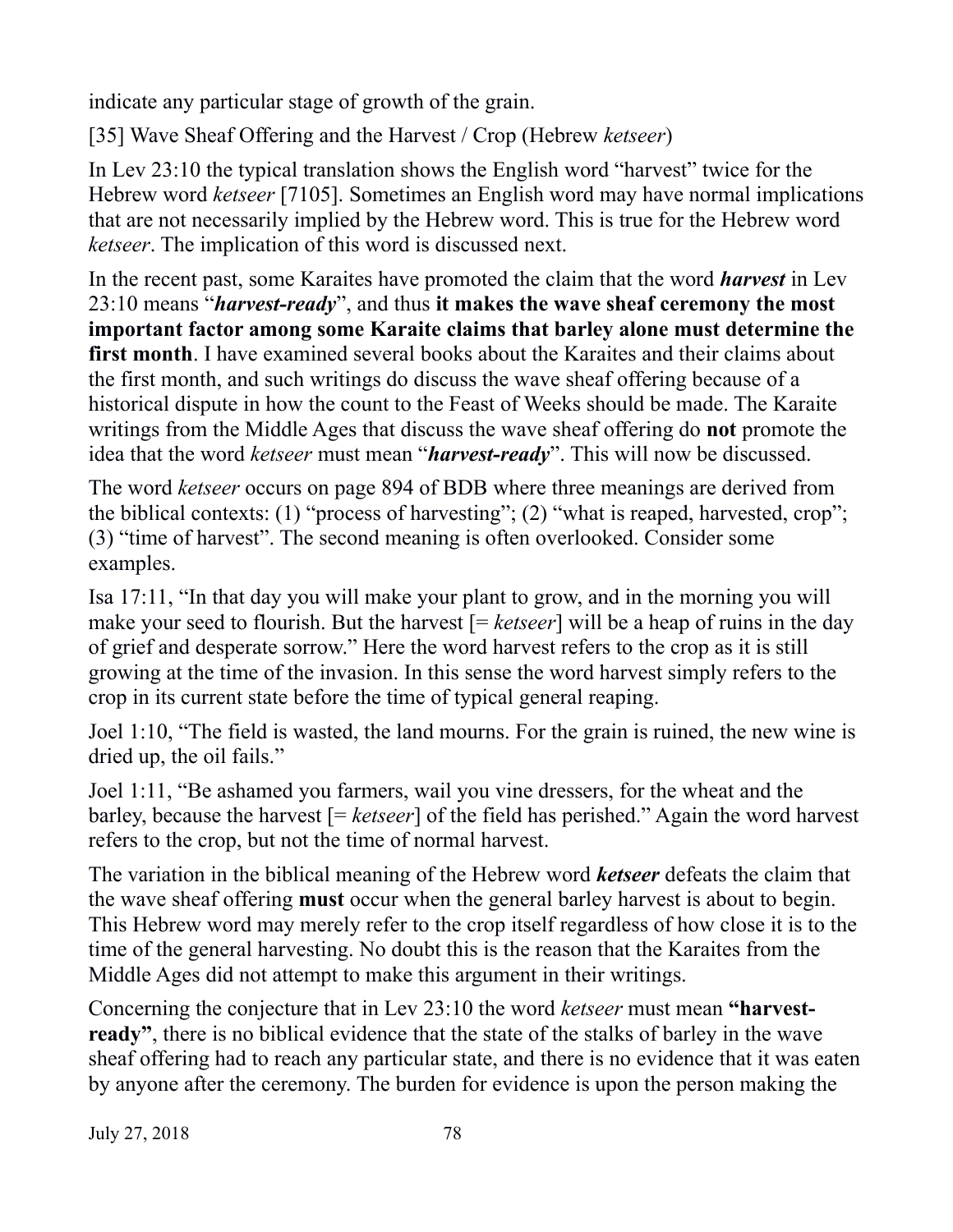conjecture.

**Several reasons have been given above to show that the barley does not determine the first month. The first reason is that Scripture does not say that the barley determines the first month. The second reason is that the hail plague shows too great a variation for the word** *aviv* **to specify one test to perform on the barley. The third reason is the adoption of the Babylonian month names. The fourth reason is the replacement of the use of the word** *aviv* **for the first month with the word Nisan. The fifth reason is the apparent lack of understanding of the LXX translation for the word** *aviv.* **The sixth reason is the difficulty in giving a test that various peoples can use and avoid disagreements when attempting to apply such a test; however, the crux of the problem is that the Scripture does not have any statement of a test. The seventh reason is that Gen 1:14-18 points to the lights in the heavens to determine the festivals. The eighth reason is the statement by Philo that the cycles of the lights in the heavens determine the elements of the calendar.**

Answering the above points is a challenge for those favor the sole use of barley for the first month. These points argue against the insistence that the ambiguous word *ketseer* must mean **"harvest-ready"**. The history of the Karaites from the Middle Ages does not attempt to promote this view of **"harvest-ready"**. Their emphasis is on the phrase *chodesh ha-aviv,* and specifically the word *aviv*.

[36] The Lack of firstfruits [*bikurim*] in the Wave Sheaf Offering

The wave sheaf offering cannot be understood without a deep study of Lev 23:10, which still has an important item for examination aside from *omer* and *ketseer*, discussed above.

The wave sheaf offering is discussed in Lev 23:10-16; Deut 16:9-10. In these Scriptures the Hebrew word *aviv* does **not** occur and the Hebrew word *bikurim* does **not** occur. However, both of these Hebrew words do occur in Lev 2:14. The passage Lev 2:14-16 explains how to perform a firstfruits [106 *bikurim*] offering of grain. Lev 2:14-16 explains what to do with the firstfruits offering, including mashing it into a type of cereal, thus showing its grain to have value, In contrast to this, nothing is said about any specific usefulness of the content of the sheaf. After the performance of the wave sheaf offering, Scripture is silent about what may happen with the sheaf. The word *omer* (sheaf) does **not** occur in Lev 2:14-16. There is so little in common between Lev 2:14- 16 and the wave sheaf offering that they should not be associated with one another.

When a farmer in ancient Israel grows a crop and the crop reaches a **useful** state of growth, at anytime afterward the farmer is expected to contribute a portion of the new crop to the priesthood. This contribution of a **useful** portion of the new crop to the priesthood is called **firstfruits** [1061 *bikurim*]. This word may also be translated "ripe" in contexts that do not involve a contribution to the priesthood. The word "ripe" implies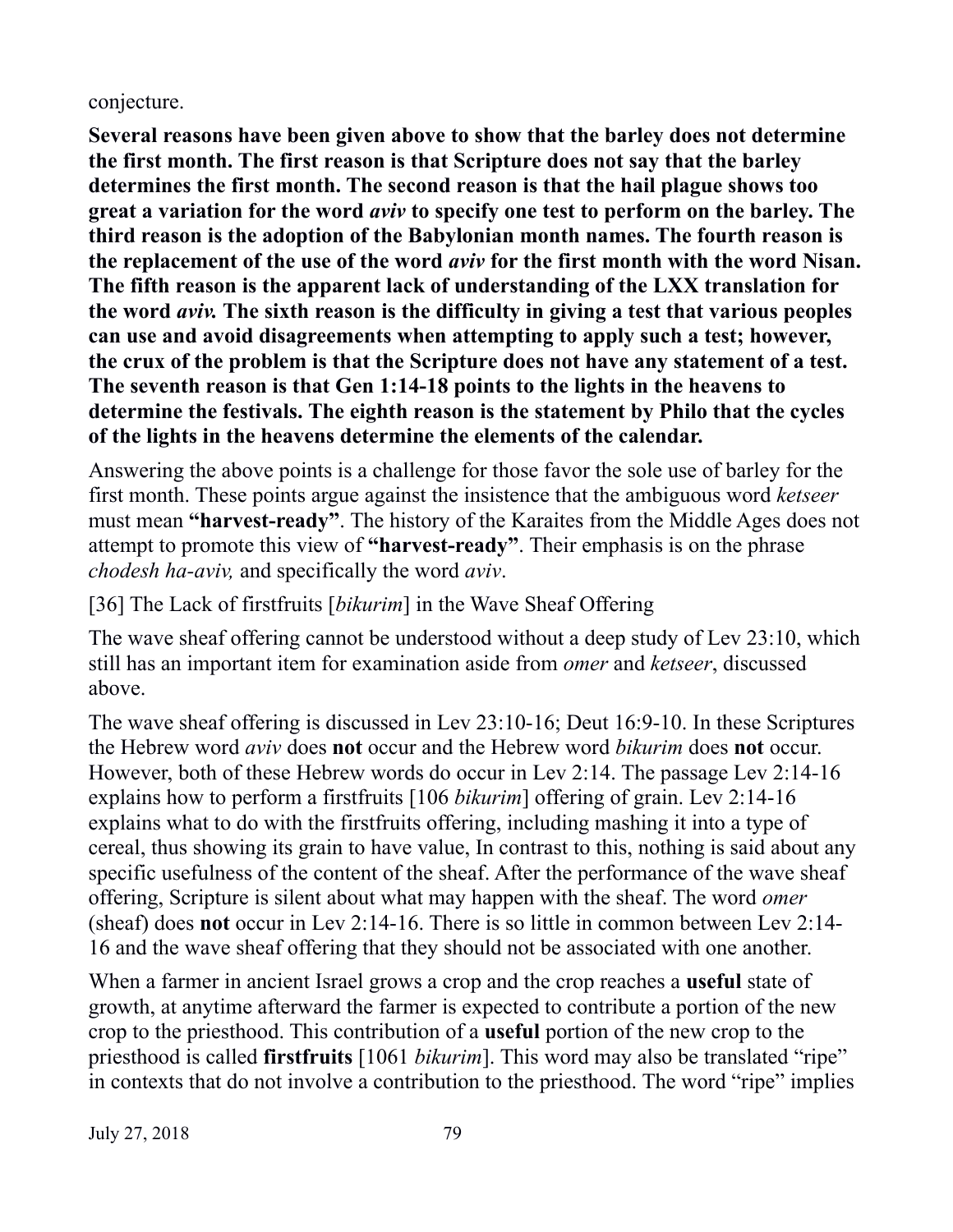useful. The word *bikurim* is the only technical word in Hebrew that means "firstfruits" in the sense of giving a commanded contribution to the priesthood.

In Lev 23:10 some translations have the word "firstfruits" and some have the word "first" (or "beginning") for the Hebrew word *raysheet* (Strong's number 7225). The question before us is whether the word *raysheet* should be translated **firstfruits**. This suggested translation "firstfruits" for the word *raysheet* is confusing because *bikurim* properly means firstfruits. The word "firstfruits" (the Hebrew word *bikurim*) implies usefulness. The answer to our question relates to the technical difference between the Hebrew words *bikurim* and *raysheet*.

When a fine point of the law of Moses is under discussion in a translation of the Tanak where many contexts are involved, it is generally safer to consult a committee translation made by Jewish scholars because in a multitude of counsel there is wisdom, and because Jewish scholars would be more sensitive to fine points of the law than others. Two recent committee translations by Jewish scholars are Tanakh-JPS and Tanach-Stone. The former of the two had contributors from all branches of Judaism, while the latter is an Orthodox rabbinic work that was influenced by Jewish sages of the past.

Neither of the above two committee translations of Lev 23:10 use the word "firstfruits".

Prov 3:9, "Honor YHWH with your wealth, and with the best [= *raysheet*] of all your produce." Here Tanakh-JPS translates *raysheet* "best", but Tanach-Stone translates it "first". Some translations use "firstfruits" here. This indicates a subjectivity in one's decision of how the context should be viewed.

The word *raysheet* occurs 51 times. There are two places among the 51 in which both Tanakh-JPS and Tanach-Stone agree to use "firstfruits" for *raysheet*: Neh 12:44 (Tanakh-JPS has "first fruits" and Tanach-Stone has "first-fruits") and Ps 78:51 (Tanakh-JPS has "first fruits" and Tanach-Stone has "first fruit").

Since *bikurim* and *raysheet* are two different Hebrew words with different connotations, it seems best to avoid using the translation "firstfruits" for *raysheet*.

There is no need to ever translate *raysheet* into "firstfruits".

**Lev 23:10, "Speak to [the] children of Israel and say to them, 'When you come into the land which I am going to give to you and reap its harvest / crop [7105** *ketseer***], then you shall bring [the] first [7225** *raysheet***] sheaf [6016** *omer***] of your harvest / crop [7105** *ketseer***] to the priest."**

In Lev 23:10 the phrase "when you come into the land" is often used in the special sense of "from the time that you come into the land onward", not specifically "when you come into the land for the first time". This is seen in the following examples: Lev 14:34; 19:23; 25:2; Nu 15:2; Deut 17:14; 26:1.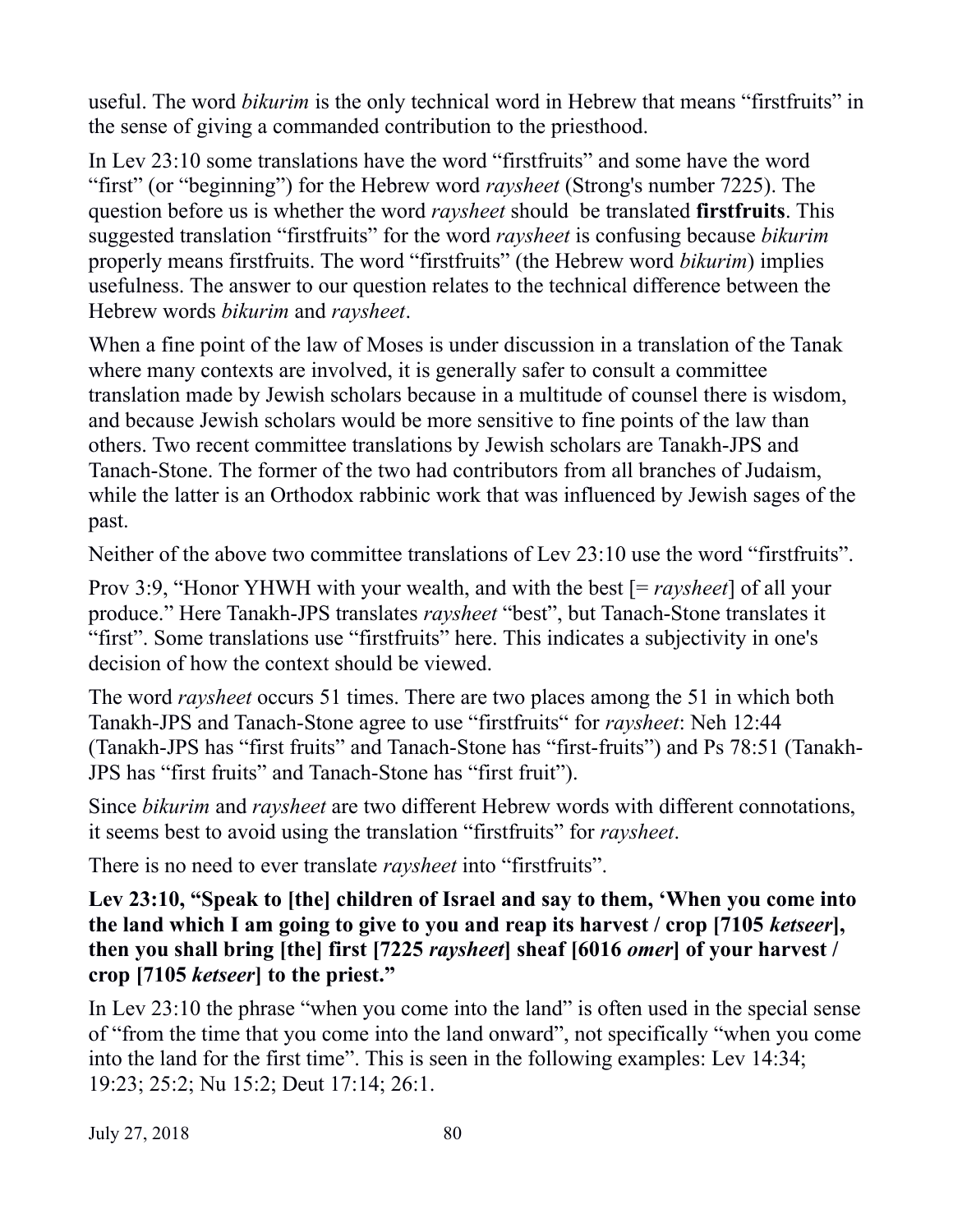The portion of this verse prior to the word "**then**" is a unit of thought that relates to what happens every year after they first enter the land. The portion after the word "**then**" relates specifically to the wave sheaf offering. It must be admitted that this verse is not fully clear upon a casual reading and it requires much study. The word "reap" may be understood to begin with the wave sheaf offering. It does not imply that the time of the general harvest has arrived. It is a symbolic first sheaf.

## **If Lev 23:10 would have had the Hebrew word** *bikurim***, then it would show that the sheaf (***omer***) had grains in it that had attained a useful stage of growth.**

[37] Month of the Sheaf?

When the weakness of the use of *aviv* is understood from the hail plague, there is often a tendency among promoters of the use of barley to determine the first month to switch the emphasis of reasoning away from the word *aviv* toward the use of the wave sheaf offering. Such a shift in emphasis puts a great focus upon the sheaf, which has been discussed above. **The sheaf is an armful of stalks without specifying any degree of ripeness from the word sheaf.** This ceremony occurs shortly after the middle of the first month. If indeed the wave sheaf ceremony does have such a profound impact on the biblical calendar's first month, then the name of the month should have been "month of the sheaf", or *chodesh ha omer* rather than *chodesh ha aviv*. But the emphasis is on the word *aviv* in the way of referring to the first month. There is no biblical emphasis on the sheaf for identifying the month.

[38] Is there a command to search for *aviv*?

The phrase *chodesh ha-aviv* occurs twice in in Deut 16:1. That phrase should mean the same thing in both places within the same verse. Hence in its first usage in that verse it should not be interpreted to claim that it is a command to physically search for *aviv* to know that the first month is arriving. Deut 16:1 begins the same way that Deut 5:12 begins.

It is true that Lev 23:14 prevents eating of the new grain crop before the wave sheaf offering.

It is not true that Deut 16:9-10 prevents harvesting the new crop until the wave sheaf offering. Deut 16:9 is a difficult verse to understand because of the absence of Hebrew words where English words are added in italics, thereby introducing speculation.

[39] Meaning of Lev 2:14-16 which contains *aviv*

The following is my very literal painstaking translation from the Hebrew.

Lev 2:14, "And if you-offer a cereal-offering of firstfruits [= *bikurim*] to YHWH, youshall-offer ears [= *aviv*] parched/roasted-grain with fire, [that is] fresh-grain [= *karmel*] crushed [for a] cereal-offering of your-firstfruits [= *bikurim*];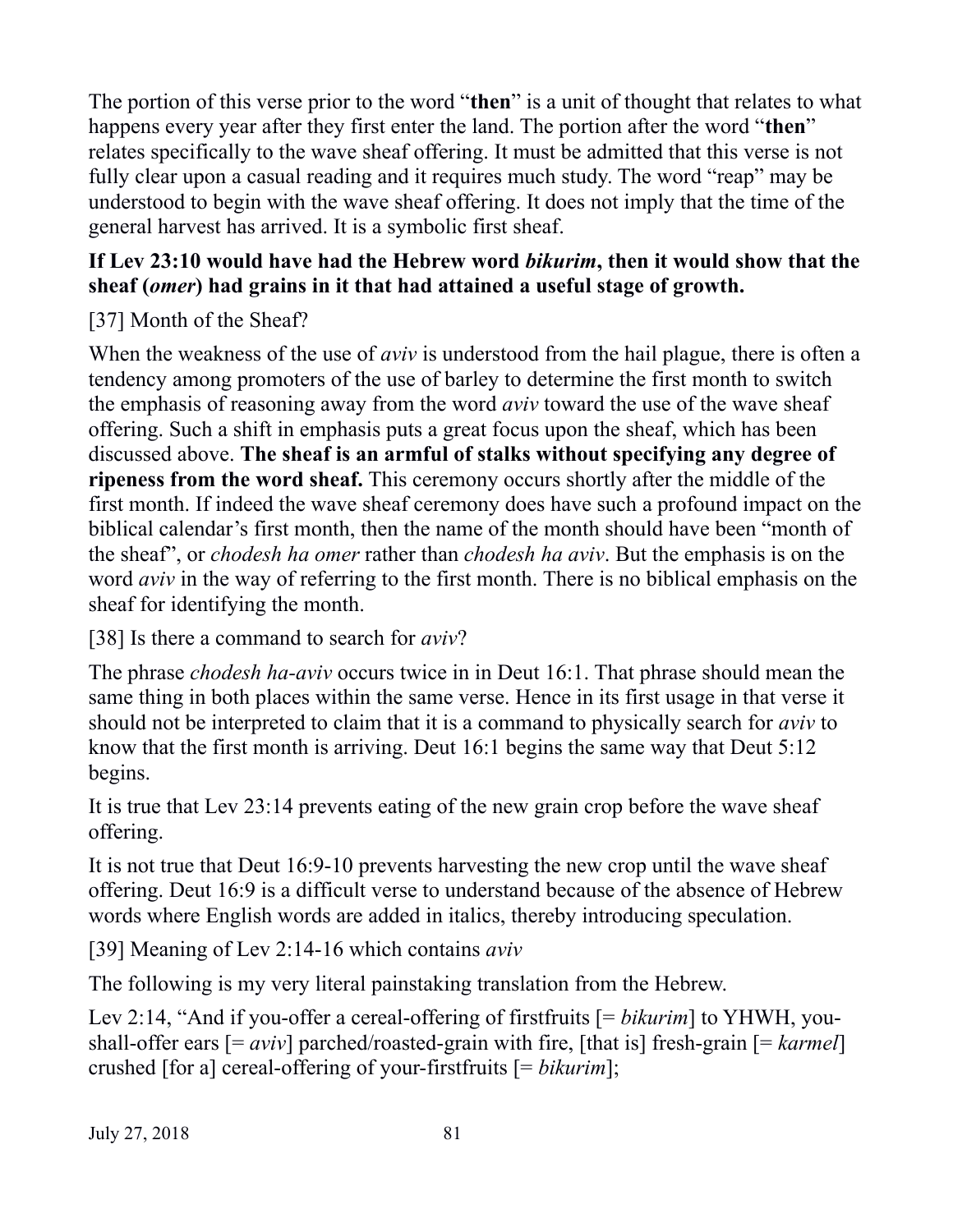Lev 2:15, and you-shall-put oil upon-it and lay frankincense upon-it; it [is] an offering.

Lev 2:16, And the priest shall burn its-memorial-portion from its-crushed grain and from its-oil with all its-frankincense, an [offering by] fire to YHWH."

This purpose of this passage is to explain how to offer a firstfruits offering of grain, regardless of what the grain crop is or what the month is. The use of *aviv* in Lev 2:14 is to be descriptive of what firstfruits of a cereal offering is, certainly not to define *aviv*. In this context the word *aviv* shows a later time of growth than in Ex 9:31-32. In the hail plague, *aviv* is not ripe, but here it is partially ripe or fully ripe. In this verse the Hebrew word *karmel* does not describe a degree of ripeness, but only that it is fresh, so that it is not stored from the last year. The document *Barley\_and\_Calendar.pdf* discusses the word *karmel* at great length. This is available at www.BiblicalCalendar.org.

Here the farmer has an option of offering the firstfruits of any particular grain crop at a very early stage of usefulness or at a later stage when the ears are at a dryer and riper stage. Here the word *aviv* has a variation in stages of growth, but it must at least be capable of mashing or crushing into a cereal.

[40] Smith's Commentary on Exodus 9:31-32

This is a complete copy of W. Robertson Smith's reference (see the bibliography) except for a section written in Arabic for which Smith includes a translation that he puts in quotation marks shown in the published paper and which is copied below.

## NOTE ON EXODUS IX. 31, 32

 1. All over Egypt it is common to raise at least two crops of barley - *shitawi* and *seifi*. See Lane, *Modern Egyptians*, ch. xiv., from which it will be seen that the *seifi* or summer crop is sown about the vernal equinox or later, and so has no bearing on the text before us. Dr Grant-Bey of Cairo, who has kindly made a series of enquiries for me among natives and Europeans who know the country parts of Egypt, says however that in the Sharkiya district there are sometimes three crops of barley, and about Mansura and in the Gharbiya even four. What follows refers to the winter crop (*shitawi*).

 2. The data of the harvest varies greatly in different parts of Egypt. From the Rev. Mr Harvey of the American mission Dr Grant got the following dates, applicable to the country south of Cairo:

(a) The barley is in ear from the latter part of February to 15th March.

(b) The flax is in flower from January 10th and in seed from February 15th.

 (c) When the barley is in ear the ears of wheat begin to form, but the grains are in a milky state.

The difference between upper and lower Egypt is about 35 days.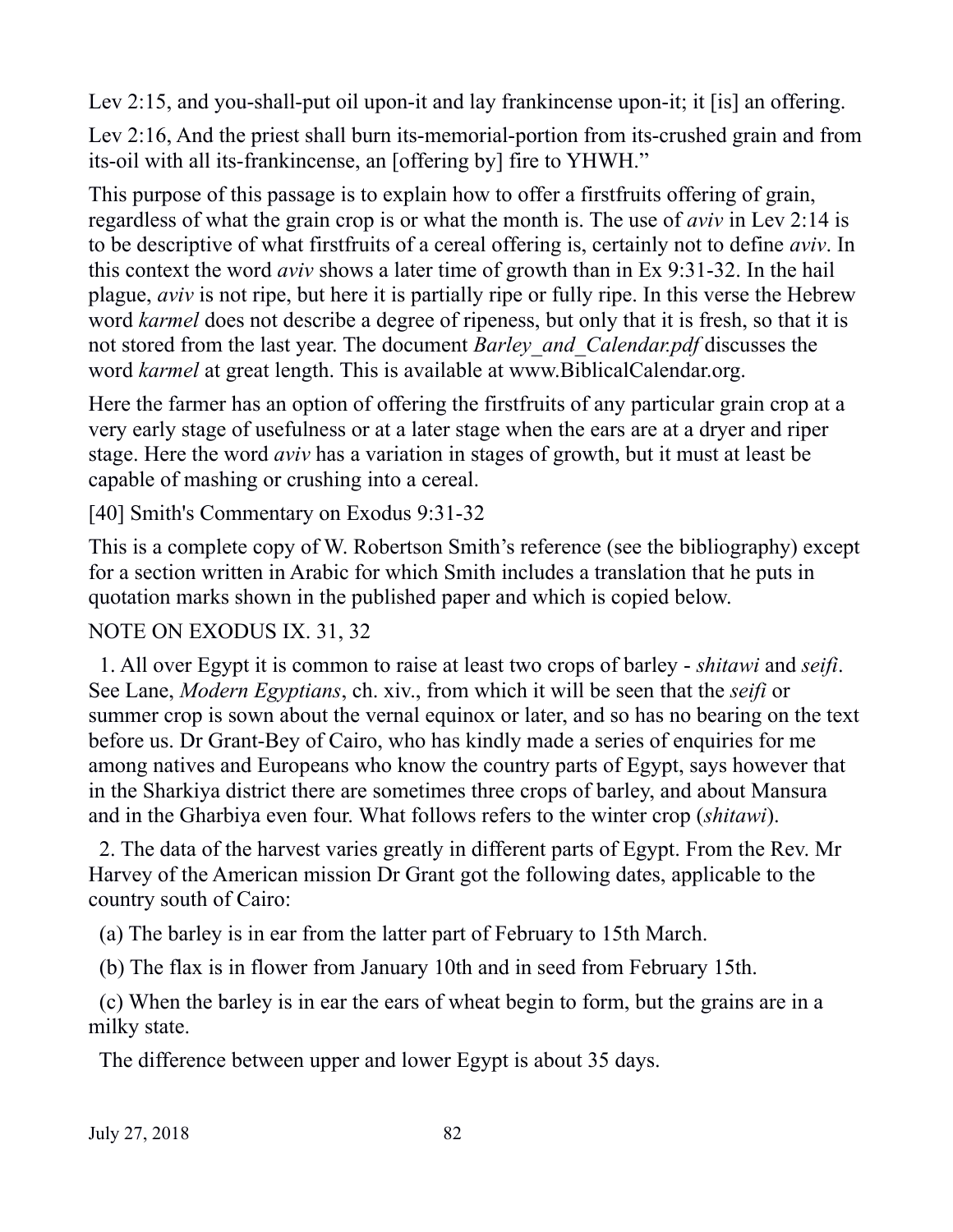3. Rev. Dr Lansing of Cairo visited the region of Zoan in the first part of May,1880, and found the farmers reaping barley while the wheat was nearly ripe. But he was told that the crops were at least a fortnight later than usual.

 4. I have before me an Arabic letter to Dr Grant-Bey from a farmer in the district of Kalyub, a little north of Cairo. The following is a transcript of part of it.

[Arabic text appears here]

 "The barley is in ear in the beginning of January, and the flax blooms in the middle of January, and the seed is found in it in the beginning of April. When the barley is in ear the wheat is green herbage; but the seasons vary as I told you."

 As the date when the flax blooms is almost the same in this statement as in Mr Harvey's it is plain that Mr Harvey is thinking of an earlier stage of the seed capsule, when he speaks of February 15th, than the native writer has in view when he says that the *bizr* or seed-grains are found in the beginning of April. On the other hand it is pretty plain that Mr Harvey's statement about the barley refers to the full ear, when harvest is about to begin. The letter of the native farmer gives what we want, for he speaks of the state of the barley when its ear is formed, but not that of the wheat. And at that time the flax is in flower, which appears to determine the sense of *gevol*.

[41] Bibliography

Aaboe and others. "Saros Cycle Dates and Related Babylonian Astronomical Texts", pp. 1-75. By Asger Aaboe, John P. Britton, J. A. Henderson, Otto Neugebauer, and Abraham J. Sachs. *Transactions of the American Philosophical Society*. Vol. 81, 1991

AKOT. *Analytical Key to the Old Testament*, 4 vols. John Joseph Owens. Grand Rapids: Baker Book House, 1989 – 1992

Al-Biruni. *The Chronology of Ancient Nations*. Translated by Eduard Sachau. London: W.H. Allen, 1879

Ankori, Zvi. *Karaites in Byzantium*. New York: Columbia University Press, 1959

BDB. *A Hebrew and English Lexicon of the Old Testament*. Revised from a previous lexicon of Wilhelm Gesenius by Francis Brown, Samuel Rolles Driver, and Charles A. Briggs. Oxford: Clarendon Press, 1907

BDB. *The New Brown–Driver–Briggs–Gesenius Hebrew and English Lexicon*. Revised from a previous lexicon of Wilhelm Gesenius by Francis Brown, Samuel Rolles Driver, and Charles A. Briggs. Peabody, MA: Hendrickson Publishers, 1979. This reprint has Strong's numbers added.

Bouche-Leclercq, Auguste. *L' astrologie grecque*. Paris: E. Leroux, 1899

Brent, Allen. *Hippolytus and the Roman Church in the Third Century, Communities in*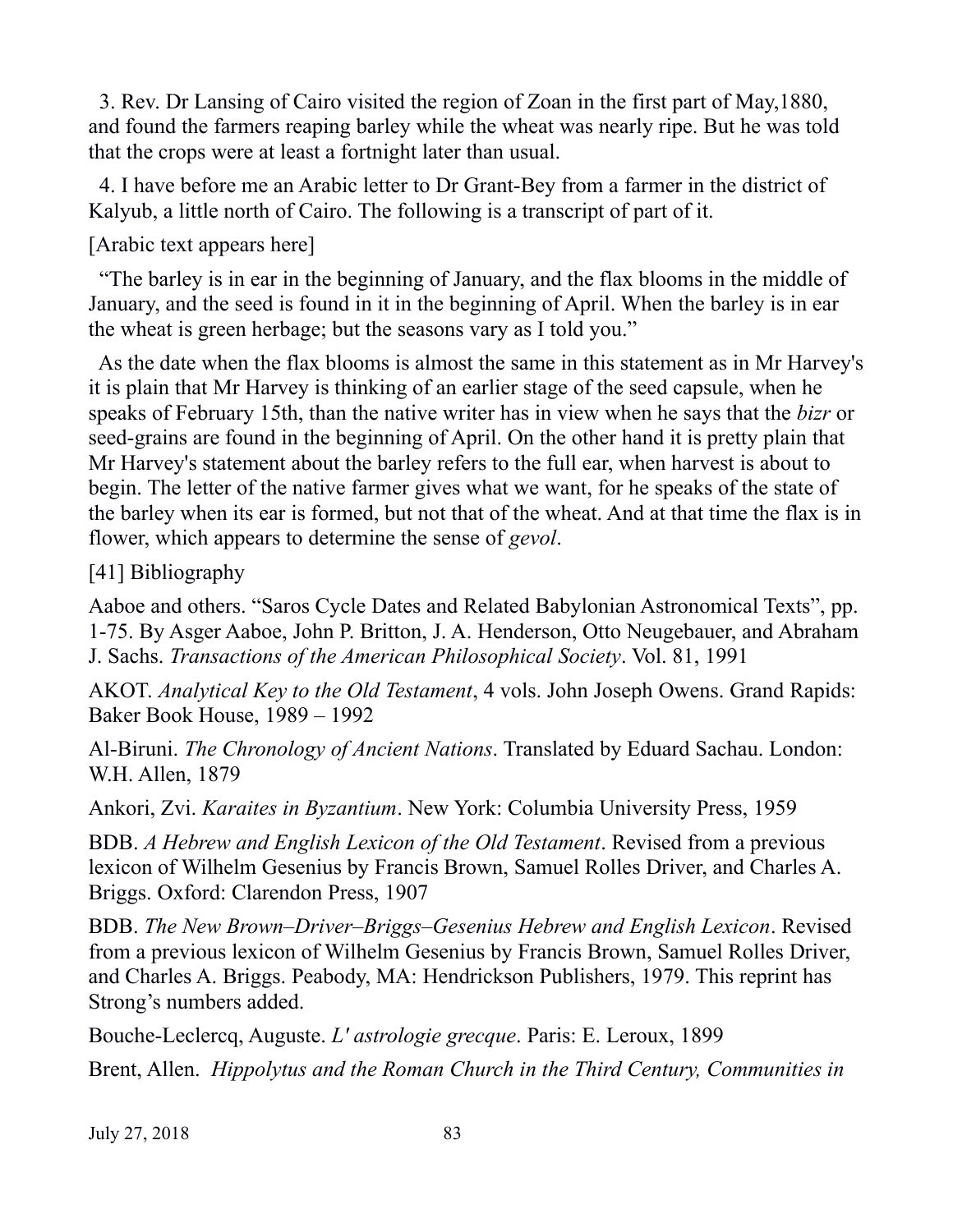*Tension before the Emergence of a Monarch-Bishop*. Leiden: Brill, 1995

Brenton, Lancelot C. L. *The Septuagint with Apocrypha: Greek and English*. Grand Rapids: Zondervan, 1980 (original 1851)

BRESIM. "BRESIM" software for the personal computer by Pierre Bretagnon and Jean-Louis Simon. Richmond, VA: Willman-Bell, 1986

Britton, John P. "Lunar Anomaly in Babylonian Astronomy", pp. 187-254. *Ancient Astronomy and Celestial Divination*. Edited by Noel M. Swerdlow. Cambridge, MA: The MIT Press, 1999

Chadwick, Henry. *Origen: Contra Celsum*. Cambridge: Cambridge University Press, 1980

Columella, Lucius Junius Moderatus. *On Agriculture*, Vol. 2. Translated by E. S. Forster and Edward H. Heffner. London: William Heinemann, and Cambridge, MA: Harvard University Press, 1954

Crouzel, Henri. *Origen*. Translated from French by A. S. Worrall. San Francisco: Harper & Row, 1989

Cummings, Owen F. *Eucharistic Doctors, A Theological History*. New York and Mahwah, NJ: Paulist Press, 2005

Cuomo, Serafina. *Ancient Mathematics*. London and New York: Routledge 2001

Daly, Robert J. *Origen: 'Treatise on the Passover' and 'Dialogue of Origen with Heraclides and his Fellow Bishops on the Father, the Son, and the Soul'*. Translated and annotated by Robert J. Daly, S.J. New York: Paulist Press, 1992

de Lange, Nicholas R. M. "Jewish Influence on Origen", pp. 225-242. Origeniana, Premier colloque international des etudes origeniennes. Edited by Henri Crouzel, Gennaro Lomiento, Josep Rius-camps. Bari, Italy: University of Bari, 1975

de Lange, Nicholas R. M. *Origen and the Jews*. Cambridge: Cambridge University Press, 1976

Deines, Roland. "The Pharisees between 'Judaism' and 'Common Judaism", pp. 443- 504. *Justification and Variegated Nomism*, Vol. 1. Edited by D. A. Carson, Peter T. O'Brien, and Mark A. Seifrid. Tubingen: Mohr Siebeck, 2001

Eusebius. *The Ecclesiastical History*, Vol. 2. Translated by J. E. L. Oulton. Cambridge, MA: Harvard University Press, 1957

Evans, James and Berggren, J. Lennart. *Geminos's Introduction to the Phenomen: A Translation and Study of a Hellenistic Survey of Astronomy.* Princeton, NJ: Princeton University Press, 2006

Feldman, Louis H. *Flavius Josephus Translation and Commentary,* Vol. *3, Judean*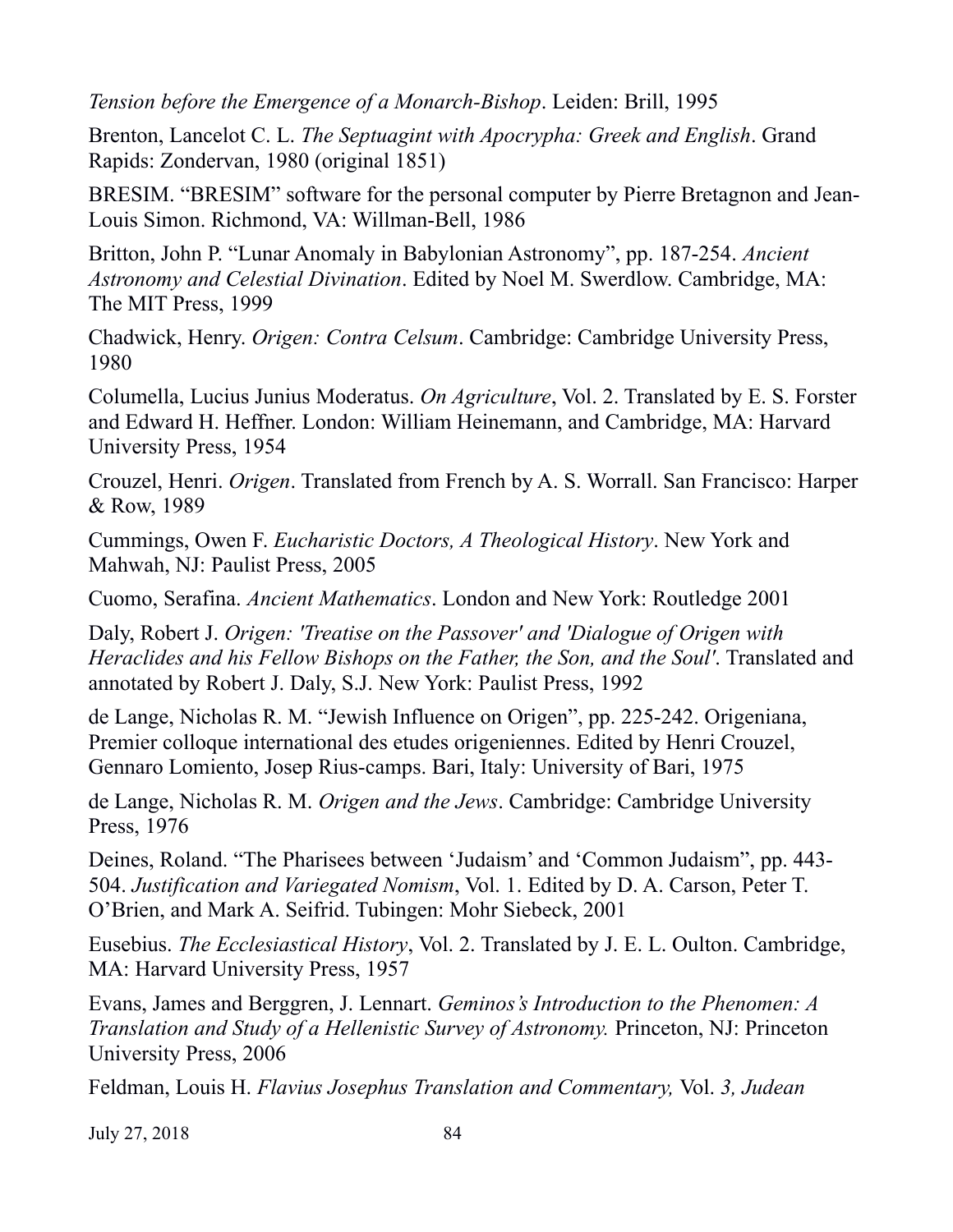*Antiquities 1- 4*. Leiden: Brill, 2000

Fotheringham, John Knight. "The Date of the Crucifixion", pp. 100-118.*The Journal of Philology*, Vol. 29, 1904

Geminos. *Geminos's Introduction to the Phenomena: a translation and study of a Hellenistic survey of astronomy*. Translated by James Evans and J. Lennart Berggren. Princeton, NJ: Princeton University Press, 2006

Gil, Moshe. *A History of Palestine, 634-1099*. Cambridge: Cambridge University Press, 1992

Ginzel, Friedrich Karl. *Handbuch der Mathematischen und Technischen Chronologie*, Vol. 2. Leipzig: J. C. Hinrichs'sche Buchhandlung, 1911

Goldstine, Herman H. *New and Full Moons 1001 B.C. to A.D. 1651*. Philadelphia: American Philosophical Society, 1973

Grabbe, Lester L. *Judaic Religion in the Second Temple Period*. London: Routledge, 2000

GRC. *Gregorian Reform of the Calendar: Proceedings of the Vatican Conference to Commemorate its 400th Anniversary 1582-1982*, edited by George V. Coyne, M. A. Hoskin, and Olaf Petersen. Vatican City: Specola Vaticana, 1983

HAMA. See Neugebauer, Otto, 1975

Hannah, Robert. *Greek and Roman Calendars: Constructions of Time in the Classical World*. London: Duckworth, 2005

Hatch, Edwin and Redpath, Henry A. *A Concordance to the Septuagint*, 2nd edition. Grand Rapids: Baker Book House, 1998

Heine, Ronald E. *Origen. Commentary on the Gospel according to John*, Books 1-10. Washington, D.C.: The Catholic University of America Press, 1989

Holladay, William L. *A Concise Hebrew and Aramaic Lexicon of the Old Testament*. Leiden, Brill, 1971

Ideler, Ludwig. *Handbuch der mathematischen und technischen Chronologie*, Vol. 1, 2, second edition. Breslau: Wilhelm Koebner, 1883

Jones, Alexander. "Pliny on the Planetary Cycles", pp. 148-161. *Phoenix*, Vol. 45, 1991

Josephus\_1. *Josephus*, Vol. 1, translated by Henry St. John Thackeray. Cambridge, MA: Harvard University Press, 1966

Josephus\_4. *Josephus*, Vol. 4, translated by Henry St. John Thackeray. Cambridge, MA: Harvard University Press, 1967

Josephus\_5. *Josephus*, Vol. 5, translated by Henry St. John Thackeray. Cambridge, MA: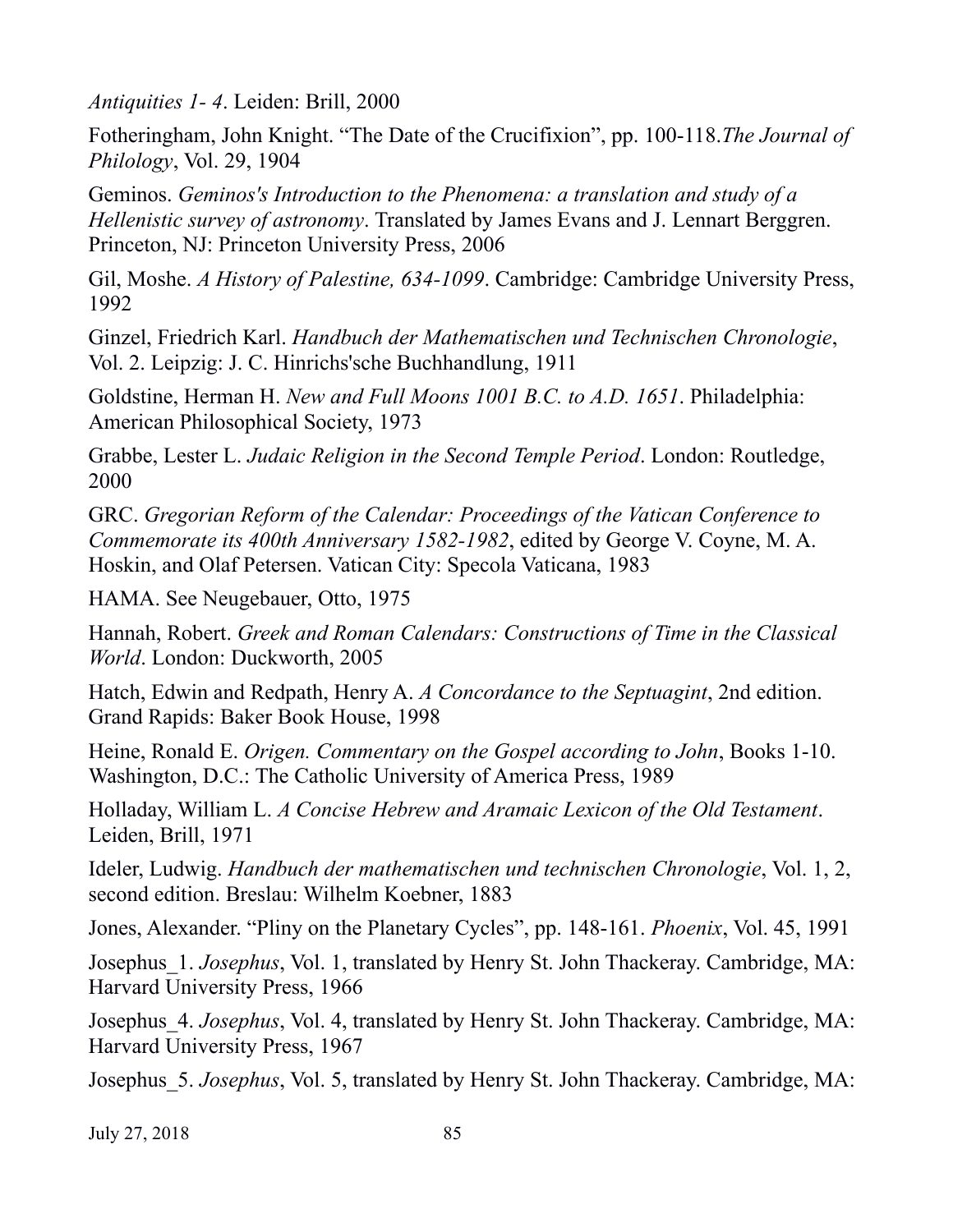Harvard University Press, 1966

Josephus\_9. *Josephus*, Vol. 9, translated by Louis H. Feldman. Cambridge, MA: Harvard University Press, 1965

Koch-Westenholz, Ulla. *Mesopotamian Astrology*. Copenhagen, Denmark: Museum Tusculanum Press, 1995

Kohlenberger III, John R. *The NIV Interlinear Hebrew-English Old Testament*, Grand Rapids: Zondervan, 1987

Lee, John A. L. *A Lexical Study of the Septuagint Version of the Pentateuch*. Chico, CA: Scholars Press, 1983

Levine, Lee I. *Caesarea Under Roman Rule*. Leiden: Brill, 1975

Lindenberger, James M. *Ancient Aramaic and Hebrew Letters*. Edited by Kent Harold Richards. Atlanta: Scholars Press, 1994

LoadStar Professional. "LoadStar Professional" software for DOS. Santa Fe, NM: Zephyr Services, 1990

LVTL. *Lexicon in Veteris Testament Libros*. Ludwig Koehler and Walter Baumgartner. Grand Rapids: William B. Eerdmans, 1958

Maier, Johann. "Shire Olat hash-Shabbat. Some Observations on their Calendric Implications and on their Style", pp. 349-384. *The Madrid Qumran Congress*, Vol. 2. Edited by Julio Trebolle Barrera and Luis Vegas Montaner. Leiden: Brill, 1992

McCarthy & Breen. *The ante-Nicene Christian Pasch De ratione paschali: The Paschal tract of Anatolius, bishop of Laodicea*. Making of the critical text of *De ratione paschali*, its translation, and its commentary by Daniel P. McCarthy and Aidan Breen, Dublin, Ireland: Four Courts Press, 2003

McGuckin, John Anthony. "Caesaria Maritima as Origin Knew It", pp. 3-25. *Origeniana Quinta*, edited by Robert J. Daly. Leuven: Leuven University Press, 1992

McLaren, James S. *Turbulent Times: Josephus and Scholarship on Judaea in the First Century CE*. Sheffield, UK: Sheffield Academic Press, 1998

Nemoy, Leon. "Al-Qirqisani's Account of the Jewish Sects", pp. 317-397. *Hebrew Union College Annua*l, Vol. 7, 1930

NETS. *A New English Translation of the Septuagint,* edited by Albert Pietersma and Benjamin G. Wright. Oxford: Oxford University Press, 2007

Neugebauer, Otto. *A History of Ancient Mathematical Astronomy*, 3 vols. New York: Springer-Verlag, 1975

Neugebauer, Otto. "On the Orientation of Pyramids", pp. 1-3. *Centaurus*, Vol. 24, 1980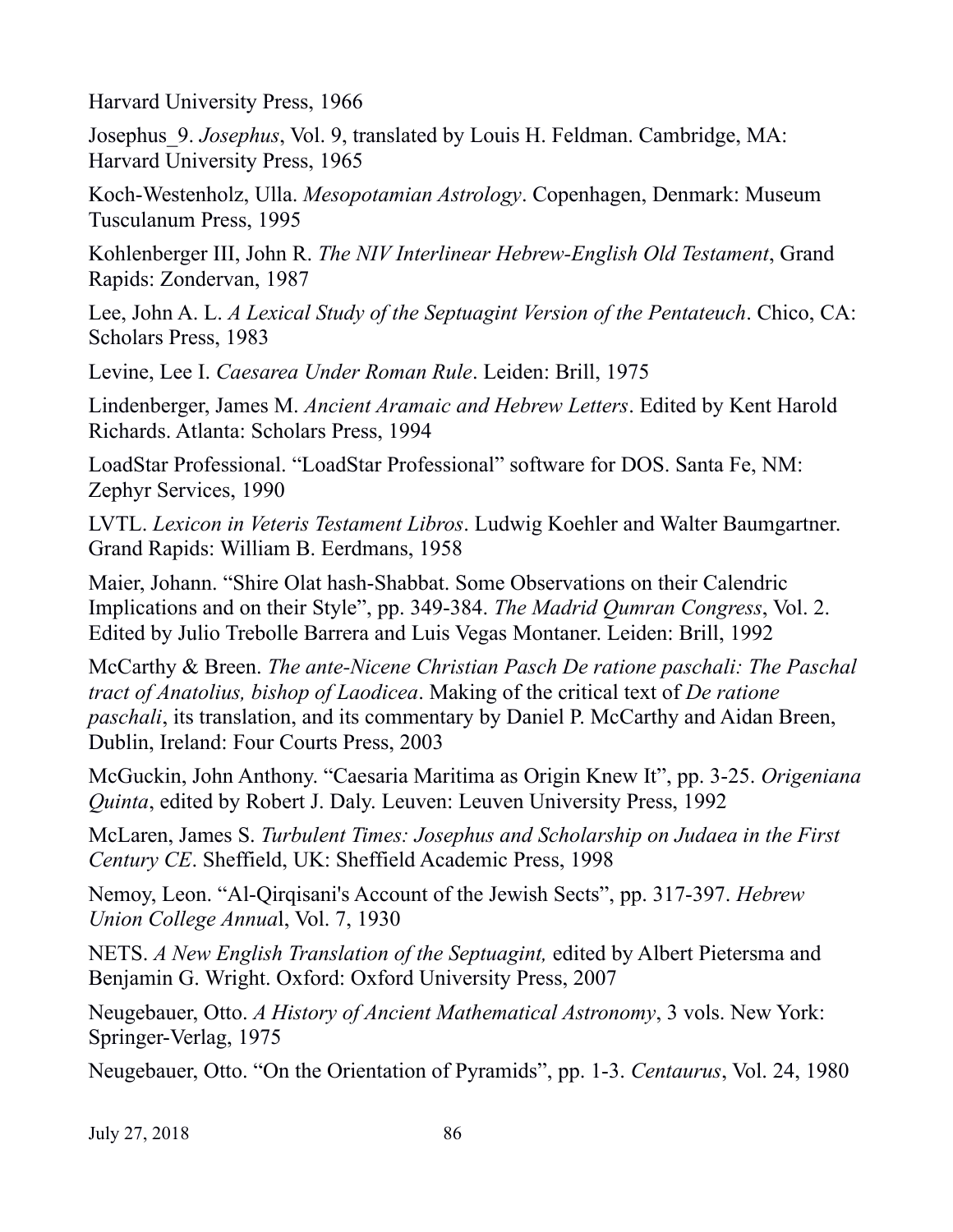North, John D. "The Western Calendar – '*Intolerabilis horribilis, et derisibilis*'; Four Centuries of Discontent", pp. 75-113. *Gregorian Reform of the Calendar: Proceedings of the Vatican Conference to Commemorate its 400th Anniversary 1582-1982*, edited by George V. Coyne, M. A. Hoskin, and Olaf Petersen. Vatican City: Specola Vaticana, 1983

Ogg, George. *The Chronology of the Public Ministry of Jesus.* Cambridge: Cambridge University Press, 1940)

Parker, Richard A. and Dubberstein, Waldo H. *Babylonian Chronology 626 B.C. – A.D. 75*. Providence: Brown University, 1956

Pearce, Sarah. "Josephus as Interpreter of Biblical Law: The Representation of the High Court of Deut 17:8-12 according to Jewish Antiquities 4.218", pp. 30-42. *Journal of Jewish Studies*, Vol. 46, 1995

Pedersen, Olaf. "The Ecclesiastical Calendar and the Life of the Church", pp. 17-74. *Gregorian Reform of the Calendar: Proceedings of the Vatican Conference to Commemorate its 400th Anniversary 1582-1982*, edited by George V. Coyne, M. A. Hoskin, and Olaf Petersen. Vatican City: Specola Vaticana, 1983

Pedersen, Olaf. "Some Astronomical Topics in Pliny", pp. 162-196. *Science in the Early Roman Empire*, edited by Roger French and Frank Greenaway. London: Croom Helm, 1986

Philo\_1. *Philo*, Vol. 1, by Philo of Alexandria, translated by F. H. Colson and G. H. Whitaker. Cambridge, MA: Harvard University Press, 1949

Philo\_7. *Philo*, Vol. 7, by Philo of Alexandria, translated by F. H. Colson.

Cambridge, MA: Harvard University Press, 1958

Pliny 1. *Pliny: Natural History*, Vol. 1, by Pliny the Elder. Translated by H. Rackham. Cambridge, MA: Harvard University Press, 1979

Pliny\_5. *Pliny: Natural History*, Vol. 5, by Pliny the Elder. Translated by H. Rackham. Cambridge, MA: Harvard University Press, 1961

Porten, Bezalel. "The Calendar of Aramaic Texts from Achaemenid and Ptolemaic Egypt", pp. 13-32. *Irano-Judaica: Studies Relating to Jewish Contacts with Persian Culture throughout the Ages*, Vol.2. Edited by Shaul Shaked. Jerusalem: Ben-Zvi Institute for the Study of Jewish Communities in the East, 1990

Rochberg, Francesca. *Babylonian Horoscopes*. Philadelphia: American Philosophical Society, 1998

Ruggles, Clive. *Ancient Astronomy: An Encyclopedia of Cosmology and Myth*. Santa Barbara, CA: ABC-CLIO, 2005